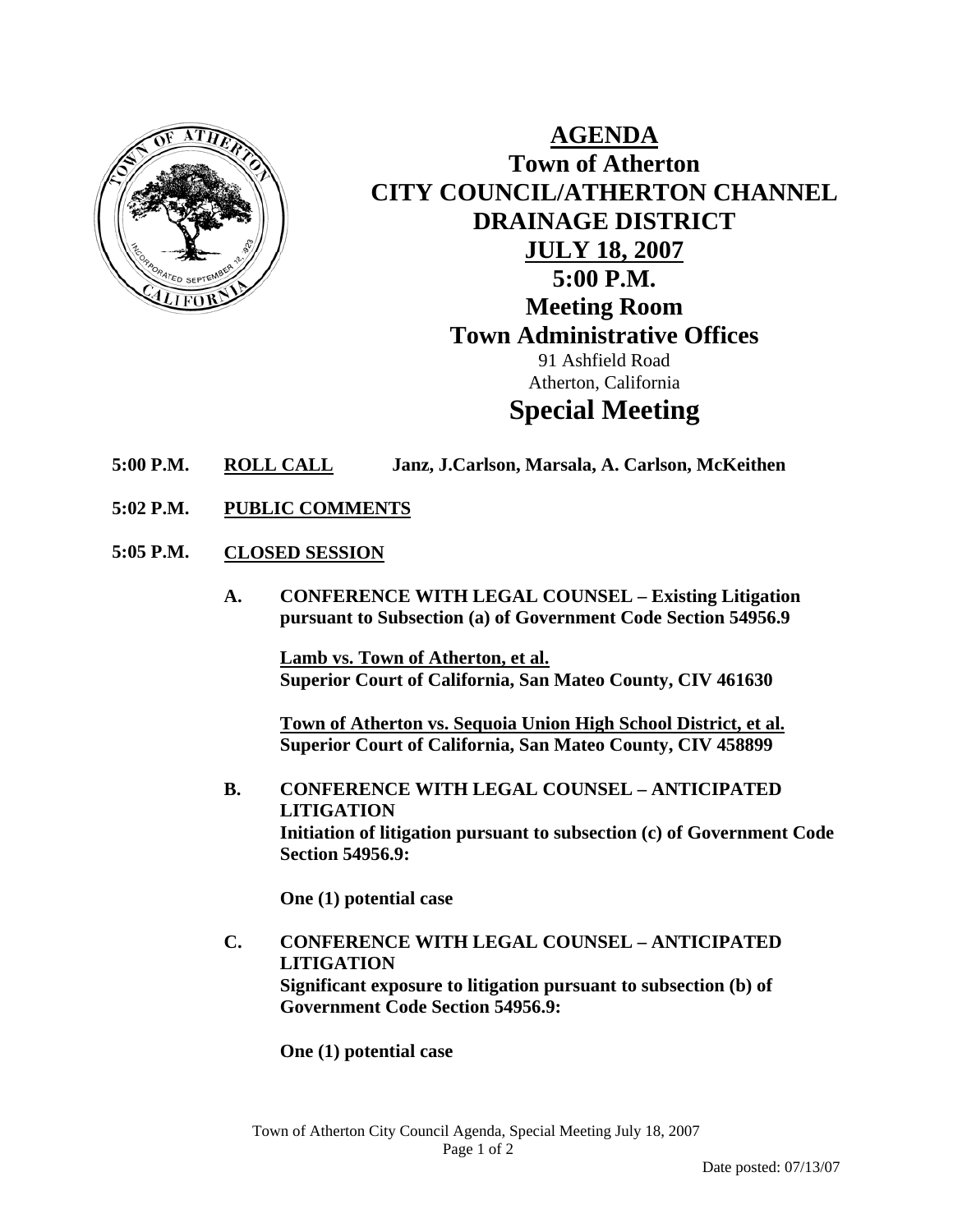**D. LIABILITY CLAIMS – pursuant to Government Code Section 54956.95** 

**Claimant: Mavel Guitron Agency Claimed Against: Town of Atherton** 

**E. PUBLIC EMPLOYMENT/PUBLIC PERFORMANCE EVALUATION – pursuant to Government Code Section 54957(b)(1)** 

**Title: City Manager** 

**PUBLIC EMPLOYEE PERFORMANCE EVALUATION – pursuant to Government Code Section 54957(b)(1)** 

**Title: City Attorney** 

#### **RECONVENE TO OPEN SESSION**

**Report of action taken.** 

**ADJOURN** 

Agendas and staff reports may be accessed on the Town website at: www.ci.atherton.ca.us ) *Please contact the City Clerk's Office at 650.752.0500 with any questions.*  Pursuant to the Americans with Disabilities Act, if you need special assistance in this meeting, please contact the City Clerk at (650) 752-0500. Notification of 48 hours prior to the meeting will enable the Town to make reasonable arrangements to ensure accessibility to this meeting. (29 CRF 35.104 ADA Title II)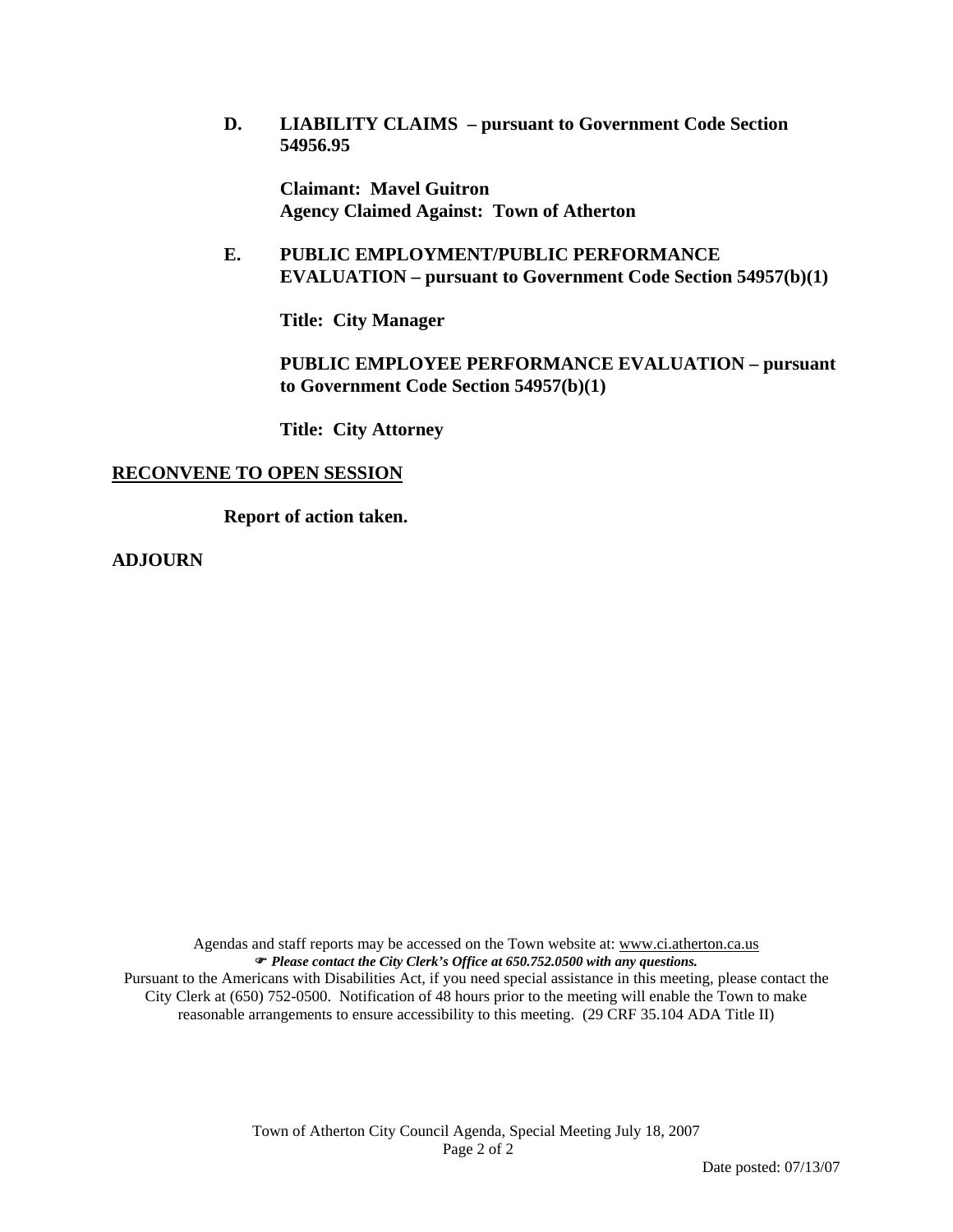

**AGENDA Town of Atherton CITY COUNCIL/ATHERTON CHANNEL DRAINAGE DISTRICT WEDNESDAY, JULY 18, 2007 6:00 P.M. Meeting Room Town Administrative Offices**  91 Ashfield Road Atherton, California

# **SPECIAL MEETING**

**6:00 P.M. 1. ROLL CALL Janz, J.Carlson, Marsala, A. Carlson, McKeithen**

#### **REGULAR AGENDA**

- **6:02 P.M. 2. INTERVIEW WITH BILL AVERY OF THE CONSULTING FIRM OF WILLIAM AVERY AND ASSOCIATES TO ASSIST IN THE RECRUITMENT OF A CITY MANAGER**
- **6:55 P.M. 4. PUBLIC COMMENTS**
- **7:00 P.M. 5. ADJOURNMENT**

*Agendas and staff reports may be accessed on the Town website at: www.ci.atherton.ca.us*

) *Please contact the City Clerk's Office at 650.752.0529 with any questions* Pursuant to the Americans with Disabilities Act, if you need special assistance in this meeting, please contact the City Clerk's Office at (650) 752-0529. Notification of 48 hours prior to the meeting will enable the City to make reasonable arrangements to ensure accessibility to this meeting. (29 CRF 35.104 ADA Title II)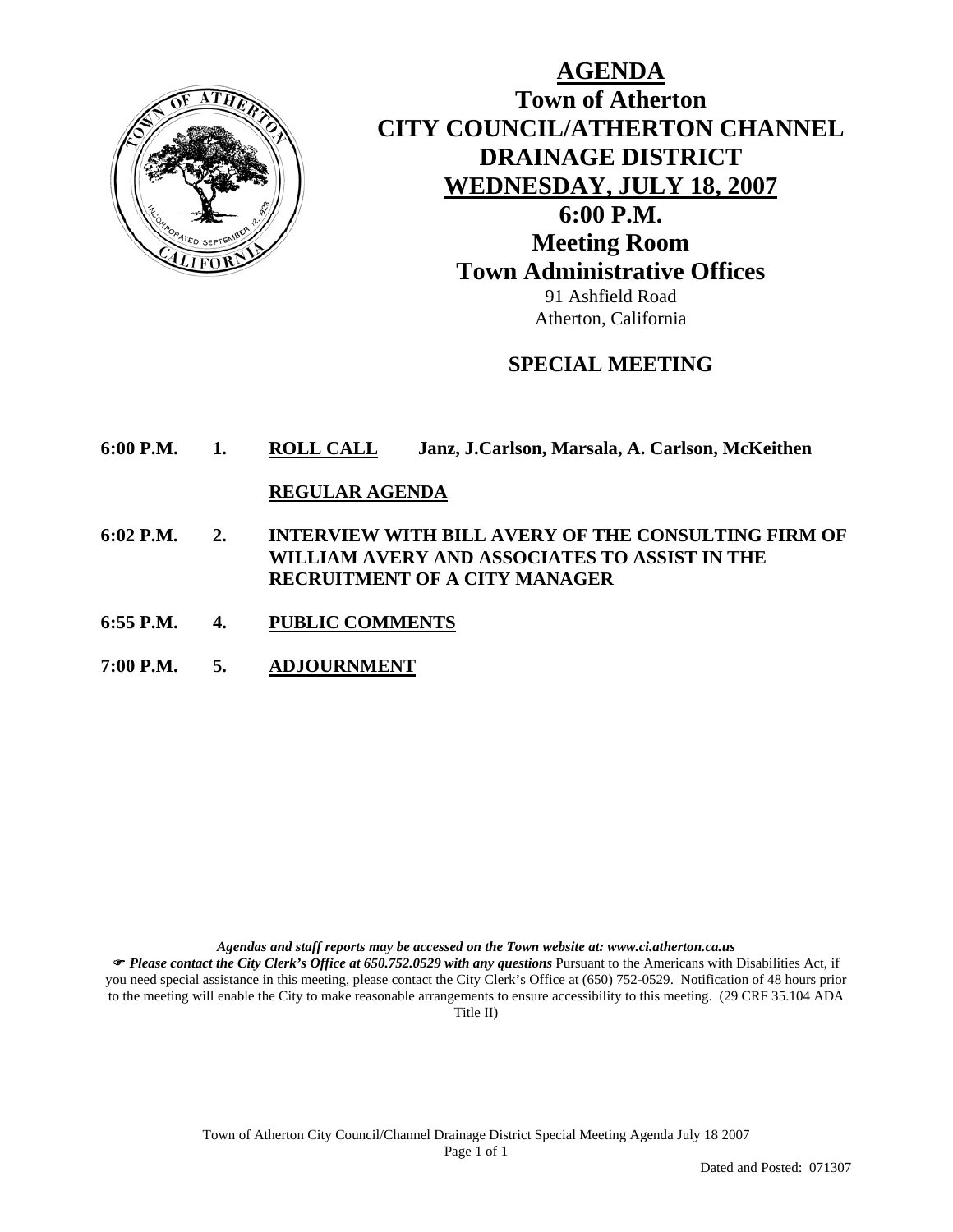

**AGENDA Town of Atherton CITY COUNCIL/ATHERTON CHANNEL DRAINAGE DISTRICT JULY 18, 2007 7:00 p.m. TOWN COUNCIL CHAMBERS** 94 Ashfield Road Atherton, California

# **REGULAR MEETING**

- **7:00 P.M. 1. PLEDGE OF ALLEGIANCE**
- **7:03 P.M. 2. ROLL CALL Janz, J.Carlson, Marsala, A. Carlson, McKeithen**
- **7:05 P.M. 3. PRESENTATIONS** 
	- **A. Certificates of Appreciation for Outgoing Members of the General Plan Committee**
	- **B. Citizens for Clean Air in Atherton**
	- **C. Annual Tree Awards Atherton Tree Committee**
- **7:30 P.M. 4. PUBLIC COMMENTS (only for items which are not on the agenda limit of three minutes per person)**
- **7:40 P.M. 5. STAFF REPORTS**
- **7:50 P.M. 6. COMMUNITY ORGANIZATION ROUNDTABLE REPORT (Directed by Resolution No. 99-6)**

**MID-PENINSULA COMMUNITY MEDIA CENTER** 

- **8:00 P.M. CONSENT CALENDAR (Items 7–21)** 
	- **7. APPROVAL OF MINUTES OF THE SPECIAL CITY COUNCIL CLOSED SESSION OF JUNE 18, 2007; THE SPECIAL CITY COUNCIL MEETING OF JUNE 18, 2007; THE SPECIAL CITY COUNCIL CLOSED SESSION OF JUNE 20, 2007, AND THE REGULAR CITY COUNCIL MEETING OF JUNE 20, 2007**
	- **8. APPROVAL OF BILLS AND CLAIMS FOR JUNE 2007 IN THE AMOUNT OF \$ 939,950**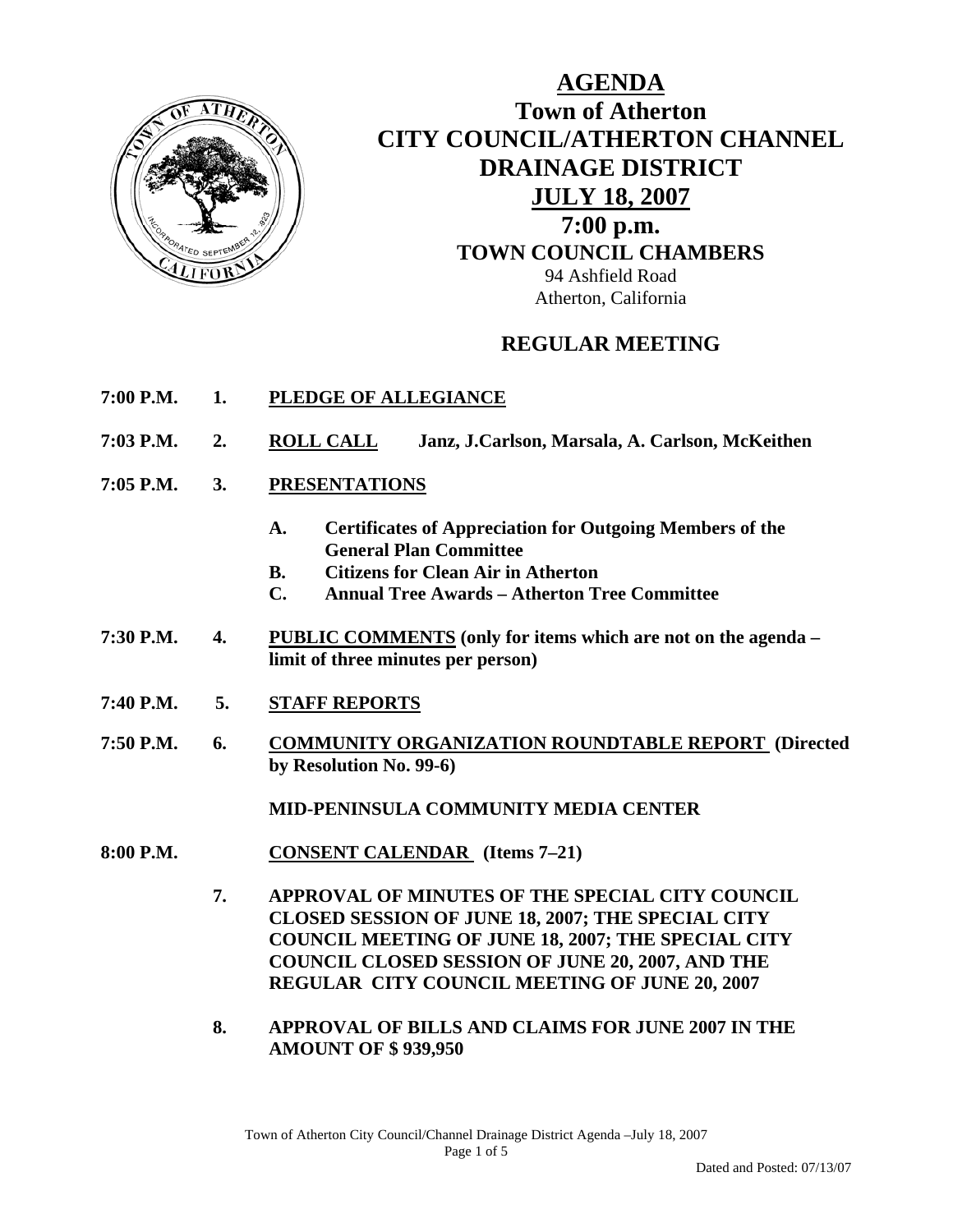**9. ACCEPTANCE OF MONTHLY FINANCIAL REPORT FOR JUNE 2007** 

# **10. PERFORMANCE REPORT OF TOWN LANDSCAPING CONTRACT WITH COMMERCIAL ENVIRONMENTAL LANDSCAPE**

**Recommendation: Staff recommends that Commercial Environmental Landscape (CEL) is retained to continue performing landscaping duties in various locations in the Town of Atherton.**

**11. APPROVAL OF PLANS AND SPECIFICATIONS AND AUTHORIZATION TO ADVERTISE THE HOLBROOK PALMER PARK WALKING PATH PROJECT, PROJECT NO. 07-001** 

**Recommendation: Approve the plans and specifications and authorize advertisement for bids for the Holbrook Palmer Park Walking Path Project, Project No. 07-001.** 

# **12. APPROVAL OF AN AMENDMENT TO THE AGREEMENT WITH NEAL MARTIN AND ASSOCIATES FOR PLANNING SERVICES**

 **Recommendation: Consider request for increase in rates for professional Planning services. If the City Council desires to approve the proposed increase, the existing contract will be amended by replacing existing Exhibit B with new Exhibit B containing the revised rates providing a 5% increase.** 

 **13. SECOND READING AND ADOPTION OF AN ORDINANCE AMENDING CHAPTER 17 OF THE ATHERTON MUNICIPAL CODE REGULATING BASEMENTS** 

 **Recommendation: Staff recommends that the City Council adopt the attached Ordinance.** 

**14. ACCEPTANCE OF WORK, AUTHORIZATION TO RECORD NOTICE OF COMPLETION, AND APPROVAL OF SPRING MICRO-SURFACING PROJECT, PROJECT NO. 06-003** 

 **Recommendation: Accept work, authorize recording of a Notice of Completion, and authorize payment of retainer for a total contract amount of \$68,863.30.** 

**15. APPROVAL OF A PROFESSIONAL SERVICES AGREEMENT BETWEEN THE TOWN OF ATHERTON AND CSG CONSULTANTS, INC., FOR CODE ENFORCEMENT SERVICES**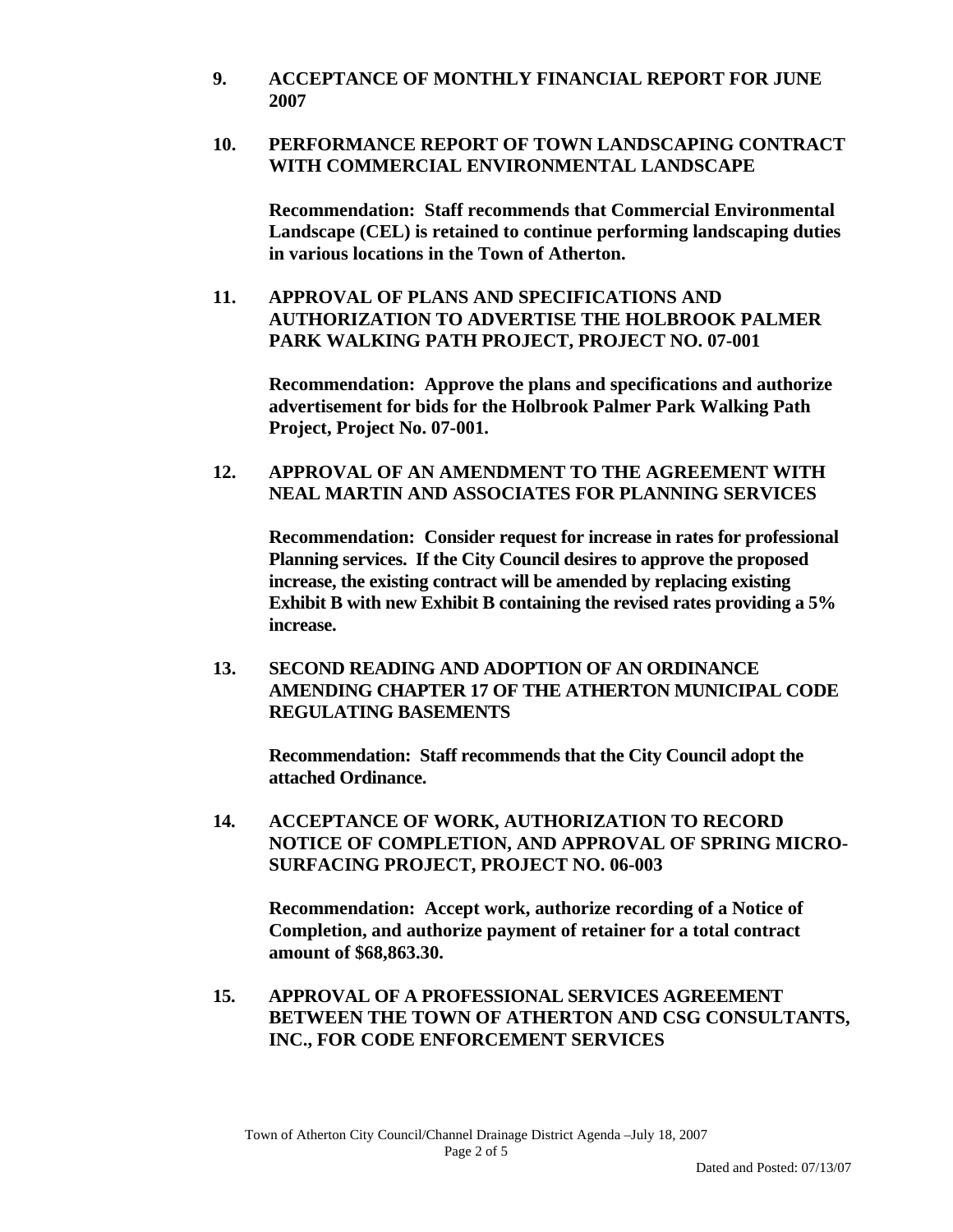**Recommendation: Staff recommends that City Council approve the attached Agreement for Professional Services with CSG Consultants, Inc., to provide Code Enforcement Services to the Town of Atherton.** 

**16. ACCEPT AND APPROVE THE RECOMMENDATION OF THE CITY COUNCIL SCREENING COMMITTEE FOR APPOINTMENTS TO THE AUDIT COMMITTEE, THE PARK AND RECREATION COMMISSION, AND THE ENVIRONMENTAL PROGRAMS COMMITTEE** 

**Recommendation: Accept and approve the recommendation of the City Council Screening Committee to appoint members to Town commissions and committees** 

**17. POLICE DEPARTMENT PURCHASE OF POLICE VEHICLES FOR FY 2007-08** 

 **Recommendation: Council authorize the Town to "piggy back" on the City and County of San Francisco's bid in order to purchase two police vehicles (one marked, one unmarked) for the fiscal 2007-2008 budget cycle for a total cost not to exceed \$45,568.00.** 

**18. ACCEPTANCE OF WORK, AUTHORIZATION TO RECORD NOTICE OF COMPLETION AND APPROVAL OF CONTRACT CHANGE ORDERS IN THE AMOUNT OF \$173,663.50 FOR THE PROJECT NUMBER 05-003** 

 **Recommendation: Accept the work, authorize recording of a Notice of Completion and approve contract change orders in the amount of \$173,663.50 for the Valparaiso Avenue Street Reconstruction Project, Project No.05-003.** 

**PUBLIC HEARINGS (Items 19-21)** 

 **8:10 P.M. 19. APPEAL REGARDING 55 BELBROOK WAY** (Continued from June 20, 2007)

> **Recommendation: At the request of the appellant, this item will be continued to the City Council meeting of September 19, 2007.**

**8:11 P.M. 20. APPEAL REGARDING 94 TALLWOOD** Continued from June 20 2007)

**Recommendation: Continue the item pending the outcome of the Planning Commission meeting of July 25, 2007.**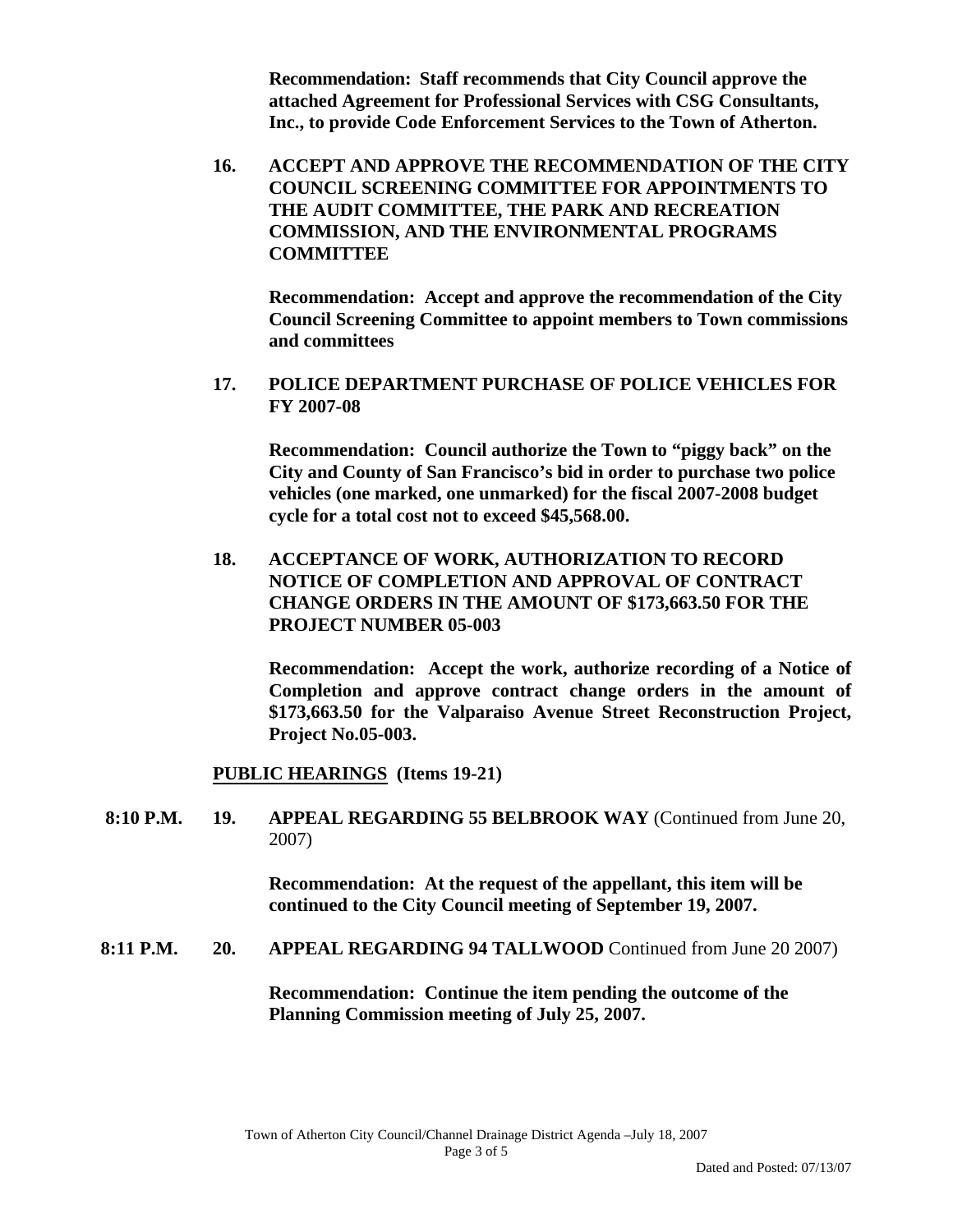**8:12 P.M. 21. INTRODUCTION OF AN ORDINANCE RATIFYING ORDINANCE NO. 29 OF THE MENLO PARK FIRE PROTECTION DISTRICT AMENDING DISTRICT FIRE PREVENTION CODE PERTAINING TO AUTOMATIC FIRE SPRINKLER SYSTEM REQUIREMENTS IN THE TOWN OF ATHERTON AND ACTION REGARDING MENLO PARK FIRE PROTECTION DISTRICT REVIEW AND APPROVAL OF ACCESS AND WATER SUPPLY** 

> **Recommendation: Introduce for first reading, an ordinance ratifying amendments to the Menlo Park Fire Protection District Code pertaining to fire sprinklers. Establish requirements for fire sprinklers in basements of any size newly constructed in the Town of Atherton. Confirm by letter that the Chief of the Menlo Park Fire Protection District will administer provisions in Article 9 of the California Building Standards Code relating to fire apparatus access, access roads, fire hydrant systems, and required water supply fire flow requirements and fire hydrant location and distribution in the Town.**

**REGULAR AGENDA (Item 22-27)** 

**8:30 P.M. 22. DISCUSSION REGARDING A REQUEST FROM MENLO-ATHERTON LITTLE LEAGUE TO RECONSIDER A PROVISION IN THEIR AGREEMENT TO LEAVE THE BACKSTOP IN PLACE FOR THE FORESEEABLE FUTURE AT HOLBROOK-PALMER PARK** 

> **Recommendation: The City Council consider a request from the Menlo-Atherton Little League to maintain the Baseball Back Stop at Holbrook-Palmer Park on a year-round basis**

**8:50 P.M. 23. REPORT REGARDING THE REVIEW OF OPEN BUILDING PERMITS BY MENLO PARK FIRE PROTECTION DISTRICT AND THE TOWN OF ATHERTON BUILDING DEPARTMENT** 

> **Recommendation: Staff recommends that the City Council review the findings of open permits by Menlo Park Fire Protection District.**

**9:10 P.M. 24. CONSIDERATION OF TOWN PARTICIPATION IN AN AMOUNT UP TO \$100,000 IN THE COST OF INSTALLING A TRAFFIC SIGNAL ON MIDDLEFIELD ROAD AT ENCINAL AVENUE** 

> **Recommendation: Staff recommends that the City Council consider whether or not to participate up to \$100,000 in the cost of installing a traffic signal on Middlefield Road at Encinal Avenue, provided that the Menlo Park School District and the City of Menlo Park agree to proportionate shares.**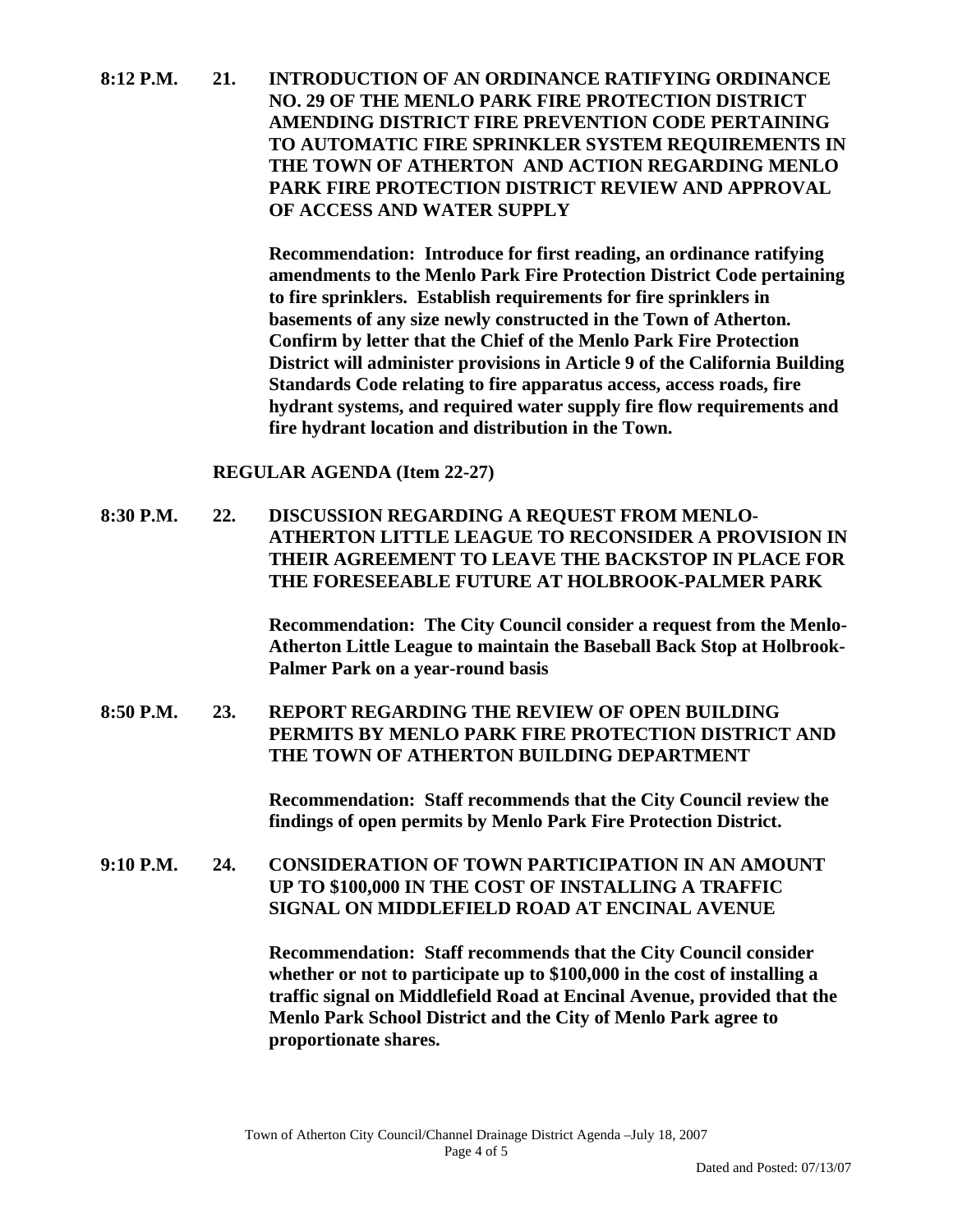#### **9:30 P.M. 25. CONSIDERATION AND POSSIBLE ACTION TO ALLOW AN ENTRANCE TO MIDDLEFIELD ROAD FROM THE NEW TEACHERS' PARKING LOT AT ENCINAL SCHOOL**

**Recommendation: Staff recommends that the City Council decide whether to allow an entrance to Middlefield Road from the new Encinal School teacher's parking lot and give appropriate direction to staff for reconsideration by the Transportation Subcommittee.**

# **9:45 P.M. 26. CONSIDERATION AND POSSIBLE ACTION REGARDING ESTABLISHING A BUDGET FOR THE ENVIRONMENTAL PROGRAMS COMMITTEE**

**Recommendation: Staff recommends that the City Council consider the request from the Environmental Programs Committee for its annual budget and provide appropriate direction to staff.** 

#### **10:00 P.M. 27. SELECTION OF A CONSULTING FIRM TO ASSIST IN THE RECRUITMENT OF A CITY MANAGER**

 **Recommendation: Staff recommends that the City Council discuss the interviews conducted for a consulting firm in assisting in the recruitment of a new City Manager and choose the recruiting firm that best meets the needs of the Town.** 

- **10:10 P.M. 28. COUNCIL REPORTS**
- **10:20 P.M. 29 PUBLIC COMMENTS**
- **10:30 P.M. 30. ADJOURNMENT**

*Agendas and staff reports may be accessed on the Town website at: www.ci.atherton.ca.us* ) *Please contact the City Clerk's Office at 650.752.0500 with any questions* 

**Pursuant to the Americans with Disabilities Act, if you need special assistance in this meeting, please contact the City Clerk's Office at (650) 752-0500. Notification of 48 hours prior to the meeting will enable the City to make reasonable arrangements to ensure accessibility to this meeting. (29 CRF 35.104 ADA Title II)**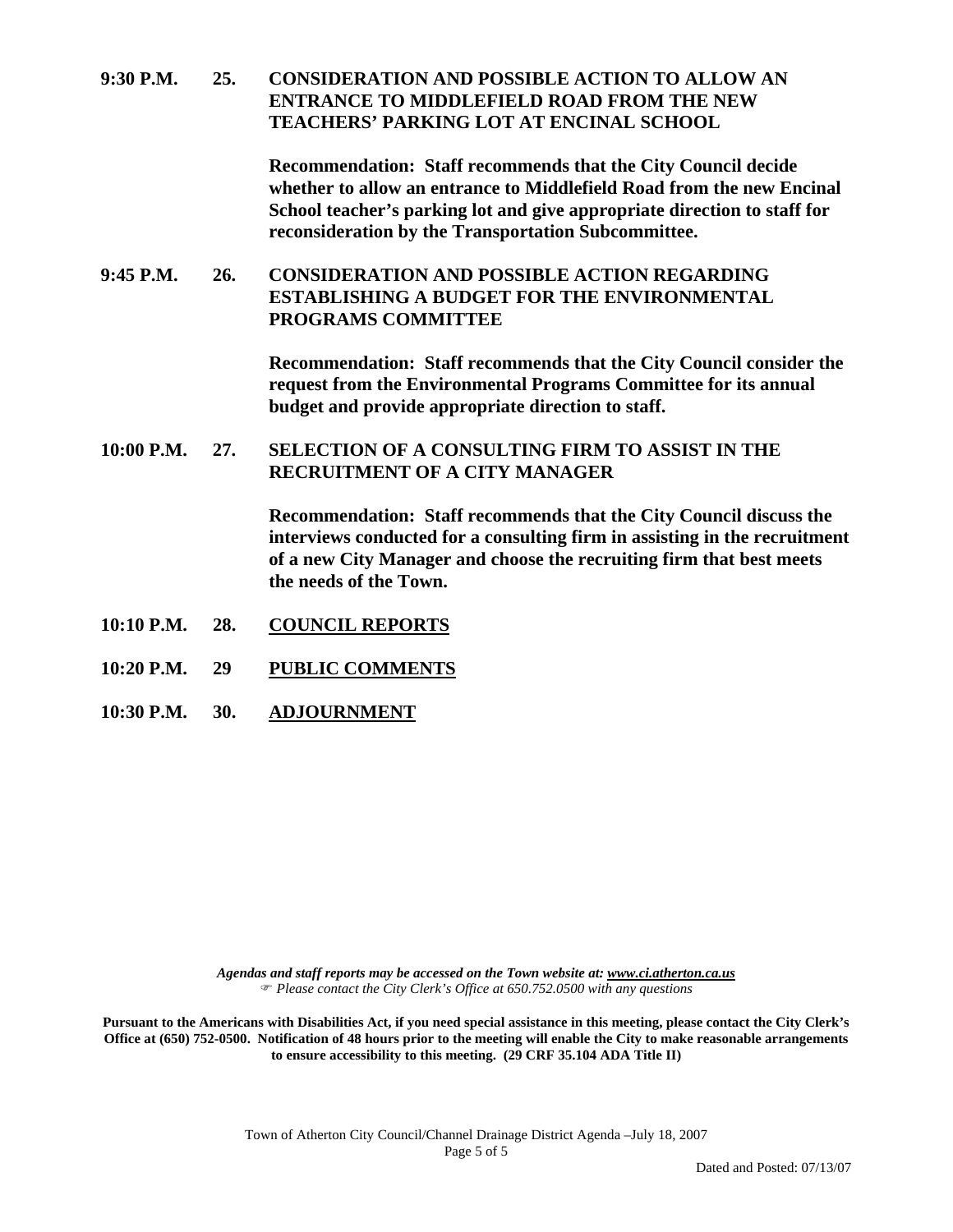

**DRAFT MINUTES Town of Atherton CITY COUNCIL/ATHERTON CHANNEL DRAINAGE DISTRICT JUNE 18, 2007 5:00 P.M. Meeting Room Town Administrative Offices**  91 Ashfield Road Atherton, California **Special Meeting** 

**The meeting was called to order by Mayor Alan Carlson at 5:00 p.m.** 

**ROLL CALL** 

**PRESENT: James R. Janz Jerry Carlson Charles E. Marsala Alan B. Carlson Kathy McKeithen** 

#### **PUBLIC COMMENTS**

**There were no public comments.** 

#### **CLOSED SESSION**

**A. CONFERENCE WITH LEGAL COUNSEL – Existing Litigation pursuant to Subsection (a) of Government Code Section 54956.9** 

**Town of Atherton vs. Sequoia Union High School District, et al. Superior Court of California, San Mateo County, CIV 458899** 

**B. CONFERENCE WITH LEGAL COUNSEL – ANTICIPATED LITIGATION Significant exposure to litigation pursuant to subsection (b) of Government Code Section 54956.9:** 

**Two (2) potential cases**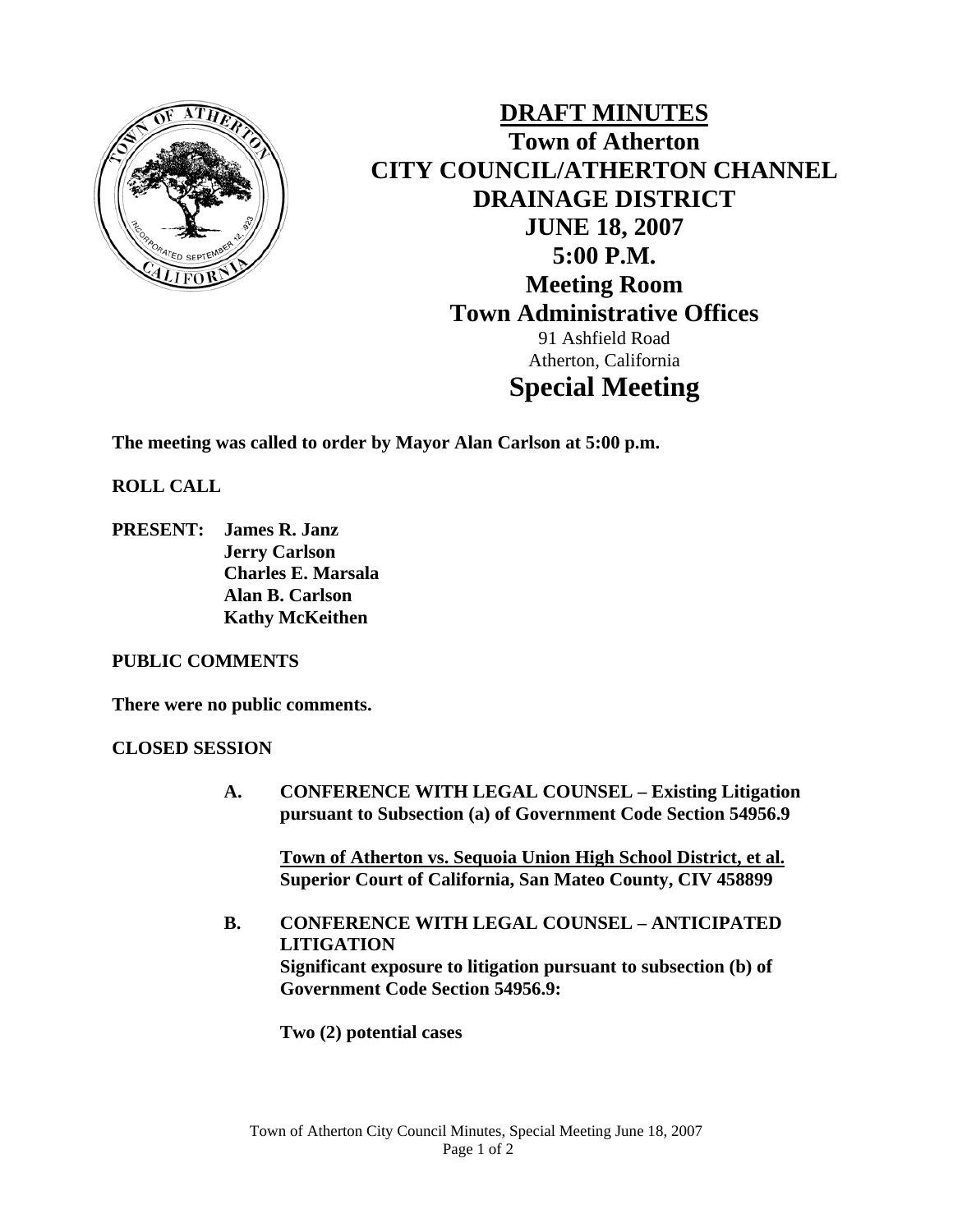**C. CONFERENCE WITH LEGAL COUNSEL – ANTICIPATED LITIGATION Initiation of litigation pursuant to subsection (c) of Government Code Section 54956.9:** 

 **One (1) potential case** 

#### **RECONVENE TO OPEN SESSION**

 **Report of action taken.** 

 **Mayor Alan Carlson adjourned the Closed Session at 7:25 p.m. At the end of the Regular Meeting, Council Member McKeithen requested that Council return to Closed Session to reconsider an item. The Continued Closed Session reconvened at 9:35 p.m.** 

 **With respect to Item A, Town of Atherton vs. Sequoia Union High School District, there was no reportable action taken.** 

 **With respect to Item B, Significant Exposure to Litigation, there was no reportable action taken on one potential case, and the following action took place on the other potential case:** 

 **In the best interests of the town, and with the understanding that for all other future projects, section 17.08.128 of the Atherton Municipal Code will be interpreted in a manner which will include floor area ratio calculations situations like that at 70 Barry Lane, the Building Official is directed to rescind the abatement order for 70 Barry Lane, Atherton.** 

 **With respect to Item C, Initiation of Litigation, no reportable action was taken.** 

#### **ADJOURN**

 **Mayor Alan Carlson adjourned the Continued Closed Session at 10:00 p.m.** 

**Respectfully submitted,** 

**\_\_\_\_\_\_\_\_\_\_\_\_\_\_\_\_\_\_\_\_** 

**Alan B. Carlson Mayor** 

**Minutes Prepared by: Kathi Hamilton**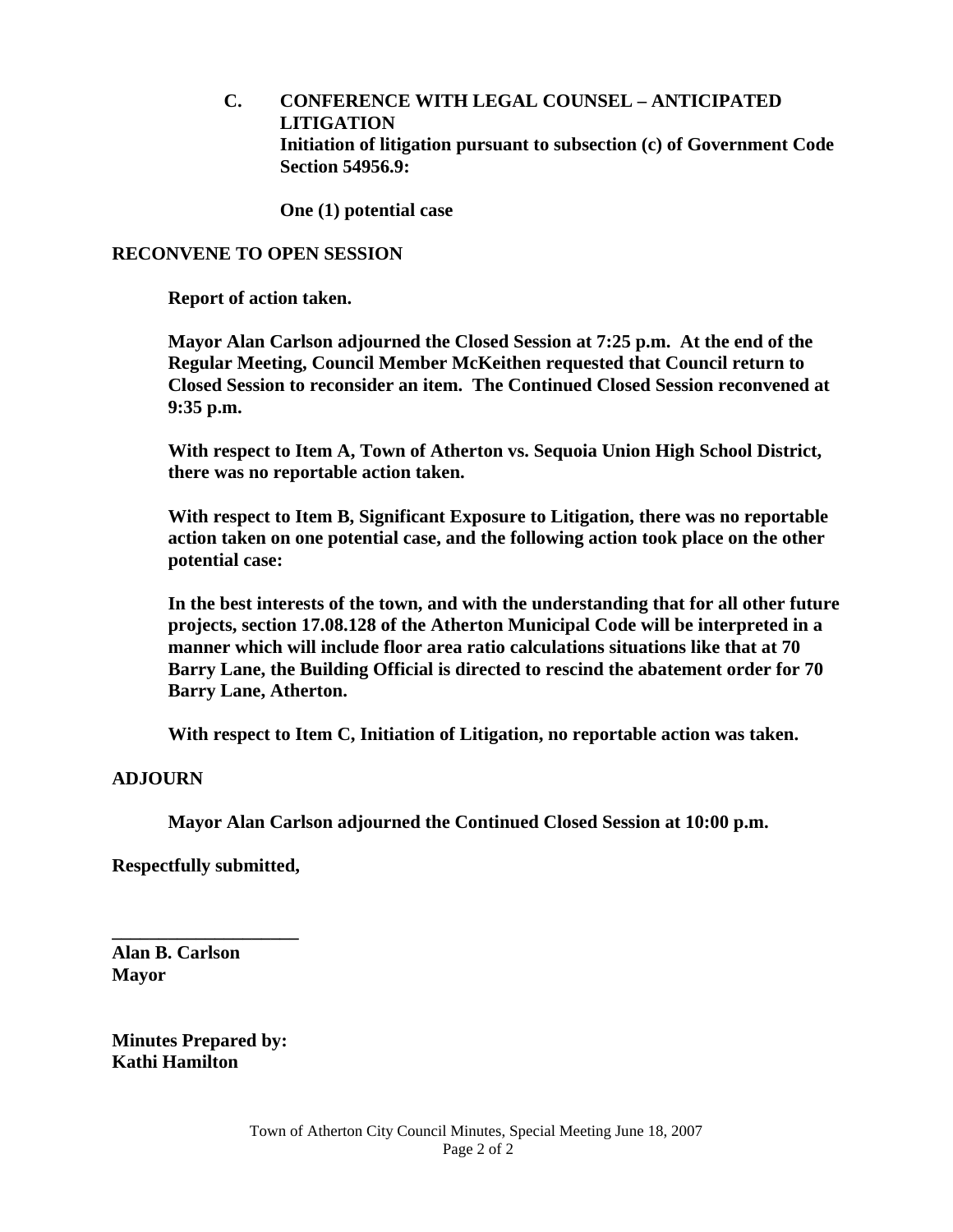

# **DRAFT MINUTES Town of Atherton CITY COUNCIL/ATHERTON CHANNEL DRAINAGE DISTRICT JUNE 18, 2007 7:00 P.M. TOWN COUNCIL CHAMBERS** 94 Ashfield Road Atherton, California

# **Special Meeting**

**Mayor Alan Carlson called the meeting to order at 7:27 p.m.** 

**ROLL CALL** 

**PRESENT: James R. Janz Jerry Carlson Charles E. Marsala Alan B. Carlson Kathy McKeithen** 

#### **PUBLIC COMMENTS**

**There were no public comments.** 

#### **PUBLIC HEARINGS (Items 1-4)**

#### **1. ADOPTION OF A RESOLUTION MODIFYING FEES FOR SERVICES RELATED TO PLANNING AND BUILDING**

**Finance Director John Johns explained that the item was scheduled that evening because staff was recommending a significant investment in the Building Department which would require an increase in building fees to recover those costs. Additionally, a corrected copy of the fee resolution was placed before Council indicating the recommended Grading and Drainage fee was actually \$2,000 and not \$750.** 

**Council Member McKeithen, as a member of the Finance Committee, reviewed the recommended fee increases along with Building Official Mike Wasmann and Finance Director John Johns. Finance Director Johns was directed to review other jurisdictions to see whether fees were either too high or too low. The Finance Committee asked staff to solicit input from developers and from the public arena in order to encompass everyone's thoughts and concerns regarding the fee schedule over the years. Council Member McKeithen assured the public that the recommended**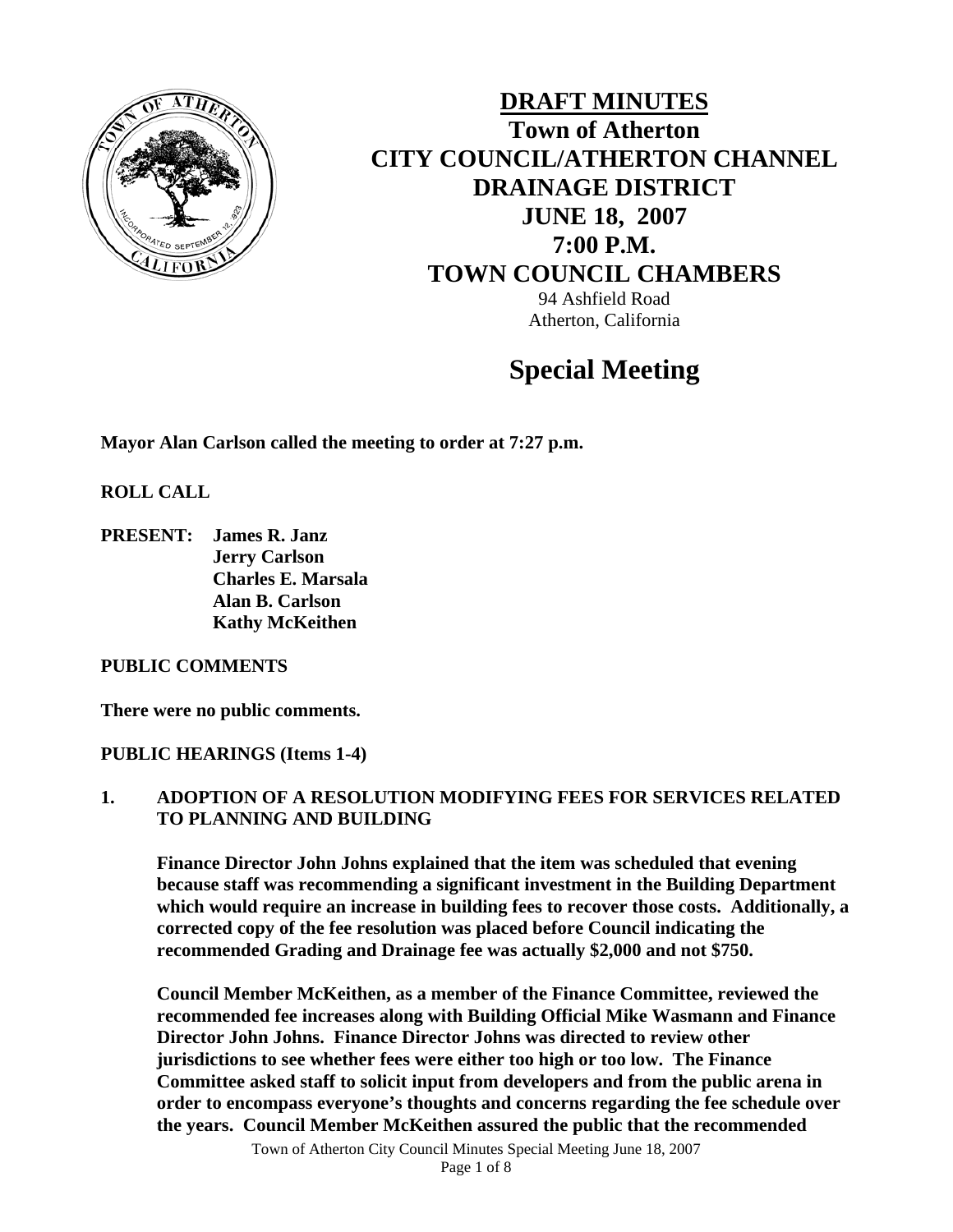**increases were not a substitute for the excavation fee or to recover monies lost. The fees were to recover new and continuing expenses incurred by the Building Department. The Finance Committee reviewed the fees to judge them for fairness and ongoing software support to ensure a better Building Department to serve the people who do business in the Town.** 

 **Council Member Marsala believed the item should be heard at a regular meeting of the City Council where more members of the public would be present.** 

 **Finance Director Johns said the matter was not ready for discussion previously in order for staff to collect information regarding the current cost for building and for information from an independent cost estimator. Staff commissioned a study to review 12 projects that were recently permitted to determine what the permitted value was in comparison to the actual cost of building the projects. Four projects were returned representing approximately 30,000 square feet of residential construction. Staff learned that the average cost per square foot was \$467 as compared to the current fee of \$250. He clarified that the recommended fee increases were not to provide monies to acquire the Permit Tracking System. The cost of the system would be amortized over 7 years. The increased fees would provide the Building Department the resources it needed to do its job. The Building Department had an operational loss of approximately \$200,000 the past fiscal year and that amount would be drawn from the reserve for future building inspections. Staff wanted to reverse the trend as expeditiously as possible.** 

 **Council Member Marsala would be more comfortable seeing the numbers in a future meeting before approving the new fee schedule.** 

 **City Manager Jim Robinson said holding a special meeting to consider the budget was a widespread practice. The current meeting had been properly noticed, notices were published in the** *Almanac***, and notices were sent to those organizations that requested notification.** 

 **Mayor Alan Carlson opened the public hearing. No one came forward to speak, and Mayor Carlson closed the public hearing.** 

 **Council Member McKeithen said the Finance Committee met numerous times regarding the issue and was pleased people within the industry had been notified. She also wished more public was present to discuss the item; however, there was no guarantee that more people would attend the regular meeting on Wednesday.** 

 **Mayor Carlson found the resolution to be consistent with past practices and the philosophy of the Town, which was to have the governmental costs associated with plan checking and building services the Town provided be borne by those who received them.**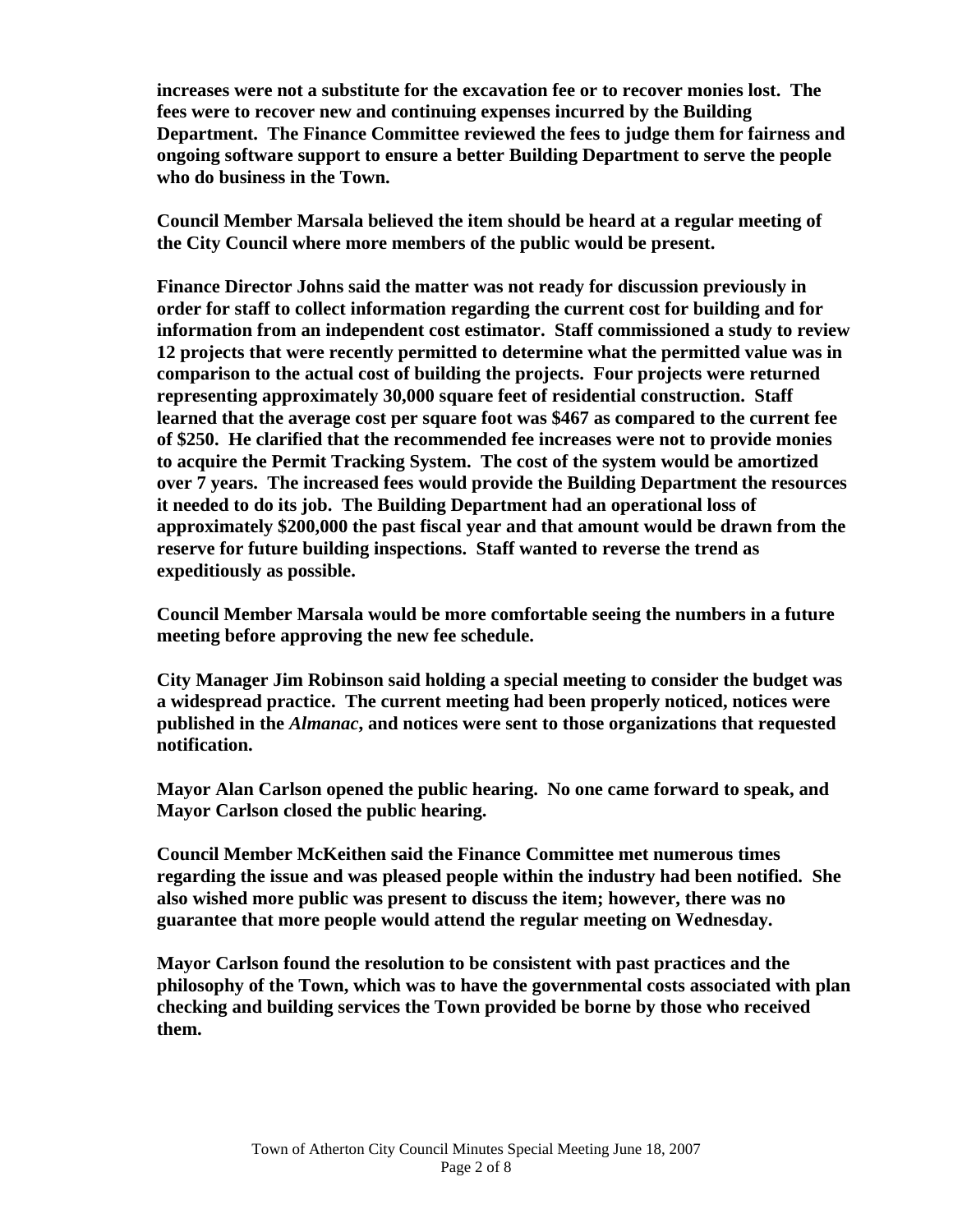**In response to Council Member Marsala, Finance Director Johns clarified the budget for 2006-07 for Building Permit fees was \$1,000,000. As of that day, Building Permit Fee revenues collected were \$1,063,000. He believed the projected \$1,100,000 revenue for 2007-08 was a good estimate. When you took into consideration the Building Department's direct operating cost at an operational loss of \$160,000 and the unallocated indirect costs of approximately 14% of the department's expenses (\$140,000), the result was an approximate loss of \$300,000. There was a very clear trend that the Building Department was not recovering its costs with the current fee structure. The new permit fee would be a 30 to 35% increase, i.e. from \$250 a square foot to \$350 a square foot for habitable space. All other activities were the same, i.e. uninhabitable space remained at \$250 a square foot.** 

 **Council Member Jerry Carlson commended Building Official Mike Wasmann and Finance Director Johns for their work in researching the issue and was satisfied with the resulting fee structure.** 

 **In response to Vice Mayor Janz, Finance Director Johns said the 1% factor was derived from the Uniform Building Code which prescribed that 65% of the fees be applied toward building inspections and the remaining 35% be applied to plan check.** 

 **Vice Mayor Janz clarified that the 1% factor was required. In essence, the cost of the service was based upon the anticipated volume and what was charged had to result in sufficient revenue to cover costs. It was a mathematical computation that did not relate to the real cost of construction. He inquired about the solar fee and wanted to know how many installations were done per year that required the \$250 fee.** 

 **Building Official Wasmann believed there were 10 to 12 permits per year; however, if solar was part of new construction, there was no separate solar fee.** 

 **Vice Mayor Janz said the Environmental Programs Committee and the General Plan Committee both recommended the solar fee be eliminated. He was proposing to set the fee to zero (0). The amount of revenue lost would be insignificant. He believed it would send a statement that the Town of Atherton was firmly behind efforts to go "green," to reduce global warming, energy use, and impacts on the environment.** 

 **Mayor Carlson believed government was a two-way street. The law required that the Town give adequate notice to ensure people would attend meetings. The fact that there was not a full audience did not affect his decision-making.** 

# **MOTION – to adopt Resolution No. 07-17, "A RESOLUTION OF THE CITY COUNCIL OF THE TOWN OF ATHERTON MODIFYING FEES FOR SERVICES RELATED TO BUILDING AND PLANNING"**

# **M/S McKeithen/J.Carlson**

 **Vice Mayor Janz proposed the motion be amended to include reducing the solar fee to zero.**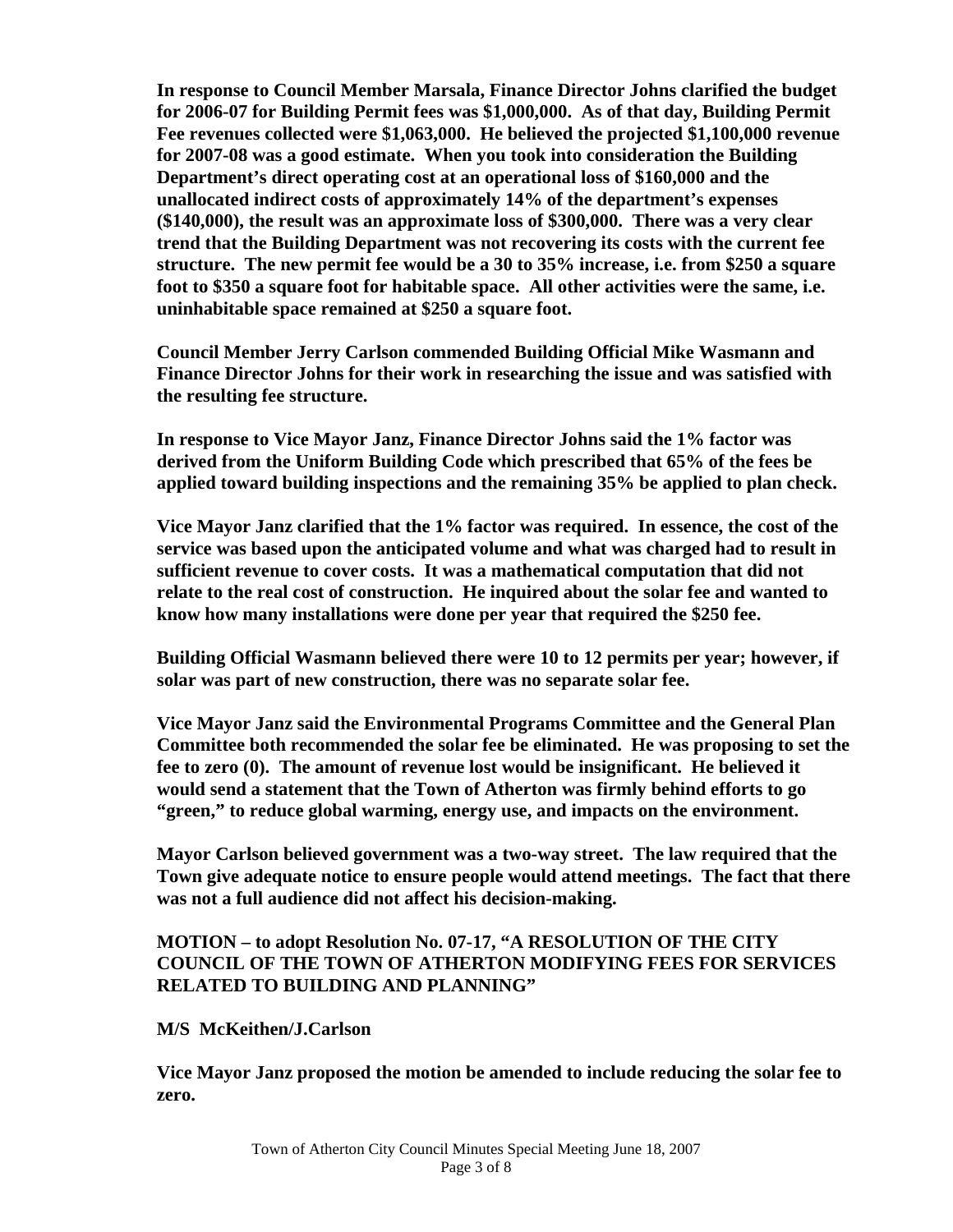**Council Member McKeithen strongly supported installing solar but believed everyone should pay the fee that incurred a labor cost. There were other ways to support solar.** 

 **Council Member Jerry Carlson did not support the amendment.** 

 **The maker and seconder of the motion did not support the amendment.** 

 **Mayor Carlson explained if there was a desire to change the motion, the original motion would need to be defeated and another motion made. He would understand that if anyone voted against the motion, it was because the motion was not amended to include the solar fee, and not because he/she was against the fee resolution.** 

 **ORIGINAL MOTION Ayes 3 Noes 2 (Marsala/Janz) Absent 0 Abstain 0** 

# **2. ADOPTION OF A RESOLUTION ADOPTING THE FY 2007-08 OPERATING AND CAPITAL BUDGET**

 **Finance Director John Johns said the budget was straight forward, although a lot of work was done to identify the needs of the Building Department. Within the transmittal letter, any significant variances in revenues and expenses were identified. He believed the Town was on a solid financial footing and expected to remain so in the immediate future.** 

 **Vice Mayor Janz said his biggest concern was the 4-year trend regarding the Parcel Tax. The ending fund balance decreased year by year. However, there was a \$3,000,000 excess over the required minimum reserve. He asked how the Finance Director felt about running down the fund balance over time.** 

 **Finance Director Johns said there were two competing schools of thought. One was that the Town was not in the banking business and should only have funds that could justify the working capital requirements, and anything above that should be returned to the residents by spending the fund down. He believed the philosophy was not to plan on carrying funds that were in excess of long-range requirements. Council was consistent over the years in establishing minimum reserve requirements that represented between 25 to 50% of ongoing operating expenses. At \$4.3 million, that constituted about five months of financial reserves. He did not see the reduction in the intermediate range fund balance to be alarming. Staff had been conservative in estimating revenues over the past years and achieved or exceeded revenue targets.** 

 **Council Member Jerry Carlson said a priority in future years would be how to provide financing to maintain the level of services the Town provided. He would like a separate breakout of benefits from the salary numbers to see the rate of increase over the last three years. A discussion ensued regarding estimated department expenses. The Finance Director had a high level of confidence in the estimates and believed the projections would be close to the actual numbers at yearend. Staff clarified Council Member Carlson's questions regarding contract services, employee automobile**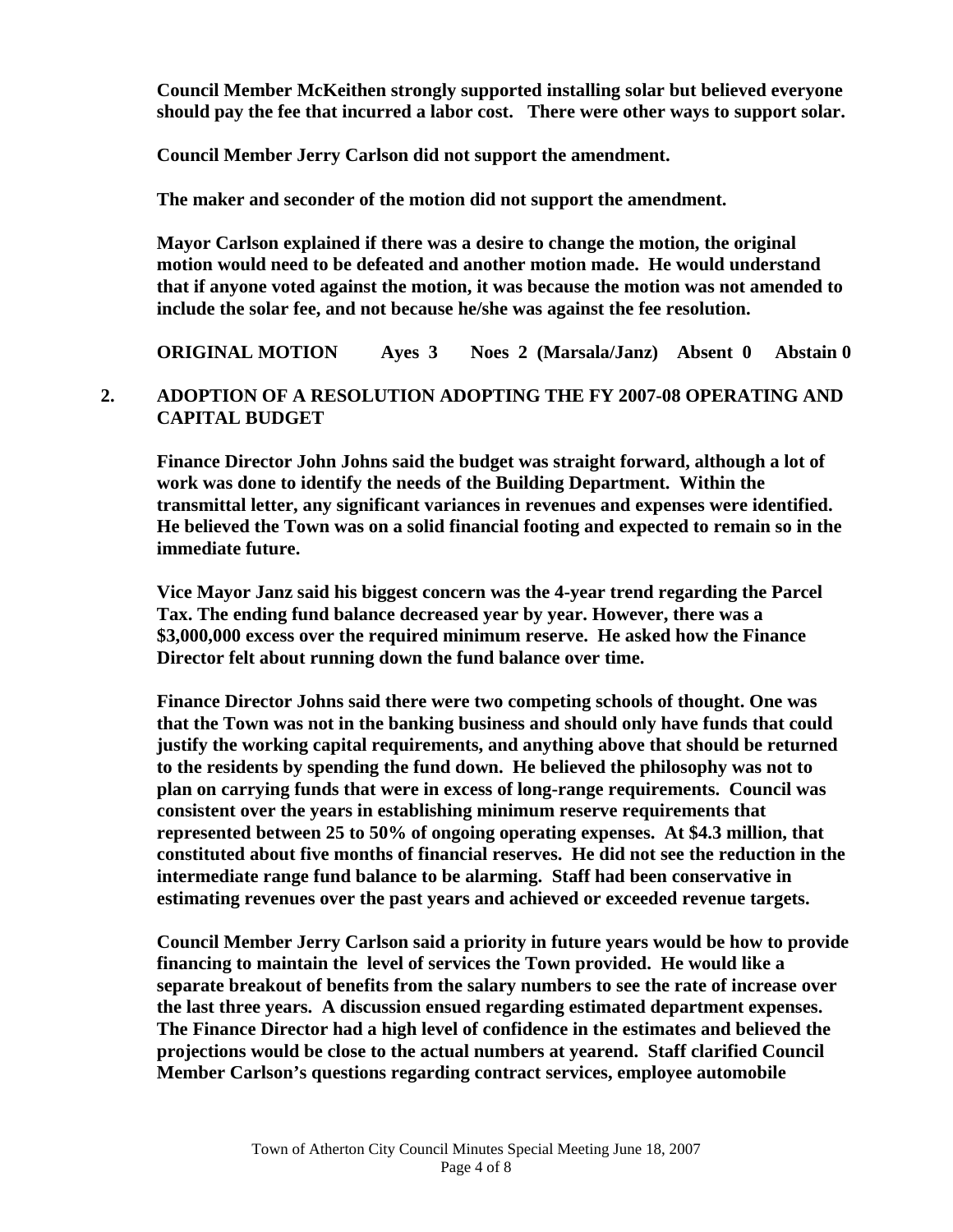**allowances, the Town's Post Office, Building Department contract services, Police Department contract services, Holbrook-Palmer Park revenues and expenditures, as well as the Arts Committee's budget and Library fund.** 

 **Council Member Marsala asked whether funds had been budgeted for the CO2 emissions study to determine a baseline for the Town.** 

 **City Manager Jim Robinson indicated funds had not been allocated in the budget for the Environmental Programs Committee (EPC). Staff received a request for approximately \$11,000 in funding for the EPC after the Finance Committee had met. The Council would need to review the request for funds if funds were to be included in the budget.** 

 **Council Member Marsala indicated there was a State Bill, AB32, mandating a reduction in CO2 emissions. He encouraged the Finance Committee and Council to notify the EPC of any deficiencies in its plan in order to come into compliance with AB32. The Town needed to develop a plan to meet the conditions of AB32. Additionally, he asked whether any funds were allocated for the refurbishing the tennis courts.** 

 **Public Works Director Duncan Jones said staff was seeking a grant to pay for half of the tennis court work, which would give leverage to seek additional funds for the other half.** 

 **Mayor Carlson asked what the sufficiency of the present Parcel Tax would be if spending continued at the same rate.** 

 **Finance Director Johns said the Parcel Tax, at its current rate, would not be sufficient with the current split between the General Fund/Capital Improvements One choice would be to increase the portion of the Parcel Tax that went to the General Fund to finance operations. Another choice would be to leave the current split as it was and increase the Parcel Tax levy the next time.** 

 **Mayor Carlson queried whether as part of the budget process, staff asked departments how they could cut costs.** 

 **Finance Director Johns said the approach was for the departments to indicate their requirements, how the upcoming year's needs varied from the current year. One thing staff was acutely aware of was that 75% of General Fund monies went to salaries and employee benefits. One approach had been to take a very hard look at vacancies to see whether the position needed to be filled or whether restructuring was possible in order to save money.** 

 **Council Member McKeithen said a major benefit of being on the Finance Committee was that her questions had been answered. She clarified the litigation expense was high but was not just related to historical elements and Building Department issues but**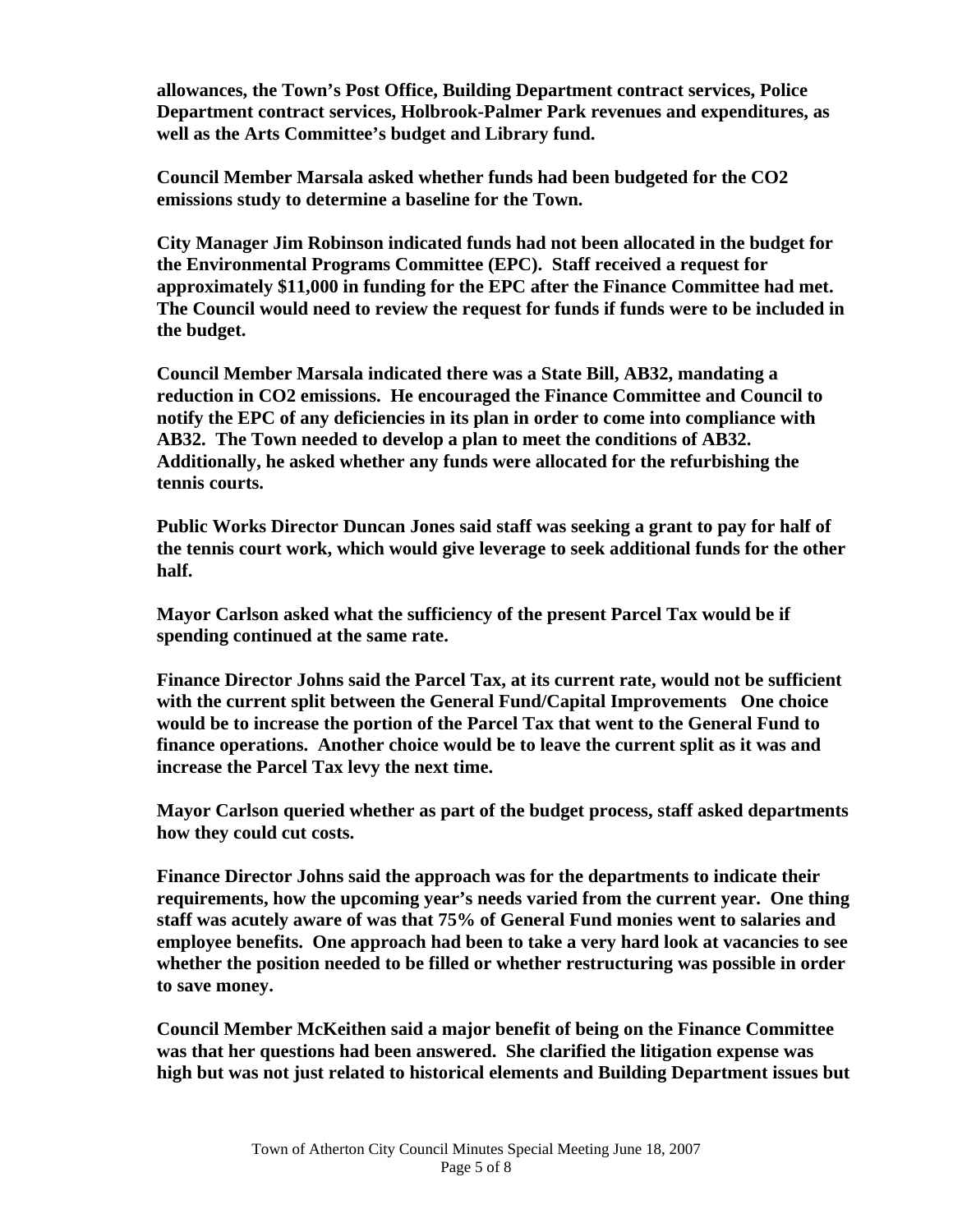**also the Menlo-Atherton High School Performing Arts Center issue and some issues regarding Menlo schools. She indicated the Finance Committee would like to review the EPC request regarding funding for the CO2 emissions baseline; however, information was needed regarding an accounting of the \$6,000 allocated to Earth Day events. Town Arborist Kathy Hughes-Anderson's time also needed to be taken into consideration as she spent a lot of time with the EPC, which needed to be included in the EPC budget. Perhaps an increase in the SBWMA contribution would be possible. She clarified that the Public Works' increase in contract services was related to the Atherton Oaks emergency light issue. She noted that one of the detectives in the Police Department was in the San Mateo County Gang Task Force and the Town did not receive reimbursement. The Finance Committee was concerned about the \$300,000 subsidy for Holbrook-Palmer Park. The Committee asked for reports regarding the fee structure, how many events were held and at what times, when the last fee increase occurred, and expenditures/revenues. The Committee also considered updating a previous study to possibly make recommendations to the Council for further review. The Finance Committee requested information, on a weekly basis, regarding how the Police Department used its time and resources in order for the Committee to understand how the officers were being used. She asked for further clarification regarding rents and leases within the Police Department.** 

 **Mayor Carlson opened the pubic hearing, No one came forward to speak, and Mayor Carlson closed the public hearing.** 

 **Council Member Jerry Carlson said the Town was doing an excellent job on the roads. He asked that the City Manager's house be evaluated to see whether improvements were needed.** 

 **City Manager Robinson said, at the request of the Park & Recreation Commission, the house was evaluated and improvements were identified. Funding was included within the Capital Improvement budget for that purpose. Some improvements had been completed.** 

 **Council Member Jerry Carlson said the home was an important element in looking for a new city manager and suggested a plan needed to be developed to address those issues.** 

 **Public Works Director Jones indicated a plan was in place to carry out improvements.** 

 **Council Member Marsala said he would provide the Finance Committee with a previous study done in 2000 regarding possible improvements to the Pavilion, as well as qualifying issues regarding the EPC. He suggested putting an item for funding AB32 on a future agenda.** 

 **Mayor Carlson noted a great deal of work went into developing the budget. He thanked the Finance Committee, Finance Director Johns and all staff who developed the budget.**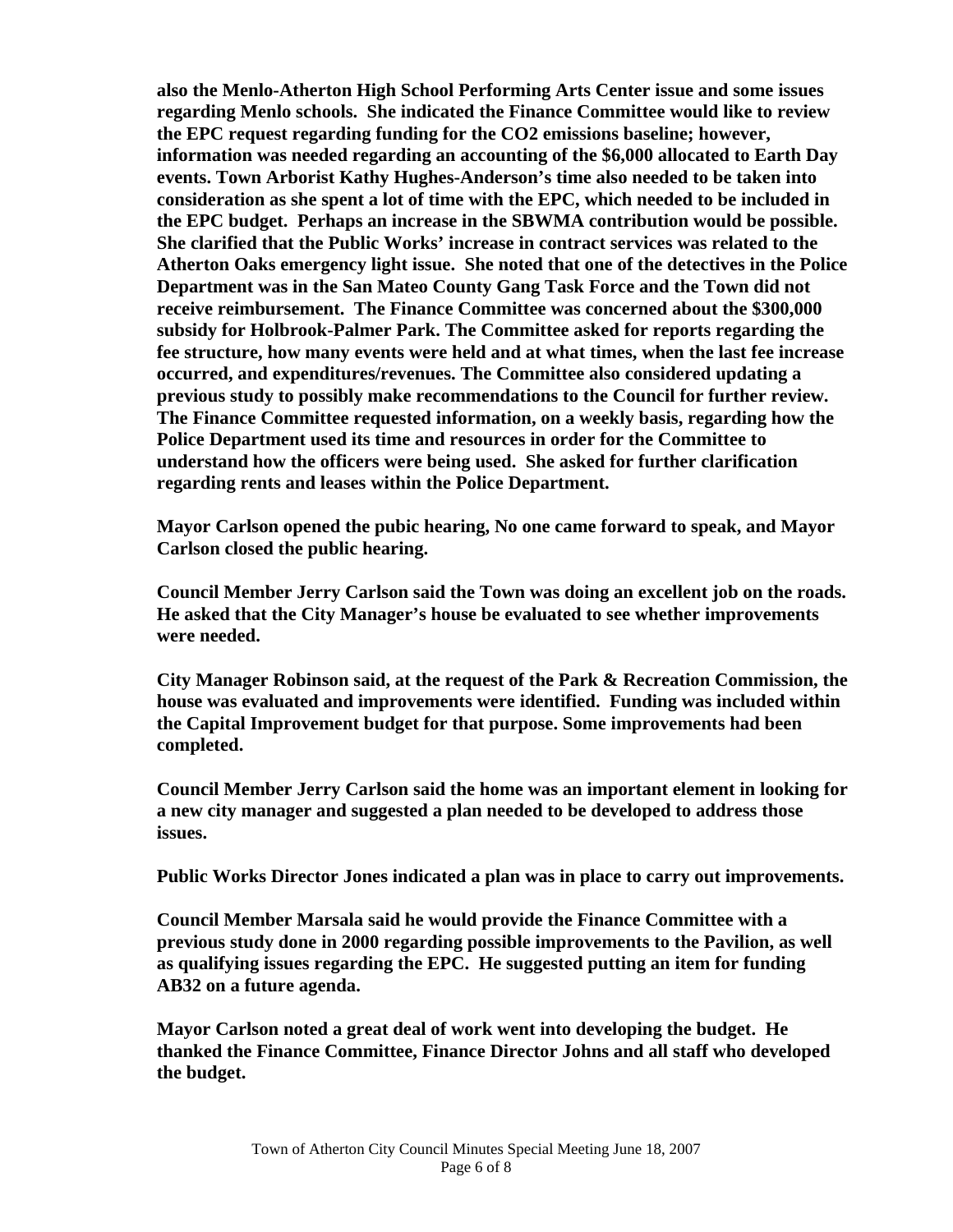**MOTION – to adopt Resolution 07-18, "A RESOLUTION OF THE CITY COUNCIL OF THE TOWN OF ATHERTON ADOPTING THE FISCAL YEAR 2007-2008 OPERATING AND CAPITAL BUDGET"** 

 **Individual Council Members and City Manager Robinson thanked staff for their hard work on the budget.** 

 **M/S McKeithen/J.Carlson Ayes 5 Noes 0 Absent 0 Abstain 0** 

# **3. ADOPTION OF A RESOLUTION APPROVING THE FISCAL YEAR 2007-08 APPROPRIATIONS LIMIT AND CALCULATIONS**

 **Mayor Carlson opened the pubic hearing. No one came forward to speak, and Mayor Carlson closed the public hearing.** 

**MOTION – to adopt Resolution No. 07-19, "A RESOLUTION OF THE CITY COUNCIL OF THE TOWN OF ATHERTON APPROVING APPROPRIATIONS LIMIT AND CALCULATIONS FOR FISCAL YEAR 2007-2008"** 

 **M/S J.Carlson/McKeithen Ayes 5 Noes 0 Absent 0 Abstain 0** 

**4. ADOPTION OF A RESOLUTION ESTABLISHING A SPECIAL TAX FOR MUNICIPAL SERVICES FOR THE FISCAL YEAR 2007-2008** 

**NOTE: Ordinance No 555 approved by the voters on June 7, 2005, provided for the authorization to levy a Special Tax for Municipal Services and Capital Improvements and for the expenditure of the funds derived from the tax. The Special Tax was to commence in FY 2005-2006 and continue through June 30, 2010. Each year, following the adoption of the Budget, it is necessary to hold a Public Hearing and adopt a Resolution levying a Special Tax for Municipal Services and instructing the Tax Collector of the County of San Mateo to collect the tax rates as identified within the Adopted Resolution.** 

 **Mayor Carlson opened the pubic hearing, No one came forward to speak, and Mayor Carlson closed the public hearing.** 

 **MOTION – to adopt Resolution No. 07-20, "A RESOLUTION OF THE TOWN OF ATHERTON ESTABLISHING A SPECIAL TAX FOR MUNICIPAL SERVICES FOR THE FISCAL YEAR 2007-2008"**

 **M/S Janz/J.Carlson Ayes 5 Noes 0 Absent 0 Abstain 0** 

 **REGULAR AGENDA (Item 5)** 

#### **5. DISCUSSION AND DIRECTION TO STAFF REGARDING THE DEVELOPMENT OF GOALS AND OBJECTIVES FOR THE TOWN OF ATHERTON**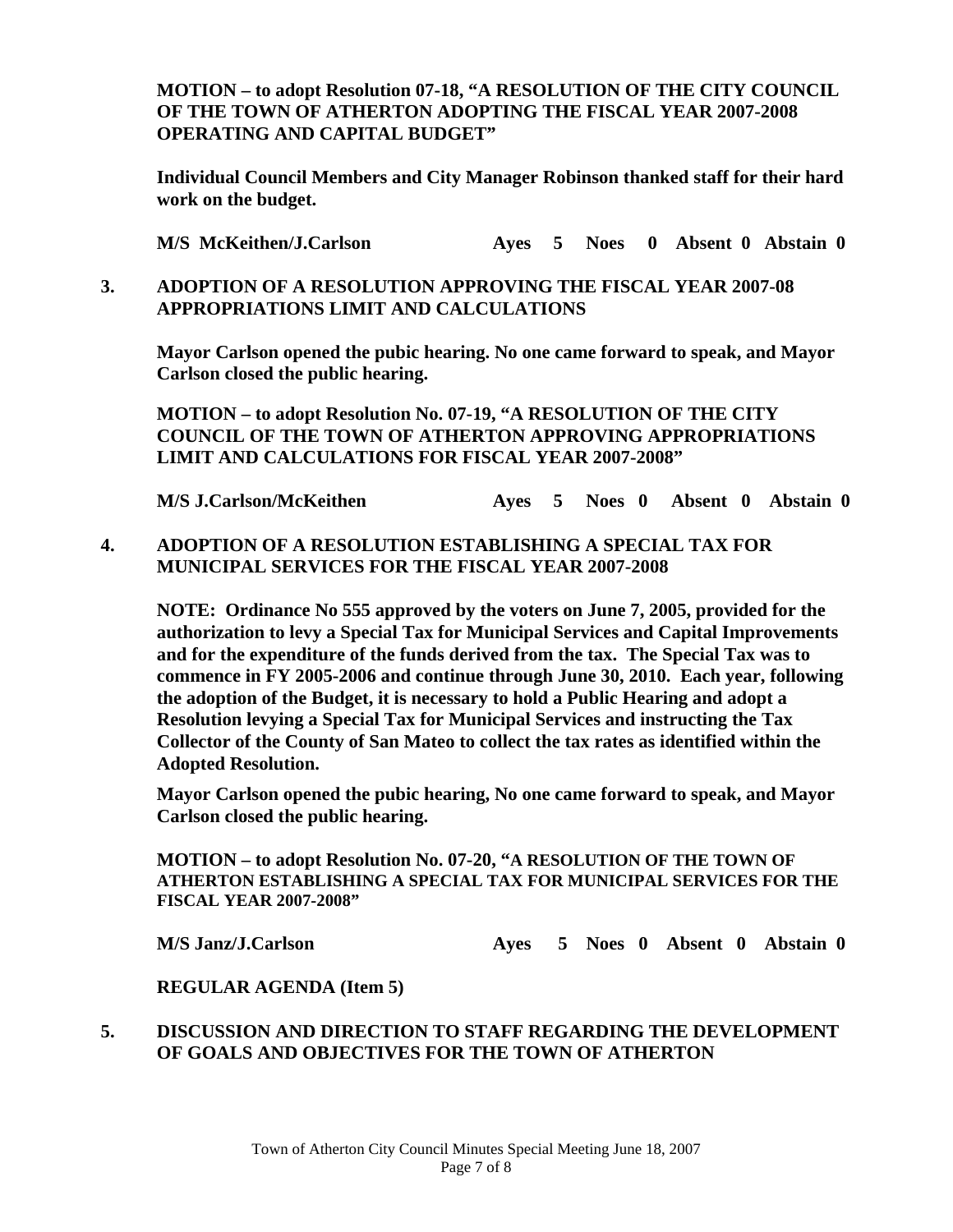**City Manager Jim Robinson handed out a summary of goals and objectives identified by Council, which had been ranked according to Council's prioritization.** 

 **Mayor Alan Carlson suggested that two more columns be added to the chart: 1) what staff member was responsible; and 2) what Council subcommittee, if any, was responsible for each goal.** 

 **Council Member McKeithen suggested a status column be added, i.e. including dates and timetable, accomplishments, progress.** 

**Discussion ensued and Council suggested after the format was adjusted and the status enlarged, the document should be reviewed on a regular basis. Other items needed clarification such as grants, housing element, and those goals that continually moved.** 

**City Manager Robinson suggested that Council direct staff on what Council's expectations were for each goal and what it wanted to accomplish.** 

**Council Member McKeithen wanted more information regarding grants, what the status was regarding the housing element, etc.** 

 **Vice Mayor Janz asked Finance Director Johns to ensure Council received a finalized copy of the budget.** 

 **Council Member McKeithen requested that Council return to Closed Session to reconsider an item.** 

#### **6. ADJOURN**

 **Mayor Carlson adjourned the meeting at 9:34 p.m. to a** *Continued* **Closed Session.** 

 **Mayor Carlson adjourned the** *Continued* **Closed Session at 10:00 p.m.** 

**Respectfully submitted,** 

 $\frac{1}{\sqrt{2}}$  ,  $\frac{1}{\sqrt{2}}$  ,  $\frac{1}{\sqrt{2}}$  ,  $\frac{1}{\sqrt{2}}$  ,  $\frac{1}{\sqrt{2}}$  ,  $\frac{1}{\sqrt{2}}$  ,  $\frac{1}{\sqrt{2}}$  ,  $\frac{1}{\sqrt{2}}$  ,  $\frac{1}{\sqrt{2}}$  ,  $\frac{1}{\sqrt{2}}$  ,  $\frac{1}{\sqrt{2}}$  ,  $\frac{1}{\sqrt{2}}$  ,  $\frac{1}{\sqrt{2}}$  ,  $\frac{1}{\sqrt{2}}$  ,  $\frac{1}{\sqrt{2}}$ **Kathi Hamilton Acting City Clerk**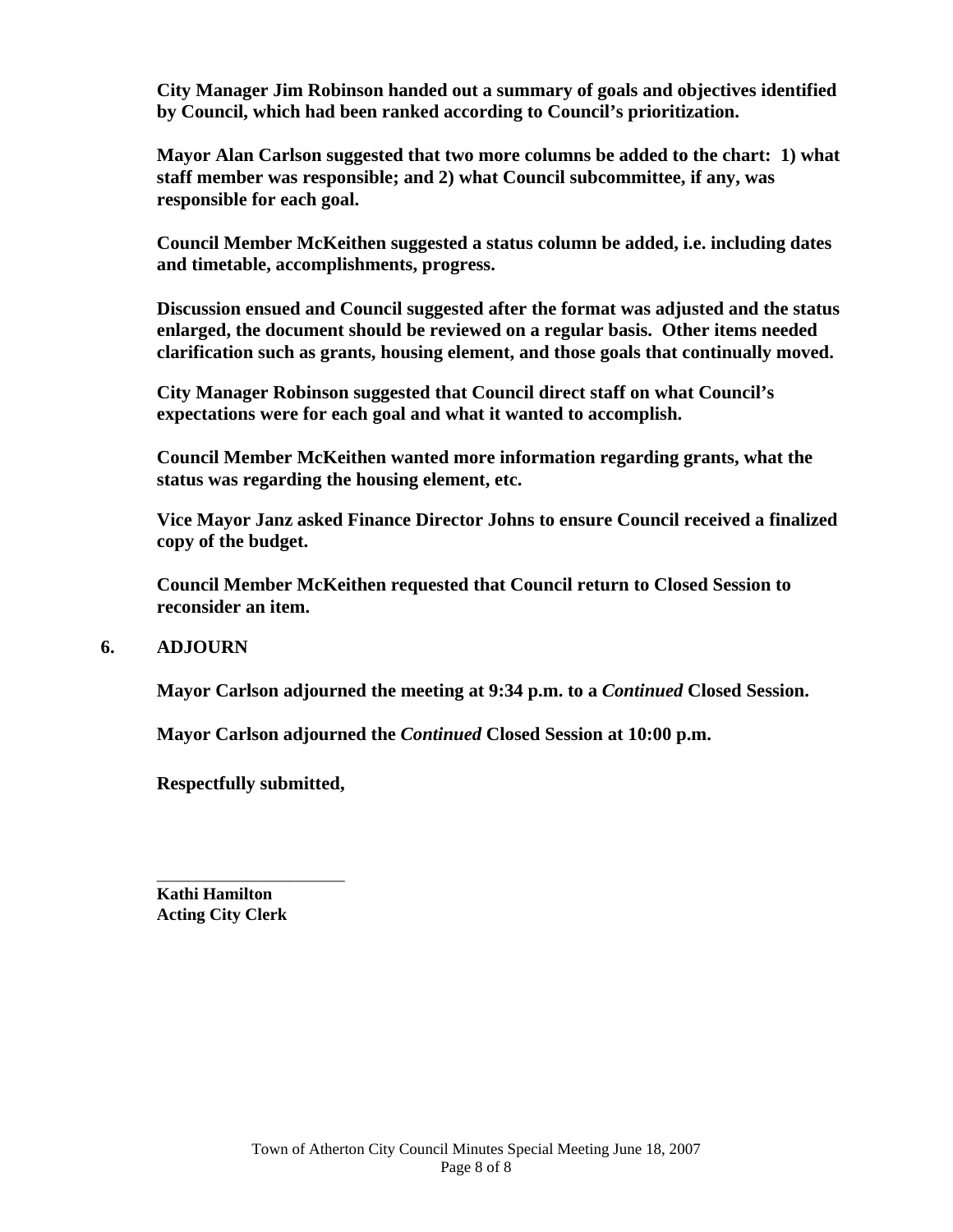

**DRAFT MINUTES Town of Atherton CITY COUNCIL/ATHERTON CHANNEL DRAINAGE DISTRICT JUNE 20, 2007 6:00 P.M. Meeting Room Town Administrative Offices**  91 Ashfield Road Atherton, California **Special Meeting** 

**The meeting was called to order by Mayor Alan Carlson at 6:10 p.m.** 

**ROLL CALL** 

**PRESENT: James R. Janz Jerry Carlson Charles E. Marsala Alan B. Carlson Kathy McKeithen** 

#### **PUBLIC COMMENTS**

**There were no public comments.** 

**CLOSED SESSION** 

**CONFERENCE WITH LEGAL COUNSEL – Existing Litigation pursuant to Subsection (a) of Government Code Section 54956.9** 

**Lamb vs. Town of Atherton, et al. Superior Court of California, San Mateo County, CIV 461630** 

#### **RECONVENE TO OPEN SESSION**

**Report of action taken.** 

**There was no reportable action taken regarding Lamb vs. Town of Atherton, et al.**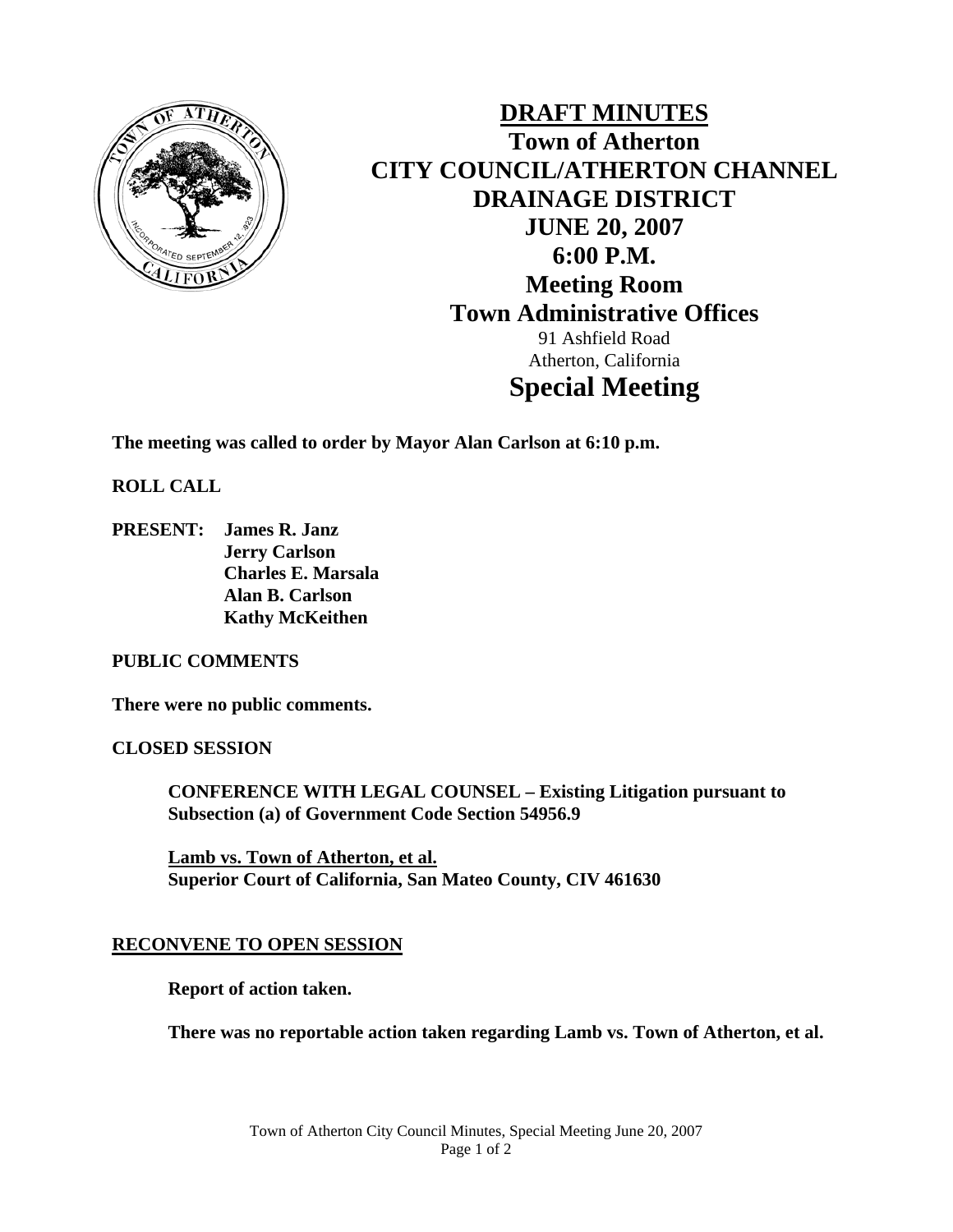# **ADJOURN**

**The meeting was adjourned by Mayor Alan Carlson at 6:28 p.m.** 

**Respectfully submitted,** 

**\_\_\_\_\_\_\_\_\_\_\_\_\_\_\_\_\_\_\_\_** 

**Alan B. Carlson Mayor** 

**Minutes Prepared by: Kathi Hamilton**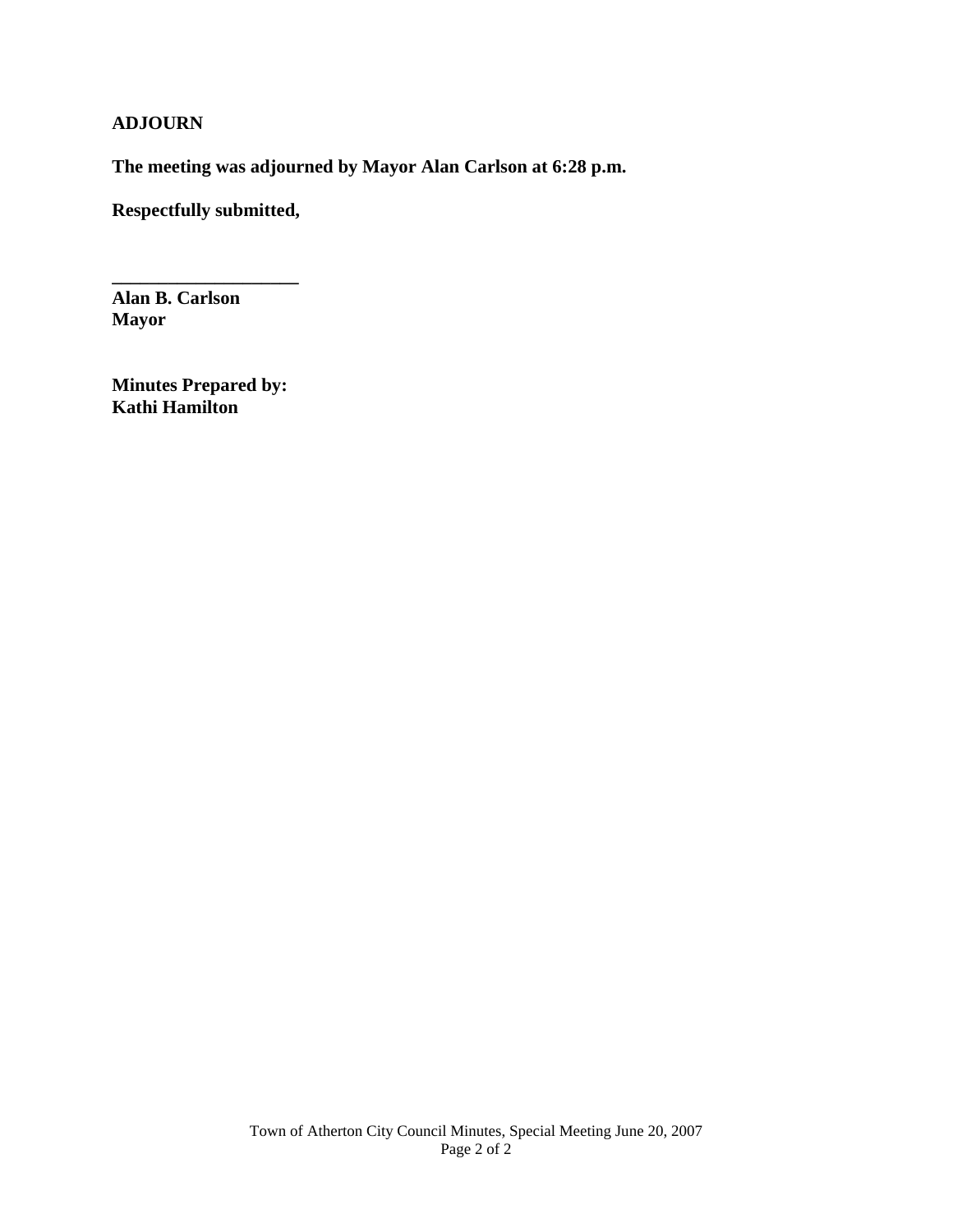

**DRAFT MINUTES Town of Atherton CITY COUNCIL/ATHERTON CHANNEL DRAINAGE DISTRICT JUNE 20, 2007 7:00 p.m. TOWN COUNCIL CHAMBERS** 94 Ashfield Road Atherton, California

# **REGULAR MEETING**

**Mayor Alan Carlson called the meeting to order at 7:07 p.m.** 

- **1. PLEDGE OF ALLEGIANCE**
- **2. ROLL CALL** 
	- **PRESENT: James R. Janz Jerry Carlson Charles E. Marsala Alan B. Carlson Kathy McKeithen**

**City Manager Jim Robinson and City Attorney Marc Hynes were also present.** 

#### **3. PRESENTATIONS**

**A. Proclamation Recognizing Public Works Supervisor Troy Henderson for his 30 years of service to the Town**

**Mayor Alan Carlson said there were institutions and landmarks within the Town such as the water tower in Holbrook-Palmer Park and the Council Chambers and then there was Troy Henderson, another landmark in the Town. Everyone called on Troy, and he was known as truly a nice man who had given 30 years of service to the community.** 

**Public Works Superintendent Steve Tyler said Troy started his service with the Town on June 1, 1977, rose through the ranks from part-time to full-time to Public Works Supervisor. He commended him for his 30 years of service.** 

**Melinda Tevis, Tallwood Court, thanked Troy for all his smiles and waves throughout the years. She always knew she was home whenever she saw Troy.**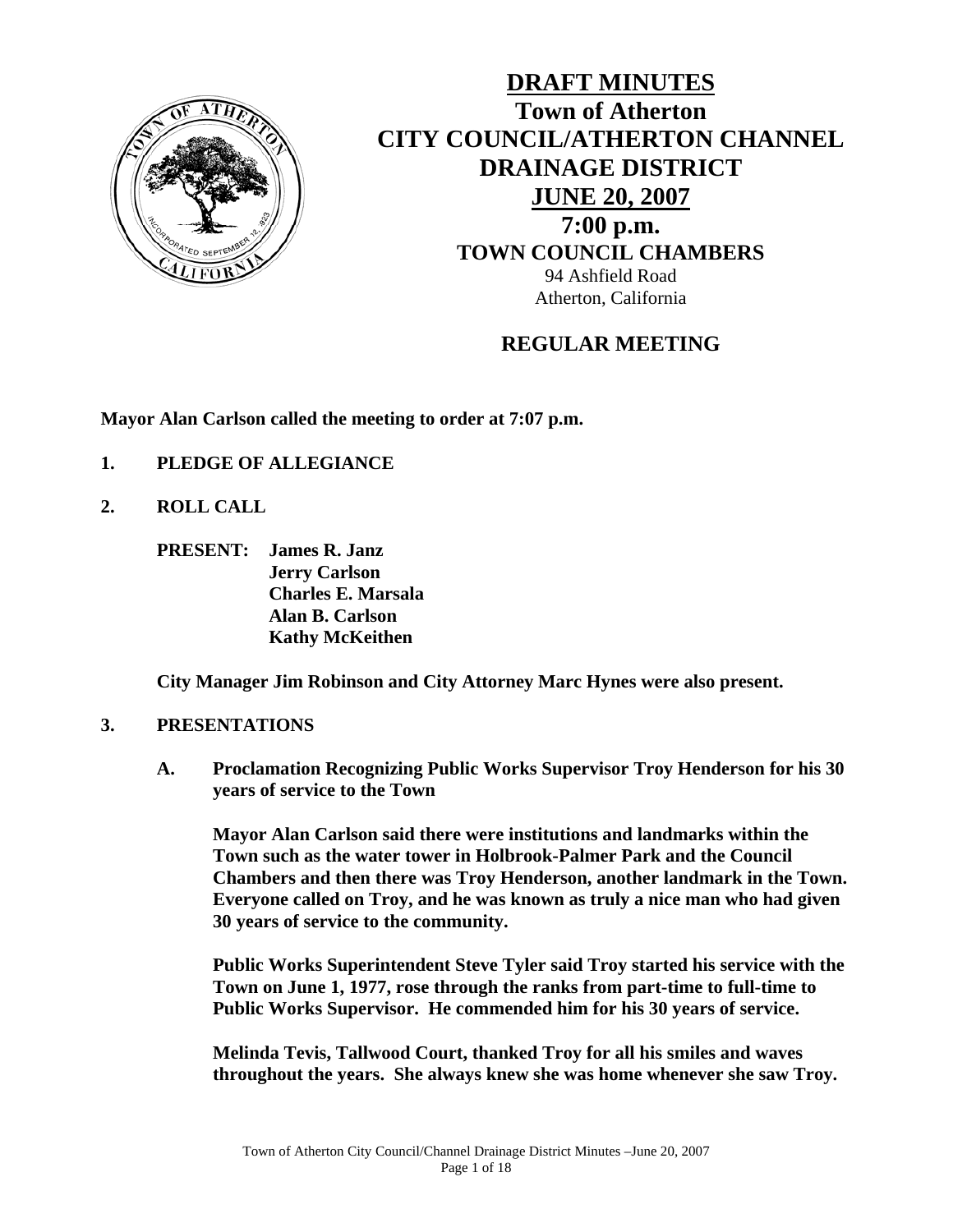**Council Members Charles Marsala, Janz, Jerry Carlson, McKeithen, and City Manager Jim Robinson added their comments and commendations.** 

**Public Works Supervisor Troy Henderson said the Town had always been home to him. He attended Menlo-Atherton High School, traveled around the country, and returned to begin work for the Town. He appreciated all the kind words and derived great pleasure from his 30 years of service.** 

#### **B. BKF Drainage Study**

**Ed Boscacci, BKF Engineers, gave a PowerPoint presentation regarding the Drainage Criteria for New Development. A workshop for Town residents had been conducted in May. The purpose of the study was to develop drainage criteria for on-lot development. The ability to control drainage issues was during the permit process. He reviewed the findings and responded to Council questions.** 

 **Public Works Director Duncan Jones said one of the next steps was to blend what CSG Consultants, Inc., was doing as part of its grading and drainage contract with what BKF was doing as far as the drainage criteria, review Atherton's Municipal Code for any changes that needed to be made, and implement regulations that could be changed by resolution. The item would most likely be returned to Council in September.** 

#### **C. Darin Duncan from California Water Service**

**Darin Duncan, District Manager of California Water Service, gave a PowerPoint presentation regarding fire flows from fire hydrants, Fire Code requirements, water quality balance, what Cal Water had accomplished, and short- and long-term solutions to the fire flow issue. Most systems in Atherton were designed to handle 1,000 GPM, which was normal. There were other areas that were oversized with slightly better flows. Maximum flows occurred on major transmission lines. Dead-end streets were a problem because of lower flow. Ninety percent of the Town met the 1500-2000 GPM. Fire flows were based on house size. The average house size in Atherton was 11,000 to 23,000 sq. feet and required between 3000 and 4000 gallons of flow, with fire sprinklers, 1500 to 2000 GPM. He described the issues surrounding the deadend lines and water quality. Cal Water had made major improvements such as rebuilding Pumping Station 5, installed new pipelines, and scheduled more improvements for the coming year. Mr. Duncan responded to Council questions.** 

#### **4. PUBLIC COMMENTS**

 **Mayor Alan Carlson said a member of the Planning Commission received an anonymous letter regarding the building of his home in the Year 2000. There was a letter from a surveyor in the Building Department files regarding his residence that indicated that the roof peak, for an 8-foot length, exceeded the height limit by 7 inches.**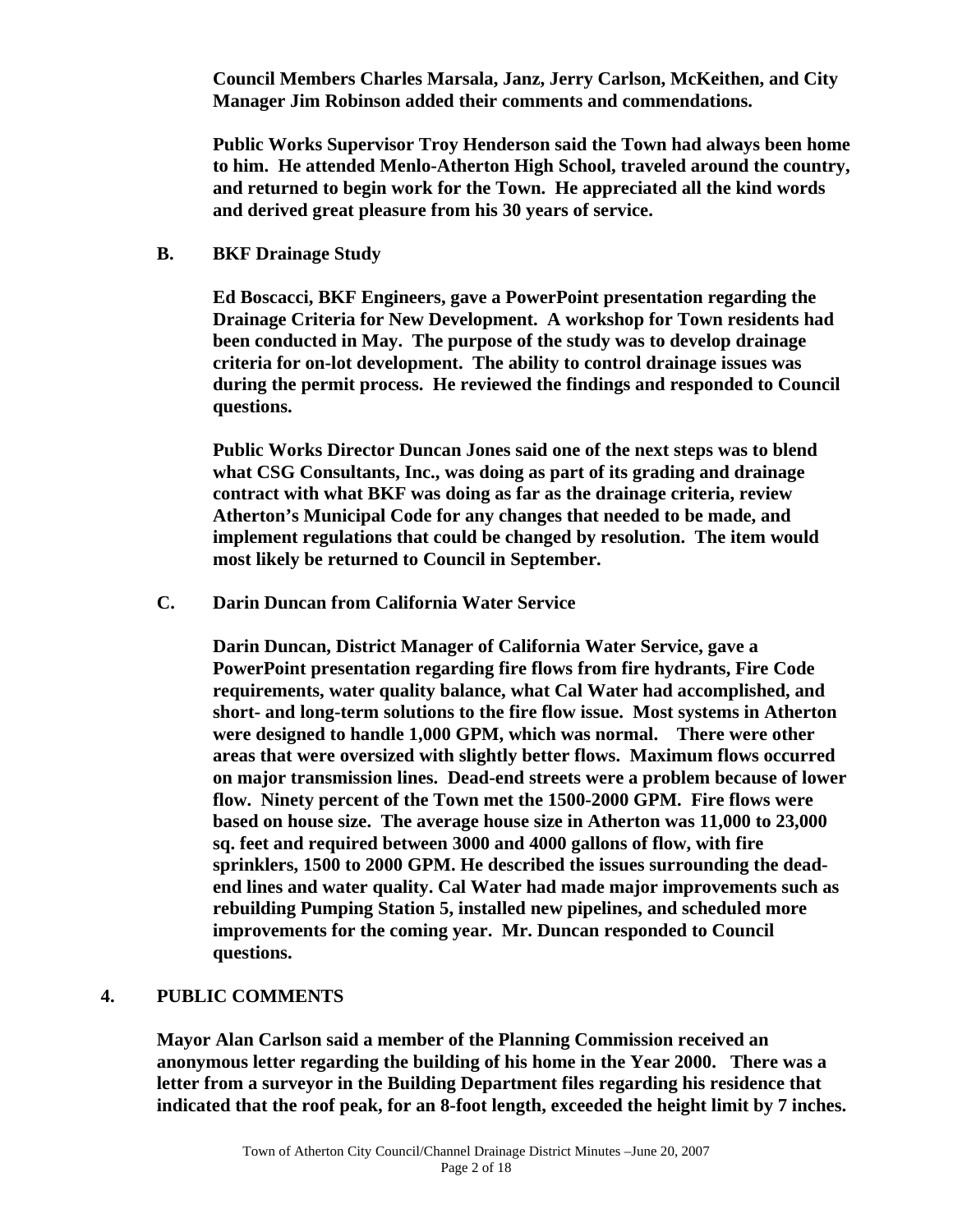**He instructed the City Manager to make no attempt to find the identity of the person who obtained the information but believed he should disclose the information. Additionally, the City Attorney clarified that he need not recuse himself from discussions before the Council that dealt with height limitations.** 

# **5. STAFF REPORTS**

• **City Attorney Marc Hynes reported out of Closed Session as follows:** 

**CONFERENCE WITH LEGAL COUNSEL – Existing Litigation pursuant to Subsection (a) of Government Code Section 54956.9** 

**Lamb vs. Town of Atherton, et al. Superior Court of California, San Mateo County, CIV 461630** 

**There was not reportable action taken.** 

- **Council Member Marsala asked the City Manager for the correct process regarding the Environmental Program Committee's budget request. City Manager Jim Robinson stated that the Finance Committee had the ability to review any financial issue. The Finance Committee could meet and review a draft budget and make recommendation.**
- **Council Member Marsala asked Finance Director John Johns whether any cases of overcharging were discovered in the Building Department audits. Finance Director Johns said he would review the working papers and report back.**
- **City Attorney Marc Hynes clarified the best way to avoid a problem of a possible quorum of Council Members being present at a committee meeting was to notice the meeting with the statement that a quorum of Council Members might be present. As long as the public was made aware, the requirements of the Brown Act would be met.**

# **6. COMMUNITY ORGANIZATION ROUNDTABLE REPORT**

 **None** 

 **CONSENT CALENDAR (Items 7–21)** 

 **Mayor Alan Carlson asked that Item No. 13 be removed from the Consent Calendar to be taken up immediately after the Consent Calendar, as his law firm had a relationship with Granite Construction Company. Additionally, he asked that Item No. 20 be removed from the Consent Calendar and placed at the end of the Regular Agenda.** 

 **Council Member McKeithen asked for clarification regarding Item No. 11. Assistant to the City Manager Wendé Protzman said the services were almost identical to those provided by the City of Palo Alto, with Redwood City possibly be able to provide more services. The base costs were approximately \$10,000 less that Palo Alto, and overall would probably be less.**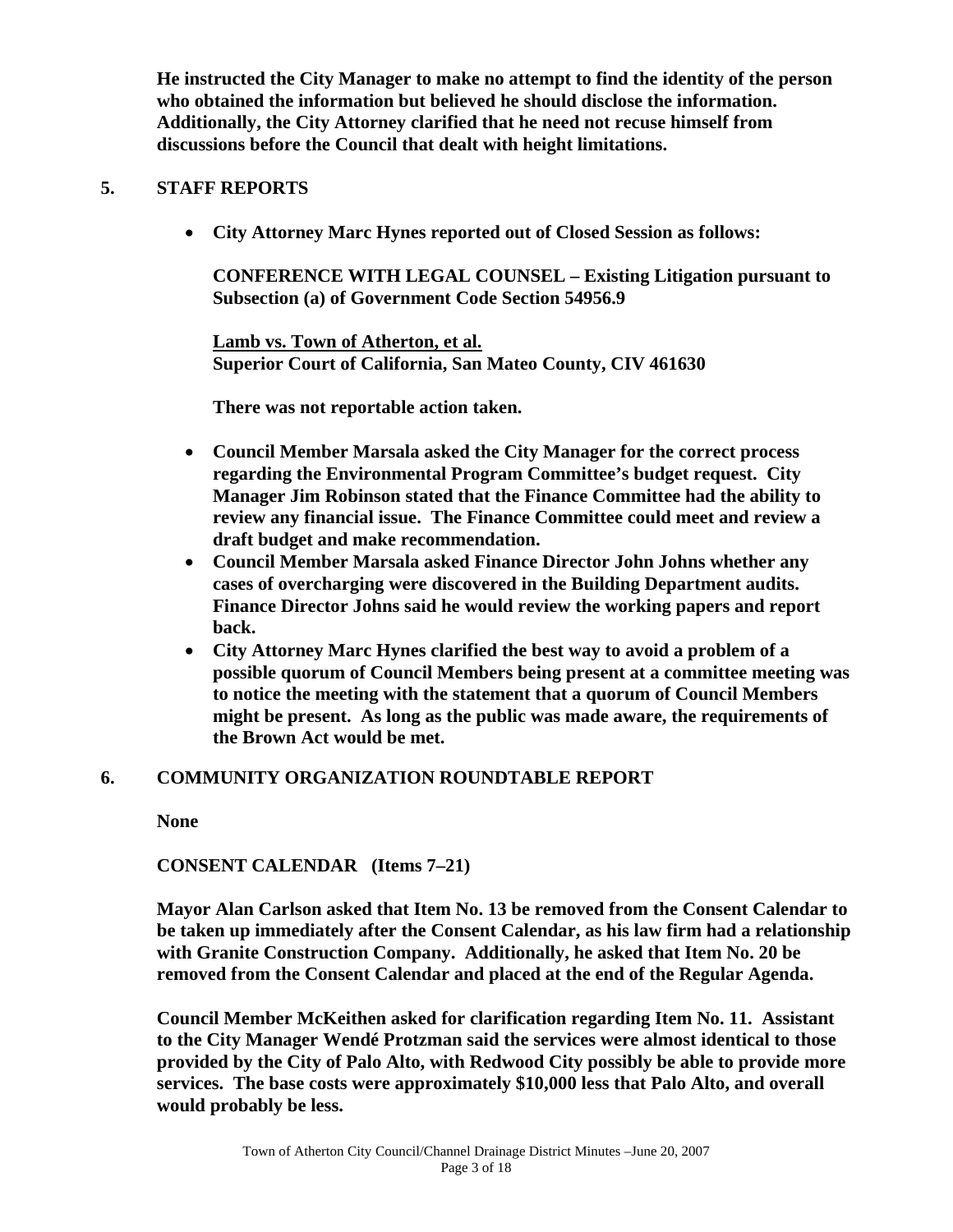**In response to Council Member Jerry Carlson, Assistant to the City Manager Protzman clarified that all of the modules were included and the Code Enforcement Officer had been identified as an end user, 10 licenses would be required and were included in the price, and data conversion would be assessed in the future. Finance Director John Johns said the financial issues would be worked out with CRW and absorbed within the Finance Department's operating budget.** 

 **In response to Council Member Jerry Carlson regarding Item No. 17, City Manager Jim Robinson clarified annual performance evaluations had not been completed on a yearly basis; however, Tennis Pro Alan Margot attended a Park and Recreation Commission meeting to review his program. Finance Director Johns said a review of remittances provided by Mr. Margot had been completed; however, substantive testing of the records had not been done.** 

 **MOTION – to approve the Consent Calendar as presented with the exception of Item No. 13, which was removed and placed at the end of the Consent Calendar for a separate vote; and Item No. 20, which was removed and placed at the end of the Regular Agenda for discussion.** 

**M/S McKeithen/J.Carlson Ayes: 5 Noes: 0 Absent: 0 Abstain: 0** 

- **7. APPROVED MINUTES OF THE SPECIAL CITY COUNCIL CLOSES SESSION OF MAY 7, 2007; THE SPECIAL CITY COUNCIL CLOSED SESSION AND REGULAR MEETINGS OF MAY 16, 2007; AND THE SPECIAL JOINT MEETING OF THE CITY COUNCIL AND THE MENLO PARK FIRE PROTECTION DISTRICT BOARD OF MAY 21, 2007**
- **8. APPROVED BILLS AND CLAIMS FOR MAY 2007 IN THE AMOUNT OF \$ 1,113,305**
- **9. ACCEPTED MONTHLY FINANCIAL REPORT FOR MAY 2007**
- **10. AUTHORIZATION TO PURCHASE THE CRW PERMIT TRACKING SOFTWARE SYSTEM**

 **Authorized staff to enter into an agreement and purchase the CRW Permit Tracking Software System.** 

**11. APPROVAL OF PROFESSIONAL SERVICES AGREEMENT WITH REDWOOD CITY TO PROVIDE INFORMATION TECHNOLOGY SERVICES** 

 **Authorized the Mayor to execute an agreement with Redwood City for Information Technology Services.** 

**12. APPROVAL OF A PROFESSIONAL SERVICES AGREEMENT WITH URS, CORPORATION, FOR GEOTECHNICAL ENGINEERING SERVICES FOR THE MARSH ROAD CHANNEL WALL PROJECT**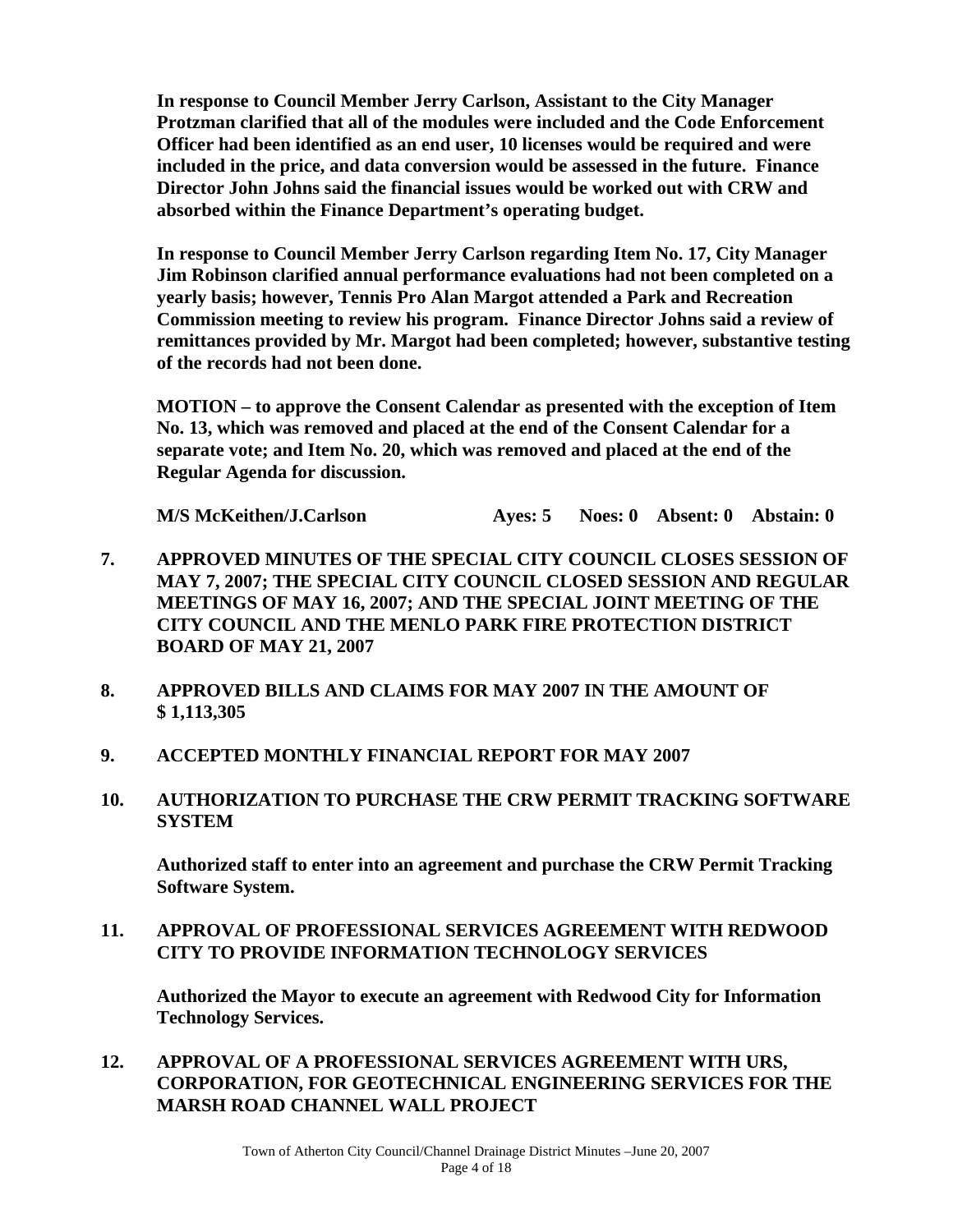A**ccepted the proposal and authorized the Mayor to sign a Professional Services Agreement with URS Corporation to provide Geotechnical Engineering services for the Marsh Road Channel Wall Project in an amount not exceed \$39,644.20, plus a 10% contingency, for a total authorization of \$43,608.62.**

**13. AWARD OF CONTRACT FOR THE VALPARAISO AVENUE OVERLAY PROJECT, PROJECT NO. 06-001**

**Recommendation: Award the contract for the Valparaiso Avenue Overlay Project, Project No. 06-001, to Granite Construction Company, the low bidder on the June 14, 2007, bids, for \$590,615.50, with a 10% construction contingency of \$59,061.55, for a total authorization of \$649,677.05; and authorize the Mayor to sign the contract on behalf of the Town.** *(Removed from the Consent Calendar and placed at the end of the Consent Calendar for a separate vote.)* 

**14. APPROVAL OF A PROFESSIONAL SERVICES AGREEMENT WITH ANTONIA BAVA LANDSCAPE ARCHITECTS FOR LANDSCAPE DESIGN SERVICES FOR THE TOWN CENTER LANDSCAPE PROJECT** 

 **Accepted the proposal and authorized the Mayor to sign a Professional Services Agreement with Antonia Bava Landscape Architects to provide landscape design services for the Town Center Landscape Project in an amount not to exceed \$18,005.00, plus a 10% contingency, for a total authorization of \$19,805.50.** 

**15. AWARD OF CONTRACT FOR THE EOC GENERATOR AND APPROVAL OF INFORMAL BIDDING PROCEDURES** 

 **Awarded the contract for the EOC Generator to Intermountain Electric Company, the low bidder on informal bids, for \$67,250, with a 10% construction contingency of \$6,725, for a total authorization of \$73,975; to authorize the use of informal bidding procedures; and authorized the Mayor to sign the contract on behalf of the Town.** 

**16. APPROVAL OF AN AMENDMENT TO THE AGREEMENT BETWEEN THE TOWN OF ATHERTON AND TIM WULFF FOR PLAN CHECKING SERVICES FOR FISCAL YEAR 2007-08** 

**Approved the amendments proposed herein between the Town of Atherton and Mr. Tim Wulff for contract plan check services.** 

#### **17. RENEWAL OF THE PROFESSIONAL SERVICES AGREEMENT FOR TENNIS PRO ALAN MARGOT**

 **Approved the amended agreement to show an effective date of March 1, 2007, with the expiration date of June 30, 2009.**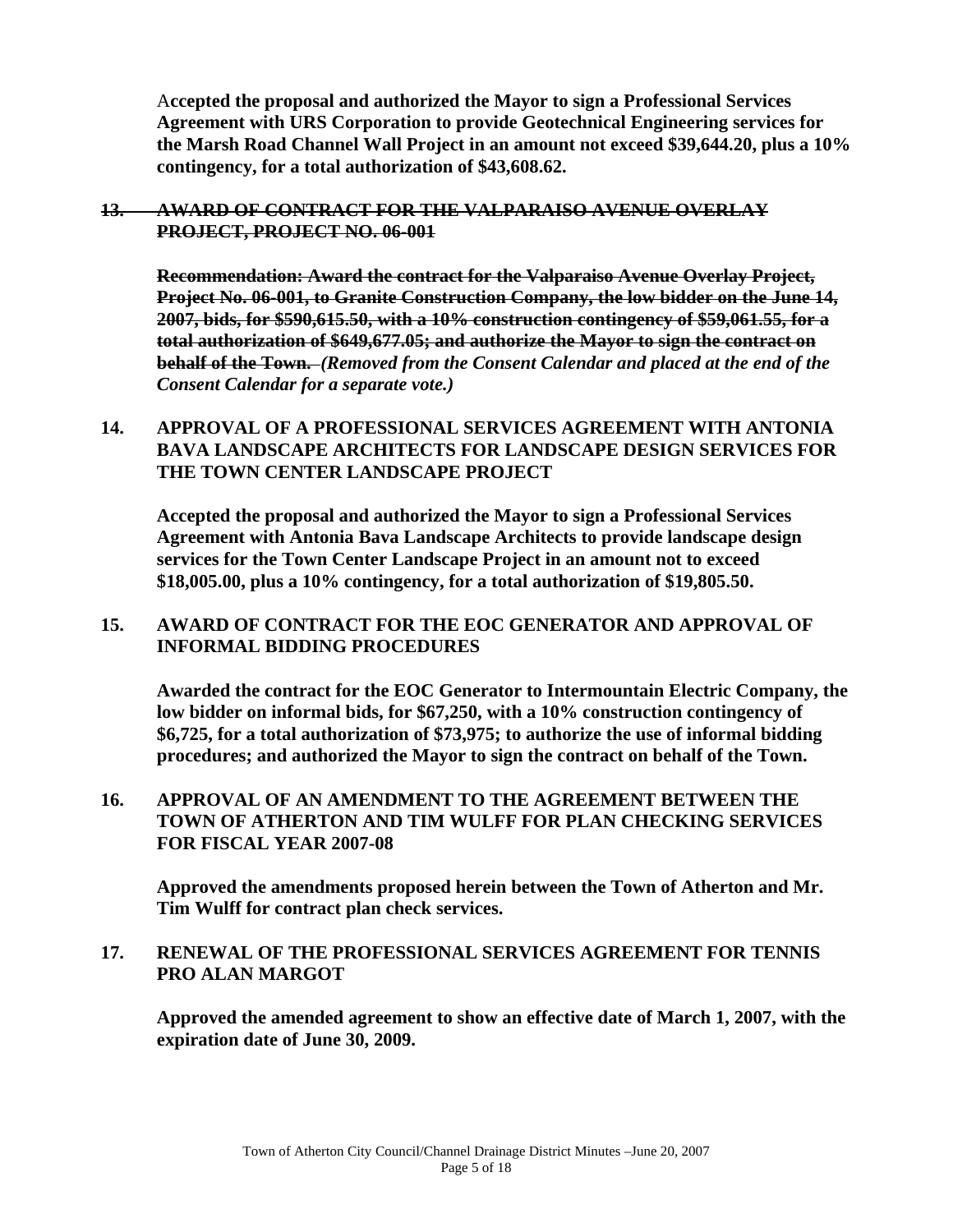**18. APPROVE AN AMENDMENT TO THE PROFESSIONAL SERVICES AGREEMENT WITH CSG CONSULTANTS, INC. FOR MUNICIPAL CIVIL ENGINEERING SERVICES FOR THE REVIEW OF DEVELOPMENT PROJECTS** 

 **Approved an Amendment to the Professional Services Agreement with CSG Consultants, Inc. for Municipal Civil Engineering services for the review of development projects, in an amount not to exceed \$50,000 for Fiscal Year 2007-08.** 

#### **19. AMENDMENT TO AGREEMENT BETWEEN SAN MATEO COUNTY AND TOWN OF ATHERTON FOR ANIMAL CONTROL SERVICES**

**Approved and authorized the Mayor to execute the agreement.** 

**20. APPROVE THE RECOMMENDATION OF THE CITY COUNCIL SCREENING COMMITTEE TO INCREASE THE RESIDENT MEMBERS OF THE GENERAL PLAN COMMITTEE FROM FIVE MEMBERS TO SIX MEMBERS; ACCEPT THE RECOMMENDATION FOR APPOINTMENTS TO THE GENERAL PLAN COMMITTEE** *(Removed from the Consent Calendar and placed at the end of the Regular Agenda for discussion.)* 

**Recommendation: Approve the recommendation of the City Council Screening Committee to increase the resident members of the General Plan Committee from five members to six members; accept the recommendation of the Steering Committee for appointments to the General Plan Committee** 

- **21. THERE WAS NO ITEM NO. 21.**
- **13. AWARD OF CONTRACT FOR THE VALPARAISO AVENUE OVERLAY PROJECT, PROJECT NO. 06-001 (Removed for a separate vote.)**

 **Awarded the contract for the Valparaiso Avenue Overlay Project, Project No. 06-001, to Granite Construction Company, the low bidder on the June 14, 2007, bids, for \$590,615.50, with a 10% construction contingency of \$59,061.55, for a total authorization of \$649,677.05; and authorized the Mayor to sign the contract on behalf of the Town.** 

 **M/S McKeithen/Janz Ayes: 4 Noes: 0 Absent: 0 Abstain: 1** 

 **PUBLIC HEARINGS (Items 22-29)** 

**22 APPEAL REGARDING 94 TALLWOOD** Continued from May 16, 2007)

 **Mayor Carlson noted, at the request of the appellant, the item was continued to the City Council meeting of July 18, 2007.** 

23. APPEAL REGARDING 55 BELBROOK WAY (Continued from May 16, 2007)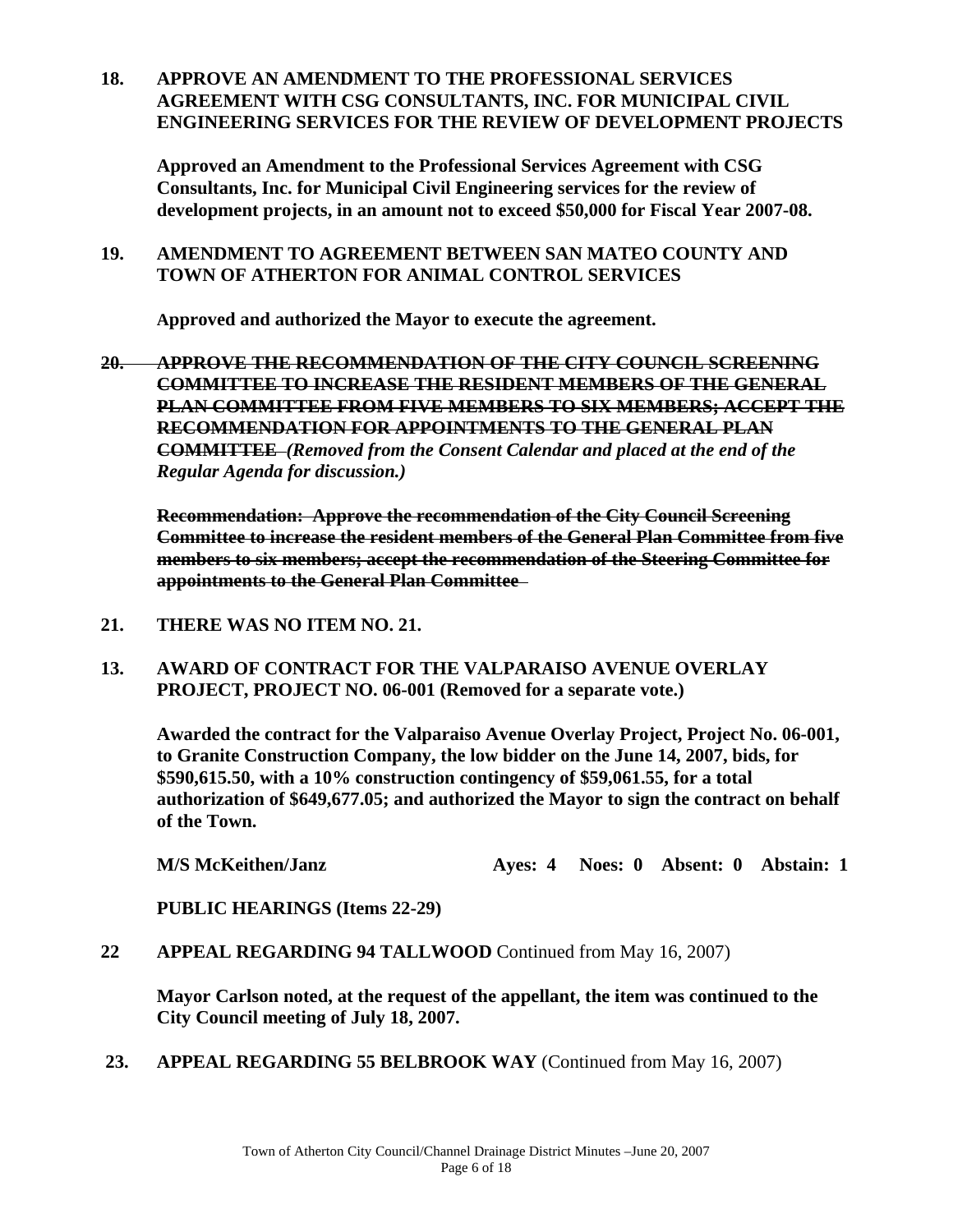**Mayor Carlson noted, at the request of the appellant, the item was continued to the City Council meeting of July 18, 2007.** 

#### **24. APPEAL REGARDING 70 BARRY LANE** (Continued from May 16, 2007)

 **Recommendation: Conduct the public hearing, affirm the Notice of Abatement, and deny the appeal. Direct staff to prepare written findings for consideration and adoption at a subsequent meeting.** 

# **25. INTRODUCTION OF AN ORDINANCE AMENDING CHAPTER 17 OF THE ATHERTON MUNICIPAL CODE REGULATING BASEMENTS (***Continued from the City Council Meeting of May 16, 2007. PUBLIC HEARING CLOSED)*

**Deputy Town Planner Lisa Costa Sanders presented the staff report. Council continued the item at its May 16, 2007, meeting and provided specific comments to staff regarding acquiring information from the drainage study, requiring sprinklers in all basements and basement remodels, adding a requirement for landscape screening for light wells, and adding a criteria for Planning Commission consideration of Conditional Use Permits (CUP). The ordinance before Council incorporated the items that Council requested. Section 17.36.190A1 included the requirement that the Planning Commission would need to make the finding that the basement would not impact heritage trees and there was sufficient room for landscape screening and related to the need for a CUP in order to go up to 120% of the first floor for the basement area. Under section B, floor area calculations, Item 3, added a finding for the CUP for the exception of hillside properties and the finding that there be sufficient landscape screening and that the basement would not impact heritage trees. Design requirements, section C1, "and shall be screened with landscaping to minimize the view from adjacent properties," was added to the last line and applied to light wells. A memo from Ed Boscacci, BKF, was included in Council's packet. Regarding hillside properties, there were not many applications; however, the percentage could be lowered if Council desired. Mr. Boscacci and Deputy Town Planner Costa Sanders responded to Council questions.** 

 **Council Member Marsala provided a history regarding the development of basement regulations. He questioned the need for the Planning Commission to review basements under accessory structures because he believed the previous intent of the Council did not allow for basements under accessory structures anywhere within 10 feet. He wanted to eliminate the Planning Commission review of a CUP.** 

 **Deputy Town Planner Costa Sanders stated both the Planning Commission and the General Plan Committee recommended that both a basement under an accessory structure and a basement larger than the first floor of the main residence be required to obtain a CUP. There was potential for an impact on an adjacent neighbor. As an option, Council could develop objective criteria in the ordinance.** 

 **Council Member McKeithen suggested the need to set a reference in the ordinance that indicated that any basement built needed to meet the drainage criteria either as set**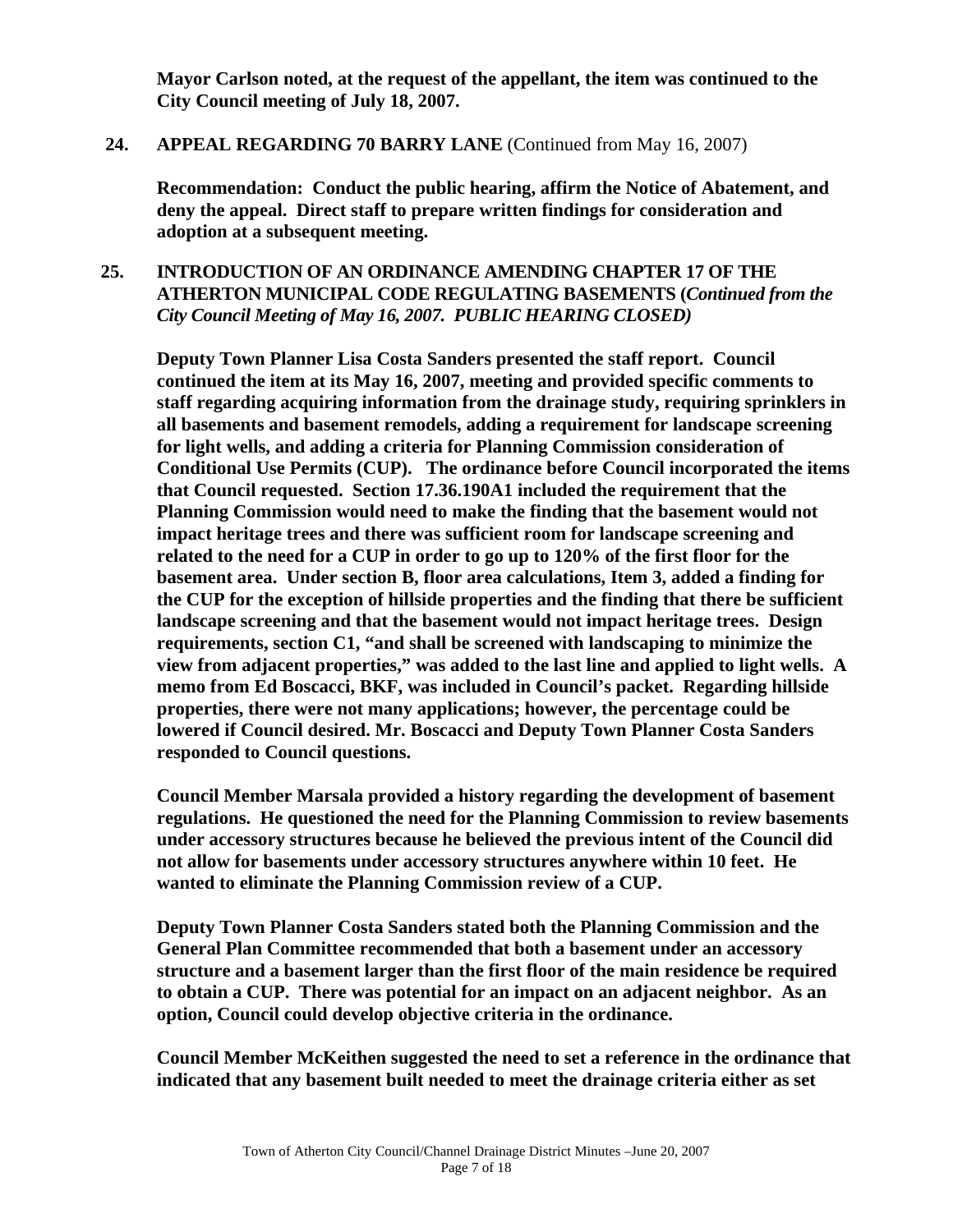**forth in the Municipal Code or as established by the Building Department drainage consultant on a case-by-case basis.** 

 **City Attorney Marc Hynes stated the ideal way would be to put a footnote in the Municipal Code indicating other requirements were contained in the Building title, Title 12, which also would give flexibility when amendments were needed.** 

 **Council Member McKeithen was concerned about finalizing the basement ordinance before drainage criteria were developed; although, she also did not want to impede the operations of the developers and development of basements. She noted the ordinance needed clarification regarding the 120% of the floor area and whether the extra 40% that was beyond the main dwelling could be placed anywhere or only under the fill-in area of a U-shaped house.** 

 **In response to Mayor Carlson, City Attorney Hynes clarified that the ordinance could be adopted with the usual effective date 30 days after the second reading, with an operative date when the drainage regulations were completed.** 

 **Mayor Carlson noted the public hearing was closed at the May 16, 2007, City Council meeting. He allowed comments on the item limited to 3 minutes. The Council received several letters from residents as well.** 

 **Charles King, Tallwood, said his residence was directly impacted by the definitions, restrictions, and limitations set forth in the ordinance. He believed the restrictions became illogical and created undo restriction when applied to a flag lot on a hillside like his. On page 2 of the staff report regarding modification for hillside properties, he believed the slope percentage could be lowered to perhaps 15% and still preserve the overall intent of the zoning ordinance. He suggested adding a subsection to section 17.36.190C stating, "Exemptions to the requirement for hillside properties where the average slope is greater than 15% as determined under section 16.24.050, or as may be evaluated at the discretion of the Town Planner, may be permitted upon issuance of a Conditional Use Permit."** 

 **Steve Ackley, Belbrook Way, commented on the drainage report by BKF regarding the 100-year overland flow and suggested a definition and how it was calculated be included. He supported the ordinance and urged Council to pass it.** 

 **Steve Dostart, Patricia Drive, spoke in support of the ordinance. He believed basements were simple and did not affect neighbors.** 

 **Carol Flaherty, Camino Por Los Arboles, spoke in favor of the ordinance. She agreed the 120% worked for most houses; however, it did not work for a 6,000 sq. ft. house that was basically the same size above and below and was "L" shaped. At a 130%, almost everything could be accommodated. She did not believe a CUP was needed if there was a good set of guidelines in place. She asked that clear guidelines for the soils engineer and architects be developed in advance.**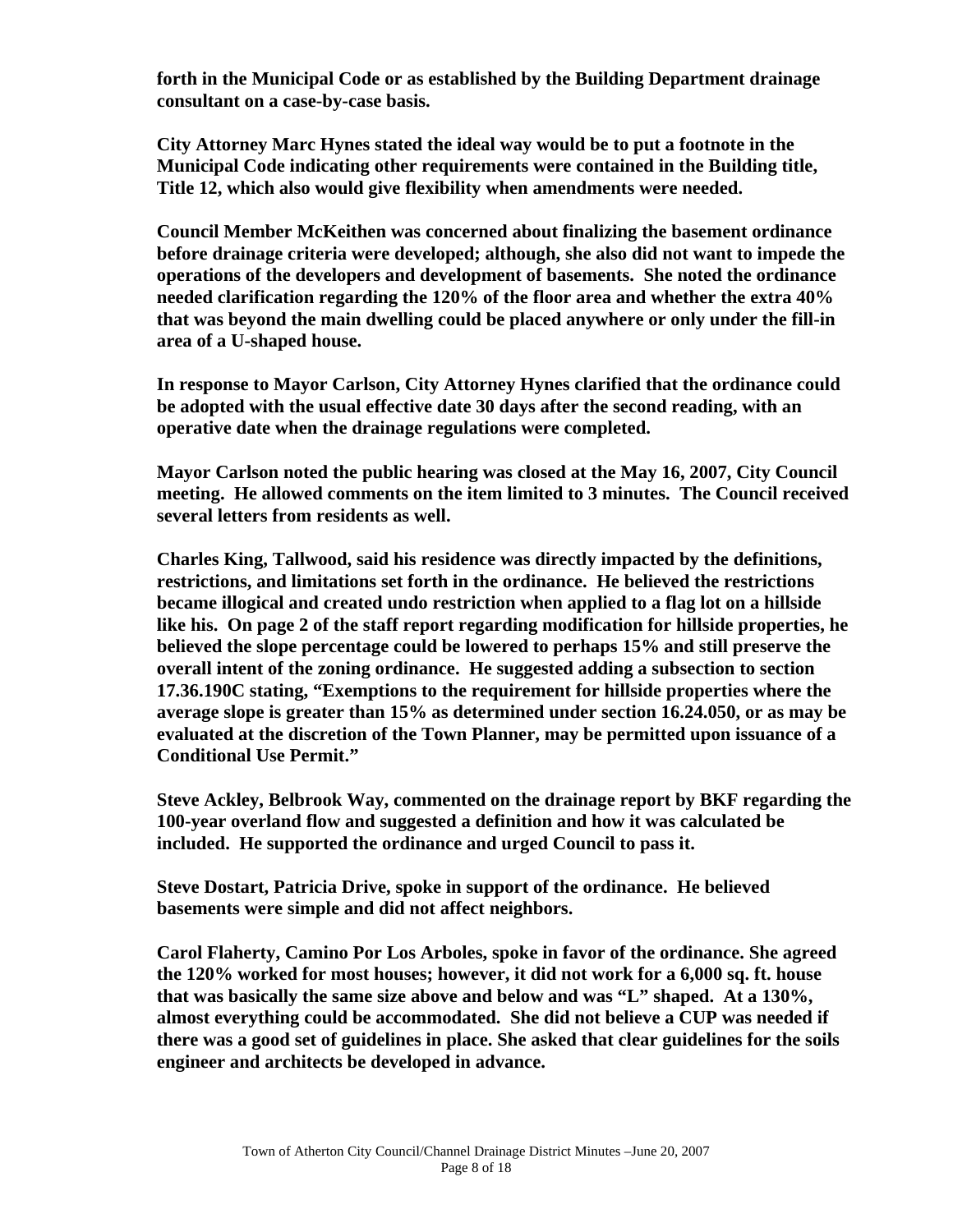**Jeff Wise, Linden Avenue, supported the idea of clear guidelines in the ordinance that would remove the need for a CUP. He believed the drainage study needed more discussion before adopting the recommendations.** 

 **Mary Ann Ackley, Belbrook Way, spoke in support of basements under accessory structures. Preserving heritage trees, considering neighbors, and taking a balanced approach from a cost benefit was necessary. Taking years to study the situation would not provide for every situation.** 

 **Scott Mitchell, Greenoaks, strongly supported the ordinance. Building basements in Atherton were technically easy to build.** 

 **Mayor Carlson noted that drainage issues would not be addressed that evening. In actuality, the Council was considering easing restrictions regarding basements. He believed, in some circumstances, a CUP was necessary for basements under accessory structures and did not believe a CUP necessarily delayed the project. He did not have a strong feeling whether the percentage should be 120% or 130%.** 

 **Council Member Jerry Carlson concurred with the Mayor's comments. There was reason to go to the Planning Commission for a CUP for basements under accessory structures because it gave neighbors an opportunity to see the plans and eliminated surprises. He believed the 120% was a result of compromises; however, he did not have a strong feeling one way or the other.** 

 **Vice Mayor Janz concurred with the Mayor as well. He believed if someone had two buildings, the main building and an accessory structure, within the main buildable area and wanted a full basement under the footprint of both, it should be allowed. As the ordinance was currently written, a basement was allowed under 80% of the main building and an underground structure could be built equaled to 20% of the main building footprint anywhere on the property. To clarify a comment by Council Member Marsala, he believed the change was to allow basements under accessory structures outside the main buildable area subject to CUP approval. Regarding the floor area calculation related to hillside properties, he suggested adding the following language for light well consideration: "The Planning Commission may impose reasonable conditions including but not limited to increased setbacks and limitations on size of light wells," to section B3 with respect to basements on hillside properties. He was concerned with the possibility of an appearance of a three-story building.** 

 **Council Member Marsala said Ordinance 523 adopted in 2001 allowed basements under accessory structures outside of the main building area. The General Plan Committee and Planning Commission added criteria a year later that basements had to be built under the footprint of the buildings. He did not believe anyone built an accessory structure that close to the main building. Pools were allowed within 10 feet of the fence, and accessory structures dug 10 feet down were allowed within 10 feet of the fence. Twenty-five people spoke in favor of the ordinance, with no one speaking in opposition. He could compromise on the CUP issue; however, he did not think it was needed. He was in favor of reducing the slope to 15% in section C.**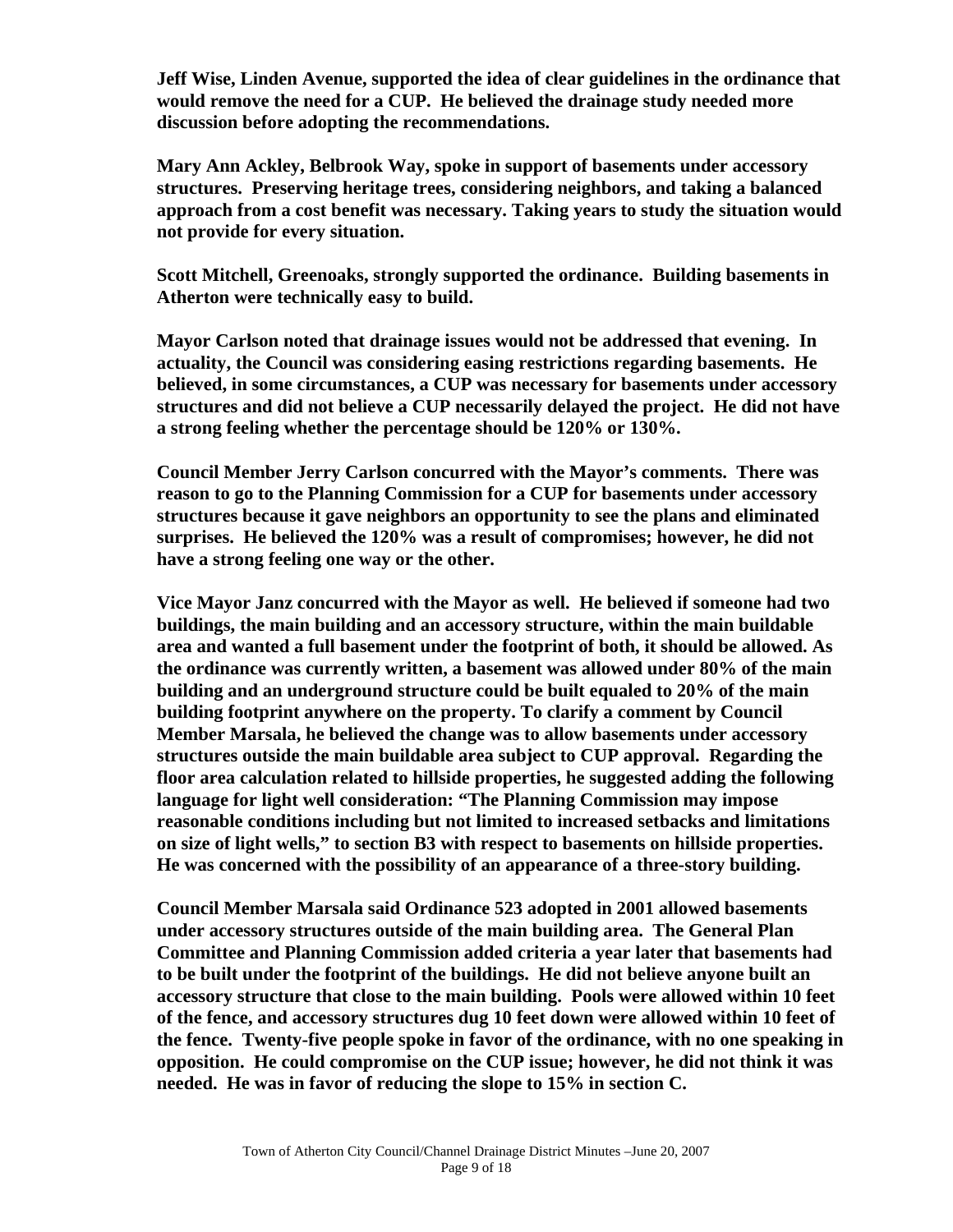**Council Member McKeithen agreed that the 100-year flood guidelines in the drainage criteria needed to be clear. She believed a CUP was necessary and would not delay projects. She did not have an objection to raising the percentage to 130% as long as it met the drainage criteria and went before the Planning Commission with regard to landscape screening and impact on heritage trees, with a footnote added that drainage criteria was satisfied with a CUP based on careful analysis in terms of cost benefit as well as specificity and provisions related to slope.** 

 **Mayor Carlson summarized Council's deliberations as follows: 1) a consensus to raise 120% to 130%; 2) retain CUP requirement under accessory structures outside the main buildable area and those utilizing the 130%; 3) add language regarding light wells on slopes; 4) no consensus to add language to section B3 to change 20% to 15% for hillside slopes; staff was directed to address the issue in the zoning code review; and 5) to allow basements under the main building and an accessory structure within the main buildable area.** 

 **MOTION – to direct staff to make the following changes to the ordinance and return the item for a second reading: 1) In Section 4A1, increase the basement area percentage from 120 to 130% of the floor area of the first floor of the main dwelling…; 2) In Section 4A2, retain the requirement for a CUP for basements under accessory structures outside the main building area; 3) In Section 4B3, add language regarding hillside properties that states, "The Planning Commission may impose reasonable conditions including, but not limited to, increased setbacks and limitation in size of light wells; 4) In Section 4A1, change the language in the second sentence to , "A basement under the main dwelling in the main building area shall not exceed the floor area of the first floor of the main dwelling unless a CUP is obtained; and 5) In Section 7, add a clause that reads, "…but shall not be operative until drainage criteria for basements is adopted by ordinance," with direction to Code Publishing to cross reference the drainage criteria** 

**M/S McKeithen/ J.Carlson Ayes: 5 Noes: 0 Absent: 0 Abstain: 0** 

**26. ADOPTION OF A RESOLUTION MODIFYING FEES FOR SERVICES RELATED TO PLANNING AND BUILDING (***If action is taken on June 18, 2007, this item will not be heard.)*

**Mayor Carlson noted action was taken on June 18, 2007; therefore, the item was not heard.** 

**27. ADOPTION OF A RESOLUTION APPROVING THE FY 2007-08 OPERATING AND CAPITAL BUDGET (***If action is taken on June 18, 2007, this item will not be heard.)*

**Mayor Carlson noted action was taken on June 18, 2007; therefore, the item was not heard.**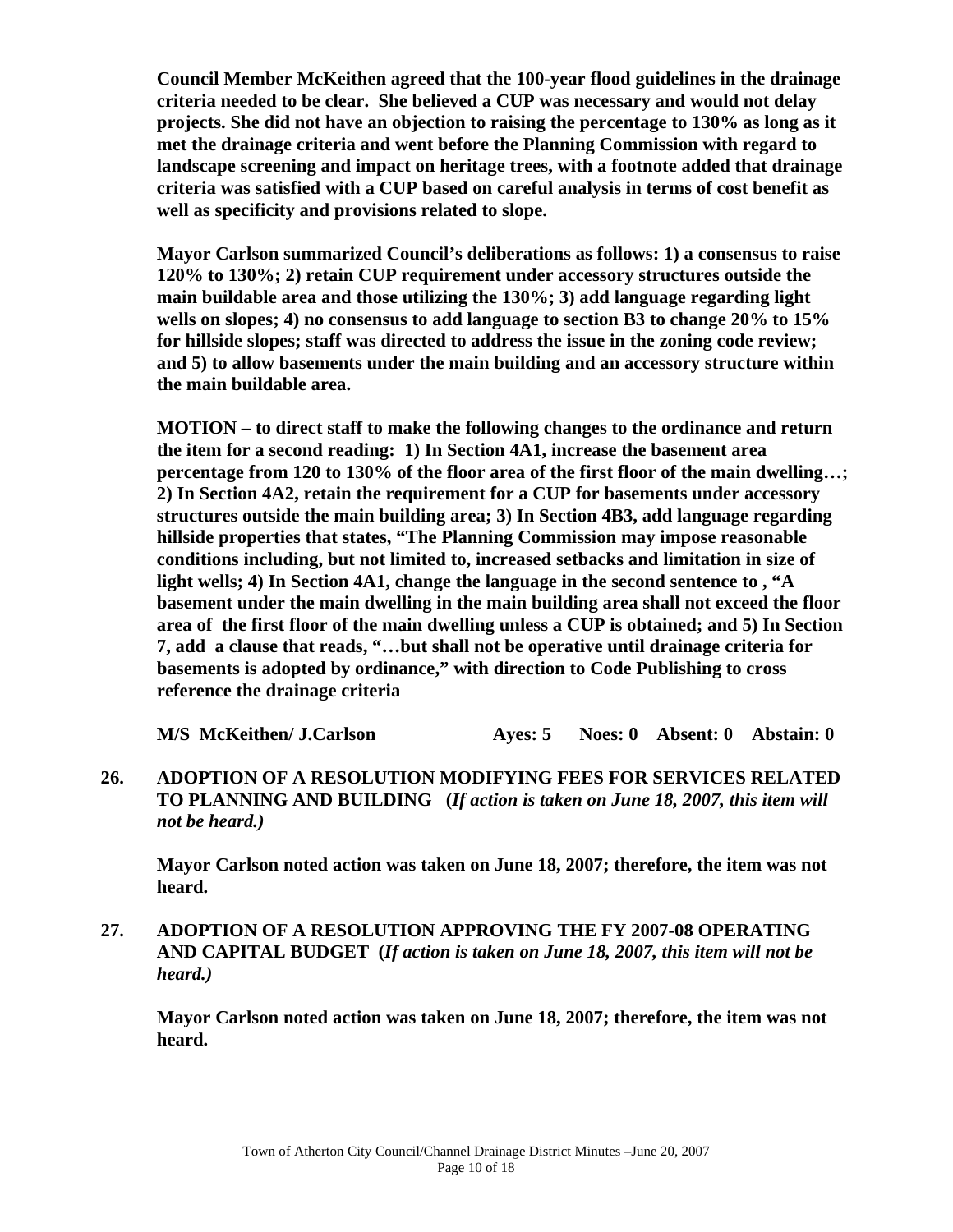**28. ADOPTION OF A RESOLUTION APPROVING THE FISCAL YEAR 2007-08 APPROPRIATIONS LIMIT AND CALCULATIONS (***If action is taken on June 18, 2007, this item will not be heard.)* 

**Mayor Carlson noted action was taken on June 18, 2007; therefore, the item was not heard.** 

**29. ADOPTION OF A RESOLUTION ESTABLISHING A SPECIAL TAX FOR MUNICIPAL SERVICES FOR THE FISCAL YEAR 2007-2008 (***If action is taken on June 18, 2007, this item will not be heard.)* 

 **Mayor Carlson noted action was taken on June 18, 2007; therefore, the item was not heard.** 

 **REGULAR AGENDA (Items 30-36)** 

**30. DISCUSSION AND POSSIBLE ACTION RGARDING THE FIRE SPRINKLER ORDINANCE AND A REQUEST FROM THE MENLO PARK FIRE PROTECTION DISTRICT THAT THE TOWN OF ATHERTON FORMALLY AUTHORIZE THE RESPONSIBILITY FOR "FIRE DEPARTMENT ACCESS AND WATER SUPPLY" PER ARTICLE 9 TO THE MPFPD** 

 **City Manager Jim Robinson said the item was addressed in the Joint meeting of the Town Council and Menlo Park Fire Protection District Board (MPFPD) and was continued to the current meeting. The proposed language was contained in the staff report and the draft ordinance presented by MPFPD. A request to eliminate certain sections that related to exemptions was included. Staff would return at a later meeting with a draft ordinance.** 

 **MPFPD Chief Harold Shapelhouman said there were two issues: 1) Article 9 issues; and 2) the sprinkler ordinance. In 2004, the Town of Atherton adopted a section of the MPFPD sprinkler ordinance that dealt with new construction of residential structures, any structure over 1,000 square feet would require sprinklers. The Town did not adopt sections pertaining to alterations or additions to any building greater that 2,500 square feet or larger when the alteration or addition exceeded 50% of the existing floor space of the building, and any existing occupancy intended to provide a basement greater than 250 square feet. MPFPD asked Council to reconsider the two sections and adopt them in the Town's ordinance.** 

 **Vice Mayor Janz clarified that Section 1.2b(ii)(1)A and 1.2b(ii)3 from the MPFPD Ordinance 29 needed to be added to the Town's ordinance. Section 1A stated when alterations or additions to any building with floor space greater than 2,500 square feet, when the alteration or addition exceeded (50%) of the existing floor space of the building, sprinklers were required in the entire structure. He agreed with Section b(ii)3 that any existing occupancy intending to provide a basement greater than 250 square feet should require sprinklers. He was in favor of the changes and believed a basement of 250 feet or less was obviously not intended for occupancy.**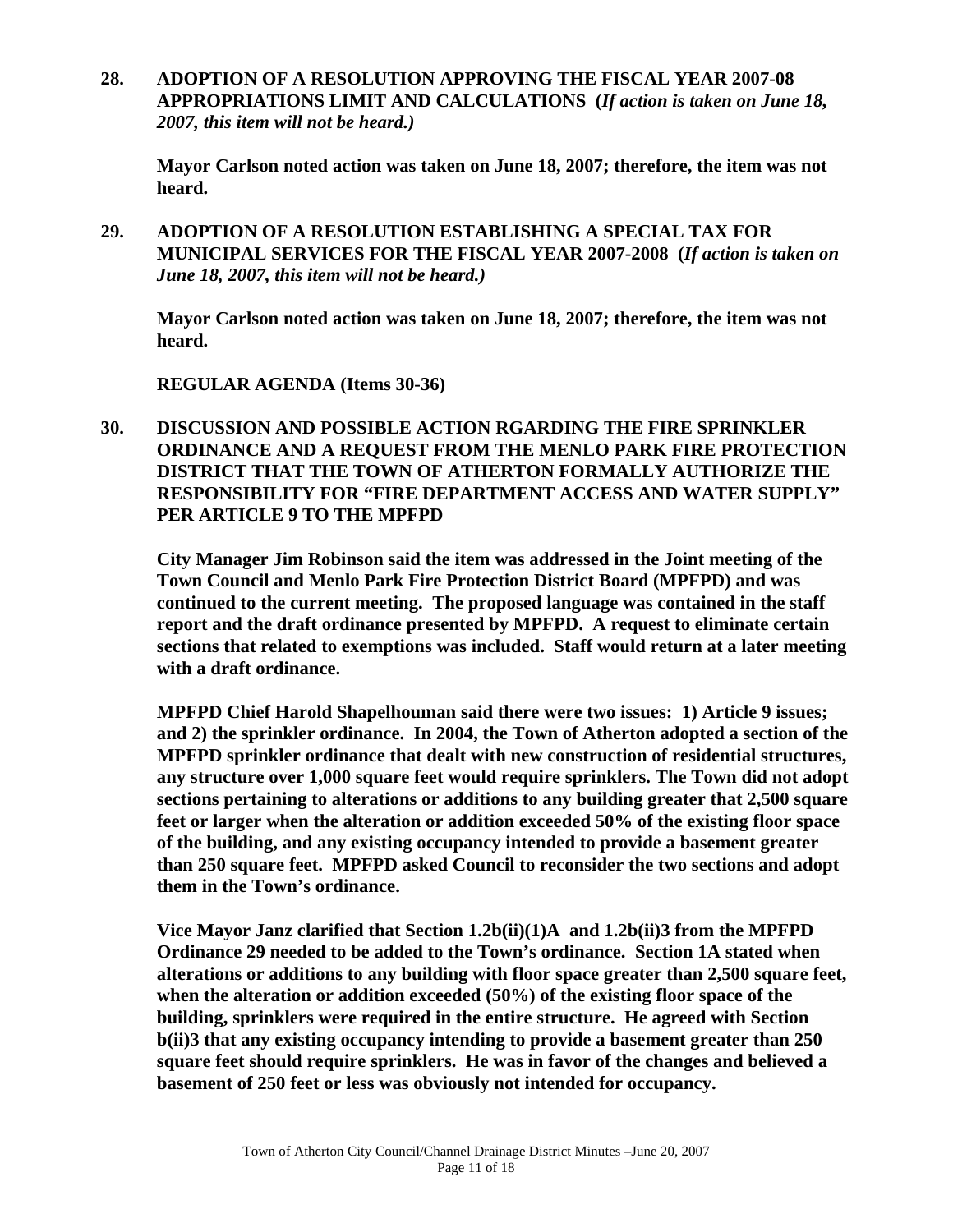**Council Member McKeithen thought basements of 250 square feet or less might be intended for occupancy and should be sprinklered.** 

 **Mayor Carlson agreed and believed all basements should be required to have sprinklers regardless of size.** 

 **MOTION – to accept changes to the Town's ordinance that would require sprinklers in the entire structure when alterations or additions to any building with floor space of 2,500 square feet or larger, when the alteration or addition exceeded (50%) of the existing floor space of the building, further sprinklers were required in all basements regardless of size** 

**M/S McKeithen/Janz Ayes: 5 Noes: 0 Absent: 0 Abstain: 0**

 **Mayor Carlson said, historically, the Town had not been in the business of enforcing Article 9 requirements of fire apparatus access or fire hydrant flow. The MPFPD and the Town did not have a formalized division of authority for responsibility. He believed the responsibility should be delegated to the MPFPD.** 

 **In response to Council Member McKeithen, City Attorney Marc Hynes said the key distinction was because Atherton was a single-family, residential community. Singlefamily residences were always exempted from the standard authority given to fire marshals; therefore, all the authority resides with the Building Official. As a practical matter, the Building Official routinely deferred to the MPFPD when it came to fire flow and access. The issue before Council was to formalize the delegation.** 

 **Chief Harold Shapelhouman said although the MPFPD and Atherton were two separate entities, in actuality he worked for the Town as its Fire Chief. If policy was not set and formalized, issues could reoccur, at the whim of individuals, to deal or not deal with the MPFPD. A partnership was critical.** 

 **Brad Smith, Pacific Peninsula Group, echoed the Chief's comments. He described what was the "new home, low flow lottery." If you were the property owner doing a remodel and lived on one of the dead-end cul-de-sacs, you could be stuck paying the price to upgrade the entire system. He said another approach was to look at the 10 to 15% of those affected and make low flow areas a priority by having MPFPD, Cal Water, and the Town adopt a policy to correct the deficiencies.** 

 **Council Member McKeithen concurred with Mr. Smith's comments. If there were other roads to defer in order to look at the areas where the 10 to 15% was applicable, the Town needed to do that.** 

 **Mayor Carlson said there were two issues: 1) with inadequate supply for existing homes, priority should be given in identifying those areas; and 2) with a street where water flow was adequate for the homes but someone decided to change the circumstances, the question was should that homeowner bare the burden.**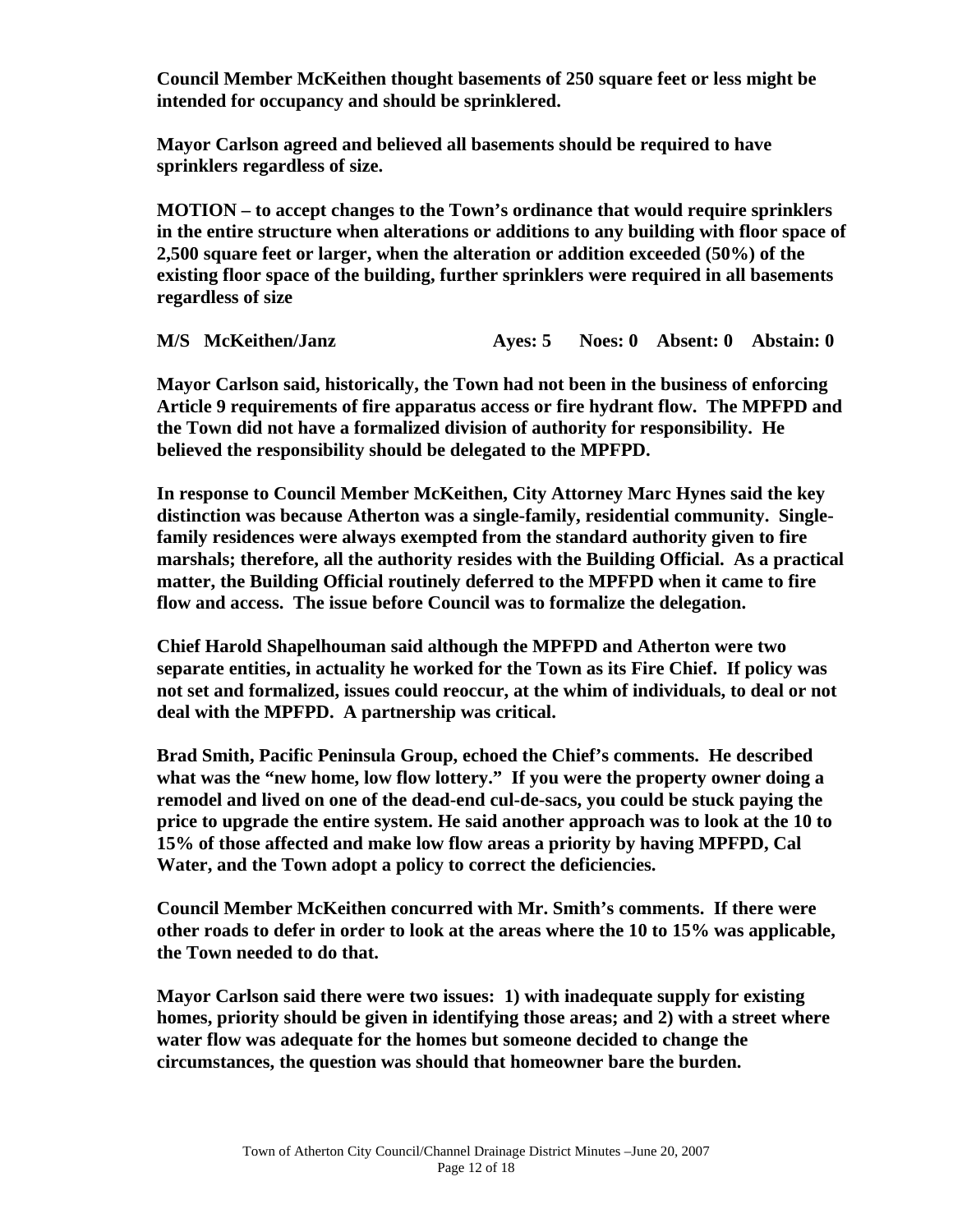**MOTION – to direct the City Attorney to draft an appropriate resolution authorizing and assigning to the MPFPD and Fire Chief responsibility for Article 9 issues regarding Fire Department access and water supply, as well as the sections enumerated in the June 12, 2007, letter from the Fire Chief** 

 **M/S McKeithen/J.Carlson Ayes: 5 Noes: 0 Absent: 0 Abstain: 0** 

# **31. DISCUSSION AND POSSIBLE ACTION REGARDING THE REVIEW OF OPEN BUILDING PERMITS BY MENLO PARK FIRE PROTECTION DISTRCIT**

 **Building Official Mike Wasmann made introductory comments and referred to the staff report before the Council.** 

 **Menlo Park Fire Protection District (MPFPD)Chief Harold Shapelhouman believed it was in the best interest of the public for the MPFPD and the Building Department to work together to review open building permits, reduce the numbers, disclose the issues, and solve any problems. Disclosure would be in the best interest of the residents in terms of life safety and fire safety.** 

 **Mayor Alan Carlson clarified life safety issues related to Article 9, only issues with respect to fire apparatus access and fire hydrant water flow.** 

 **A discussion ensued regarding which projects would be reviewed and which projects had already been reviewed and what "Pandora's Box" might be uncovered. The MPFPD was willing to send its Fire Inspector to help in the review and was not looking for reimbursement. Flag lots were of the most concern for access issues. Entrance gates with the minimum of 14 feet and the required box for MPFPD access had been enforced for numerous years. The inside-the-lot turnaround had not been enforced because the MPFPD had not communicated to the Town that it was something in which they were particularly interested. Additionally, the Town had never been involved in water flow issues. There were many issues and the problem came down to, at the level of the two governing bodies, policy decisions were not made to recognize which agency had authority.** 

 **City Attorney Hynes clarified the MPFPD would not have any authority for at least 90 days before an ordinance could be effective. Until the delegation occurred, the Building Official had the authority. He suggested reviewing the files to determine whether there really were multiple problems. He was not concerned about indemnification because the Town had statutory immunity in the issuance of permits.** 

 **Vice Mayor Janz wanted a better reading on the number of projects but was loathe to opening a "Pandora's Box" on situations that the MPFPD did not like; however, the building had already been built.** 

 **Council Member Marsala was in favor of having the review conducted. He believed once the non-issues were discarded, i.e. gazebos, etc., perhaps one or two problems might be uncovered. He believed it would prove that the Building Department had done its work.**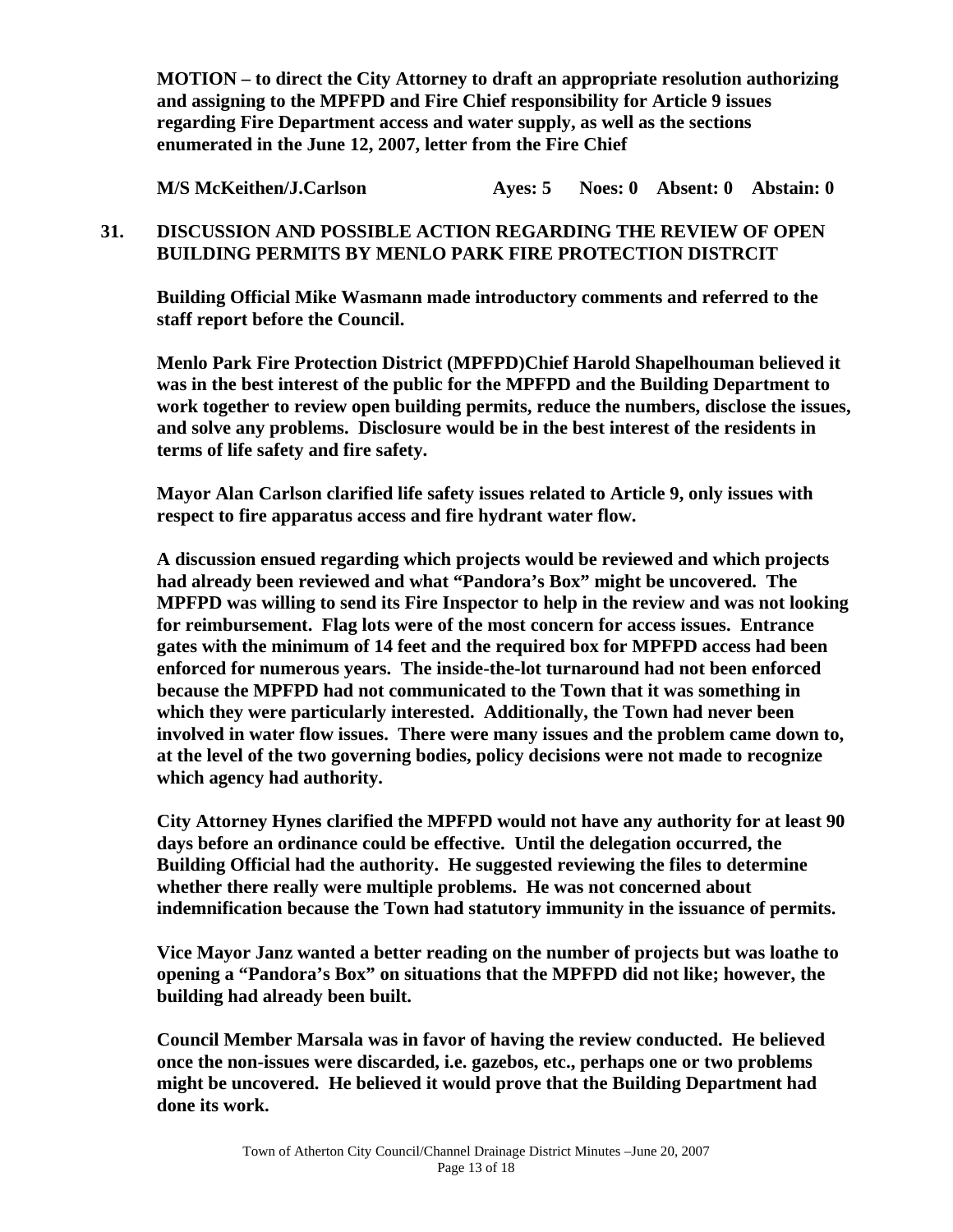**Council Member McKeithen suggested using the same language as the sprinkler ordinance, i.e., new residences, basements of any size, remodels greater than 2,500 square feet where more than 50% of the home was remodeled. The number of projects to review would be reduced. She also suggested removing any projects that had been closed and constructed during the tenure of any prior Building Official. Any issue uncovered within Article 9, needed to be advisory within the determination of the Building Official until authority had been delegated to MPFPD.** 

 **Nicolas Jellins, represented Pacific Peninsula Group, spoke regarding inadequate fire hydrant flow for a resident. He wanted to bring to Council's attention the unique confluence of issues regarding delegation of authority to MPFPD which might include upgrading the water system in a particular area and imposing the cost on a single homeowner, which be believed to be unfair.** 

 **After further Council discussion, the following motion was made by Mayor Carlson:** 

**MOTION – to direct staff to meet with the MPFPD staff to review those projects identified on the spreadsheet as having no access plans, with the 32 new residences to be reviewed in the next 30 days, and the remainder within the next 90 days.** 

 **After further discussion, Mayor Carlson withdrew the motion.** 

 **MOTION – to direct staff, in cooperation with the MPFPD, to review the 32 new active permits for new residences within the next 30 days with a report to Council regarding access issues; further, in the following 60 days, review all permits for any new basement, as well as all projects that had not been reviewed for access that were new or alterations/additions to any building with floor space greater than 2,500 square feet when the alteration or addition exceeded (50%) of the existing floor space** 

 **M/S McKeithen/Marsala Ayes: 5 Noes: 0 Absent: 0 Abstain: 0** 

 **Mayor Carlson called for a recess at 11:30 p.m. The meeting was reconvened at 11:40 p.m.** 

# **32. DISCUSSION AND REVIEW OF SPECIAL EVENTS ORDINANCE AND GUIDELINES FOR NON-SCHOOL SPONSORED EVENTS**

 **Mayor Alan Carlson suggested limiting action that evening to taking input and discussion from the public. He noted the issue was involved in some form of litigation and not subject to discussion.** 

 **Council Member Marsala reviewed the minutes and determined the main issue related to noise on Saturday and Sunday mornings for sports events. He expressed concern regarding the restrictions on indoor activities and noted there had been no request for permits and violations had occurred. Numerous requests to extend the 9:00 p.m. rule made sense since noise did not seem to be a factor.**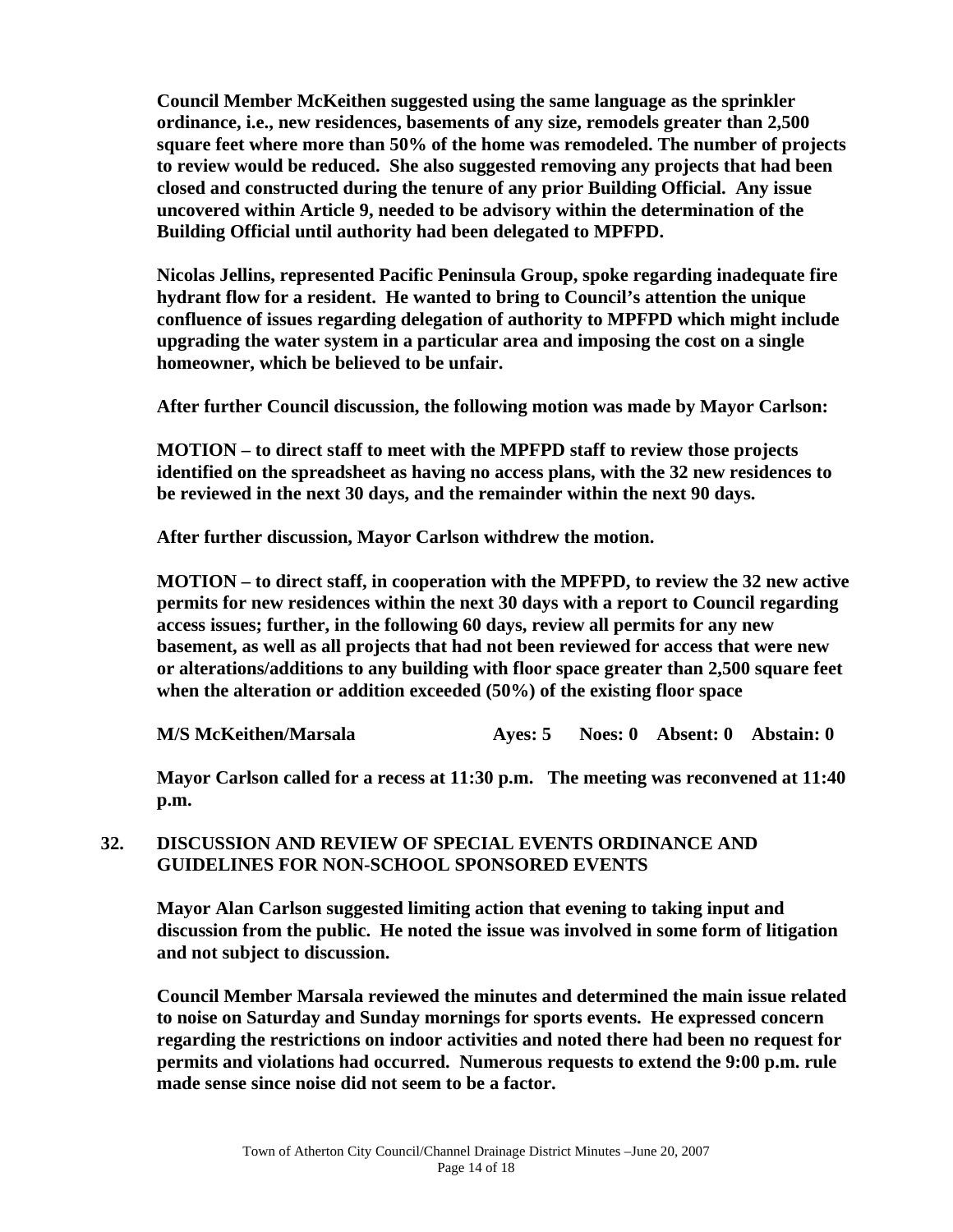**Greg Baty, Atherton, Coach and Board Member of Pop Warner, submitted 50, signed letters from Lindenwood residents and 89 letters from other residents in support of expanding the Special Events Ordinance Guidelines for non-school use. Pop Warner would continue to work with the neighbors and improve the situation wherever possible.** 

 **Ruben Avilar, East Palo Alto, parent volunteer with the M-A Vikings, said his primary role was recruitment. The most positive outcome of the program was the camaraderie and friendships that crossed city borders.** 

 **Marshall Moore, Heather Drive, noted his sons played football in high school, enjoyed hearing kids having a good time and was supportive of Pop Warner. Pop Warner provided life lessons for kids and was a wonderful experience.** 

 **Todd Beardsley, Atherton, said the Menlo-Atherton High School field was a tremendous community asset, and spoke in support. Further, he thought folks should wait to see whether the Performing Arts Center was really an issue.** 

 **Lyle Hunigan, Ashfield Road, was new to the area but had watched Pop Warner operate and believed it did a great job. He asked Council to take a longer look at the guidelines.** 

 **Brad Smith, Menlo Park, owned partial interest in homes in Atherton, all but one of which was within earshot of schools. The schools were there when the homes were bought, and he also enjoyed listening to the kids. He spoke in support of Pop Warner, the AYSO, and softball and baseball programs.** 

 **Bob Plaschke, Toyon, coached in several organizations, supported all programs. However, he suggested not revisiting the entire ordinance but allow an exception for Pop Warner.** 

**No action taken. Mayor Carlson stated the Council would take all comments under consideration and review the Special Events Ordinance at a future meeting.** 

# **33. DISCUSSION AND POSSIBLE ACTION REGARDING CODE ENFORCEMENT SERVICE ALTERNATIVES**

 **Council Member McKeithen said a great deal of constructive work had been completed with regard to code enforcement. The current system was working and she was no longer getting complaints. The Code Enforcement Officer was doing a great job. The only consideration in going forward should be cost. She did not believe the alternative of using Police Department staff for code enforcement was appropriate because of the potential to become confrontational and cost effectiveness. She proposed that the monies should be appropriately allocated in the budget, i.e. taken out of the Police Department budget; and, in the future, perhaps look at a part-time position.**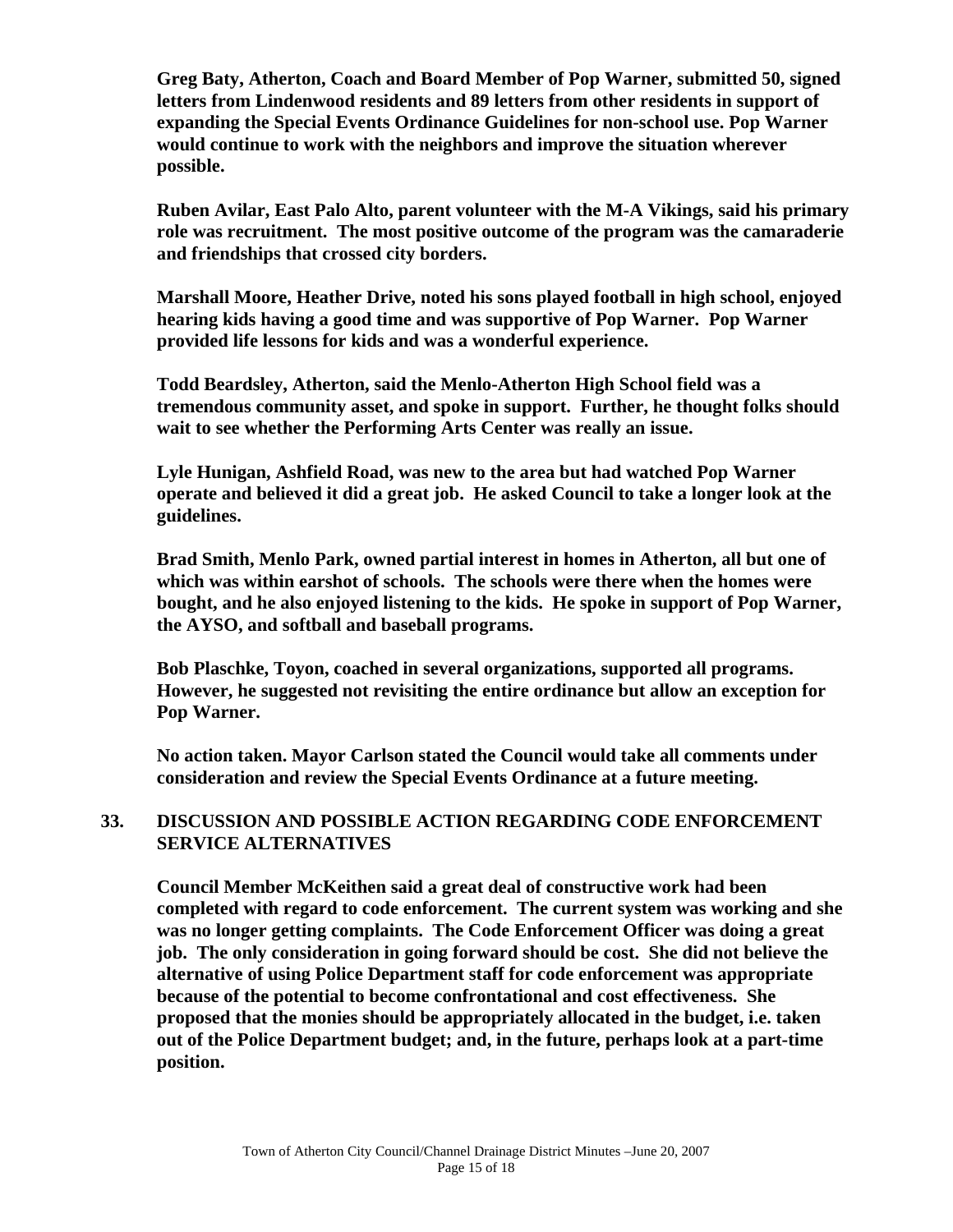**Mayor Alan Carlson was convinced there was a need for code enforcement, the current program was working well, the program should be continued funded out of the General Fund or wherever the City Manager thought appropriate.** 

 **Council Member Jerry Carlson also commended the Code Enforcement Officer for a job well done. He queried the recommendation to consider implementation of official warning notices and administrative citations. He was in favor of continuing the program.** 

 **Code Enforcement Officer Bob Cushing said there were a few cases that were not able to be resolved without threatening court action. If an official warning notice were implemented, the situation was most likely resolved. On occasion, notices were necessary.** 

 **City Manager Jim Robinson said staff would return to the next meeting with the appropriate contract.** 

 **MOTION – to continue the Code Enforcement Program for Fiscal Year 2007-08, with direction to staff to return to Council with a contract for said services** 

**M/S Janz/J.Carlson Ayes: 5 Noes: 0 Absent: 0 Abstain: 0** 

**34. DISCUSSION AND POSSIBLE DIRECTION TO STAFF REGARDING THE SAN MATEO COUNTY GANG TASK FORCE** 

 **Direction to staff to rewrite the entire indemnification provisions.** 

**35. CONSIDERATION AND POSSIBLE ACTION TO SELECT CONSULTING FIRM(S) TO BE INTERVIEWED BY THE CITY COUNCIL TO ASSIST IN THE RECRUITMENT OF THE CITY MANAGER** 

 **After a short discussion, Council decided to interview potential firms at a Special meeting of the City Council.** 

 **Direction to staff to schedule a Special meeting to interview potential consulting firms to assist in the recruitment of the City Manager.** 

**36. POSSIBLE CANCELLATION OF AUGUST CITY COUNCIL MEETING** 

**MOTION – to cancel the Regular City Council meeting of August 15, 2007** 

 **M/S McKeithen/Marsala Ayes: 5 Noes: 0 Absent: 0 Abstain: 0** 

**20. APPROVE THE RECOMMENDATION OF THE CITY COUNCIL SCREENING COMMITTEE TO INCREASE THE RESIDENT MEMBERS OF THE GENERAL PLAN COMMITTEE FROM FIVE MEMBERS TO SIX MEMBERS; ACCEPT THE RECOMMENDATION FOR APPOINTMENTS TO THE GENERAL PLAN COMMITTEE (Removed from the Consent Calendar for discussion.)**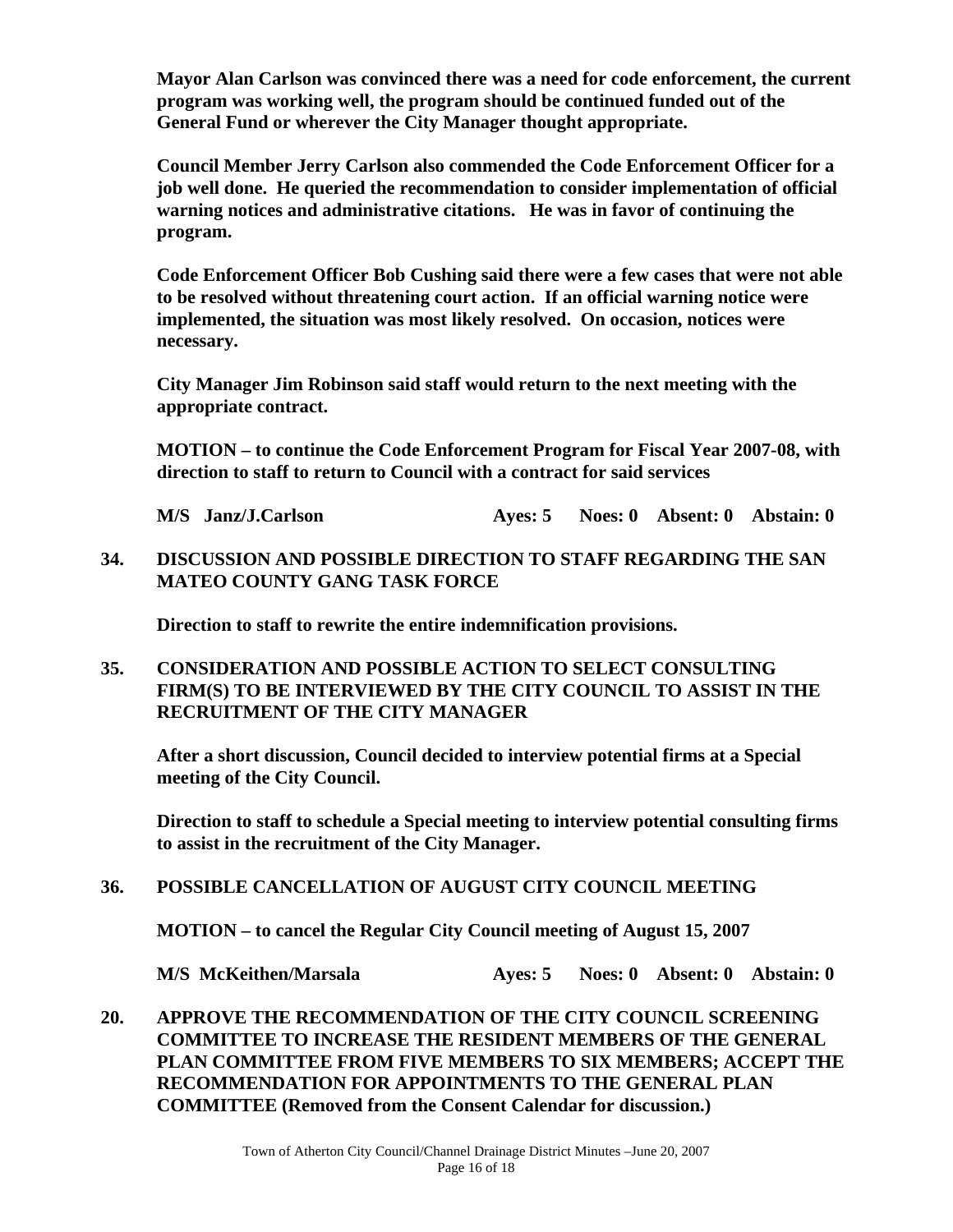**Mayor Alan Carlson was opposed to increasing the committee membership. He noted the committee had been increased in the past and subsequently reduced.** 

 **Council Member McKeithen recommended the increase because there was a great deal of work ahead for the committee such as the General Plan Update, the Housing Element, the greening ordinance, etc. Current members of the committee were unhappy that the committee was meeting more often than the quarterly meetings. There were three good candidates all willing to do the work.** 

 **Council Member Marsala read a letter from former Planning Commissioner Rose Hau, who was not in favor of increasing the membership. More importantly than increasing the membership was to make sure the resident members represented diversity. Council Member Marsala was not in favor of increasing the membership.** 

 **Council Member Jerry Carlson agreed with Council Member McKeithen noting major issues needed o be addressed. He suggested a subcommittee approach would facilitate moving issues along. He was in favor of increasing the membership.** 

 **Vice Mayor Janz believed the more people that were on the committee, the more time it would take to get things done. He thought perhaps the reason for recommending the increase had more to do with wanting all three candidates appointed.** 

 **Phil Lively, Hawthorne, spoke of the early General Plan Committees. The General Plan took a lot of work. Having six resident members could result in a stalemate. Members needed to know that oftentimes the committee met on a monthly basis. He suggested using an alternate as a way of utilizing an additional person.** 

 **Further Council discussion ensued regarding the merits of using a subcommittee process on the General Plan Committee and how beneficial it would be to add an additional member. One Council Member believed that the motivation for adding a member was not being driven by needing additional members, but rather by wanting these particular three candidates.** 

 **MOTION – to accept the recommendation of the Screening Committee to enlarge the General Plan Committee by one resident member and accept appoint three new members** 

 **M/S McKeithen/J.Carlson Ayes: 2 Noes: 3 (Janz, Marsala, A.Carlson) Absent: 0 Abstain: 0** 

 **A discussion ensued regarding the three recommended candidates, Jim Massey, Carol Smith, and Betsy Plaschke, as well as other candidates who applied.** 

 **Mayor Carlson proposed Betsy Plaschke and Carol Smith be appointed to the General Plan Committee.**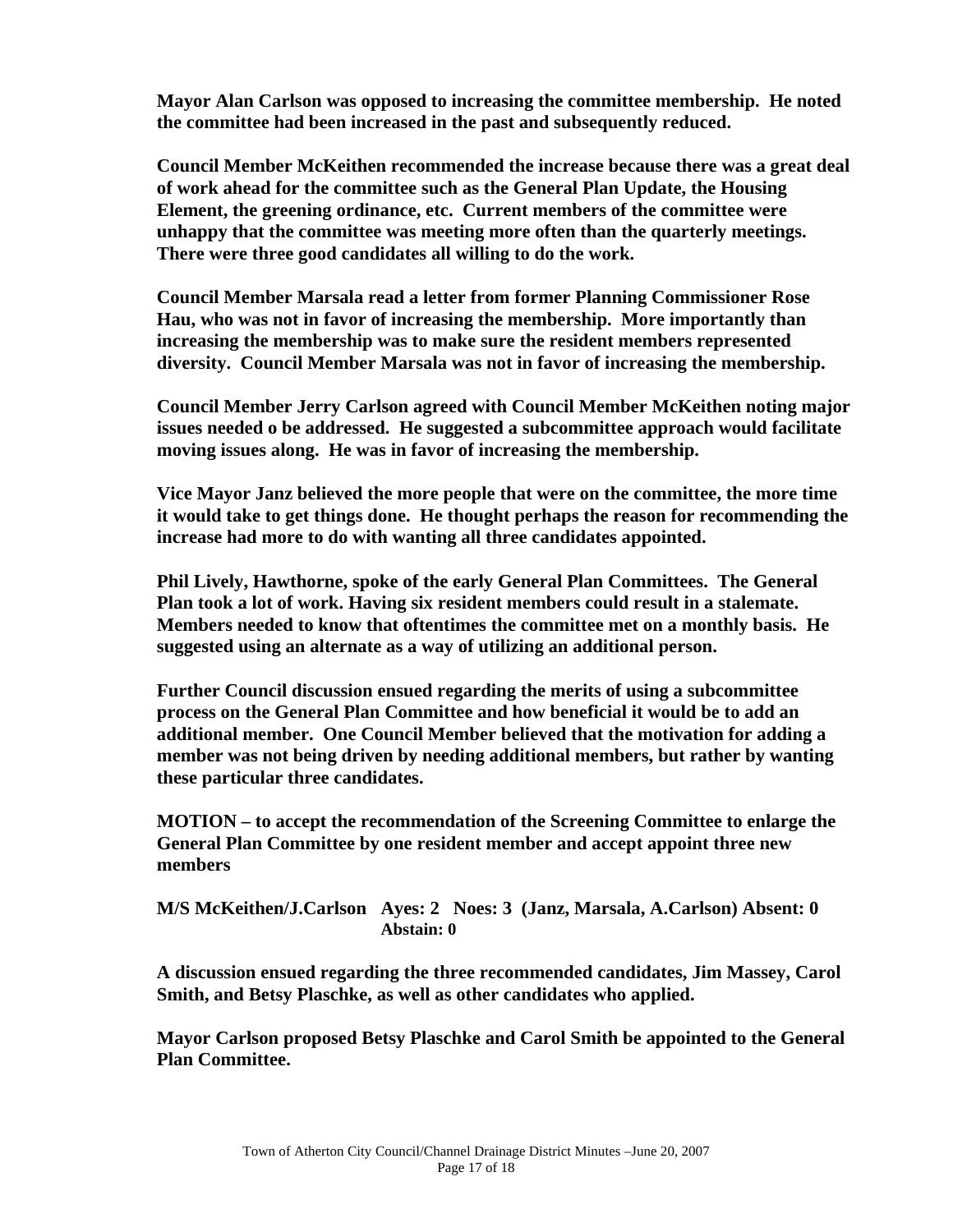**MOTION – to appoint Betsy Plaschke and Carol Smith to the General Plan Committee** 

 **M/S J.Carlson/A.Carlson Ayes: 4 Noes: 0 Absent: 0 Abstain: 1 (McKeithen)** 

#### **37. COUNCIL REPORTS**

 **Vice Mayor Janz noted he was the only one who responded to Sgt. Grimm regarding additional disaster preparedness training. He believed the issue was important; however, the entire Council needed to be involved. The San Mateo County Sub-Regional Housing Needs Allocation group came to the conclusion the easiest method was to draft an initial allocation among the jurisdictions based on ABAG's criteria. Although March 31, 2008, was the date ABAG needed to finalize the allocations for the entire region, the sub-region needed to finalize by August. Additionally, low income allocations could not be traded.** 

#### **38. PUBLIC COMMENTS**

 **There were no public comments.** 

#### **39. ADJOURNMENT**

**Mayor Alan Carlson adjourned the meeting at 1:23.a.m.** 

**Respectfully submitted,** 

**\_\_\_\_\_\_\_\_\_\_\_\_\_\_\_\_\_\_\_** 

**Kathi Hamilton Acting City Clerk**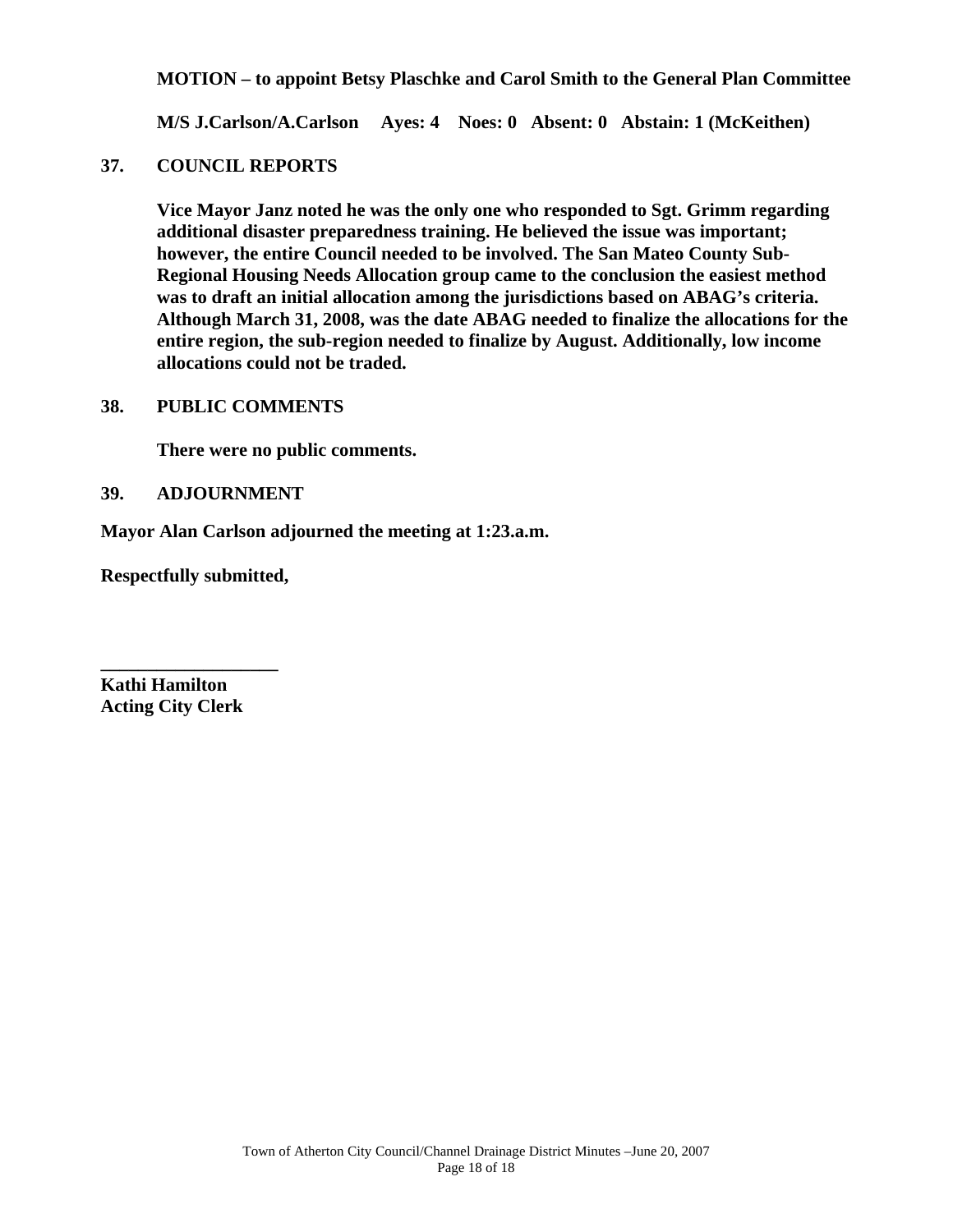#### **TOWN OF ATHERTON**  CLAIMS LIST June, 2007

| Payroll Checks       | 9775 - 9849   | \$ 14,447 |
|----------------------|---------------|-----------|
| Electronic Transfers |               | 345,328   |
| $A/P$ Checks         | 24165 - 24345 | 939.950   |

TOTAL \$1,299,725

I, James H. Robinson, City Manager of the Town of Atherton, do hereby certify under penalty of perjury that the demands listed above, check numbers 9775 - 9849 (payroll) and 24165 - 24345 (accounts payable), and electronic transfers for employees federal payroll taxes and fees, inclusive, amount to \$1,299,725; are true and correct, and that there are sufficient funds for payment.

> James H. Robinson City Manager

\_\_\_\_\_\_\_\_\_\_\_\_\_\_\_\_\_\_\_\_\_\_\_\_\_\_\_\_\_\_\_

\_\_\_\_\_\_\_\_\_\_\_\_\_\_\_\_\_\_\_\_\_\_\_\_\_\_\_\_\_\_\_

Alan Carlson Mayor, Town of Atherton

The above claims, check numbers 9775 - 9849 (payroll) and 24165 - 24345 (accounts payable), and electronic transfers for employees federal payroll taxes and fees, inclusive, amount to \$1,299,725; are true and correct, and are authorized for payment.

|            | <b>SOURCE OF FUNDS</b>           |             |
|------------|----------------------------------|-------------|
| 101        | General Fund                     | \$751,021   |
| 105        | Tennis Fund                      |             |
| 201        | <b>Special Parcel Tax</b>        | 536,285     |
| 202        | Transportation                   |             |
| 203        | Gas Tax Fund                     |             |
| <b>210</b> | Road Construction Impact Fees    | 815         |
| 211        | Park Grants Fund                 |             |
| 213        | Library Special Revenue Fund     | 1,349       |
| 401        | <b>General Capital Projects</b>  |             |
| 402        | <b>Storm Drainage</b>            |             |
| 403        | <b>Atherton Channel District</b> | 2,579       |
| 406        | <b>Facilities Construction</b>   |             |
| 610        | Vehicle Replacement              | 468         |
| 611        | Computer Maint. & Replacement    | 2,264       |
| 612        | <b>Administrative Services</b>   | 4,944       |
| 715        | Evans Estate                     |             |
| 740        | Tree Committee                   |             |
|            | <b>TOTAL</b>                     | \$1,299,725 |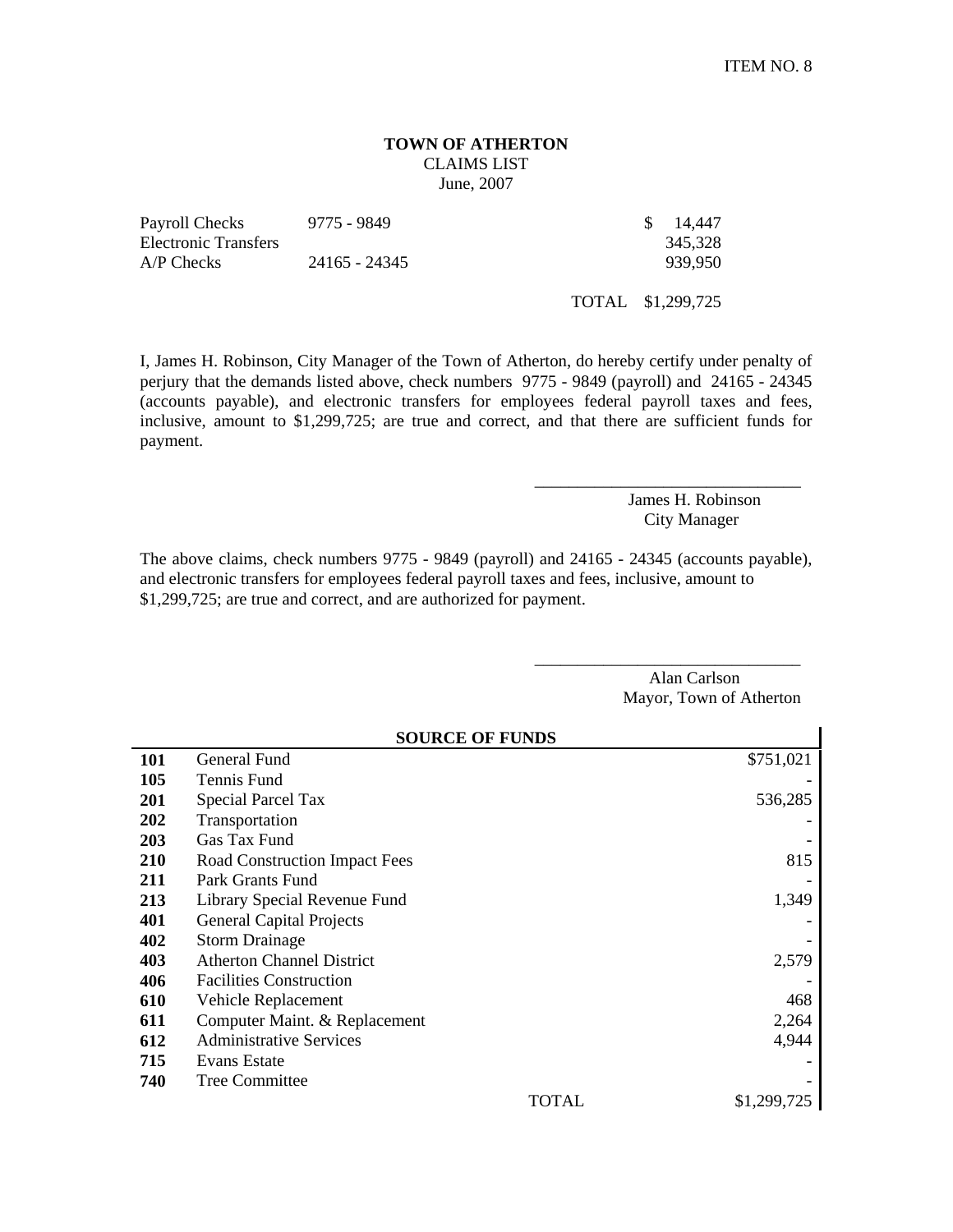**Item No. 9** 



# **Town of Atherton**

# **CITY COUNCIL STAFF REPORT**

**TO: HONORABLE MAYOR AND CITY COUNCIL JAMES H. ROBINSON, CITY MANAGER**

**FROM: JOHN P. JOHNS, FINANCE DIRECTOR** 

**DATE: FOR THE MEETING OF JULY 18, 2007** 

**SUBJECT: MONTHLY FINANCIAL REPORT, JUNE 2007** 

#### **RECOMMENDATION:**

Receive the Monthly Financial Report for June 2007.

#### **INTRODUCTION:**

The attached schedules show revenues, expenditures and fund balance for all funds as of June 30, 2007.

#### **HIGHLIGHTS**

General Fund expenditures for the twelve months ended June 30, 2007, have amounted to \$9,173,050, or 97% of the \$9,480,065 budgeted for the fiscal year. For the twelve months ended June 30, 2007, General Fund revenues amounted to \$8,978,780, or 112% of the \$8,018,670 estimated for the year.

By comparison, General Fund expenditures amounted to 92% of appropriations for the twelve months ended June 30, 2006. Additionally, General Fund revenues amounted to 111% of estimated revenues for the twelve months ending June 30, 2006.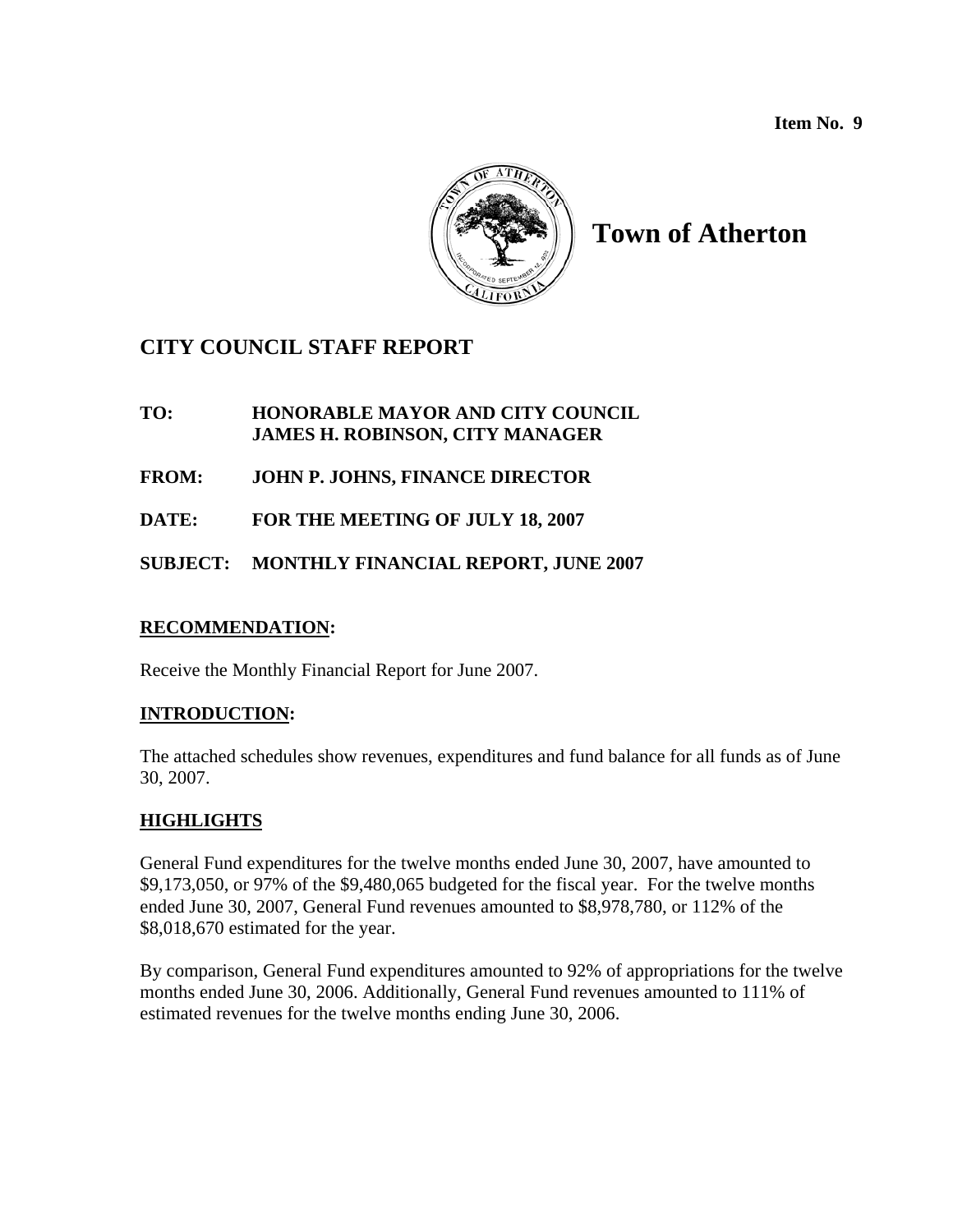It should be noted that the revenue expense figures provided within this monthly financial report do not include the effect of yearend adjusting entries and accruals that normally occur as part of the yearend closing process. However the Finance Department believes that such revenue and expense totals represent a close approximation of the totals that will appear within the yearend financial statements.

## **FISCAL IMPACT:**

None

Prepared by: Approved by:

Finance Director

\_\_\_\_\_\_\_\_\_\_\_\_\_\_\_\_\_\_\_\_\_\_\_\_ \_\_\_\_\_\_\_\_\_\_\_\_\_\_\_\_\_\_\_\_\_\_\_\_\_ John P. Johns<br>
Finance Director<br>
City Manager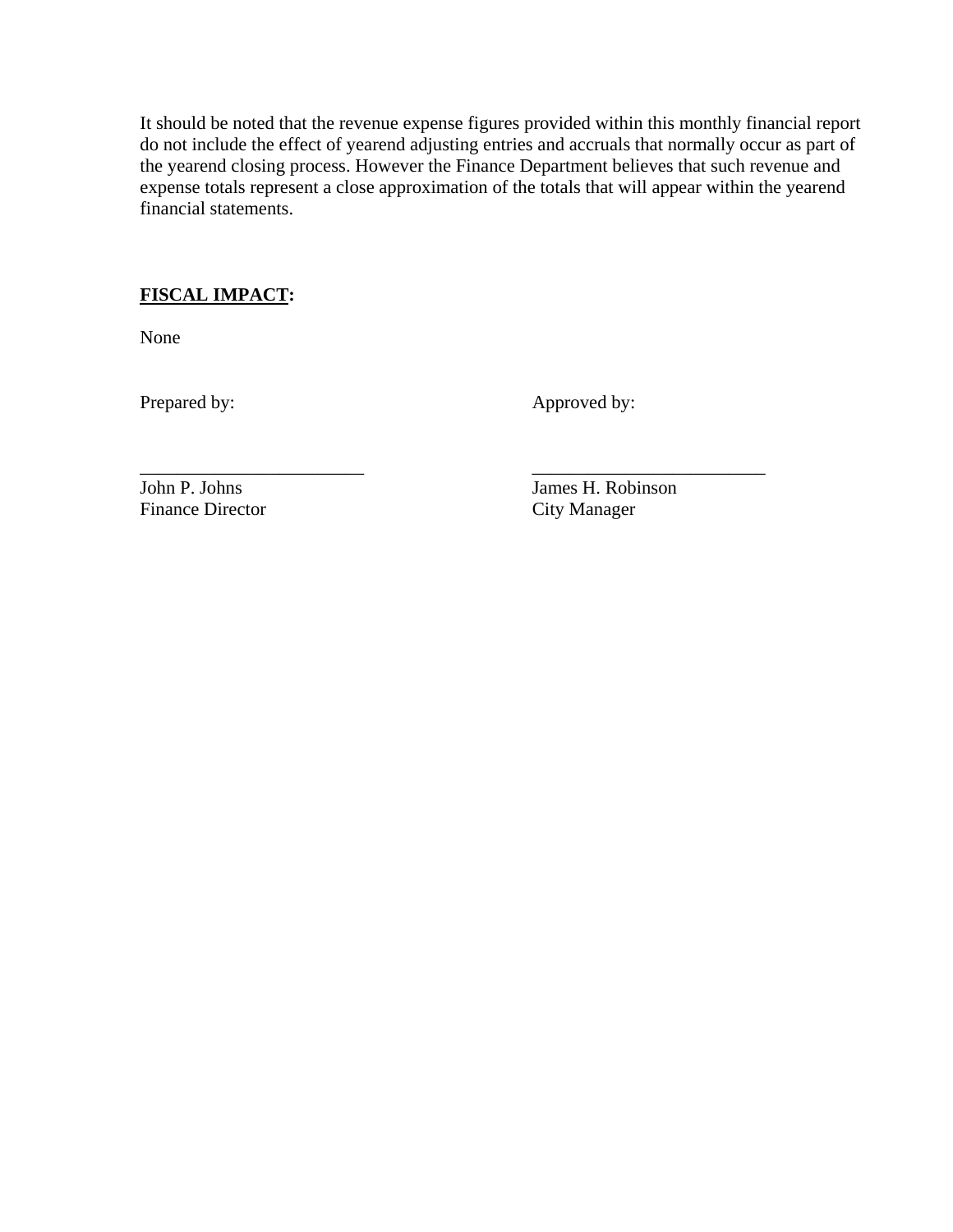# **TOWN OF ATHERTON Revenue Summary For the Month ended June 30th, 2007**

| Fund<br><b>Revenue Source</b>                | 2006-07<br><b>Estimate</b> | <b>Current Period</b><br><b>Revenues</b> | <b>Year to Date</b><br><b>Revenues</b> | $\frac{0}{0}$<br><b>Received</b> |
|----------------------------------------------|----------------------------|------------------------------------------|----------------------------------------|----------------------------------|
| Property Tax                                 | \$<br>4,135,402            | 165,963                                  | 4,275,614                              | 103%                             |
| Sales and Use Tax                            | 157,500                    | 19,904                                   | 213,938                                | 136%                             |
| <b>Other Taxes</b>                           | 1,111,546                  | 29,038                                   | 1,288,807                              | 116%                             |
| Licenses & Permits                           | 1,466,200                  | 271,637                                  | 1,698,307                              | 116%                             |
| Fines & Forfeitures                          | 35,000                     | 3,672                                    | 52,616                                 | 150%                             |
| Revenue from Other Agencies                  | 176,500                    | 15,181                                   | 190,896                                | 108%                             |
| Charges for Services                         | 307,852                    | 41,517                                   | 313,114                                | 102%                             |
| Investment & Rental Income                   | 395,215                    | L,                                       | 414,660                                | 105%                             |
| <b>Other Revenues</b>                        | 229,000                    | 405                                      | 530,828                                | 232%                             |
| <b>Total General Fund Revenues</b>           | 8,014,215                  | 547,317                                  | 8,978,780                              | 112%                             |
| Interfund (Operating) Transfers In           | 4,455                      |                                          |                                        | 0%                               |
| 101 General Fund Total                       | 8,018,670                  | 547,317                                  | 8,978,780                              | 112%                             |
| <b>Special Revenue Funds:</b>                |                            |                                          |                                        |                                  |
| 105<br>Tennis                                | 8,000                      | 705                                      | 9,096                                  | 114%                             |
| 201<br>Special Parcel Tax                    | 1,858,000                  | 48,705                                   | 1,777,454                              | 96%                              |
| 202<br>Transportation                        | 265,000                    | 27,460                                   | 285,292                                | 108%                             |
| 203<br>Street Improvement (Gas Tax)          | 150,000                    | 11,120                                   | 182,355                                | 122%                             |
| 209<br>Law Enforcement                       | 100,000                    | L.                                       | 100,796                                | 101%                             |
| 210<br>Road Construction Impact Fees         | 1,100,000                  | 129,161                                  | 299,940                                | 27%                              |
| 211<br><b>State Park Grants Fund</b>         | 313,910                    | 121,867                                  | 121,867                                | 0%                               |
| 213<br>Library                               | 200,000                    | 540,000                                  | 633,914                                | 317%                             |
| Total                                        | 3,994,910                  | 879,018                                  | 3,410,714                              | 85%                              |
| <b>Capital Project Funds:</b>                |                            |                                          |                                        |                                  |
| 401<br>Capital Improvement                   |                            |                                          | 8,556                                  |                                  |
| 402<br><b>Storm Drainage</b>                 | 20,000                     |                                          | 1,384                                  | 7%                               |
| 403<br><b>Channel Drainage District</b>      | 50,000                     | 2,263                                    | 62,398                                 | 125%                             |
| 406<br><b>Facilities Construction</b>        |                            |                                          | 2,090                                  |                                  |
| Total                                        | 70,000                     | 2,263                                    | 74,428                                 | 106%                             |
|                                              |                            |                                          |                                        |                                  |
| <b>Internal Service Funds:</b>               |                            |                                          |                                        |                                  |
| 610<br>Vehicle Replacement                   | 120,919                    | 72,274                                   | 127,880                                | 106%                             |
| 611<br><b>Information Technology</b>         | 104,670                    | 53,905                                   | 110,491                                | 106%                             |
| 612<br><b>Administrative Services</b>        | 303,221                    | 156,159                                  | 314,862                                | 104%                             |
| 614<br><b>Workers Compensation Insurance</b> | ÷,                         |                                          |                                        |                                  |
| Total                                        | 528,810                    | 282,338                                  | 553,233                                | 105%                             |
| <b>Trust and Agency Funds:</b>               |                            |                                          |                                        |                                  |
| 715<br><b>Evans Creative Design</b>          | 14,500                     |                                          | 5,489                                  | 38%                              |
| 740<br><b>Tree Committee</b>                 | 1,400                      | 425                                      | 34,411                                 | 2458%                            |
| Total                                        | 15,900                     | 425                                      | 39,900                                 | 251%                             |
| <b>Total Revenues</b>                        | 12,628,290                 | 1,711,361                                | 13,057,055                             | 103%                             |
|                                              |                            |                                          |                                        |                                  |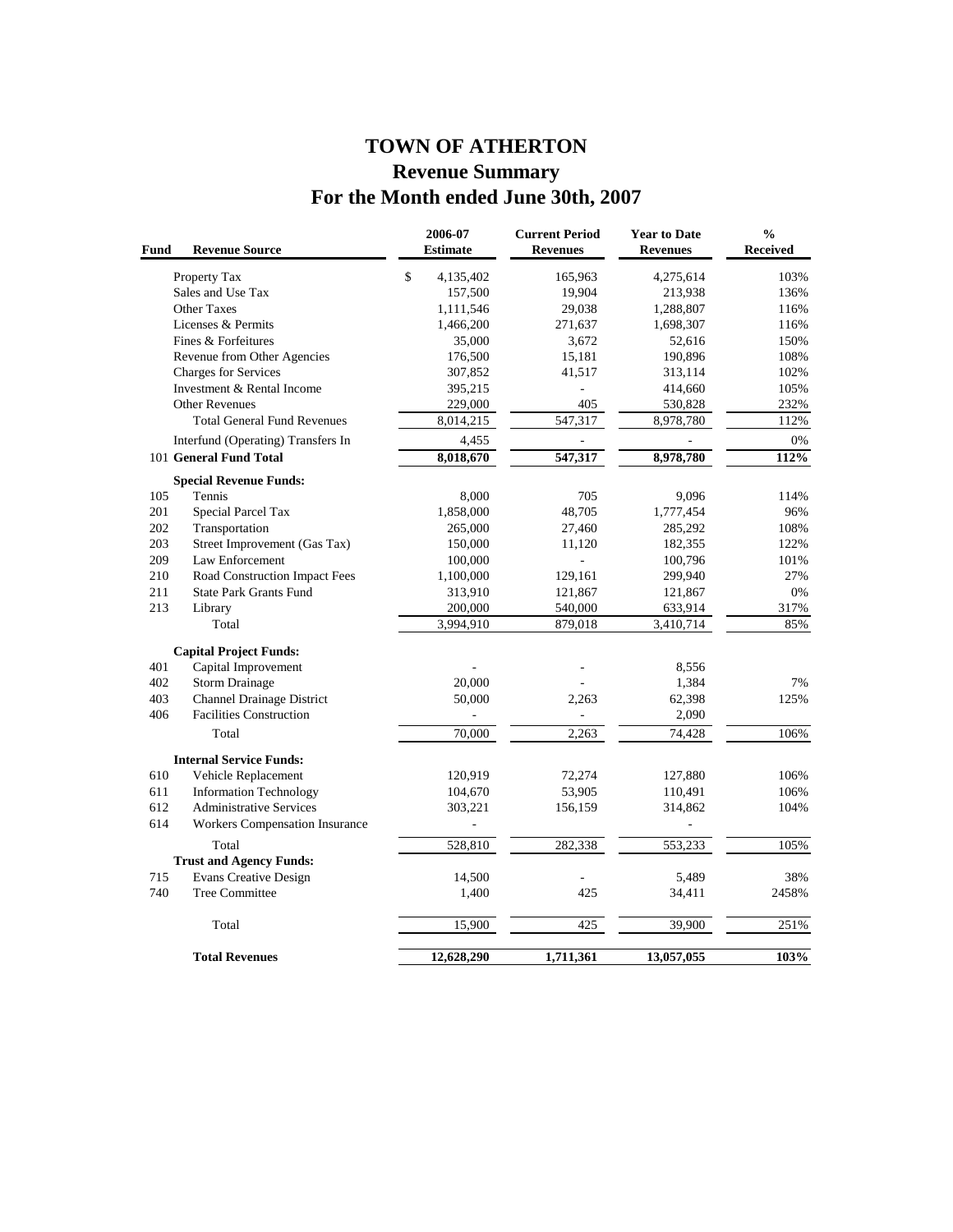# **TOWN OF ATHERTON Expenditure Summary For the Month Ended June 30th, 2007**

| Fund | <b>Description</b><br><b>Department</b> | 2006-07<br><b>Budget</b> | <b>Current Period</b><br><b>Expenditures</b> | <b>Year to Date</b><br><b>Expenditures</b> | $\frac{0}{0}$<br><b>Spent</b> |
|------|-----------------------------------------|--------------------------|----------------------------------------------|--------------------------------------------|-------------------------------|
| 101  | <b>General Fund</b>                     |                          |                                              |                                            |                               |
|      | 11 City Council                         | \$<br>21,749             | \$                                           | \$<br>20,967                               | 96%                           |
|      | 12 City Manager                         | 504,360                  | 51,834                                       | 483,876                                    | 96%                           |
|      | 16 City Attorney                        | 188,337                  | 35,234                                       | 411,743                                    | 219%                          |
|      | 18 Finance                              | 448,576                  | 49,753                                       | 443,114                                    | 99%                           |
|      | 25 Building                             | 1,364,503                | 148,202                                      | 1,230,326                                  | 90%                           |
|      | 40 Police                               | 4,696,248                | 427,603                                      | 4,557,055                                  | 97%                           |
|      | 50 Public Works                         | 2,036,292                | 180,749                                      | 2,025,969                                  | 99%                           |
|      | <b>Disaster Preparedness</b>            | 120,000                  |                                              |                                            | 0%                            |
|      | Contingency                             | 100,000                  |                                              |                                            | 0%                            |
|      | <b>Total General Fund Expenditures</b>  | 9,480,065                | 893,375                                      | 9,173,050                                  | 97%                           |
|      | Interfund (Operating) Transfers Out     |                          |                                              |                                            | 0%                            |
|      | 101 General Fund Total                  | 9,480,065<br>\$          | $\overline{\boldsymbol{\theta}}$<br>893,375  | \$9,173,050                                | 97%                           |
|      | <b>Special Revenue Funds:</b>           |                          |                                              |                                            |                               |
| 105  | Tennis                                  | 5,522                    |                                              | 3,670                                      | 66%                           |
| 201  | Special Parcel Tax                      | 1,910,535                | 568,785                                      | 3,419,190                                  | 179%                          |
| 202  | Transportation                          | 444,500                  | 15,000                                       | 30,000                                     | 7%                            |
| 203  | Street Improvement (Gas Tax)            | 150,000                  |                                              | 23,234                                     | 15%                           |
| 209  | Law Enforcement                         | 100,000                  |                                              | 106,130                                    | 106%                          |
| 210  | Road Impact Fees                        | 1,470,000                | 30,000                                       | 1,553,736                                  | 106%                          |
| 211  | <b>State Park Grants</b>                | 277,040                  |                                              | 82,167                                     | 30%                           |
| 213  | Library Fund                            | 78,326                   | 1,349                                        | 40,907                                     | 52%                           |
|      | Total                                   | 4,435,923                | 615,134                                      | 5,259,034                                  | 119%                          |
|      | <b>Capital Project Funds:</b>           |                          |                                              |                                            |                               |
| 401  | Capital Improvement                     |                          |                                              |                                            |                               |
| 402  | <b>Storm Drainage</b>                   | 21,394                   |                                              | 2,963                                      | 14%                           |
| 403  | <b>Channel Drainage District</b>        | 60,000                   | 5,079                                        | 17,635                                     | 29%                           |
|      | Total                                   | 81,394                   | 5,079                                        | 20,598                                     | 25%                           |
|      | <b>Internal Service Funds:</b>          |                          |                                              |                                            |                               |
| 610  | Vehicle Replacement                     | 76,000                   | 468                                          | 45,812                                     | 60%                           |
| 611  | <b>Information Technology</b>           | 116,120                  | 2,264                                        | 110,427                                    | 95%                           |
| 612  | <b>Administrative Services</b>          | 288,342                  | 14,690                                       | 291,294                                    | 101%                          |
| 614  | <b>Workers Compensation Insurance</b>   |                          |                                              |                                            |                               |
|      | Total                                   | 480,462                  | 17,422                                       | 447,533                                    | 93%                           |
|      | <b>Trust and Agency Funds:</b>          |                          |                                              |                                            |                               |
| 715  | <b>Evans Creative Design</b>            | 11,500                   |                                              | 915                                        | 8%                            |
| 740  | <b>Tree Committee</b>                   |                          |                                              | 2,159                                      |                               |
|      | Total                                   | 11,500                   |                                              | 3,074                                      | 27%                           |
|      | <b>Total Expenditures</b>               | 14,489,344               | 1,531,010                                    | 14,903,289                                 | 103%                          |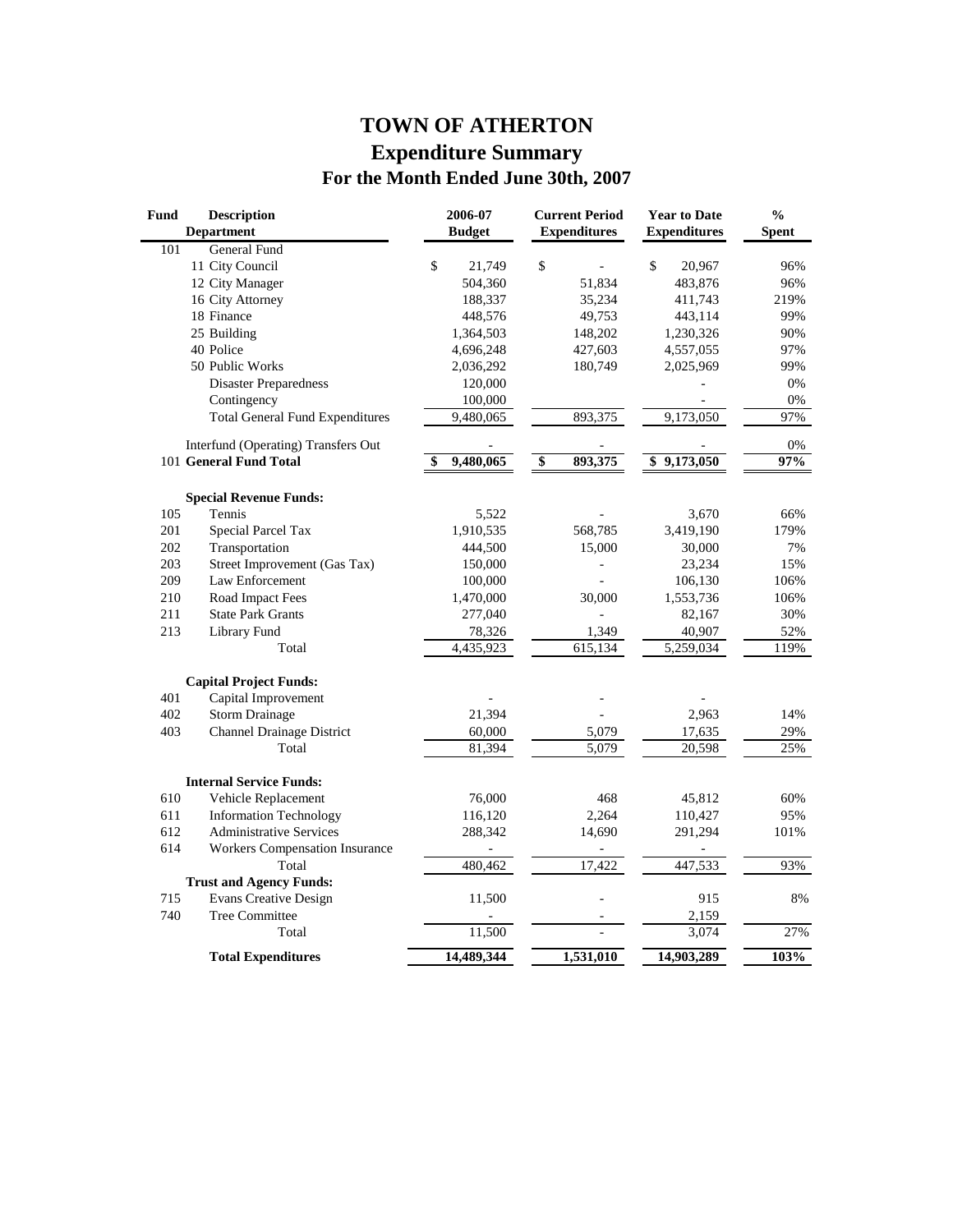# **As of June 30th, 2007 Fiscal Year 2006-07 Budget Summary TOWN OF ATHERTON**

| Fund | <b>Description</b>               | <b>Beginning</b><br><b>Fund Balance</b><br><b>July 1, 2006</b> | <b>Revenues</b><br>to Date | <b>Transfers</b><br>to Date | <b>Expenditures</b><br><b>To Date</b> | <b>Ending</b><br><b>Fund Balance</b><br>to Date |
|------|----------------------------------|----------------------------------------------------------------|----------------------------|-----------------------------|---------------------------------------|-------------------------------------------------|
|      | 101 General Fund                 | 9,344,474                                                      | 8,978,780                  |                             | 9,173,050                             | 9,150,204                                       |
|      | <b>Special Revenue Funds:</b>    |                                                                |                            |                             |                                       |                                                 |
| 105  | Tennis                           | 23,692                                                         | 9,096                      |                             | 3,670                                 | 29,118                                          |
| 201  | Special Municipal Tax            | 1,005,832                                                      | 1,777,454                  |                             | 3,419,190                             | (635,904)                                       |
| 202  | Transportation                   | 527,577                                                        | 285,292                    |                             | 30,000                                | 782,869                                         |
| 203  | Street Improvement (Gas Tax)     | 102,874                                                        | 182,355                    |                             | 23,234                                | 261,995                                         |
| 209  | Law Enforcement                  | 10,437                                                         | 100,796                    |                             | 106,130                               | 5,103                                           |
| 210  | Road Construction Impact Fees    | 1,373,559                                                      | 299,940                    |                             | 1,553,736                             | 119,763                                         |
| 211  | <b>State Park Grants</b>         |                                                                | 121,867                    |                             | 82,167                                | 39,700                                          |
| 213  | Library Special Revenue Fund     | 1,947,286                                                      | 633,914                    |                             | 40,907                                | 2,540,293                                       |
|      | Sub Total                        | 4,991,256                                                      | 3,410,714                  | $\overline{\phantom{a}}$    | 5,259,034                             | 3,142,936                                       |
|      | <b>Capital Projects Funds:</b>   |                                                                |                            |                             |                                       |                                                 |
| 401  | Capital Improvement              | 258,424                                                        | 8,556                      |                             |                                       | 266,980                                         |
| 402  | <b>Storm Drainage</b>            | 43,455                                                         |                            |                             | 2,963                                 | 40,492                                          |
| 403  | <b>Channel Drainage District</b> | 36,039                                                         | 62,398                     |                             | 17,635                                | 80,802                                          |
| 406  | <b>Facilities Construction</b>   |                                                                | 2,090                      |                             |                                       | 2,090                                           |
|      |                                  |                                                                |                            |                             |                                       |                                                 |
|      | Sub Total                        | 337,919                                                        | 73,044                     | $\overline{\phantom{a}}$    | 20,598                                | 390,365                                         |
|      | <b>Internal Service Fund</b>     |                                                                |                            |                             |                                       |                                                 |
| 610  | Vehicle Replacement              | 440,370                                                        | 127,880                    |                             | 45,812                                | 522,438                                         |
| 611  | <b>Information Technology</b>    | 89,739                                                         | 110,491                    |                             | 110,427                               | 89,803                                          |
| 612  | <b>Administrative Services</b>   | 198,175                                                        | 314,862                    |                             | 291,294                               | 221,743                                         |
| 614  | Workers Compensation Insurance   | 10,871                                                         |                            |                             |                                       | 10,871                                          |
|      |                                  |                                                                |                            |                             |                                       |                                                 |
|      | Sub Total                        | 739,155                                                        | 553,233                    |                             | 447,533                               | 844,855                                         |
|      | <b>Trust and Agency Funds</b>    |                                                                |                            |                             |                                       |                                                 |
| 715  | <b>Evans Creative Design</b>     | 117,345                                                        | 5,489                      |                             | 915                                   | 121,919                                         |
| 740  | <b>Tree Committee</b>            | 24,558                                                         | 425                        |                             | 2,159                                 | 22,824                                          |
|      | Sub Total                        | 141,903                                                        | 5,914                      | $\overline{a}$              | 3,074                                 | 144,743                                         |
|      | <b>Grand Total</b>               |                                                                |                            |                             |                                       |                                                 |
|      |                                  | 15,554,708<br>\$                                               | \$13,021,685               | \$<br>$\blacksquare$        | 14,903,289<br>\$                      | 13,673,104<br>\$                                |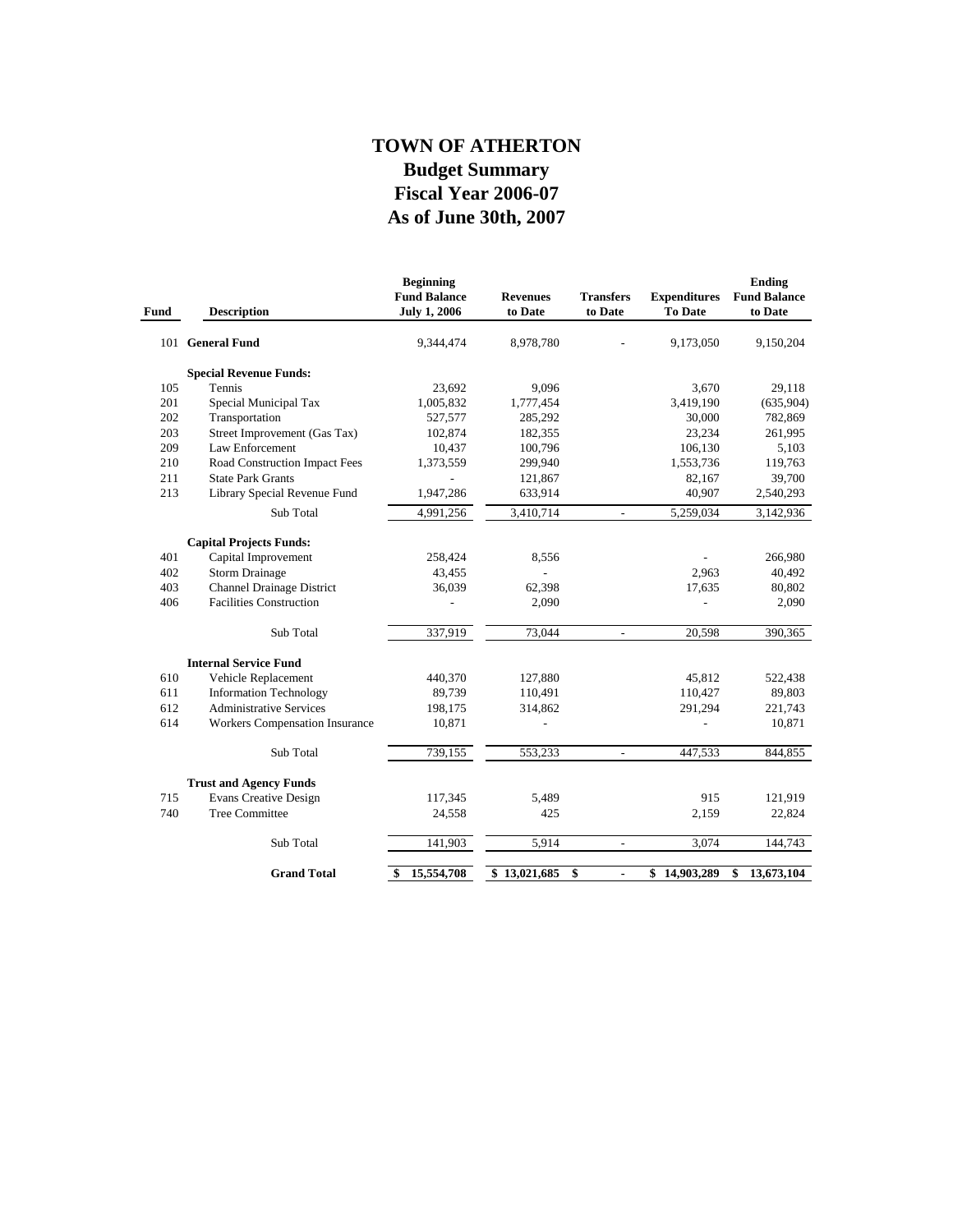

**Town of Atherton** 

# **CITY COUNCIL STAFF REPORT**

### **TO: HONORABLE MAYOR AND CITY COUNCIL JAMES H. ROBINSON, CITY MANAGER**

## **FROM: DUNCAN L. JONES, PUBLIC WORKS DIRECTOR**

**DATE: FOR THE MEETING OF JULY 18, 2007** 

## **SUBJECT: PERFORMANCE REPORT OF TOWN LANDSCAPING CONTRACT WITH COMMERCIAL ENVIRONMENTAL LANDSCAPE**

## **RECOMMENDATION:**

Staff recommends that Commercial Environmental Landscape (CEL) is retained to continue performing landscaping duties in various locations in the Town of Atherton.

## **BACKGROUND:**

CEL was hired as the lowest bidding contractor in August 2002, to perform Landscaping duties in/around 23 different locations in Atherton. In 2006, it was brought into question as to whether the company was successfully performing the duties as required by contract. The Town's Public Works Superintendent was asked to closely monitor its contracted agreement of spot performance and to report on those findings.

## **ANALYSIS:**

After discussions by the Superintendent with senior CEL representatives, CEL adequately performed up to its scheduled maintenance patterns during the timeframe of December 5, 2006 to April 5. 2007. During this secondary report covering the timeframe from April 5, 2007 to July 11, 2007, CEL landscaping has adequately performed up to its duties as required by our current contract.

It has become necessary to adjust some of their weekly performance duties to gain a foothold on some of the inherent landscape problems that have occurred that are not necessarily due to lack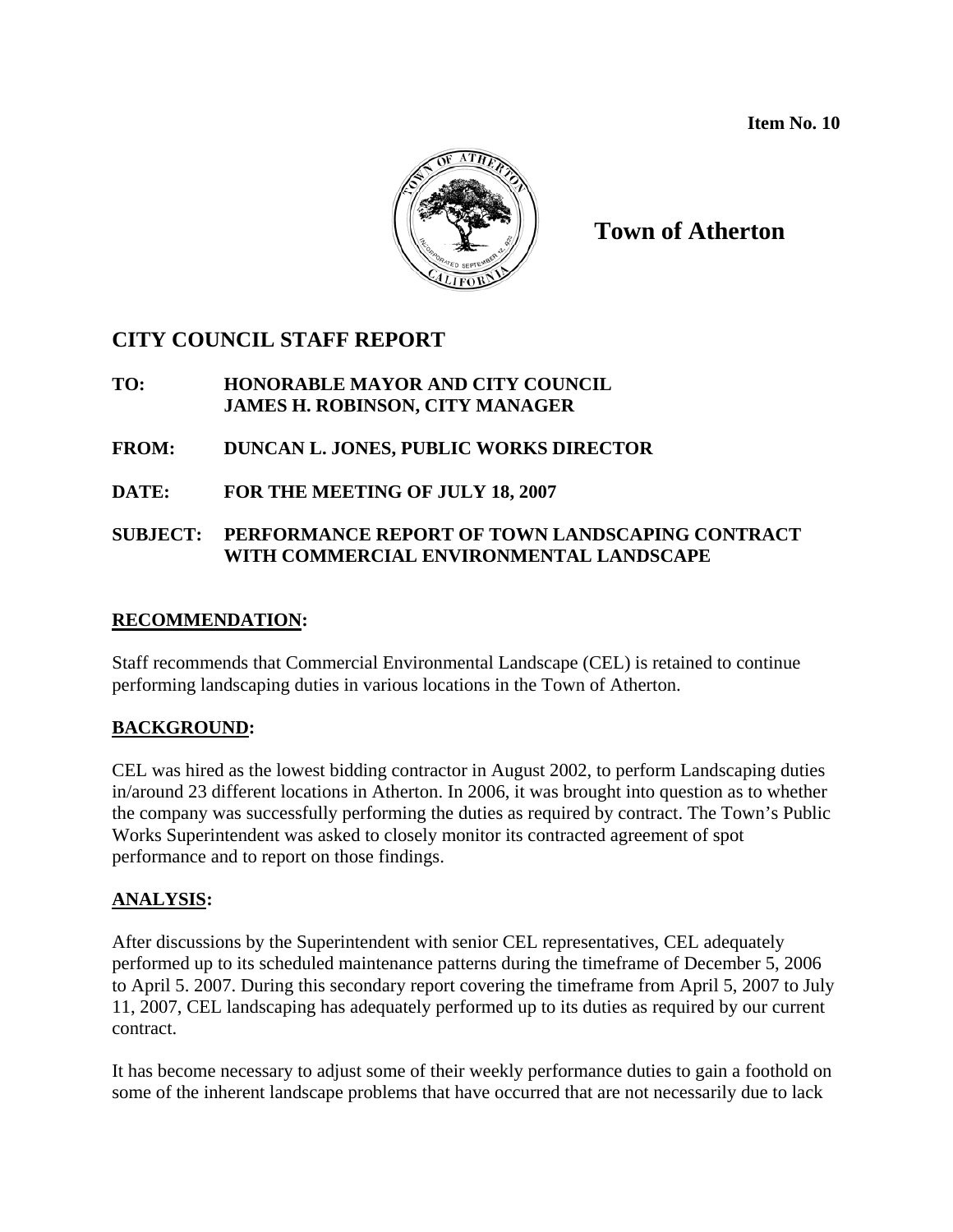Staff Report July 18, 2007 Page 2 of 2

of performance by CEL An example of this would be the acute dieback that has been taking place of some of the native landscaping around the Town Center and El Camino Real. Most of this has occurred to Manzanita, Cistus and Ceanothus varieties of landscape planted in our planting strips. This die-back appears to have been caused by natural causes not associated with landscape practices, although water patterns were reduced amongst first sightings of dieback. This material needed to be culled out of our plantings, and this delayed some weekly duties along Middlefield Road and in island plantings inWest Atherton and near the Circus Club.

During this timeframe, the Town received only one complaint regarding maintenance issues in town landscaped area. That area was along Middlefield Road and had to do with weeds. It was by chance that on the day the call was received, CEL crews were already out removing weeds in that area.

## **FISCAL IMPACT:**

CEL is performing the duties for the same price in July 2007 as won them low-bidder in August 2002. That price is \$30,686.22 annually or \$2,555.85 per month for the care and maintenance of approximately 12.27 acres of landscaped area.

Prepared by: Approved by:

Duncan L. Jones, P.E. James H. Robinson Public Works Director City Manager

\_\_\_\_\_\_\_\_\_\_\_\_\_\_\_\_\_\_\_\_\_\_ \_\_\_\_\_\_\_\_\_\_\_\_\_\_\_\_\_\_\_\_\_\_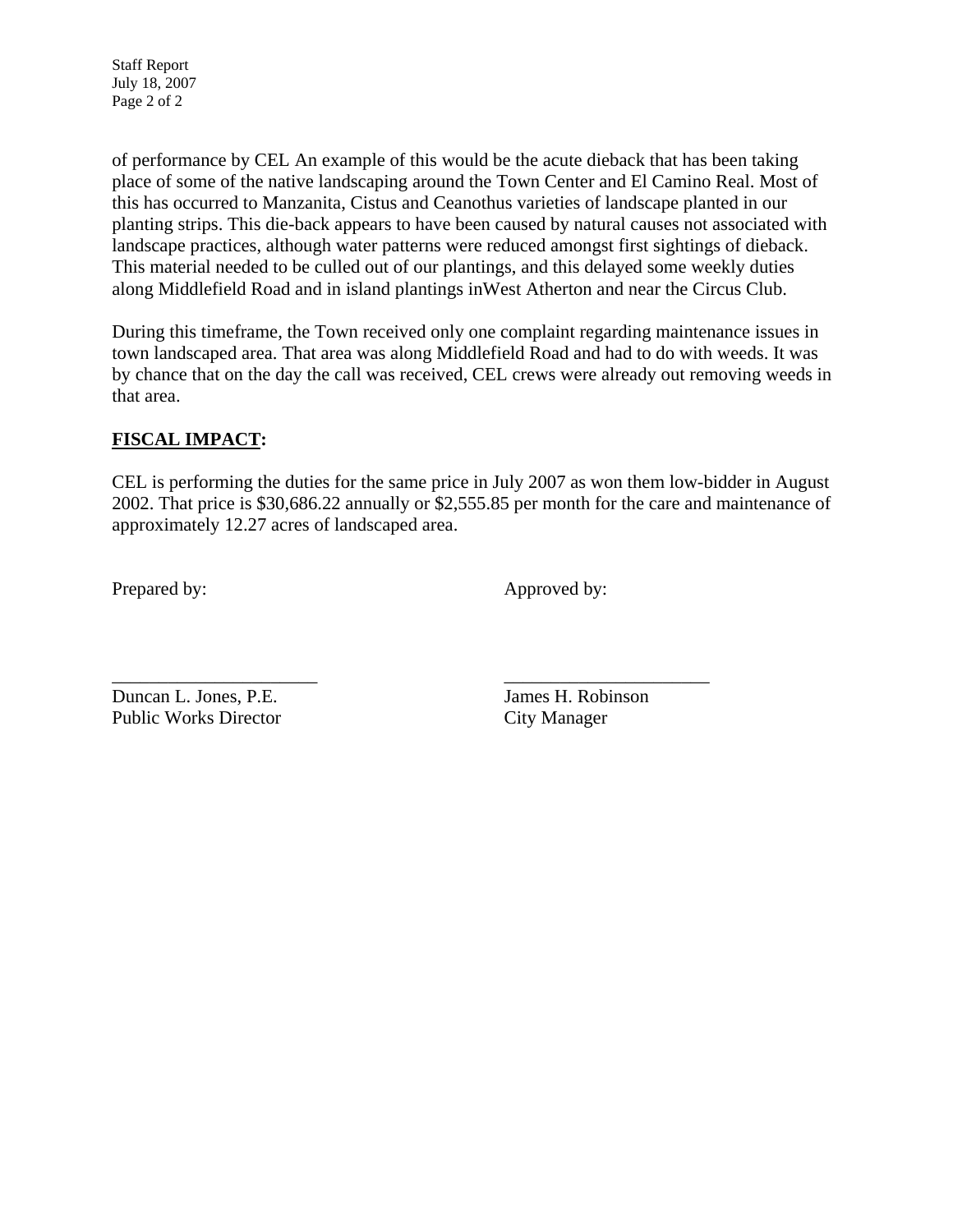

# **Town of Atherton**

## **CITY COUNCIL STAFF REPORT**

#### **TO: HONORABLE MAYOR AND CITY COUNCIL JAMES H. ROBINSON, CITY MANAGER**

#### **FROM: DUNCAN JONES, PUBLIC WORKS DIRECTOR**

## **DATE: FOR THE MEETING OF JULY 18, 2007**

#### **SUBJECT: APPROVAL OF PLANS AND SPECIFICATIONS AND AUTHORIZATION TO ADVERTISE THE HOLBROOK-PALMER PARK WALKING PATH PROJECT NUMBER 07-001**

#### **RECOMMENDATION:**

Approve the plans and specifications and authorize advertisement for bids for the Holbrook Palmer Park Walking Path Project, Project No. 07-001.

#### **INTRODUCTION:**

The FY 2007-08 adopted Capital Improvement Program includes funds for constructing the extension of the walking path at Holbrook-Palmer Park behind the Playschool, Carriage House and Corporation Yard. The need for this project resulted from path users currently walking onto the roadway in front of these buildings to walk completely around the park.

#### **ANALYSIS**:

The Landscape Master Plan for Holbrook-Palmer Park included an element to complete the walking path behind the Playschool, Carriage House and Corporation Yard so that path users will not need to walk in the roadway in front of these buildings to walk completely around the park. The final plan includes an open connection from the path to the roadway between the Carriage House and the Corporation Yard for security, as envisioned by the Landscape Master Plan. Fence modifications to open this corridor and enclose the Corporation Yard are included in the final plan.

The Town received notice in July of 2001 that a grant under the Roberti-Z'Berg-Harris Urban Open Space and Recreation Grant Program of the Safe Neighborhoods, Clean Water, Clean Air and Coastal Protection Bond Act of 2000 had been set aside for the Town. A contract for the funds was executed with the state in July of 2002. The Town has until June of 2009 to perform a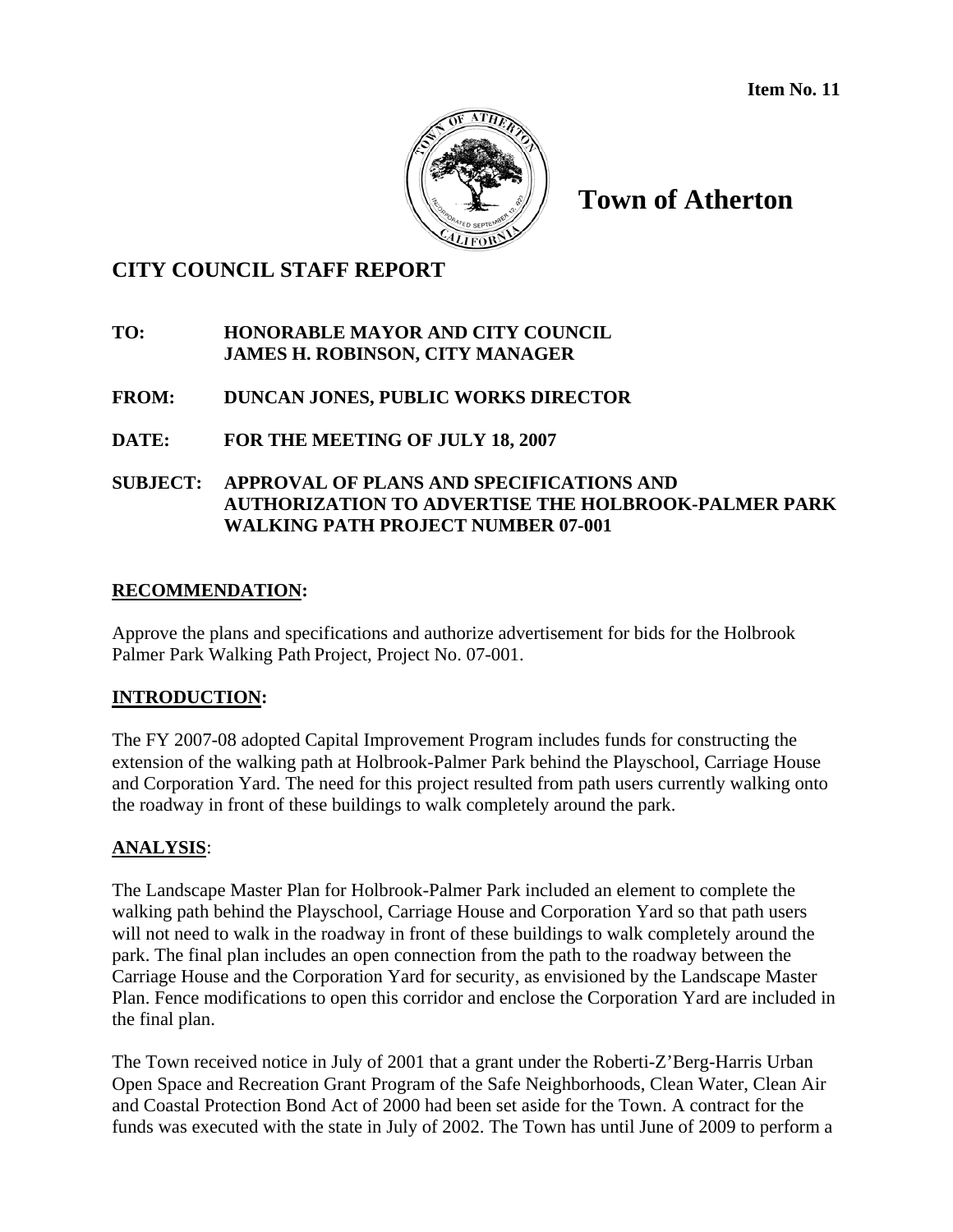Staff Report July 18, 2007 Page 2 of 2

contract to use the grant funds. The grant funds require a 30% match, of which one-third must be from private donations.

The plan includes the installation of a new six (6) foot wide walking path that consists of a pavement section of 2" AC with 4" base rock for 475 feet in length on the southeast side of Holbrook-Palmer Park. This will connect to and complete an existing walking path network located within the park. Also, installation of new redwood fences adjacent to the corporation yard and removal of two small trees will be required.

The Holbrook-Palmer Park Walking Path project is budgeted for construction in FY 2007-08. Staff has prepared the design for the project. The Holbrook-Palmer Park Walking Path Project plans and specifications are ready to be advertised for construction.

## **FISCAL IMPACT:**

Funding from two block grants will be used for the Holbrook-Palmer Park Walking Path Project: The remaining balance of the 2002 Bond Act RZH Block Grant amount of \$2,980.00 will be used and no additional match is required for this block grant. The 2000 Bond Act RZH Block grant amount of \$21,910 requires a 30% match of \$9,390, which will be funded from Parcel Tax Funds and private donations.

One-third of the match funds must be from private donations. Based upon the 2000 Bond Act grant amount, a private match amount of \$3,130 will be needed from private donations. These donations have been secured from the Holbrook-Palmer Park Foundation and the Atherton Dames.

The Engineer's Estimate for the Holbrook-Palmer Park Walking Path Project is \$31,873. In addition, a 10% construction contingency of \$3,187 would bring the total estimate to \$35,060. The total of both grants and the private donations is \$28,020. The remaining amounts necessary above the grant and donations (which includes the match amount) to complete the project is \$7,040. Parcel Tax Funds in the amount of \$9,960are budgeted in the 2007-08 budget for this project.

The project is scheduled to receive bids in early September and award the contract at the September 19, 2007. City Council meeting.

Prepared By: Approved:

l

Duncan L. Jones, P.E. James H. Robinson Public Works Director City Manager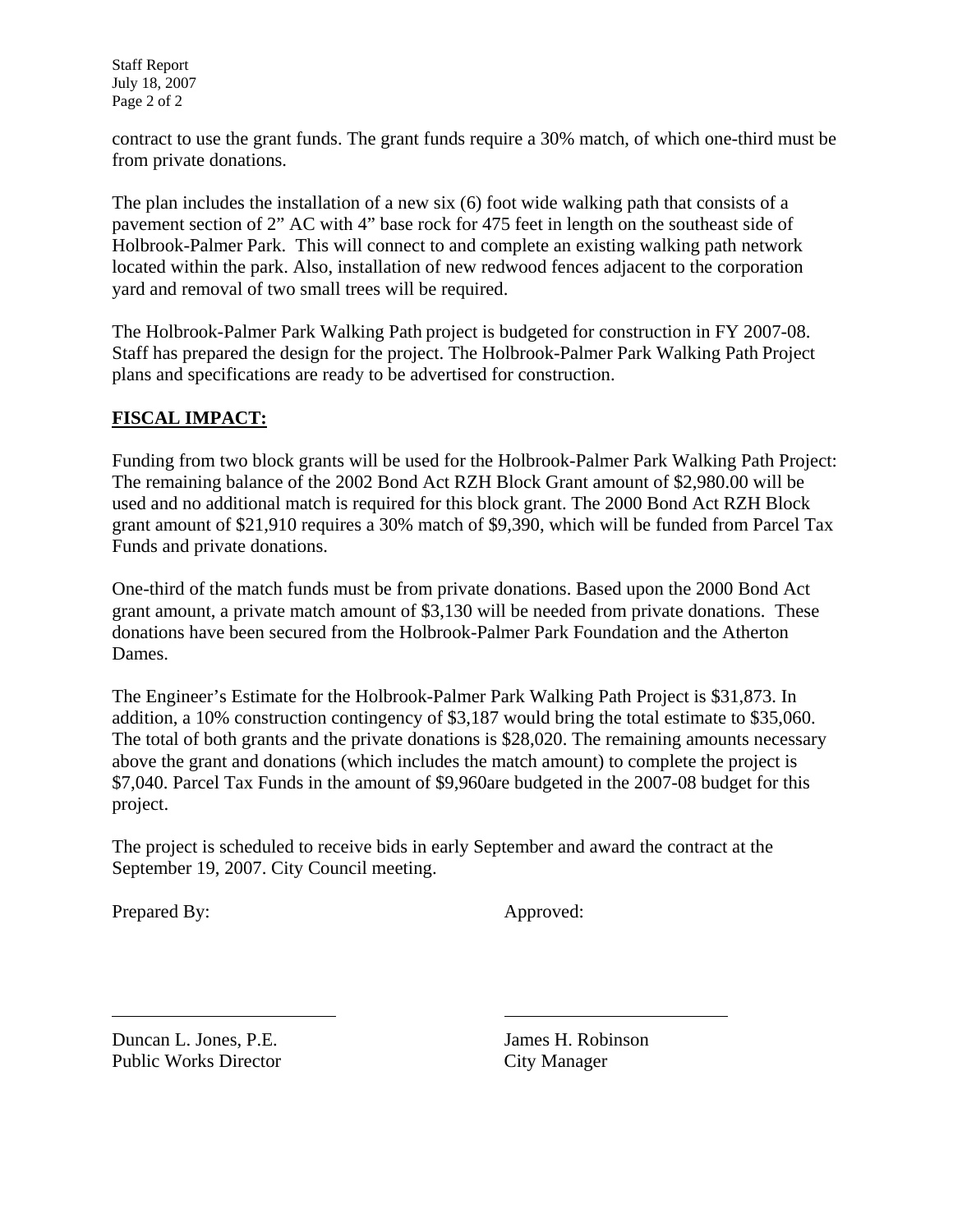

**Town of Atherton** 

## **CITY COUNCIL STAFF REPORT**

## **TO: HONORABLE MAYOR AND CITY COUNCIL JAMES H. ROBINSON, CITY MANAGER**

**FROM: WENDÉ PROTZMAN, ACTING CITY MANAGER** 

## **DATE: FOR THE CITY COUNCIL MEETING OF JULY 18, 2007**

## **SUBJECT: AMENDMENT TO CONTRACT FOR SERVICES WITH NEAL MARTIN & ASSOCIATES**

## **RECOMMENDATION**

Consider request for increase in rates for professional Planning services. If the City Council desires to approve the proposed increase, the existing contract will be amended by replacing existing Exhibit B with new Exhibit B containing the revised rates.

## **BACKGROUND**

The Town contracts with Neal Martin & Associates for planning services. An overall 5% increase in rates for professional services is proposed as described in a letter to the City Manager dated July 10, 2007. The City Council last approved a 5% rate increase at its June 21, 2006 meeting

## **FISCAL IMPACT**

The FY 07/08 Budget assumed an overall 5% increase in rates as well as the previously approved addition of a part-time Assistant Planner.

Prepared by: Approved by:

\_\_\_\_\_\_\_\_\_\_\_\_\_\_\_\_\_\_\_\_\_ \_\_\_\_\_\_\_\_\_\_\_\_\_\_\_\_\_\_\_\_ Wendé Protzman James H. Robinson Assistant to the City Manager City Manager

#### **Attachment:**

1. Letter of Request from Neal Martin & Associates with Exhibit B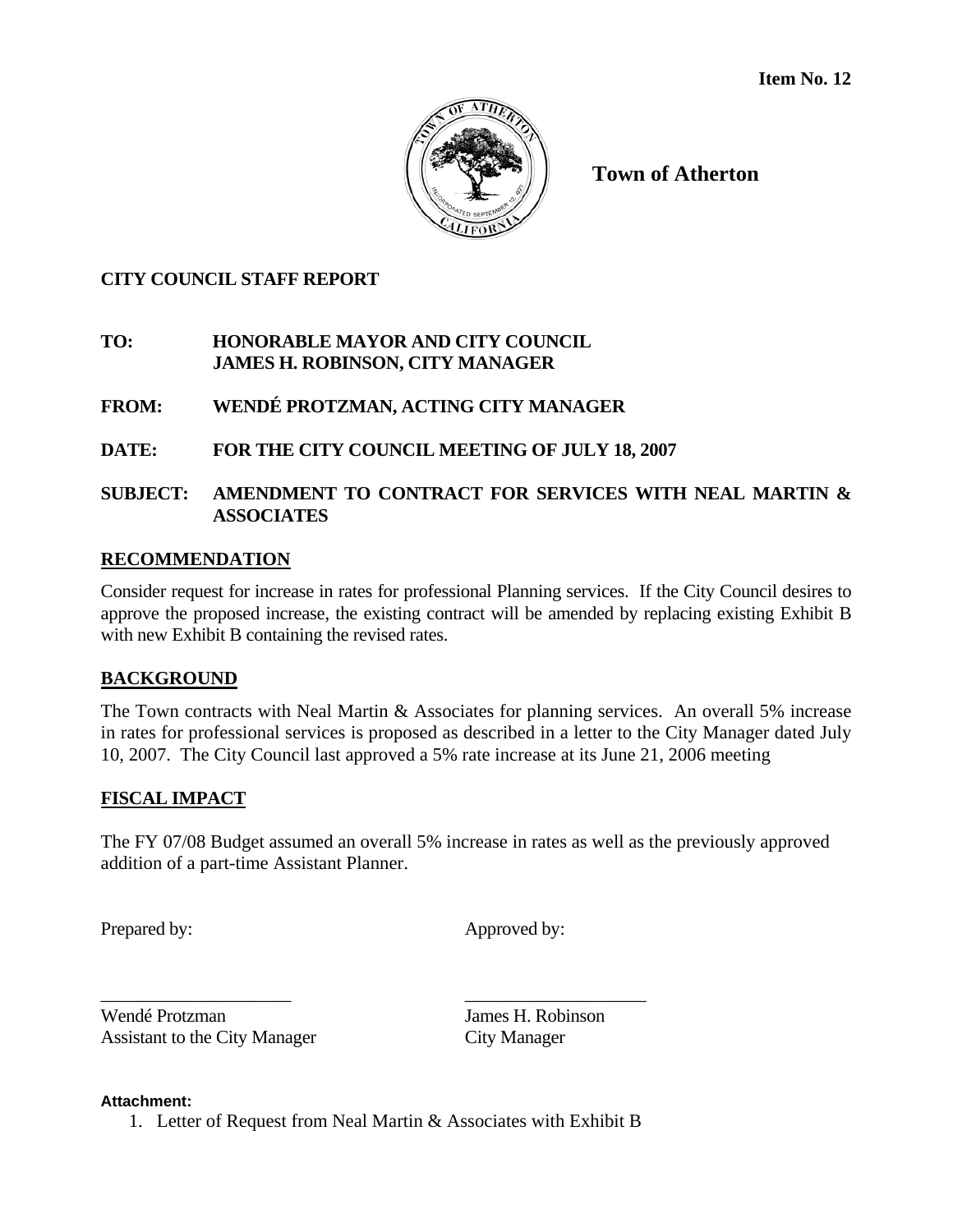**Neal Martin & Associates 751 Laurel Street, Suite 622 San Carlos, CA 94070 650-333-0248** 

July 10, 2007

James Robinson City Manager Town of Atherton 91 Ashfield Road Atherton, CA 94027

Dear Jim,

Please find attached the proposed Agreement for Professional Services for FY 07/08. We are requesting a 5% overall rate increase. The rates were last increased 5% effective July, 2006.

We propose to continue all other contract provisions. Please let me know if you need any additional information.

Sincerely,

Lisa Costa Sanders Chief Financial Officer, NM&A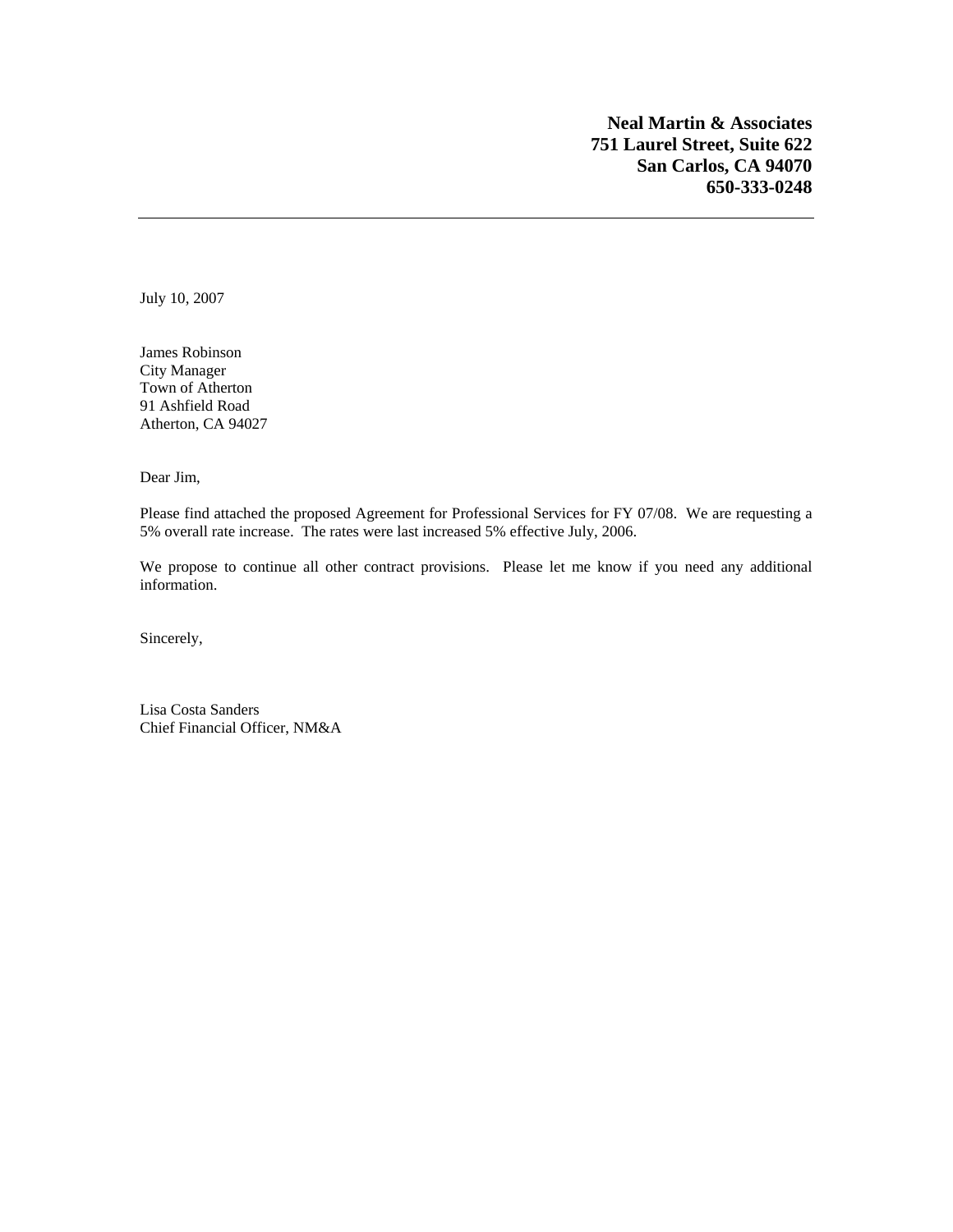#### **NEAL MARTIN & ASSOCIATES**

|                          | <b>Approved July, 2006</b> | <b>Proposed</b> |
|--------------------------|----------------------------|-----------------|
| Principal Planner        | \$143.25                   | \$150.50        |
| Deputy Town Planner      | \$93.75                    | \$98.50         |
| <b>Senior Planner</b>    | \$82.00                    | \$89.25         |
| <b>Associate Planner</b> | \$71.50                    | \$75.00         |
| <b>Assistant Planner</b> | \$55.00                    | \$57.75         |
| Drafter                  | \$42.00                    | remove          |
| Administrative Assistant | \$40.75                    | \$42.75         |
| Mileage                  | Town rate                  | Town rate       |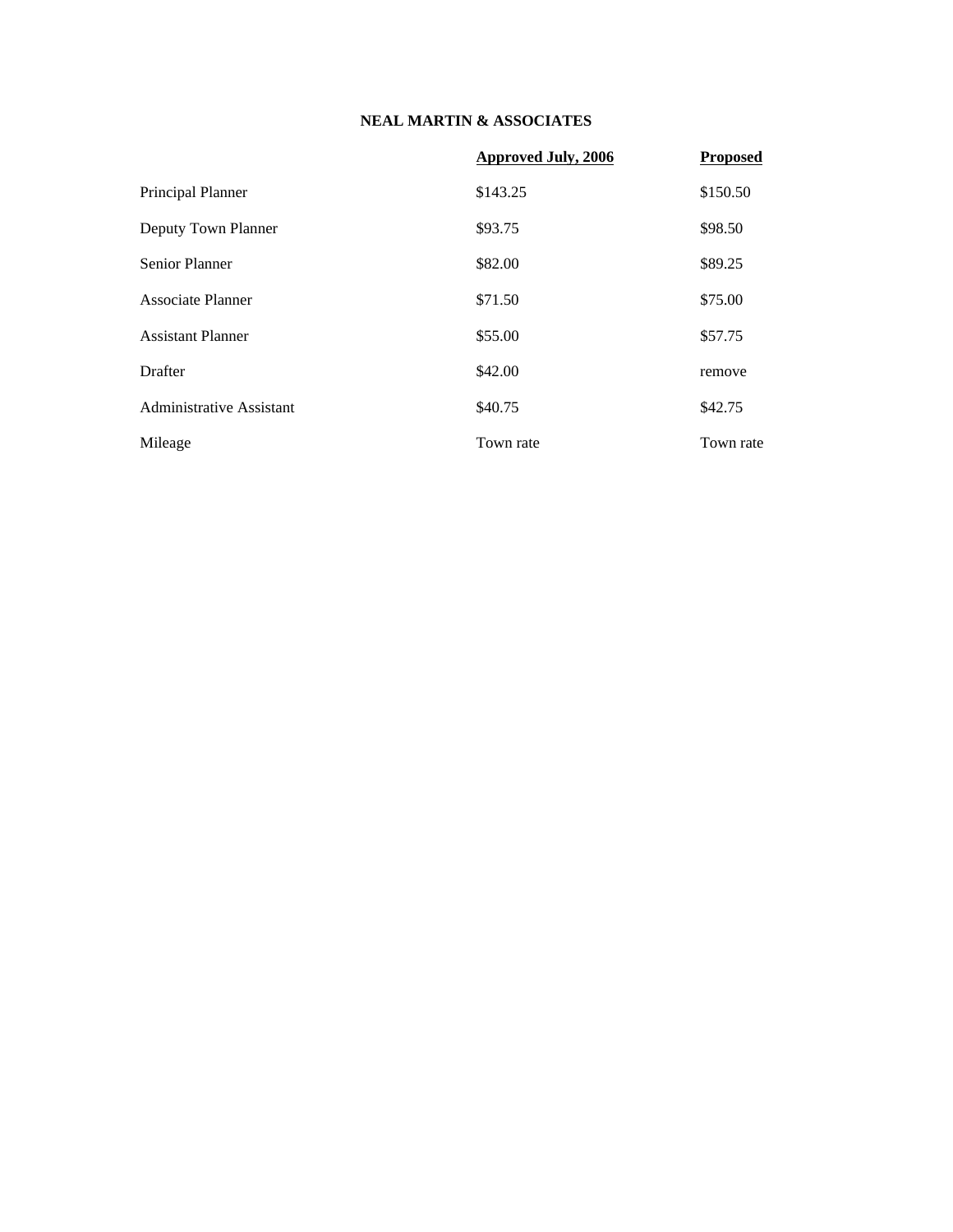

Town of Atherton

## **CITY COUNCIL STAFF REPORT**

## **TO: HONORABLE MAYOR AND CITY COUNCIL JAMES H. ROBINSON, CITY MANAGER**

## **FROM: LISA COSTA SANDERS, DEPUTY TOWN PLANNER**

## **DATE: FOR THE MEETING OF JULY 18, 2007**

## **SUBJECT: ADOPTION OF AN ORDINANCE AMENDING CHAPTER 17 OF THE ATHEROTN MUNICIPAL CODE REGULATING BASEMENTS**

## **RECOMMENDATION**

Staff recommends that the City Council adopt the attached Ordinance.

#### **BACKGROUND**

The City Council, at its June 20, 2007, meeting, reviewed the attached ordinance with information provided by Ed Boscacci, BKF, regarding drainage criteria for basements. At that meeting, the Council introduced the Ordinance and requested staff incorporate changes for adoption. As directed by the Council, this Ordinance will not be effective until such time as the drainage criteria for basements is adopted by the Council (anticipated for the September 2007 Council meeting).

## **ANALYSIS**

Staff has incorporated the following changes to the Ordinance;

1) In Section 4A1, increase the basement area percentage from 120 to 130% of the floor area of the first floor of the main dwelling…;

 2) In Section 4A2, retain the requirement for a CUP for basements under accessory structures outside the main building area;

3) In Section 4B3, add language regarding hillside properties that states, "The Planning Commission may impose reasonable conditions including, but not limited to, increased setbacks and limitation in size of light wells;

4) In Section 4A1, change the language in the second sentence to, "A basement under the main dwelling in the main building area shall not exceed the floor area of the first floor of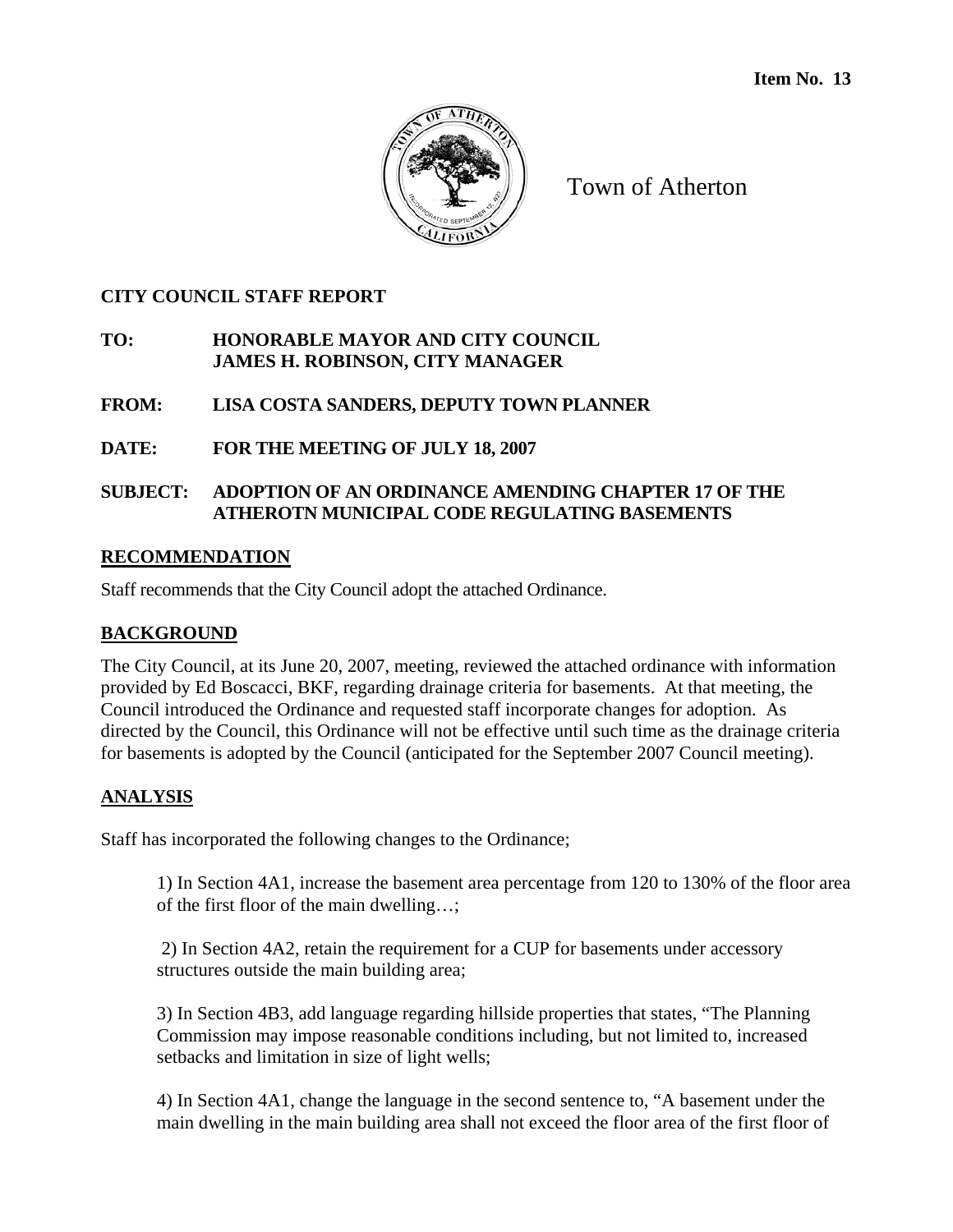July 18, 2007 City Council Staff Report Basement Ordinance Page 2

the main dwelling unless a CUP is obtained; and

5) In Section 7, add a clause that reads, "…but shall not be operative until drainage criteria for basements is adopted by ordinance;" with direction to Code Publishing to cross reference the drainage criteria

#### **CONCLUSION:**

It is Planning Staff's professional opinion that the proposed Ordinance Amendment is consistent with the General Plan and will allow some continued use of nonconforming structures and upon major alteration of a structure, require conformance to current code requirements.

#### **FORMAL MOTION:**

I move that the City Council adopt the Ordinance amending Atherton Municipal Code section 17.44.

Prepared by: Approved by:

*/s/Lisa Costa Sanders*\_\_\_\_ \_\_\_\_\_\_\_\_\_\_\_\_\_\_\_\_\_\_\_\_\_\_\_ Lisa Costa Sanders James H. Robinson Deputy Town Planner City Manager

**Attachment:** 

1. Ordinance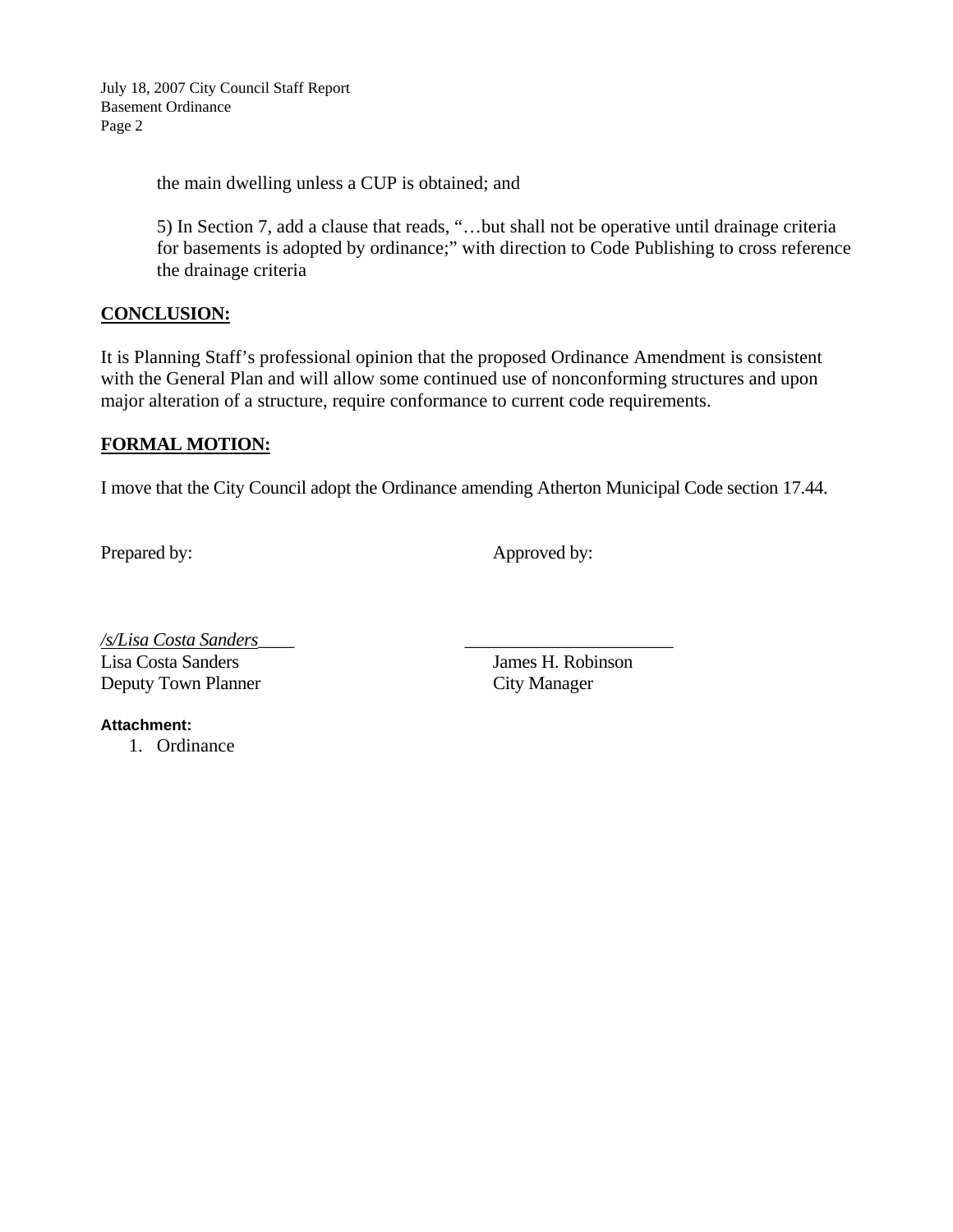#### **ORDINANCE NO.** \_\_\_\_

#### **AN ORDINANCE OF THE CITY COUNCIL OF THE TOWN OF ATHERTON ADDING SECTION 17.08.032 and AMENDING SECTIONS 17.08.0020, 17.08.54 and 17.36.190 OF THE ATHERTON MUNICIPAL CODE PLACING LIMITS ON BASEMENTS WITHIN THE TOWN OF ATHERTON**

The City Council of the Town of Atherton does ordain as follows:

**SECTION 1**: Section 17.08.020 of the Atherton Municipal Code is hereby amended to read as follows:

"17.08.020 Accessory structure. "Accessory structure" means a subordinate building including pools and the housing for incidental equipment thereto, the use of which is incidental to that of the main residential dwelling **and includes accessory buildings**."

**SECTION 2**: Section 17.08.180 of the Atherton Municipal Code is hereby amended to read as follows:

**"17.08.032 Accessory building. "Accessory building" means a subordinate building including garage, pool house, cabana, the use of which is incidental to that of the main residential dwelling. An accessory building is a structure having a roof supported by columns or walls. Accessory buildings shall be subject to all the regulations for Accessory Structures.**"

**SECTION 3**: Section 17.08.054 of the Atherton Municipal Code is hereby amended to read as follows:

"17.08.054 Basement. For the purposes of this chapter, "Basement", means that story below the finished floor of the first story of a building. that is at no point in excess of two feet in height above the surrounding average natural grade. Basements are subject to the requirements of Section 17.36.190. Any portion of the story below the finished floor of the first story of a building that is in excess of two feet in height above the surrounding average natural grade shall be included in the calculation of floor area under Sections 17.20.040 and 17.24.040 of this code.

**SECTION 4**: Section 17.36.190 of the Atherton Municipal Code is replaced in its entirety read as follows:

#### **"17.36.190 Basements**

A. Locations for basements;

1. Basements are permitted under buildings located within the main building area. A basement under the main dwelling in the main

> Ordinance No. Adopted Page 1 of 3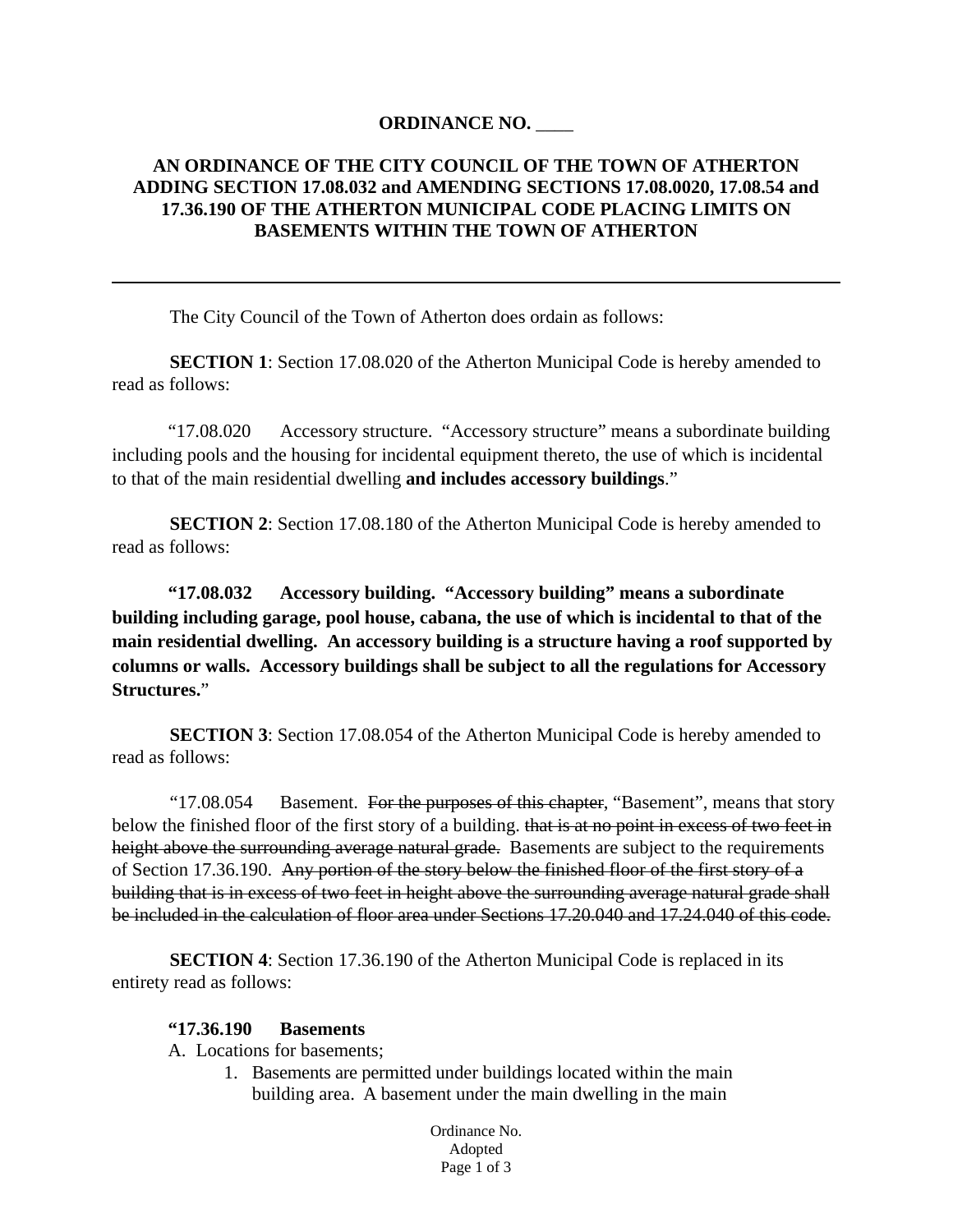building area shall not exceed the floor area of the first floor of the main dwelling unless a Conditional Use Permit is obtained from the Planning Commission for a basement area of up to 130% of the floor area of the first floor of the main dwelling on the finding that the basement will not impact heritage trees and there is sufficient room for landscape screening. At least 80% of the basement area shall be located under the footprint of the main dwelling. Basements shall not extend beyond the main building area except as defined below.

- 2. Basements may be located under the footprint of accessory buildings outside of the main building area with a Conditional Use Permit from the Planning Commission on the finding that the basement will not impact heritage trees, there is sufficient room for landscape screening and with light wells located on the interior side of the yard. The Planning Commission may impose reasonable conditions including, but not limited to increased setbacks and limitation on size of light wells.
- 3. Garages in basements may be located under buildings located within the main building area.
- B. Floor Area Calculations
	- 1. Basements less than two feet in height above the surrounding average natural grade (measured to the elevation of the finished floor of the first story) are exempt from floor area.
	- 2. Basements in excess of two feet in height above the surrounding average natural grade (measured to the elevation of the finished floor of the first story) shall be included in the calculation of floor area under sections 17.20.040 and 17.24.040.
	- 3. Exceptions to the requirement of this section for hillside properties (where the average cross-slope is greater than twenty percent as determined under Section 16.24.050) may be permitted upon issuance of a conditional use permit from the Planning Commission on the finding that; there is sufficient landscape screening, and the basement will not impact heritage trees. The Planning Commission may impose reasonable conditions including, but not limited to, increased setbacks and limitation on size of light wells.
- C. Design Requirements
	- 1. Areas for stairways and light wells for basements in the main building area may extend beyond the footprint of buildings, but shall be limited to the main building area and shall be screened with landscaping to minimize the view from adjacent properties**.**
	- 2. Driveway approach for garages in basements shall be screened from the public right-of-way by design, landscaping or a solid wall and gate. The driveway approach shall not negatively impact heritage trees.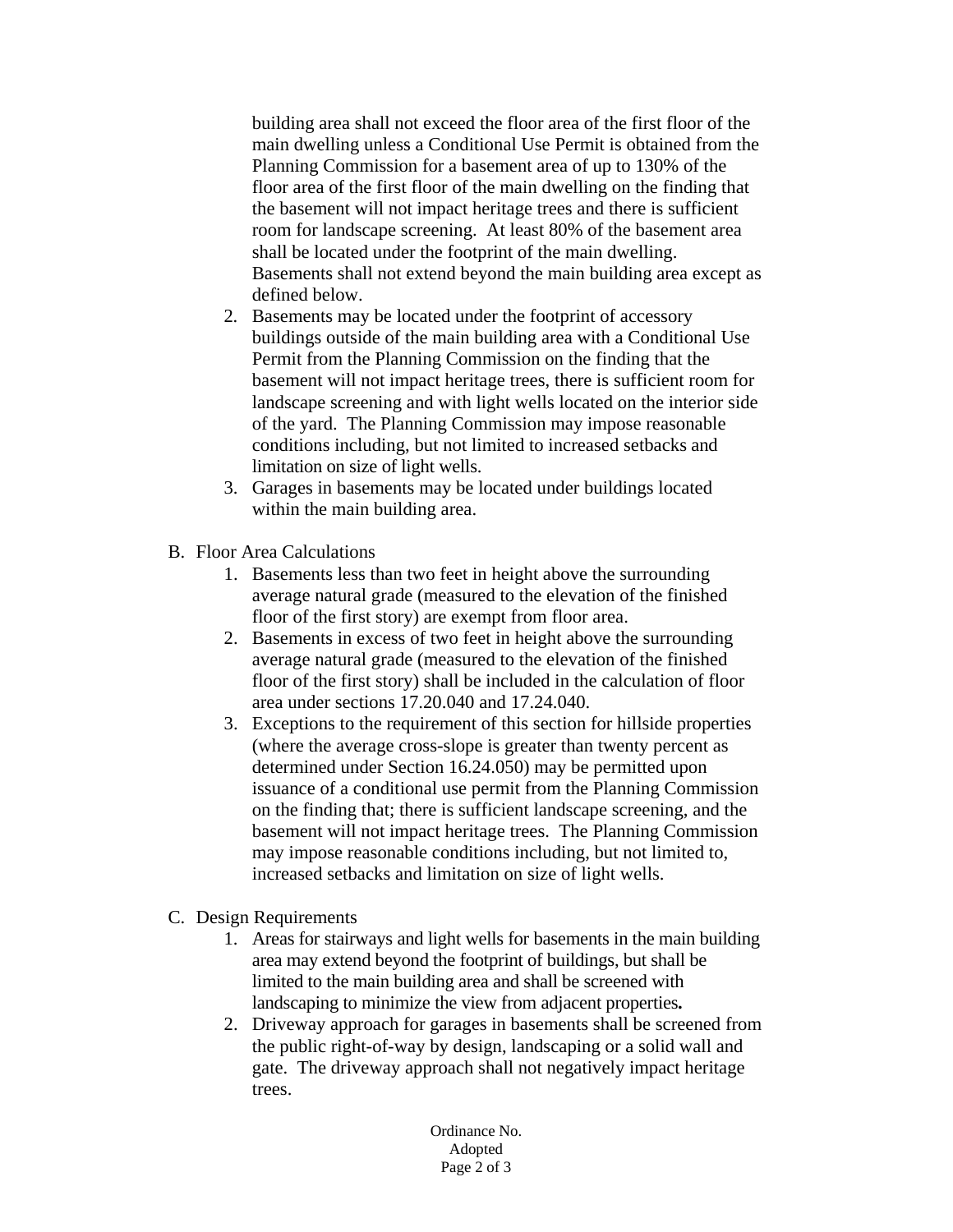**SECTION 5:** CEQA Exemption. This ordinance is categorically exempt from the provisions of Chapter 3 (commencing with Section 21100) of Division 13 of the Public Resources Code (California Environmental Quality Act (CEQA) pursuant to the State CEQA Guidelines Section 15305, minor alterations and land use limitations of the CEQA Guidelines as an action that assures the maintenance, restoration, enhancement, or protection of the environment where the regulatory process involves procedures for protection of the environment. The City Council further finds that adoption of this ordinance does not require review under the California Environmental Quality Act (CEQA) because it is not a project (CEQA guidelines section 15378), and there is not possibility that the ordinance may have a significant effect on the environment (CEQA guidelines section 15.61.b).

**SECTION 6:** That the City Council hereby declares that it would have passed this Ordinance sentence by sentence, paragraph by paragraph, and section by section, and does hereby declare that any provisions on this Ordinance are severable and, if for any reason any sentence, paragraph or section of this Ordinance shall be held invalid, such decision shall not effect the validity of the remaining parts of this Ordinance.

**SECTION 7:** This Ordinance shall be posted in at least three public places according to law and shall take effect and be in force from and after 30 days after its passage and adoption, but shall not be operative until drainage criteria for basements is adopted by ordinance.

Introduced this 20th day of June, 2007

Passed and adopted as an Ordinance of the Town of Atherton at a regular meeting thereof held on the <u>s</u> day of \_\_\_\_\_, 2007, by the following vote

| AYES:    | <b>COUNCIL MEMBERS</b> |
|----------|------------------------|
| NOES:    | <b>COUNCIL MEMBERS</b> |
| ABSTAIN: | <b>COUNCIL MEMBERS</b> |
| ABSENT:  | <b>COUNCIL MEMBERS</b> |

 Alan Carlson MAYOR, Town of Atherton

ATTEST

 $\overline{a}$ 

 $\overline{a}$ 

Kathi Hamilton Acting City Clerk

APPROVED AS TO FORM:

Marc G. Hynes City Attorney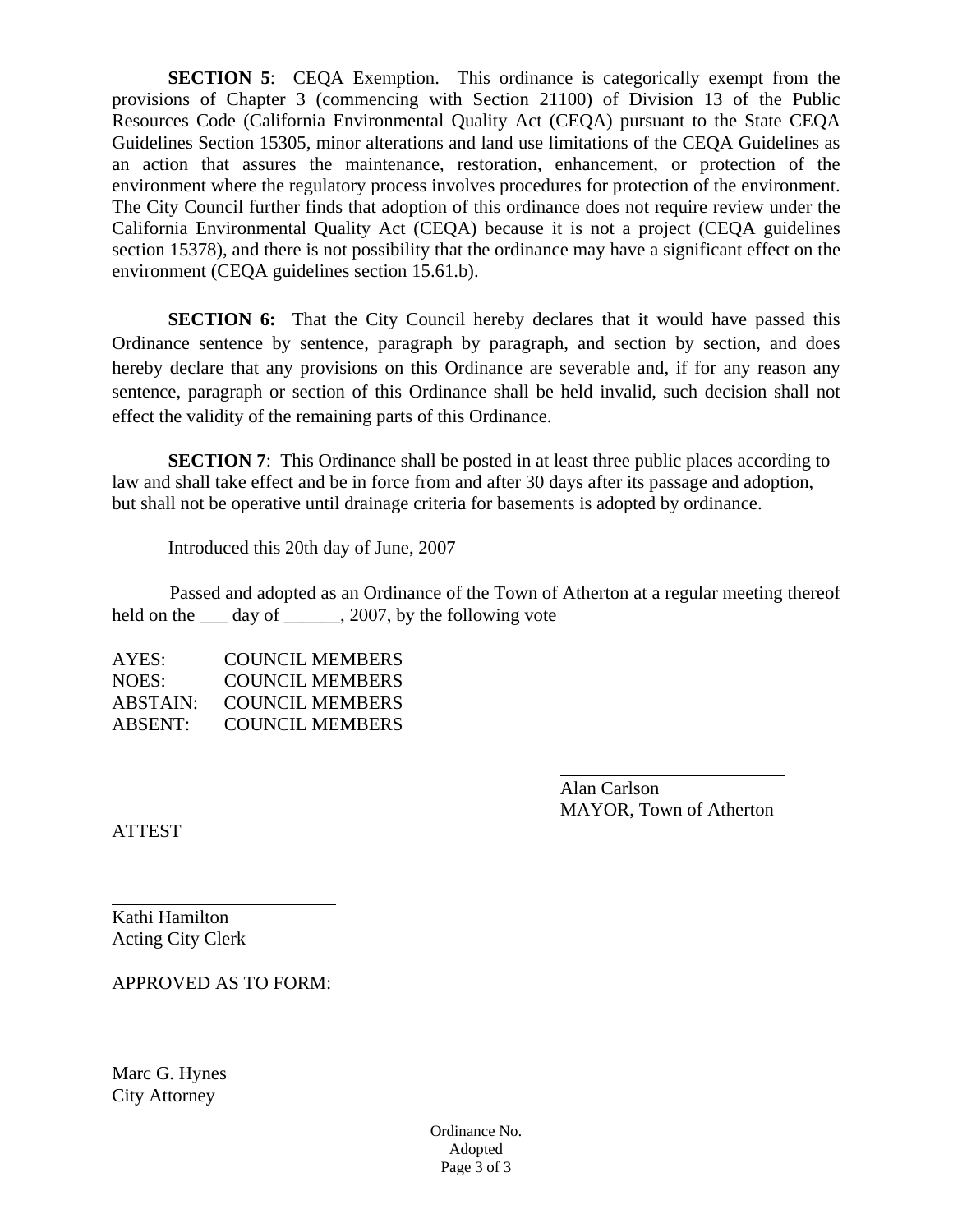**Item No. 14** 



# **Town of Atherton**

## **CITY COUNCIL STAFF REPORT**

#### **TO: HONORABLE MAYOR AND CITY COUNCIL CITY MANAGER JAMES H. ROBINSON**

#### **FROM: DUNCAN JONES, PUBLIC WORKS DIRECTOR**

#### **DATE: FOR THE MEETING OF JULY 18, 2007**

#### **SUBJECT: ACCEPTANCE OF WORK, AUTHORIZATION TO RECORD NOTICE OF COMPLETION, AND APPROVAL OF SPRING MICRO-SURFACING PROJECT, PROJECT NO. 06-003**

#### **RECOMMENDATION**

Accept work, authorize recording of a Notice of Completion and payment of retainer for a total contract amount of \$68,863.30.

#### **INTRODUCTION**

The Council awarded a contract in April 2007 to Valley Slurry Seal for street surfacing. The authorized contract amount was \$68,863.30. There have been zero (0) authorized contract change orders totaling \$0.00 bringing the total to \$68,863.30. Work under the contract has been completed.

#### **ANALYSIS**

The original contract price was for \$68,863.30, with a \$0.00 construction contingency, for a total authorized amount of \$68,863.30. There were zero (0) field directive change orders totaling \$0.00.

#### **FISCAL IMPACT**

Funding for this project in the amount of \$150,000 is included in the FY 2006/07 budget. The final cost of this segment of work is \$68,863.30.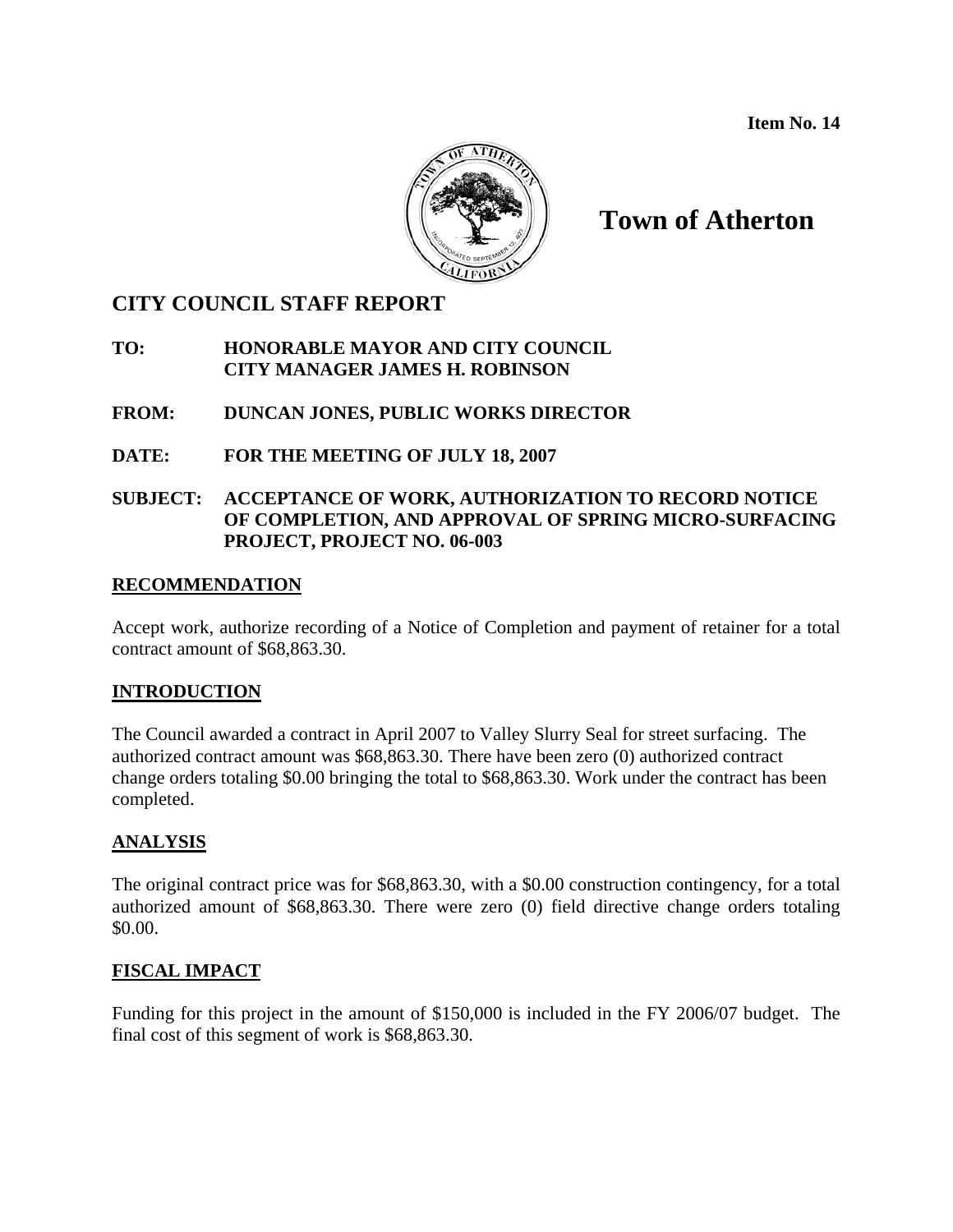Staff Report July 18, 2007 Page 2 of 2

### **CONCLUSION:**

It is appropriate for the Council to accept the work and authorize recording a Notice of Completion at this time.

\_\_\_\_\_\_\_\_\_\_\_\_\_\_\_\_\_\_\_\_\_\_\_\_ \_\_\_\_\_\_\_\_\_\_\_\_\_\_\_\_\_\_\_\_\_

Prepared by: Approved by:

Duncan L. Jones, P.E. James H. Robinson Public Works Director City Manager

Attachment: Notice of Completion Certificate of Completion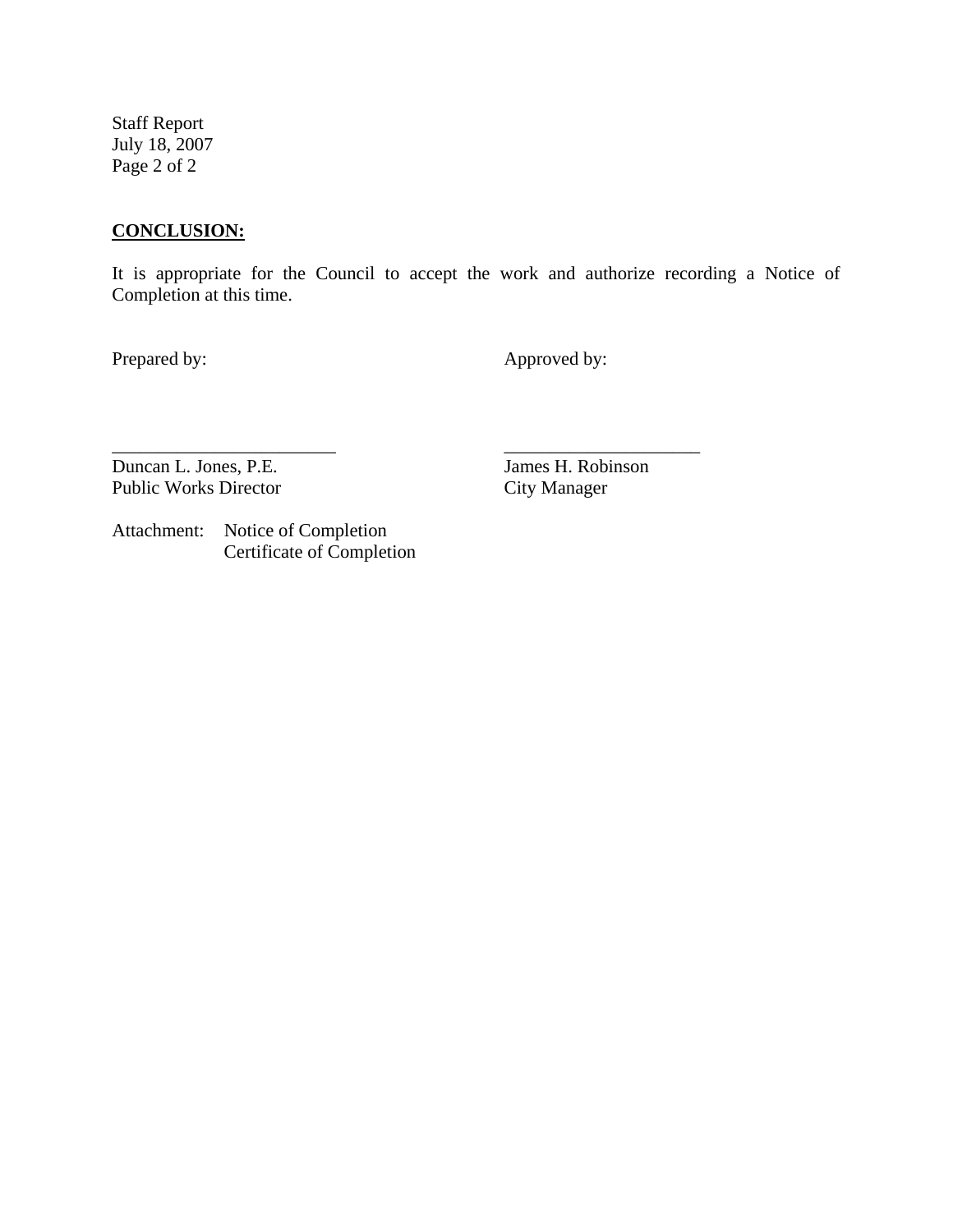#### **RECORD REQUESTED BY:**

#### **TOWN OF ATHERTON\_\_\_\_\_\_\_\_\_\_\_\_\_ AND WHEN RECORDED MAIL TO:**

#### **CITY CLERK, TOWN OF ATHERTON**

**91 ASHFIELD ROAD\_\_\_\_\_\_\_\_\_\_\_\_\_\_\_\_ (Street Address) ATHERTON, CALIFORNIA 94027\_\_\_\_**

No fee pursuant to Government Code Section 6103

**City, State and Zip Code)**<br> **Example 20** Example 103 SPACE ABOVE THIS LINE FOR RECORDER'S USE

### TOWN OF ATHERTON **NOTICE OF COMPLETION**

#### 2007 SPRING MICRO-SURFACING PROJECT NO. 06-003 ATHERTON, CALIFORNIA

NOTICE IS HEREBY GIVEN THAT Duncan L. Jones, Engineer of Work for the Town of Atherton, County of San Mateo, California, on the 29<sup>th</sup> day of June, 2007, did file with the City Clerk of said Town a Certificate of Completion, for the work described in the construction contract awarded to Valley Slurry Seal on the 9th day of March, 2007, said contract being executed on the  $18<sup>th</sup>$  day of April, 2007.

That said work and improvements were accepted as completed on the  $21<sup>st</sup>$  day of June, 2007, and that acceptance for completion of said work was ordered by Motion of the City Council of said Town, adopted on the 18th day of July, 2007, and that the name of the surety on the Contractor's bond for performance, labor and materials on said project is Western Surety Company; P.A. Grouker, Attorney-in-Fact, 2998 Douglas Blvd., Roseville, Ca. 95661.

That said work and improvements consisted of Micro-surfacing as described in the plans an specification approved by the City Council of the Town of Atherton pursuant to motion, adopted the  $18<sup>th</sup>$  day of April, 2007.

That I, Duncan L. Jones, City Engineer of the Town of Atherton, am authorized by said Motion to execute and file this notice with the County Recorder of the County of San Mateo.

| BY:                                                                          | ATTEST:           |
|------------------------------------------------------------------------------|-------------------|
| City Engineer                                                                | Acting City Clerk |
| Date                                                                         | Date              |
| 'I declare under penalty of perjury that the foregoing is true and correct.' |                   |
| (Date and Place)                                                             | (Signature)       |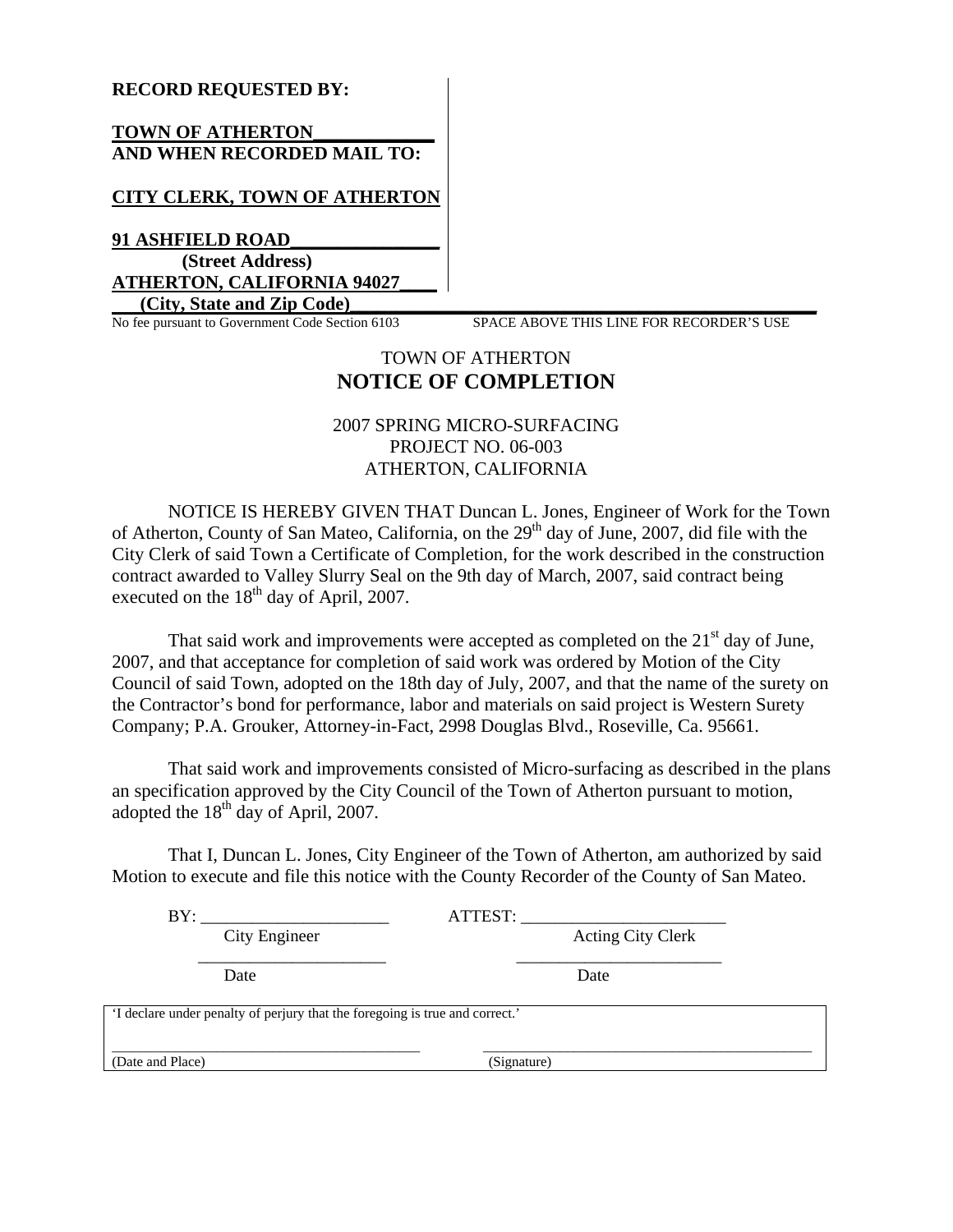# **CERTIFICATE OF COMPLETION**

#### **TOWN OF ATHERTON**

#### **PROJECT NAME: 2007 Spring Micro-surface PROJECT NUMBER: 06-003 LOCATION: VARIOUS LOCATIONS**

#### **NOTICE IS HEREBY GIVEN:**

- 1. That on June 21, 2007, the Public Works project known as Spring Microsurfacing was completed in accordance with the plans and specifications as required by the Town of Atherton.
- 2. That the name and address of the party filling this notice is:

 Town of Atherton 91 Ashfield Road Atherton, California 94027.

3. That the name and address of the Contractor responsible for the construction of the project is:

> Valley Slurry Seal P.O. Box 981330 West Sacramento, Ca. 95799

4. That the name and address of the Contractor's surety is:

Western Surety Company P.A. Grouker, Attorney in Fact2998 Douglas Blvd. #140 Roseville, Ca. 95661

5. Spring Micro-surface, as more particularly described in the plans and specification approved by the City Council of the Town of Atherton pursuant to Motion, adopted the 18th day of April, 2007.

**BY: \_\_\_\_\_\_\_\_\_\_\_\_\_\_\_\_\_\_\_\_\_\_\_\_\_ \_\_\_\_\_\_\_\_\_\_\_\_\_\_\_\_\_\_\_\_\_\_\_** 

**Duncan L. Jones, P.E.** Date  **Public Works Director** 

**ATTEST: \_\_\_\_\_\_\_\_\_\_\_\_\_\_\_\_\_\_\_\_\_\_\_\_\_\_\_\_ \_\_\_\_\_\_\_\_\_\_\_\_\_\_\_\_\_\_\_\_\_\_\_** 

**Kathi Hamilton** Date **Acting City Clerk**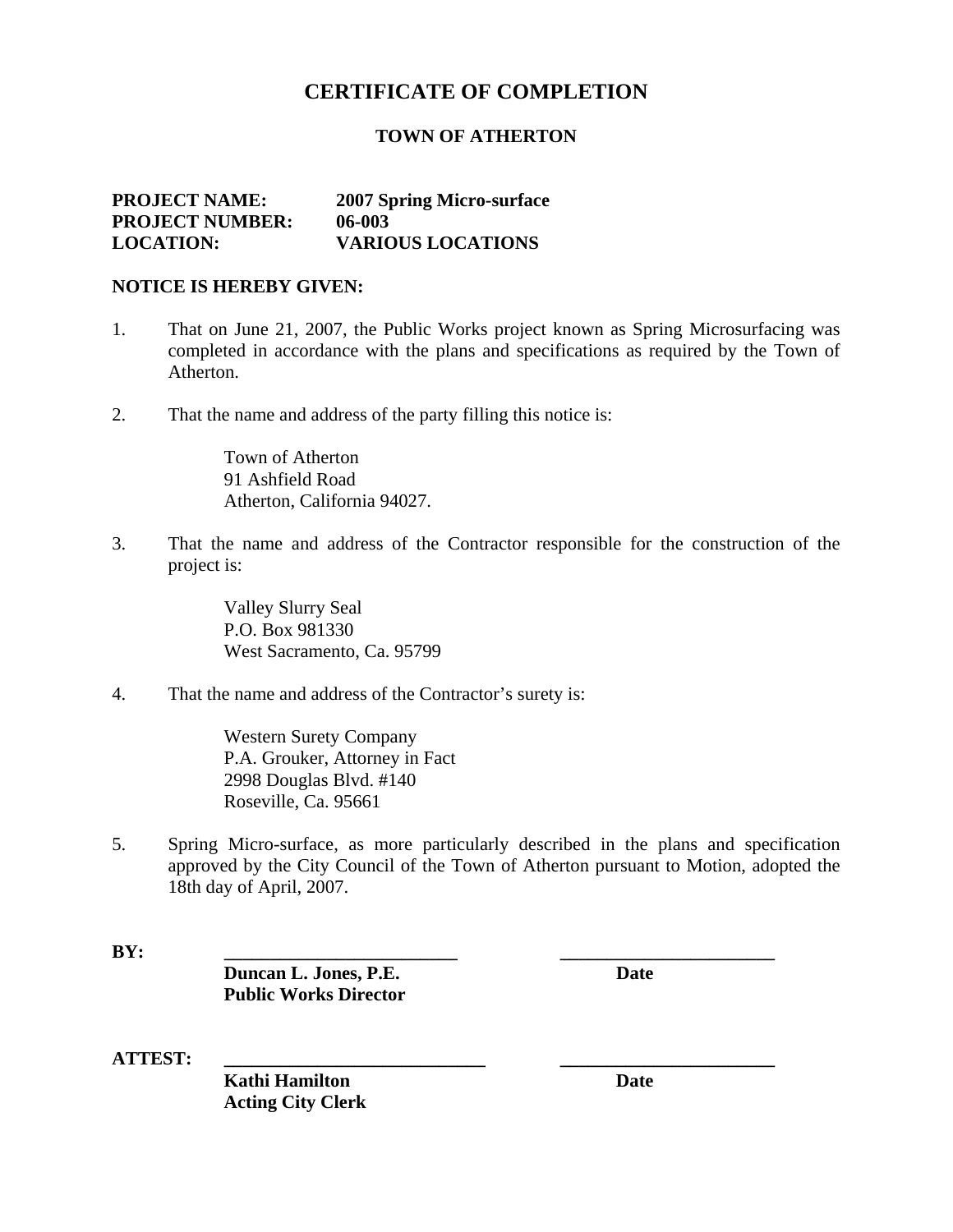

**Town of Atherton**

# **CITY COUNCIL STAFF REPORT**

## **TO: HONORABLE MAYOR AND CITY COUNCIL**

## **FROM: JAMES H. ROBINSON, CITY MANAGER**

**DATE: FOR THE MEETING OF JULY 18, 2007** 

**SUBJECT: APPROVAL OF A PROFESSIONAL SERVICES AGREEMENT BETWEEN THE TOWN OF ATHERTON AND CSG CONSULTANTS, INC., FOR CODE ENFORCEMENT SERVICES** 

## **RECOMMENDATION**

Staff recommends that City Council approve the attached Agreement for Professional Services with CSG Consultants, Inc., to provide Code Enforcement Services to the Town of Atherton.

## **BACKGROUND**

The Town of Atherton currently employs a part-time Code Enforcement Officer from CSG Consultants, Inc., to enforce the municipal code on a complaint basis. The Council, in its regular meeting of June 20, 2007, accepted the Code Enforcement Status Report and directed that the Code Enforcement Program be continued for Fiscal Year 2007-08. The Council further directed staff to return to Council to approve a contract for said services.

The Code Enforcement Officer will continue to work in response to service requests from residents on a regularly scheduled day to provide the best access for the public with the ability to increase or decrease the schedule or to vary the schedule for a maximum of ten hours per week.

## **FISCAL IMPACT**

The agreement provides a cap of \$50,000 for Code Enforcement services. Sufficient funds to provide these services are incorporated within the existing adopted budget.

Attachment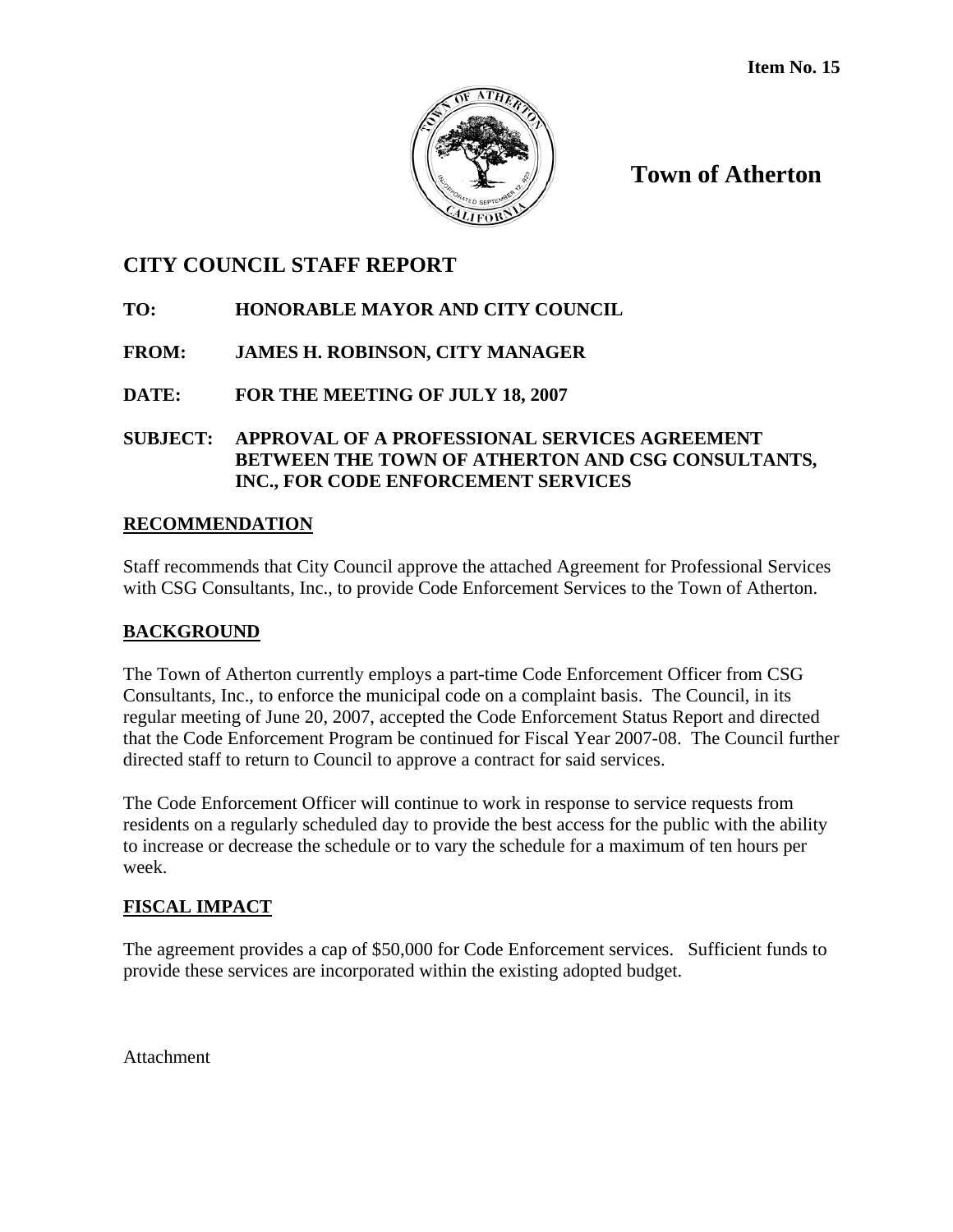#### **AGREEMENT FOR PROFESSIONAL SERVICES by and between the TOWN OF ATHERTON (Town) and CSG CONSULTANTS, INC. (Consultant)**

#### **PREAMBLE**

This agreement for the performance of professional services ("Agreement") is made and entered into on this \_\_\_\_\_\_ day of \_\_\_\_\_\_\_\_\_\_\_\_, 2007 ("Effective Date"), by and between CSG CONSULTANTS, INC., a California corporation, with its principal place of business located at 1700 S. Amphlett Blvd., 3<sup>rd</sup> Floor, San Mateo, CA 94402 ("Consultant") and the TOWN OF ATHERTON, California, a California municipal corporation, with its principal place of business located at 91 Ashfield Road, Atherton, CA 94027 ("Town"). Town and Consultant may be referred to individually as a "Party" or collectively as the "Parties" or the "Parties to this Agreement."

#### **RECITALS**

- **A.** Town desires to secure professional services as described in Exhibit A, entitled "Scope of Services"; for Code Enforcement.
- **B.** Consultant represents that it possesses the professional qualifications and expertise to provide such services and
- **C.** The Parties have specified herein the terms and conditions under which such services will be provided and paid for.

The Parties agree as follows:

#### **AGREEMENT PROVISIONS**

### **1. SCOPE OF SERVICES**

Except as specified in this Agreement, Consultant shall furnish all technical and professional services, including labor, material, equipment, transportation, supervision and expertise (collectively referred to as "Services") to satisfactorily complete the work required by Town at its own risk and expense. Services to be provided to Town are more fully described in Exhibit A, entitled "Scope of Services." include Code Enforcement assessment and Code Enforcement. All of the exhibits referenced in this Agreement are attached and incorporated by this reference.

#### **2. TERM OF AGREEMENT**

**A.** Consultant shall provide the services under the requirements of this Agreement commencing upon the date of execution of this Agreement by the parties. Consultant shall complete services within the time limits set forth in Scope of Services or as mutually determined in writing by Parties.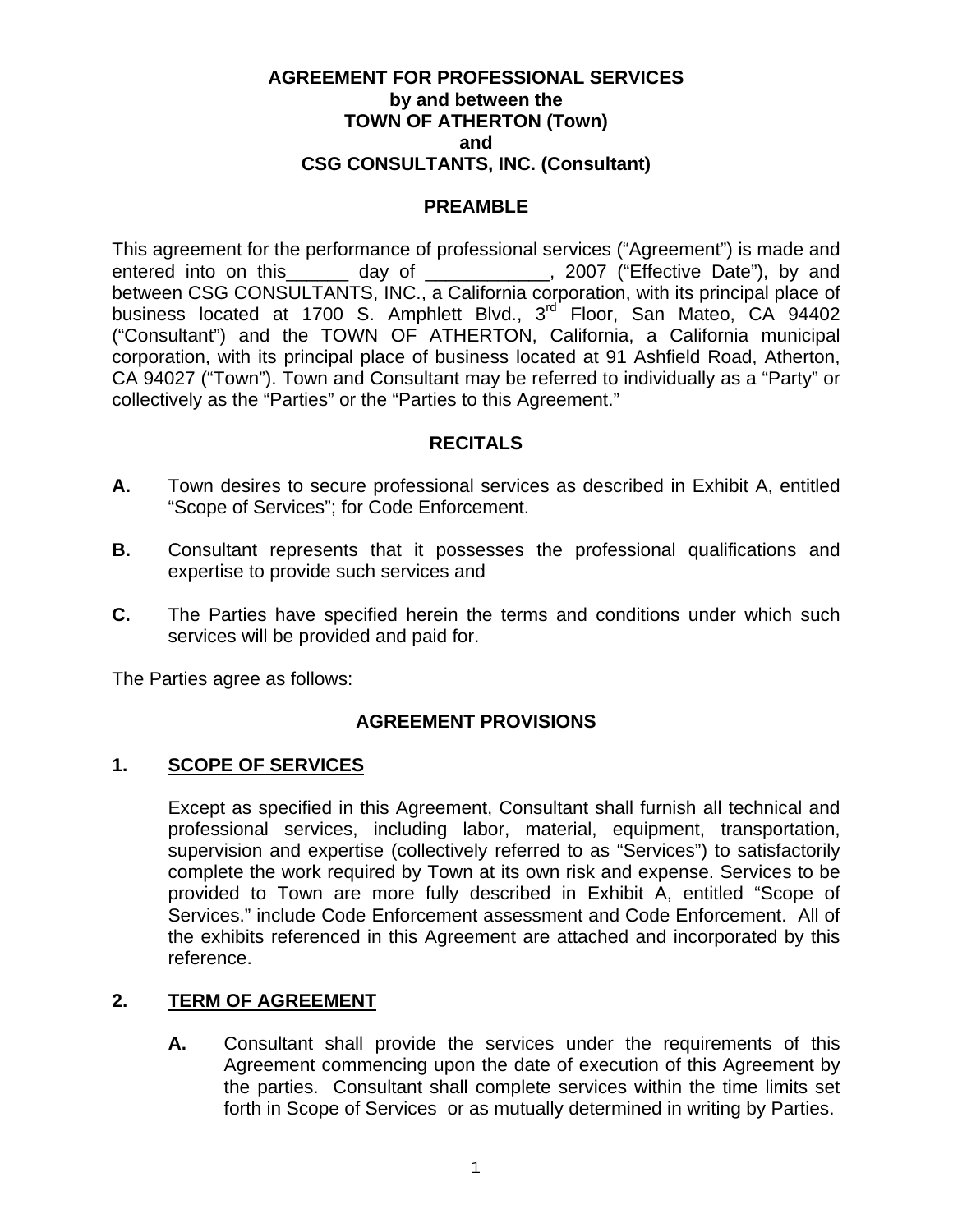**B.** Unless extended by mutual written agreement of Parties, or terminated earlier in accordance with this Agreement, Consultant's obligation to perform services to be provided under the terms of this Agreement shall continue in full force and effect until June 30, 2008.

## **3. RESPONSIBILITY OF CONSULTANT**

Consultant shall be responsible for the quality, technical accuracy, and coordination of services furnished by it under this Agreement as outlined in Exhibit A*.* Consultant will endeavor to provide services in a manner consistent with the level of care and skill ordinarily exercised by other professionals providing the same service in the same locale. Consultant shall be solely responsible to Town for the performance of Consultant, and any of his or her employees, agents, subcontractors, or suppliers, under these Agreement Documents.

## **4. RESPONSIBILITY OF TOWN**

- **A.** Town has established a budget for professional services including all costs as outlined in Exhibits A and B. The City Manager, or designee, shall be Town's authorized representative and will ensure all required budget, purchase orders, service orders and any other internal documentation necessary to comply with the terms of this Agreement are properly and timely prepared in order to enable Consultant to commence and continue services according to terms of the Agreement.
- **B.** On behalf of Town, the City Manager, or designee, shall be Town's authorized representative in the interpretation and enforcement of all work performed in connection with this Agreement. The City Manager, or designee, shall render decisions in a timely manner pertaining to documents submitted by Consultant in order to avoid unreasonable delay in the orderly and sequential progress of Consultant's services. Consultant shall promptly comply with instructions from City Manager or designee. The City Manager will ensure all required budget, purchase orders, service orders and any other internal documentation necessary to comply with the terms of this agreement are properly and timely prepared in order to enable Consultant to continue services according to the terms of this Agreement.

## **5. PAYMENT OF COMPENSATION**

**A.** In consideration for Consultant's performance of services, Town shall pay Consultant for all services rendered by Consultant pursuant to Consultant's Standard Rate Schedule, the current version of which is outlined in Exhibit B, "Services Fee Schedule." Payments made by Town under this Agreement shall be the amounts charged for Services provided and billed by Consultant, subject to verification by Town, pursuant to the standard rates set forth in the "Services Fee Schedule" attached as Exhibit B. Consultant may begin services prior to the effective date of this agreement at its own risk, with the understanding that, upon Town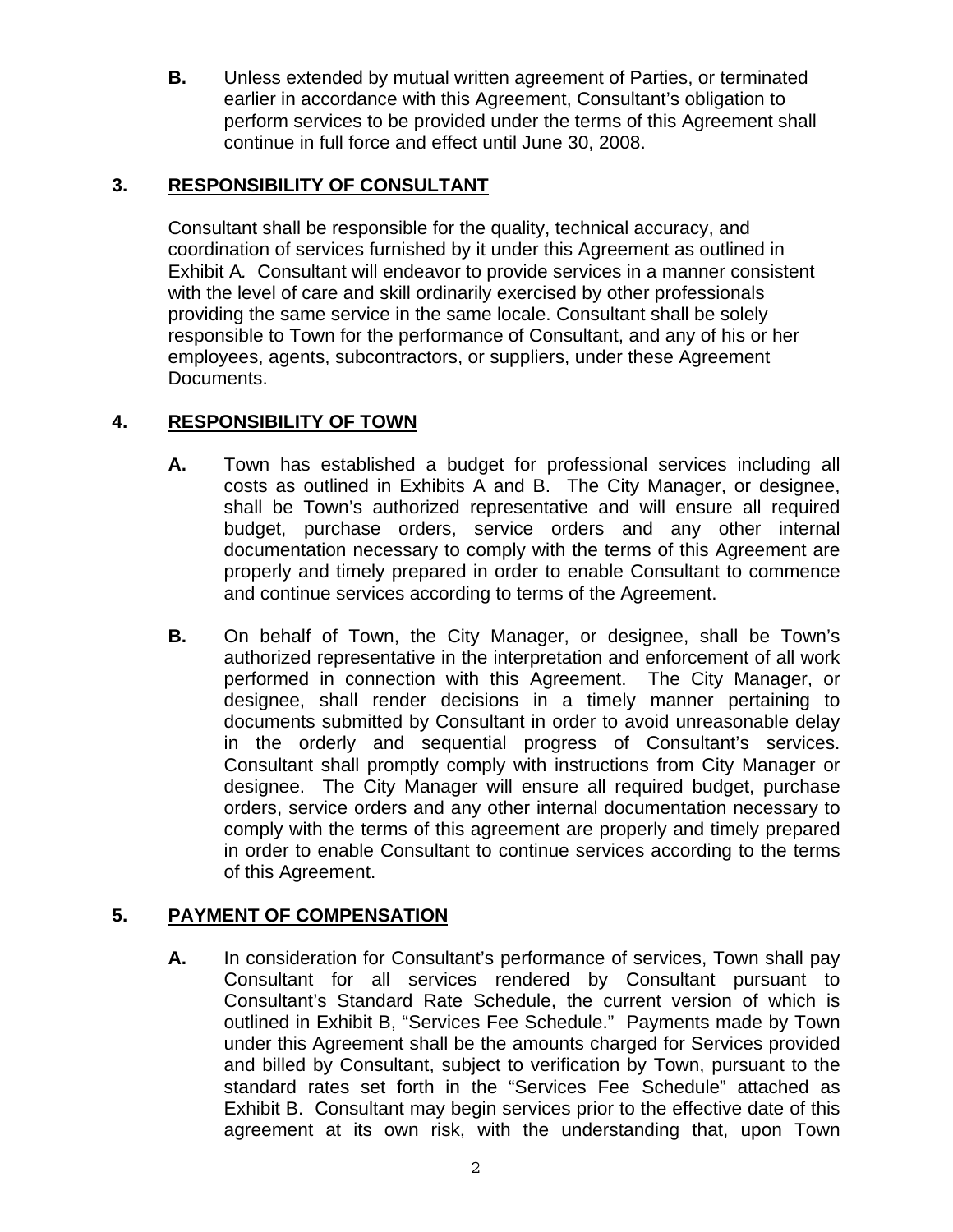approval, Town may choose to compensate consultant for services performed prior to Council authorization, with the limits of the City Manager's authority.

**B.** Consultant shall bill Town on a monthly basis for services provided by Consultant during the preceding month, subject to verification by Town. Payment to Consultant for services will be made within thirty (30) days of date of Consultant invoice. Amounts unpaid 60 days after invoice date shall bear interest at the rate of 1% per month.

 **C.** Compensation for the services hereunder shall be capped at \$50,000.00 unless changed in writing by Town.

## **6. RIGHT TO TERMINATION**

Both parties reserve the right to terminate this Agreement at any time, with or without cause, upon thirty (30) days written notice to the other party. As of the date of termination, Consultant shall immediately cease all services hereunder, except such as may be specifically approved by both Consultant and Town's authorized representative. Consultant shall be entitled to compensation for all services rendered prior to termination and for any services authorized by the authorized representative thereafter.

## **7. NO ASSIGNMENT OF AGREEMENT/SUCCESSORS IN INTEREST**

This Agreement is a contract for professional services. Town and Consultant bind themselves, their partners, successors, assigns, executors and administrators to all covenants of this Agreement. Except as otherwise set forth in this Agreement, no interest in this Agreement shall be assigned or transferred, either voluntarily or by operation of law, without the prior written approval of both parties.

## **8. NO AGENCY**

Consultant shall not have authority, expressed or implied, to act on behalf of Town as an agent, or to bind Town to any obligations whatsoever, unless specifically authorized in writing by the City Manager or authorized representative.

#### **9. NO THIRD PARTY BENEFICIARY**

This Agreement shall not be construed to be an Agreement for the benefit of any third party or parties and no third party or parties shall have any claim or right of action under this Agreement for any cause whatsoever.

## **10. CONSULTANT IS AN INDEPENDENT CONSULTANT**

It is agreed that in performing the work required under this Agreement, Consultant and any person employed by or contracted with Consultant to furnish labor and/or materials under this Agreement is not an agent nor employee of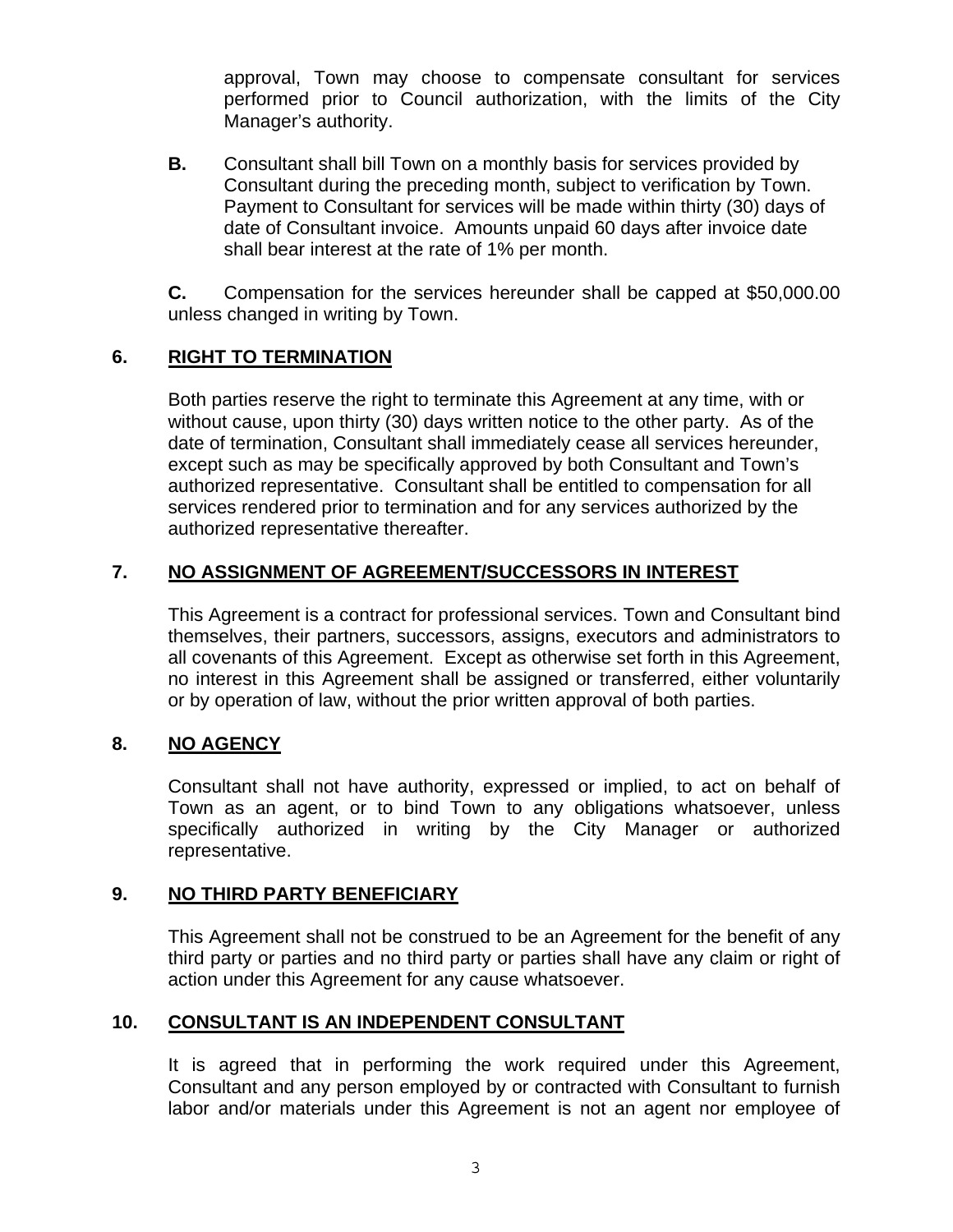Town. Consultant has full rights to manage its employees subject to the requirements of the law.

#### **11. CONFIDENTIALITY OF MATERIAL**

All memoranda, specifications, plans, data, drawings, descriptions, documents, discussions or other information received by or for Consultant and all other written information submitted to Consultant in connection with the performance of this Agreement shall be held confidential by Consultant and shall not, without the prior written consent of Town, be used for any purposes other than the performance of the services nor be disclosed to an entity not connected with performance of the services. Nothing furnished to Consultant, which is otherwise known to Consultant or becomes generally known to the public or is of public record, shall be deemed confidential.

## **12. RIGHT OF TOWN TO INSPECT RECORDS OF CONSULTANT**

Town, through its authorized employees, representatives or agents shall have the right during the term of this Agreement and for three (3) years from the date of final payment for goods or services provided under this Agreement, to audit the books and records of Consultant for the purpose of verifying any and all charges made by Consultant in connection with Consultant's compensation under this Agreement, including termination of Consultant. Consultant agrees to maintain sufficient books and records in accordance with generally accepted accounting principles to establish the correctness of all charges submitted to Town. Town shall disallow any expenses not so recorded.

Consultant shall submit to Town any and all reports concerning its performance under this Agreement that may be requested by Town in writing. Consultant agrees to assist Town in meeting Town's reporting requirements to the State and other agencies with respect to Consultant's services hereunder.

#### **13. CORRECTION OF SERVICES**

Consultant will be given the opportunity and agrees to correct any incomplete, inaccurate or defective services at no further cost to Town, when such defects are due to the negligence, errors or omissions of Consultant.

#### **14. FORCE MAJEURE**

The time for performance of services to be rendered pursuant to this Agreement may be extended because of any delays due to unforeseeable causes beyond the control and without the fault or negligence of Consultant, including, but not restricted to, acts of God or of any public enemy, acts of the government, fires, earthquakes, floods, epidemic, quarantine restrictions, riots, strikes, freight embargoes and unusually severe weather if Consultant shall, within ten (10) days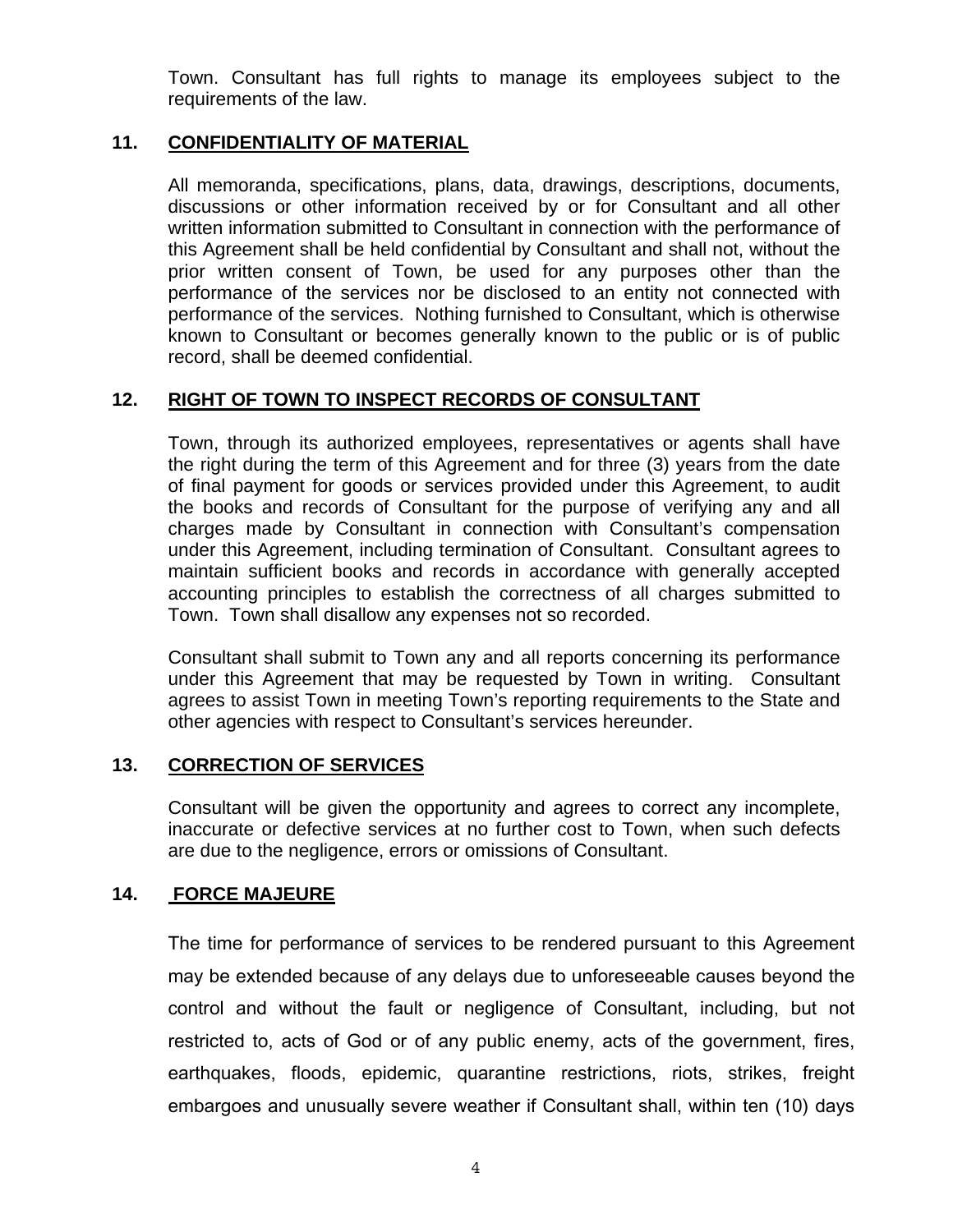of the commencement of such condition, notify the City Manager who shall thereupon ascertain the facts and extent of any necessary delay, and extend the time for performing services for period of enforced delay when and if the City Manager's determination shall be final and conclusive upon the parties to this Agreement.

## **15. FAIR EMPLOYMENT**

Consultant shall not discriminate against any employee or applicant for employment because of race, color, creed, national origin, sex, age, condition of physical handicap, religion, ethnic background, or marital status, in violation of state or federal law.

#### **16. HOLD HARMLESS/INDEMNIFICATION**

Consultant agrees, to the fullest extent permitted by law, to indemnify and hold Town harmless from any damage, liability or cost (including reasonable attorneys' fees and costs of defense) to the extent caused by Consultant's negligent acts, errors or omissions in the performance of professional services under this Agreement and those of his or her sub-consultants or anyone for whom Consultant is legally liable.

Town agrees, to the fullest extent permitted by law, to indemnify and hold Consultant harmless from any damage, liability or cost (including reasonable attorneys' fees and costs of defense) to the extent caused by Town's negligent acts, errors or omissions and those of his or her contractors, sub-contractors or consultants or anyone for whom Town is legally liable, and arising from the project that is the subject of this Agreement. Town further agrees to defend Consultant by providing legal counsel for the services that Consultant performs to the same degree and level as if the consultant were a Town employee, excepting Consultant gross negligence or willful misconduct.

Consultant is not obligated to indemnify Town in any manner whatsoever for Town's own negligence.

#### **17. INSURANCE REQUIREMENTS**

- **A.** Without limiting Contractor's indemnification of Town, and prior to commencing any Services required under this Agreement, Consultant shall purchase and maintain in full force and effect, at its sole cost and expense, the following insurance policies with at least the indicated coverages, provisions and endorsements:
	- 1. Commercial General Liability Policy (bodily injury and property damage): Policy limits are subject to review, but shall in no event be less than, the following: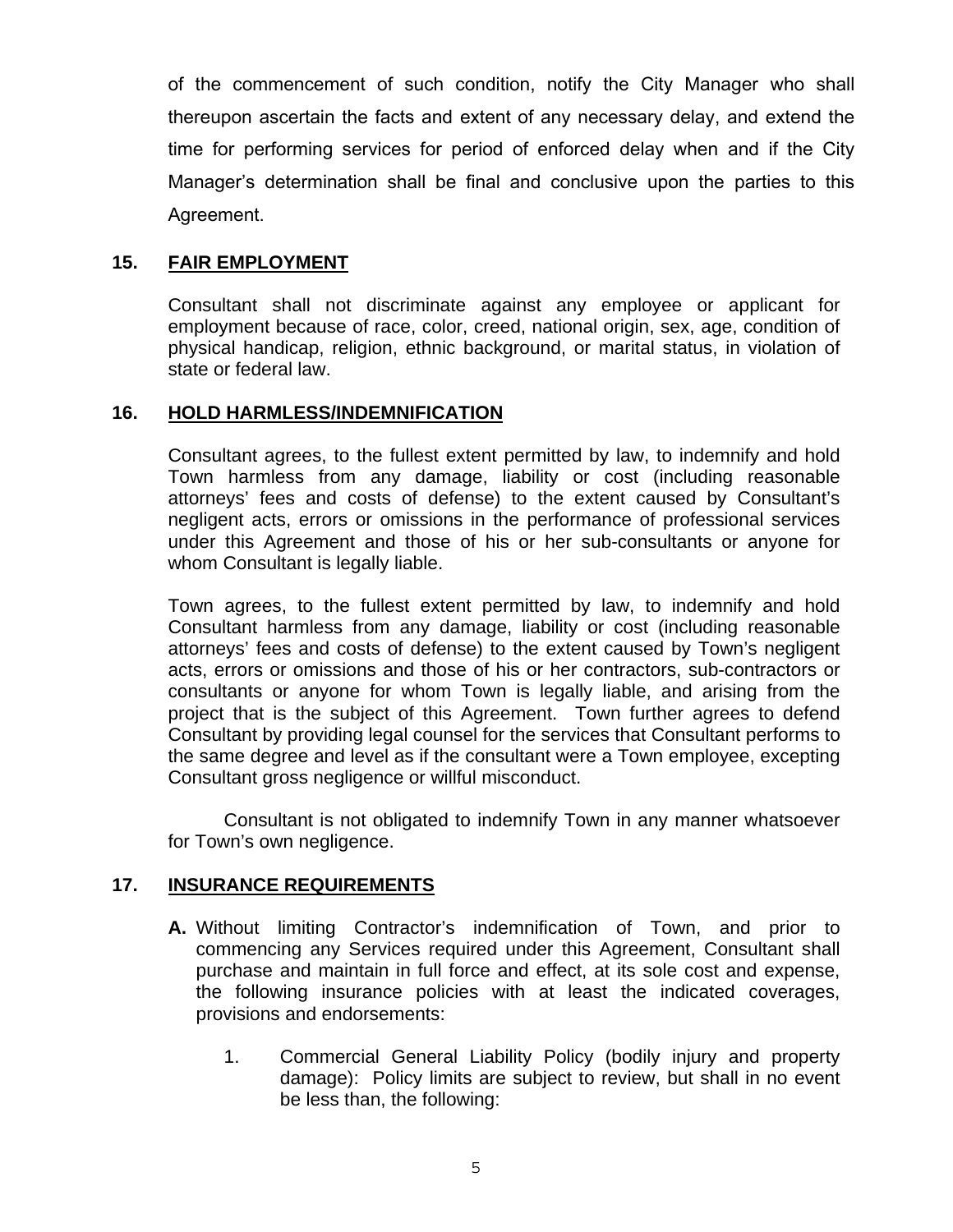\$1,000,000 Each Occurrence \$1,000,000 General Aggregate \$1,000,000 Products/Completed Operations Aggregate \$1,000,000 Personal Injury

- 2. Workers' Compensation Insurance Policy as required by statute and employer's liability with limits of at least one million dollars (\$1,000,000) policy limit Bodily Injury by disease, one million dollars (\$1,000,000) each accident/Bodily Injury and one million dollars (\$1,000,000) each employee Bodily Injury by disease.
- 3. Comprehensive Business Automobile Liability Insurance Policy with policy limits at minimum limit of not less than one million dollars (\$1,000,000) each accident using. Liability coverage shall apply to all owned, non-owned and hired autos.
- 4. Professional Liability or Errors and Omissions Insurance as appropriate shall be written on a policy form coverage specifically designed to protect against acts, errors or omissions of Consultant. Coverage shall be in an amount of not less than two million dollars (\$2,000,000) per claim/aggregate.

## **B.** EVIDENCE OF COVERAGE

Prior to commencement of any services under this Agreement, Consultant, shall, at its sole cost and expense, purchase and maintain not less than the minimum insurance coverage with endorsements and deductibles indicated in this Agreement. Consultant shall file with Town all certificates for required insurance policies for Town's approval as to adequacy of insurance protection.

#### **18. AMENDMENTS**

It is mutually understood and agreed that no alteration or variation of the terms of this Agreement shall be valid unless made in writing and signed by the Parties and incorporated into this Agreement. Such changes, which are mutually agreed upon by Town and Consultant, shall be incorporated in amendments to this Agreement.

#### **19. WAIVER**

No term or provision hereof shall be deemed waived and no default or breach excused, unless such waiver or consent shall be in writing and signed by the party claimed to have waived or consented to such breach. The consent by any party to, or waiver of, a breach or default by the other, shall not constitute a consent to, waiver of, or excuse for, any other different or subsequent breach or default.

The failure of either party to insist upon or enforce strict conformance by the other party of any provision of this Agreement or to exercise any right under this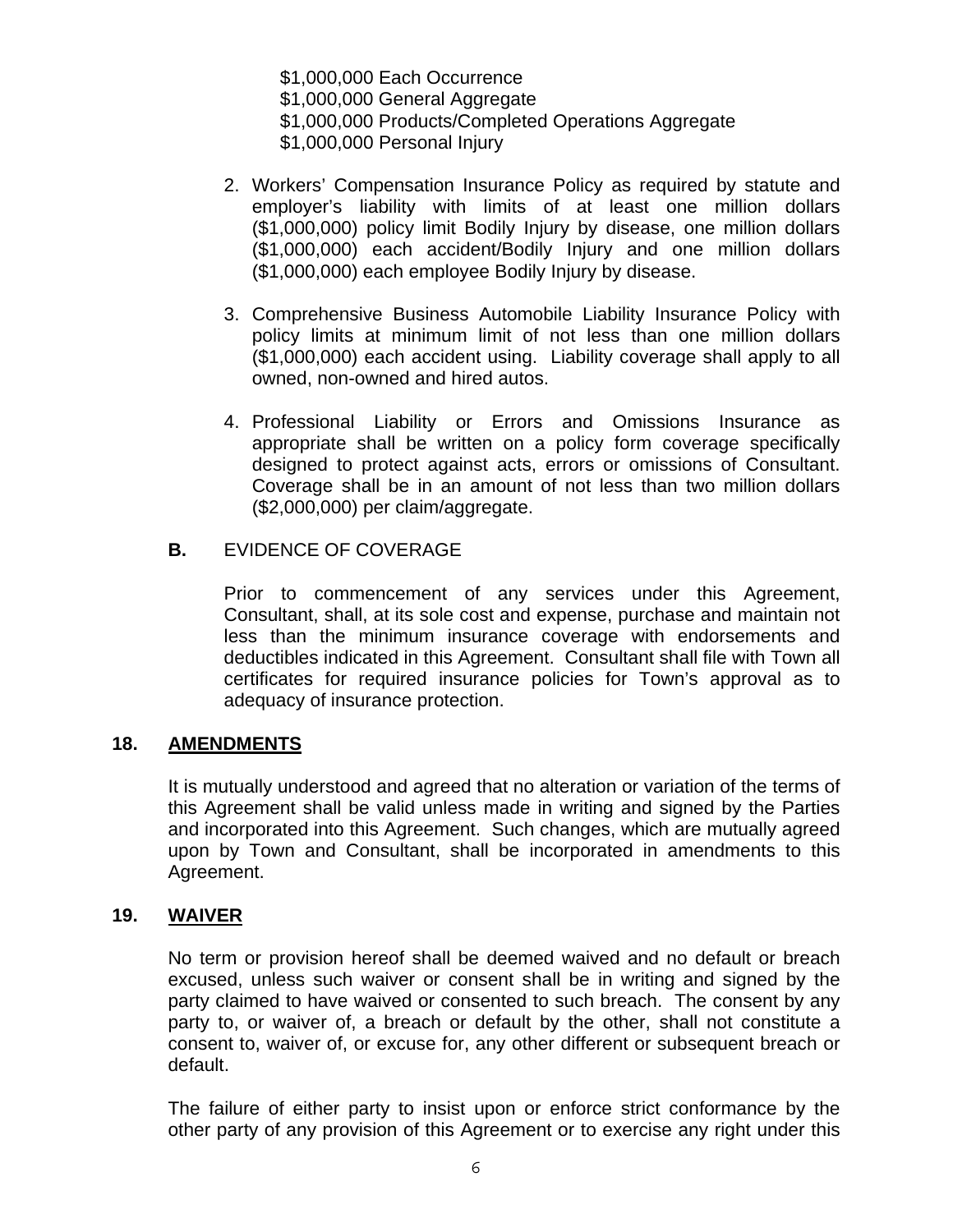Agreement shall not be construed as a waiver or relinquishment of such party's right unless made in writing and shall not constitute any subsequent waiver or relinquishment.

## **20. INTEGRATED DOCUMENT - TOTALITY OF AGREEMENT**

This Agreement embodies the Agreement between Town and Consultant and its terms and conditions. No other understanding, agreements, conversations or otherwise, with any officer, agent or employee of Town prior to execution of this Agreement shall affect or modify any of the terms or obligations contained in any documents comprising this Agreement. Any such verbal agreement shall be considered as unofficial information and in no way binding upon Town.

Agreement Documents comprise the entire Agreement between Town and Consultant concerning the work to be performed for this project. Agreement Documents are complementary; what is called for in one of the Agreement Documents is binding as if called for by all of them.

## **21. SEVERABILITY CLAUSE**

In the event any one or more of the provisions contained herein shall, for any reason, be held invalid, illegal or unenforceable in any respect, it shall not affect the validity of the other provisions, which shall remain in full force and effect.

If any part of this agreement is for any reason held to be excessively broad as to time, duration, geographical scope, activity or subject, it will be construed, by limiting or reducing it, so as to be enforceable to the extent reasonably necessary for the protection of the parties.

## **22 NOTICES**

All notices to the Parties shall, unless otherwise requested in writing, be sent to Town addressed as follows:

 City Manager Town of Atherton 91 Ashfield Road Atherton, CA 94027

And to Consultant addressed as follows: Name: CSG CONSULTANTS, INC. Address: 1700 S. Amphlett Blvd., 3<sup>rd</sup> floor San Mateo, CA 94402

#### **23 STATUTES AND LAW GOVERNING CONTRACT**

This Agreement shall be governed and construed in accordance with the statutes and laws of the State of California.

#### **24. WAIVER OF CONSEQUENTIAL DAMAGES**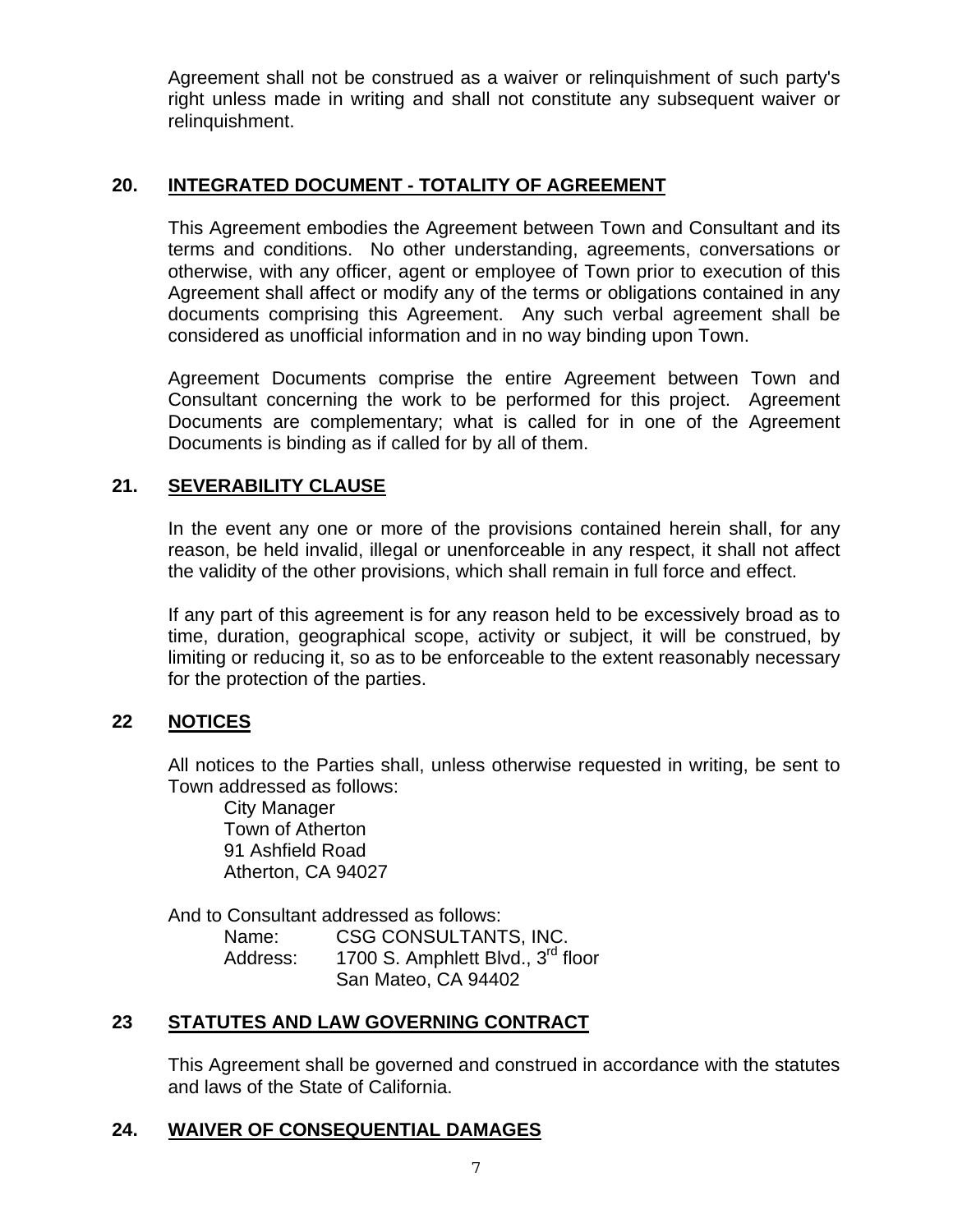Town and Consultant mutually agree to waive all claims of consequential damages arising from disputes, claims, or other matters relating to this Agreement.

## **25. DISPUTE RESOLUTION**

- **A.** Unless otherwise mutually agreed to by the Parties, any controversies between Consultant and Town regarding the construction or application of this Agreement, and claims arising out of this agreement or its breach, shall be submitted to mediation within thirty (30) days of the written request of one Party after the service of that request on the other Party.
- **B.** The Parties may agree on one mediator. If they cannot agree on one mediator, the Party demanding mediation shall request that the Superior Court, State of California, County of San Mateo appoint a mediator. The mediation meeting shall not exceed one day or eight (8) hours. The Parties may agree to extend the time allowed for mediation under this Agreement.
- **C.** The costs of mediation shall be borne by the Parties equally.
- **D.** Mediation under this section is a condition precedent to filing an action in any court. In the event any legal action or proceeding is commenced to interpret or enforce the terms of, or obligations arising out of this Agreement, or to recover damages for the breach thereof, the Party prevailing in any such action or proceeding shall be entitled to recover from the non-prevailing Party all reasonable attorneys' fees, costs and expenses incurred by the prevailing Party.

#### **26. VENUE**

In the event that suit shall be brought by either Party, the Parties agree that the venue shall be exclusively vested in the state courts of the County of San Mateo or where otherwise appropriate, exclusively in the United States District Court, Northern District of California, San Francisco.

#### **27. SIGNATURES**

The individuals executing this Agreement represent and warrant that they have the right, power, legal capacity and authority to enter into and to execute this Agreement on behalf of the respective legal entities of Consultant and Town.

The Parties acknowledge and accept the terms and conditions of this Agreement as evidenced by the following signatures of their duly authorized representatives. It is the intent of the Parties that this Agreement shall become operative on the Effective Date.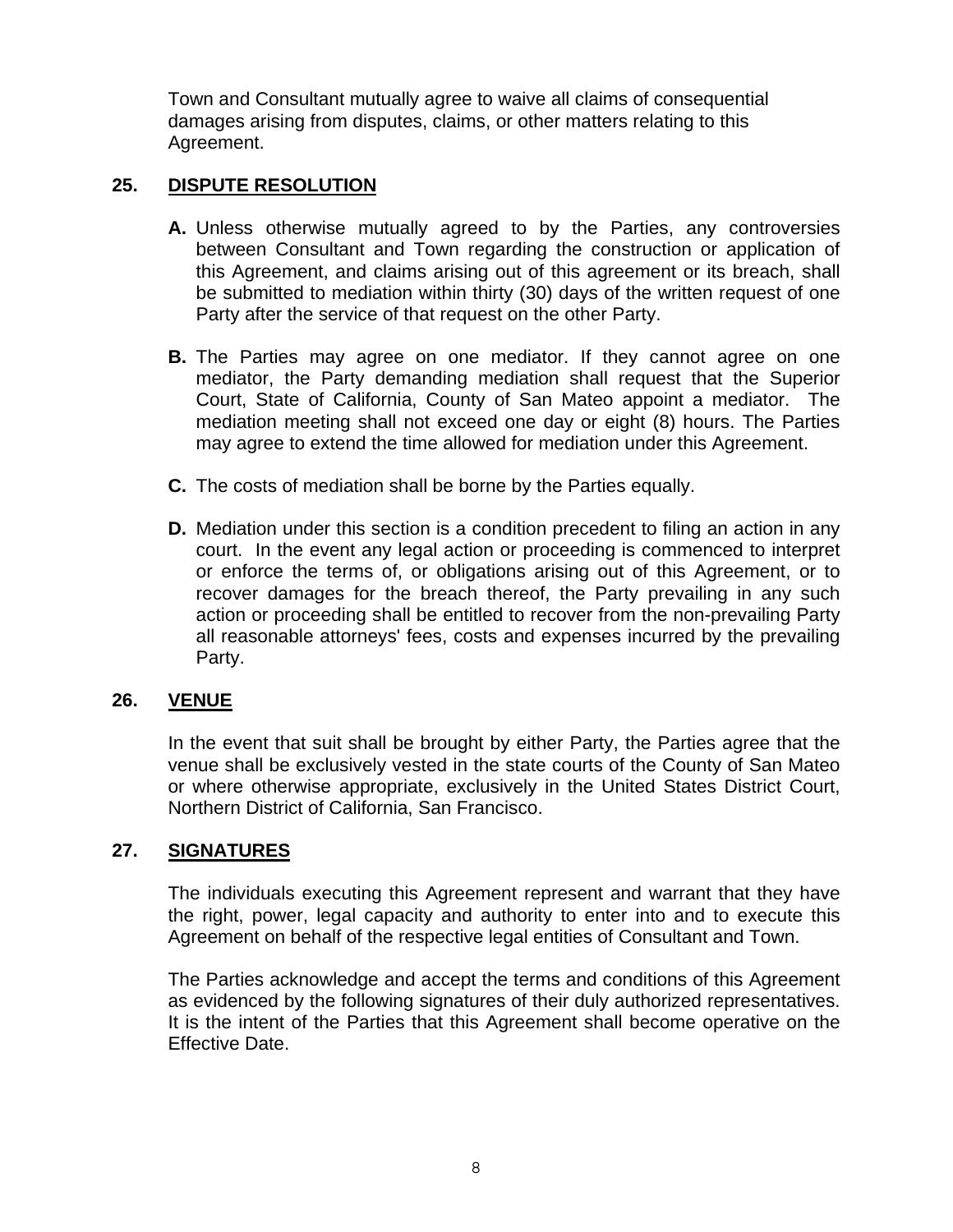## **TOWN OF ATHERTON, CALIFORNIA,**

a California Municipal Corporation

Approved as to form:

*/s/ Marc Hynes*\_\_\_\_\_\_\_ \_\_\_\_\_\_\_\_\_\_\_\_\_\_\_\_\_\_\_\_\_\_

Marc G. Hynes, Alan B. Carlson<br>City Attorney Mayor City Attorney

Attest:

\_\_\_\_\_\_\_\_\_\_\_\_\_\_\_\_\_\_\_\_ Kathi Hamilton Acting City Clerk

"Town of Atherton"

## **CSG CONSULTANTS, INC.**

a California Corporation

\_\_\_\_\_\_\_\_\_\_\_\_\_\_\_\_\_\_\_\_\_\_\_\_\_\_\_\_\_\_\_\_

Richard Mao, P.E. President 1700 S. Amphlett Blvd., 3<sup>rd</sup> floor, San Mateo, CA 94402 Telephone: (650)522-2500 Fax: (650)522-2599

"Consultant"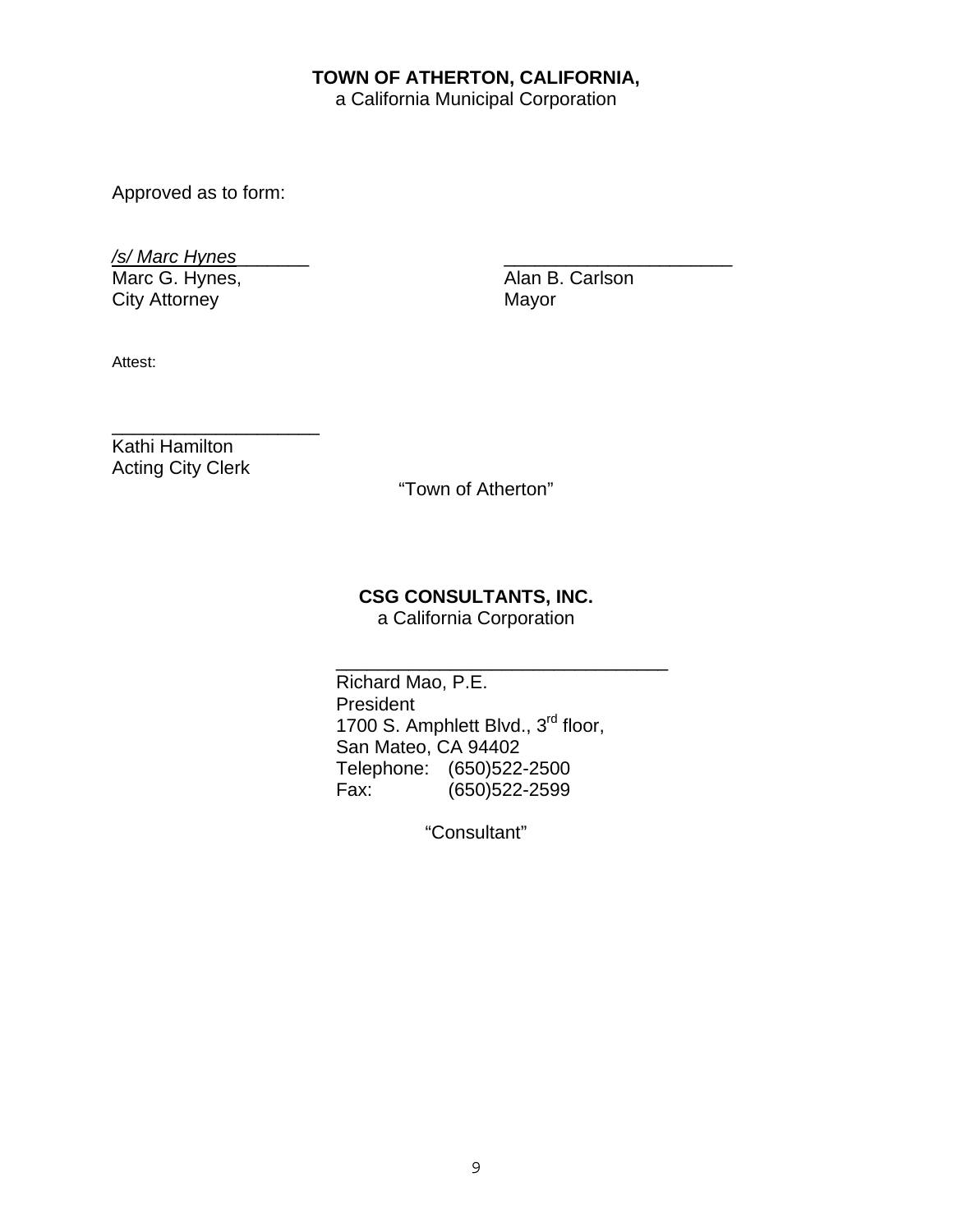# **EXHIBIT A Scope of Work**

Code enforcement services will include assessment, field investigation, follow-up, correspondence, logging and tracking of complaints and cases, public information and related duties as assigned by the City Manager or designee.

CSG will schedule and conduct subsequent inspections until violations are in compliance with Town requirements.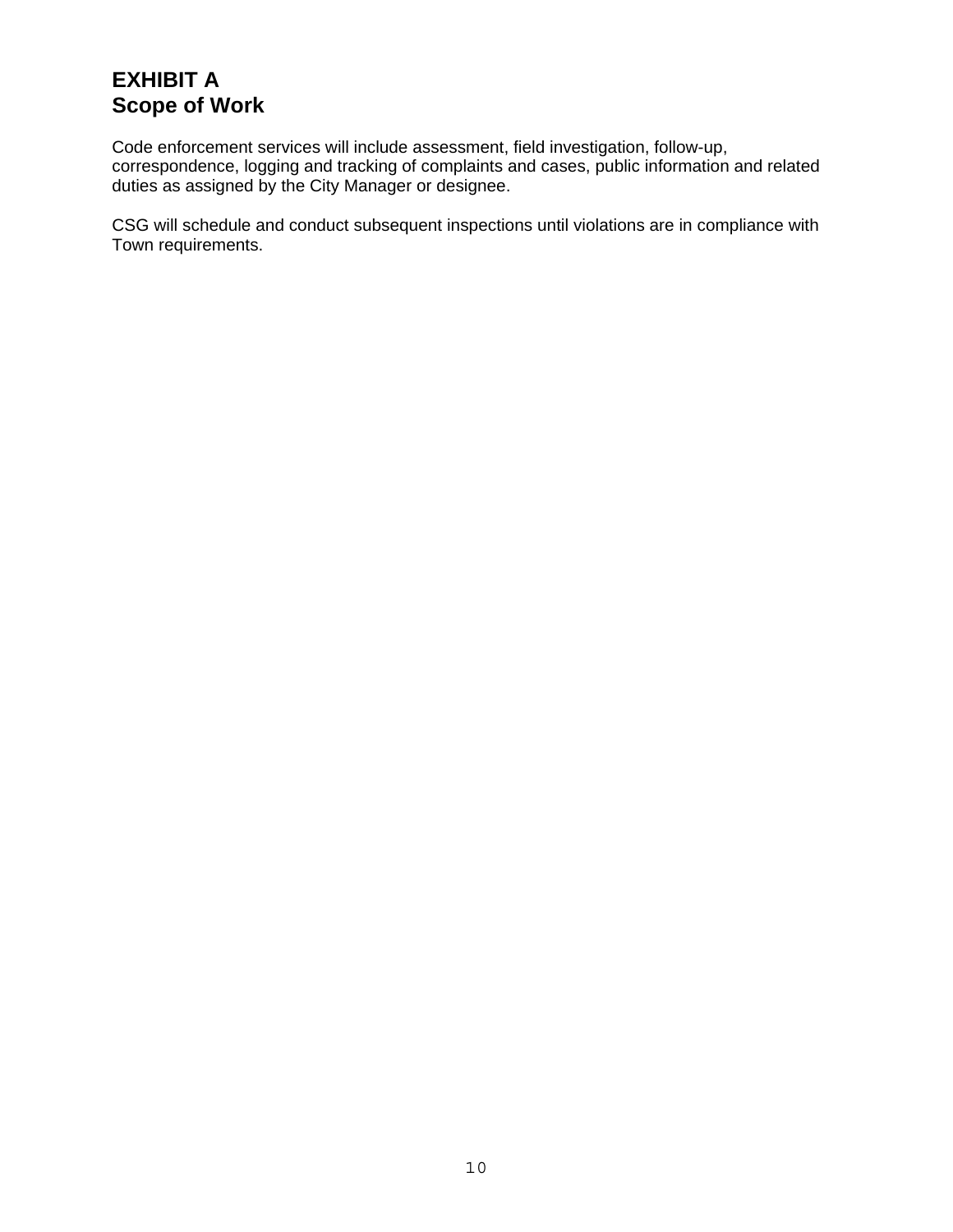# **EXHIBIT B Services Fee Schedule**

| Position                    | <b>Hourly Fee</b> |
|-----------------------------|-------------------|
| Code Enforcement Consultant | \$99.             |

Mileage reimbursement will be invoiced at IRS rate plus 15%

Calls for service will be billed for a minimum of four hours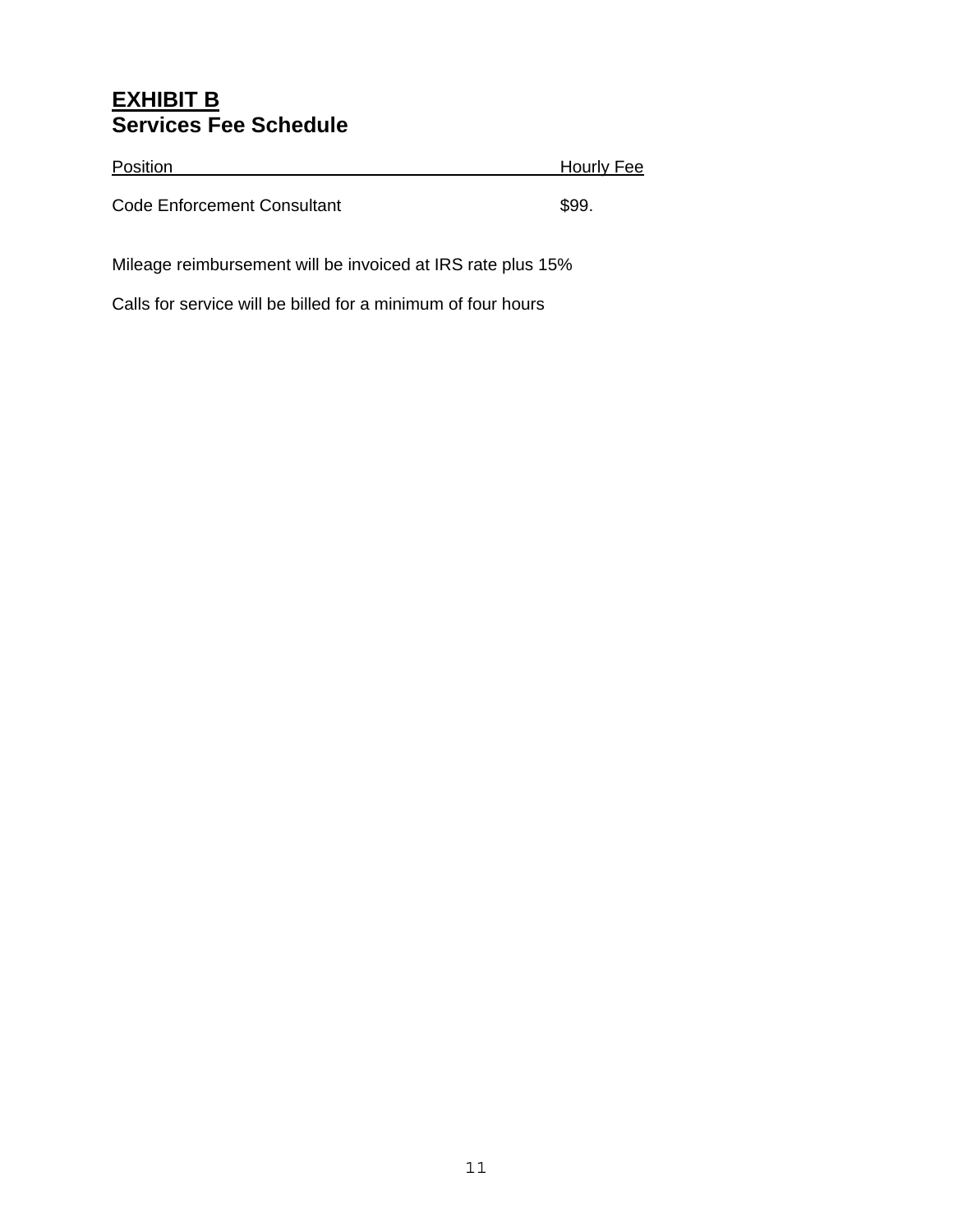**Item No. 17** 



# **Town of Atherton**

# **CITY COUNCIL STAFF REPORT**

# **TO: HONORABLE MAYOR AND CITY COUNCIL JAMES H. ROBINSON, CITY MANAGER**

- **FROM: LT. GLENN NIELSEN**
- **DATE: FOR THE MEETING OF JULY 18, 2007**

# **SUBJECT: POLICE DEPARTMENT PURCHASE OF POLICE VEHICLES FOR FY 2007-08**

# **RECOMMENDATION:**

Staff recommends that Council authorize the Town to "piggy back" on the City and County of San Francisco's bid in order to purchase two police vehicles (one marked, one unmarked) for the fiscal 2007-2008 budget cycle for a total cost not to exceed \$45,568.00.

# **INTRODUCTION:**

The history of replacing vehicles in the Police Department has been to rotate out the patrol car(s) with the highest mileage or maintenance cost. The mileage mark of replacing vehicles has been at approximately 75,000 miles. During the last six years, the Police Department has reduced the number of vehicles in the fleet by five. The current rotation and mileage requirements have reduced the need of replacement from the historic three cars per year to only two cars per year.

# **ANALYSIS**:

# 1 Marked Police Vehicle

Our current #5 patrol car has more than 74,000 miles on it. Additionally, this vehicle is experiencing significant electrical problems that the Redwood City Corp Yard has been unsuccessful in rectifying (most likely caused the electrical draw from all the on-board electrical equipment). Officers must jump start that vehicle on a daily basis.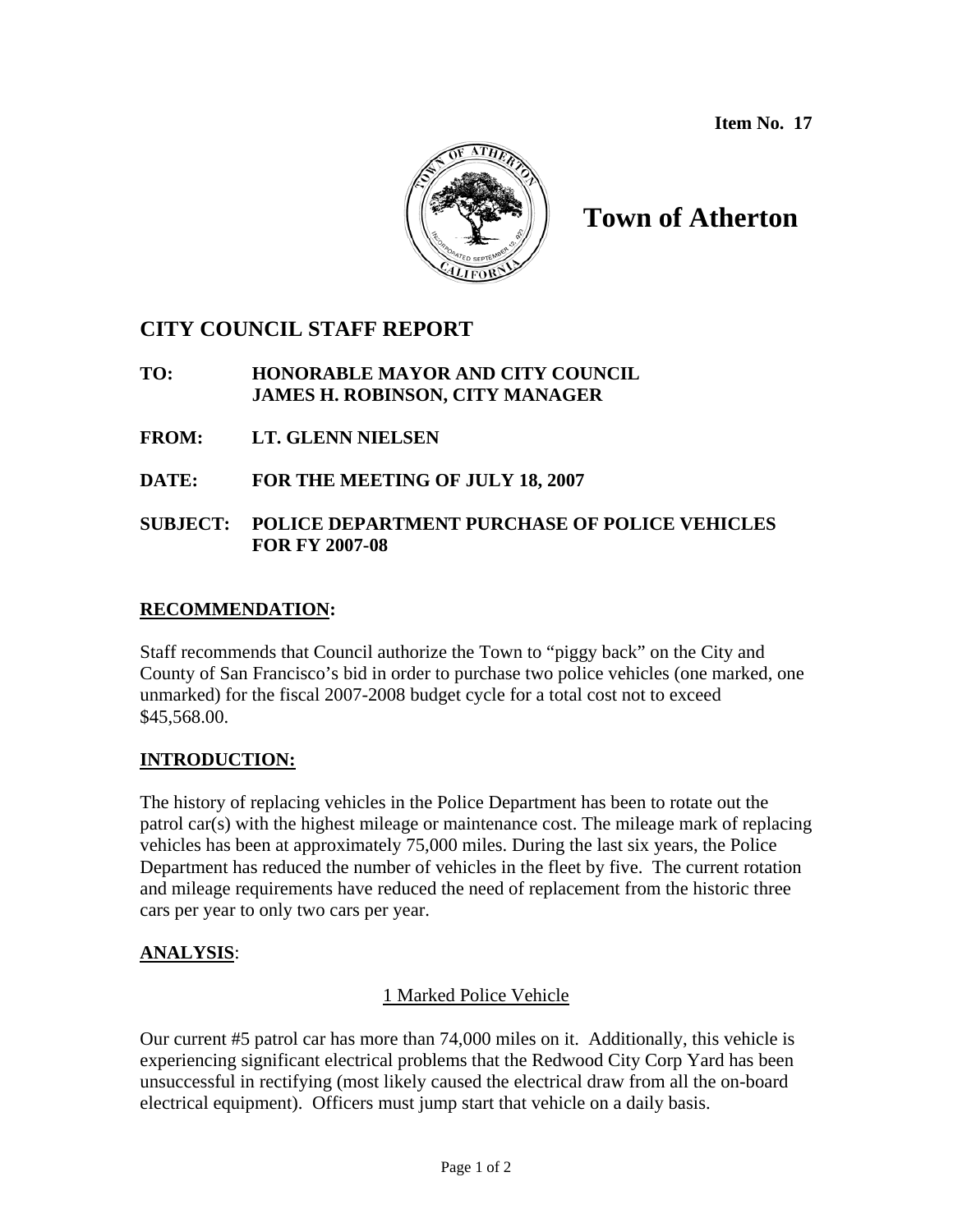Additionally, a couple of months ago a patrol car was "totaled" in a traffic collision. Fortunately, no one was injured. The result of that collision is that our only spare patrol car (with over 73,000 miles on it) was put into regular patrol service. The purchase of one Ford Crown Victoria Police Interceptor will supplement our fleet of marked patrol cars.

# 1 Unmarked Police Vehicle

We currently have two sworn employees who do not have vehicles assigned to them: the School Resource Officer and one of our Detectives. The spare patrol car that was shared by them has now been placed back into regular patrol service. Rather than purchasing a civilian Ford Crown Victoria as we have in the past, this time we have selected the smaller, cheaper and more economical Ford Taurus.

The purchase of these two vehicles will replace an aged and problem-plagued patrol car (#5) and add two support vehicles to our fleet (the new unmarked car and the "old" #5 car after the majority of the electrical equipment has been removed).

# **FISCAL IMPACT**:

The cost to the Town of Atherton for these two police vehicles including tax and tire fees will not exceed \$45,568.00. We will transfer the patrol-specific equipment (in-car camera, moving radar, mobile radio, etc) from the old #5 car to the new #5 car. There is no requirement to augment the current budget.

\_\_\_\_\_

Prepared by: Approved by:

Lieutenant City Manager

Glenn Nielsen James H. Robinson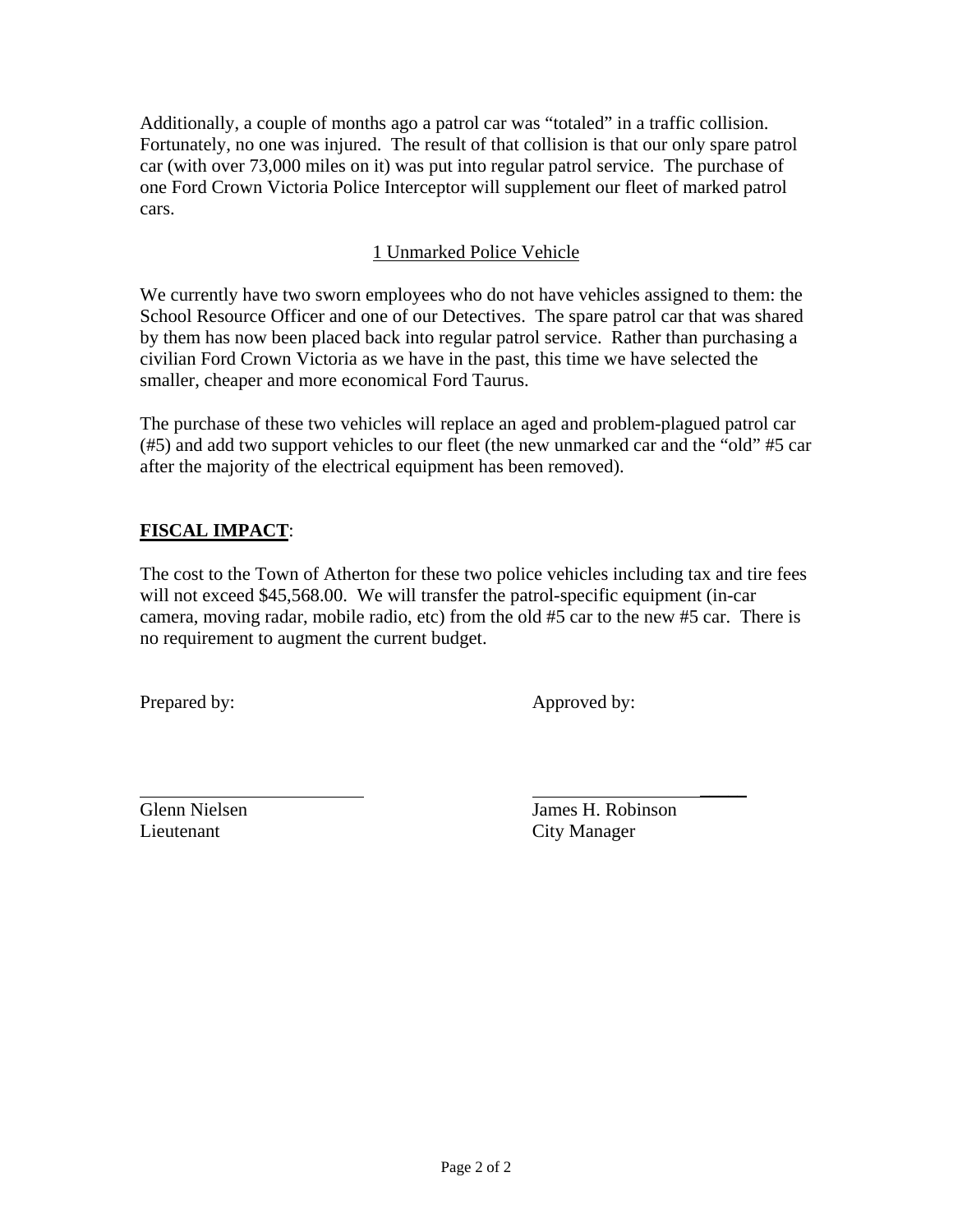**Item No. 18** 



# **Town of Atherton**

# **CITY COUNCIL STAFF REPORT**

# **TO: HONORABLE MAYOR AND CITY COUNCIL CITY MANAGER, JAMES ROBINSON**

# **FROM: DUNCAN JONES, PUBLIC WORKS DIRECTOR**

**DATE: FOR THE MEETING OF JULY 18, 2007**

# **SUBJECT: ACCEPTANCE OF WORK, AUTHORIZATION TO RECORD NOTICE OF COMPLETION AND APPROVAL OF CONTRACT CHANGE ORDERS IN THE AMOUNT OF \$173,663.50 FOR THE PROJECT, PROJECT NO. 05-003**

# **RECOMMENDATION**

Accept the work, authorize recording of a Notice of Completion and approve contract change orders in the amount of \$173,663.50 for the Valparaiso Avenue Street Reconstruction Project, Project No.05- 003.

# **INTRODUCTION**

The Council awarded a contract in July 2006 to Interstate Grading & Paving, Inc. for \$1,673,424.50 (\$311,187.00 Federal and \$1,362,237.50 Local), with a \$167,342.45 construction contingency, for a total authorized amount of \$1,840,766.95. Work under the contract has been completed.

# **ANALYSIS**

The original contract price was for \$1,673,424.50. There were four (4) field directive change orders totaling \$31,079.03, as well as an AC Price Adjustment (that reduced the project cost). During construction, unforeseen conditions were experienced with the subgrade, which needed to be corrected to provide stability below the pavement section. Additional improvements to driveways, side streets and drainage were incorporated in the project which increased the area of AC replacement and milling. These conditions increased the quantities of several pay items. The contract changes were as follows: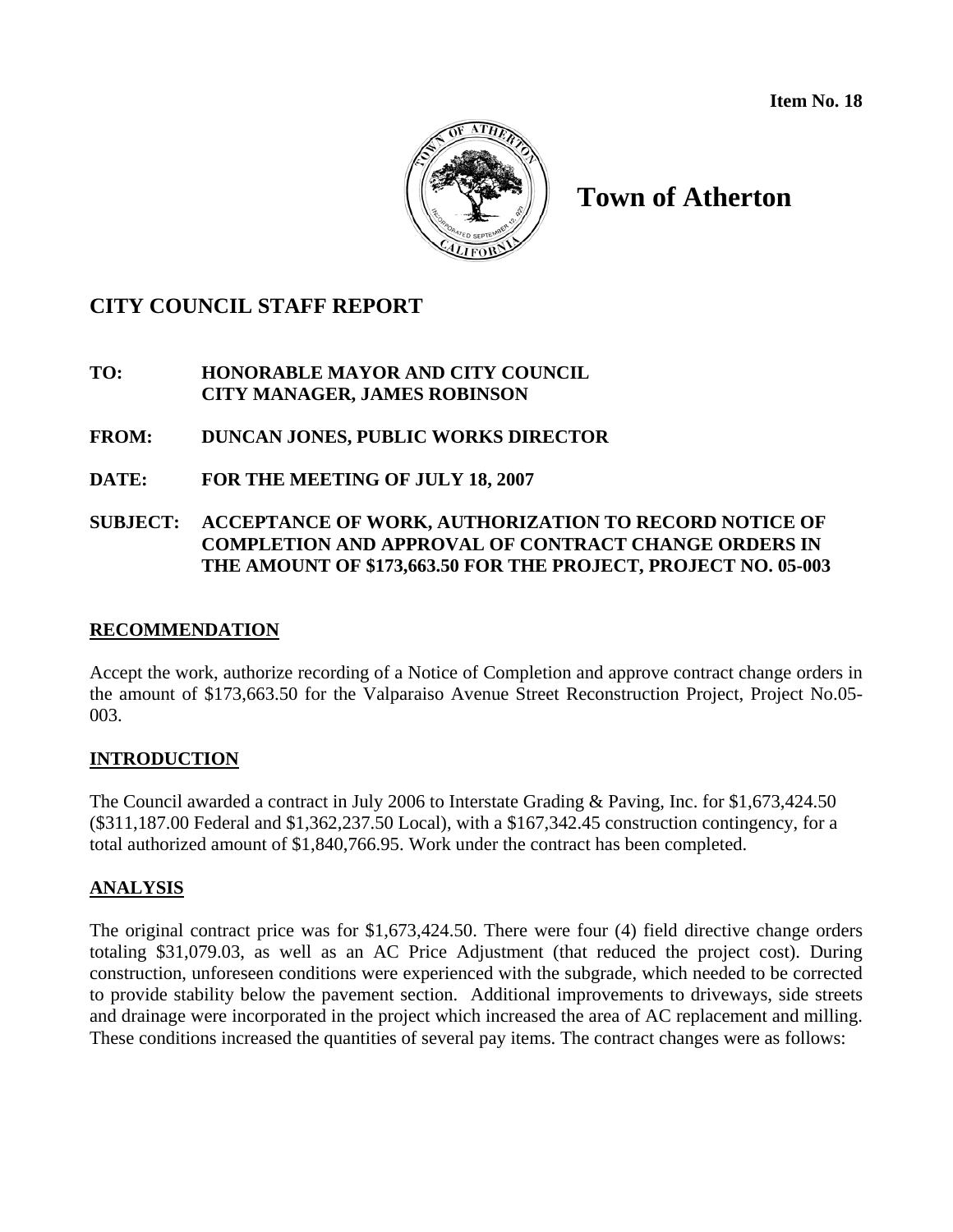Staff Report July 18, 2007 Page 2 of 2

| 1. Original Contract                                                                                             |              | \$1,673,424.50 |
|------------------------------------------------------------------------------------------------------------------|--------------|----------------|
| 2. Change Order No. $1 -$ Additional 2" AC for final grade<br>of side streets, increase length of valley gutters |              | \$29,213.44    |
| 3. Change Order No. $2 -$ Modified driveway conforms<br>and additional traffic signs for Stage 1                 | \$6,924.61   |                |
| 4. Change Order No. 3 - Modified driveway conforms<br>and additional traffic signs for Stage 2                   | \$4,914.62   |                |
| 5. Change Order No. 4 – Modified driveway conforms<br>and reset existing signs                                   | \$8,797.03   |                |
| 6. Final Change Order - Quantity increases for AC<br>pavement, subgrade stabilization, milling                   | \$142,584.47 |                |
| 7. AC Price Adjustment                                                                                           |              | (\$18,770.67)  |
|                                                                                                                  | TOTAL        | \$1,847,088.00 |

# **FISCAL IMPACT**

Funding for this project in the amount of \$1,350,000 (\$558,000 from the Parcel Tax Funds, \$370,000 from Measure A funds, \$350,000 in Road Impact funds, and a \$72,000 Surface Transportation Program (STP) grant) was included in the FY 06/07 budget. An additional \$490,767 was approved in the July 19, 2006, Council meeting for authorization above the budgeted amount, funded by Road Impact Fees, bringing the total authorization to \$1,840,767.

The final cost of this segment of work is \$1,847,088.00, \$6,321.05 (0.34%) more than the budget estimate.

#### **CONCLUSION:**

It is appropriate for the Council to accept the work and authorize recording a Notice of Completion at this time.

Prepared by: Approved by:

Duncan L. Jones, P.E. James H. Robinson Public Works Director City Manager

Attachment: Notice of Completion Certificate of Completion

\_\_\_\_\_\_\_\_\_\_\_\_\_\_\_\_\_\_\_\_\_\_\_\_ \_\_\_\_\_\_\_\_\_\_\_\_\_\_\_\_\_\_\_\_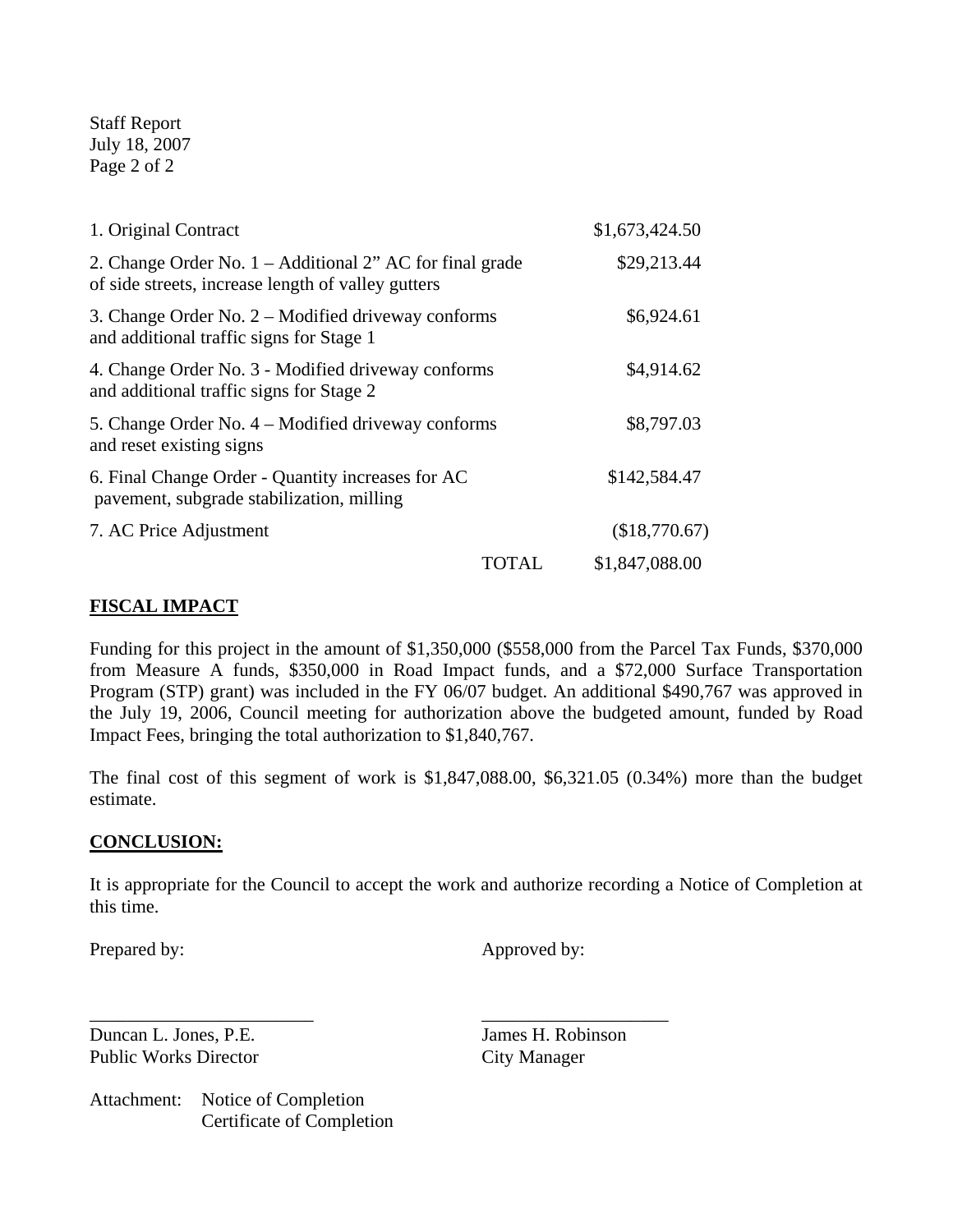#### **RECORD REQUESTED BY:**

#### **TOWN OF ATHERTON\_\_\_\_\_\_\_\_\_\_\_\_\_ AND WHEN RECORDED MAIL TO:**

#### **CITY CLERK, TOWN OF ATHERTON**

**91 ASHFIELD ROAD\_\_\_\_\_\_\_\_\_\_\_\_\_\_\_\_ (Street Address) ATHERTON, CALIFORNIA 94027\_\_\_\_**

No fee pursuant to Government Code Section 6103

**City, State and Zip Code)**<br> **Example 20** Example 103 SPACE ABOVE THIS LINE FOR RECORDER'S USE

# TOWN OF ATHERTON **NOTICE OF COMPLETION**

#### VALPARAISO AVENUE RECONSTRUCTION PROJECT NO. 05-003 ATHERTON, CALIFORNIA

NOTICE IS HEREBY GIVEN THAT Duncan L. Jones, Engineer of Work for the Town of Atherton, County of San Mateo, California, on the 18 day of July 2007, did file with the City Clerk of said Town a Certificate of Completion for the work described in the construction contract awarded to Interstate Grading & Paving, Inc. on the 19 day of July, 2006, said contract being executed on the 16 day of August 2006.

That said work and improvements were accepted as completed on the 17th day of April, 2007, and that acceptance for completion of said work was ordered by Motion of the City Council of said Town, adopted on the 18th day of July, 2007, and that the name of the surety on the Contractor's bond for performance, labor and materials on said project is Safeco Insurance Company of America, 400 Taylor Blvd., Pleasant Hill, CA.

That said work and improvements consisted of layout of work, removal and replacement of asphalt concrete pavement on Valparaiso Avenue and side streets between Atherton Oaks and El Camino Real, placement of concrete valley gutters, installation of AC berms, rock swales and permanent striping as described in the plans an specification approved by the City Council of the Town of Atherton pursuant to motion, adopted the 18th day of July, 2006.

That I, Duncan L. Jones, City Engineer of the Town of Atherton, am authorized by said Motion to execute and file this notice with the County Recorder of the County of San Mateo.

| BY:              |                                                                              | ATTEST:     |                          |  |
|------------------|------------------------------------------------------------------------------|-------------|--------------------------|--|
|                  | City Engineer                                                                |             | <b>Acting City Clerk</b> |  |
| Date             |                                                                              |             | Date                     |  |
|                  | 'I declare under penalty of perjury that the foregoing is true and correct.' |             |                          |  |
| (Date and Place) |                                                                              | (Signature) |                          |  |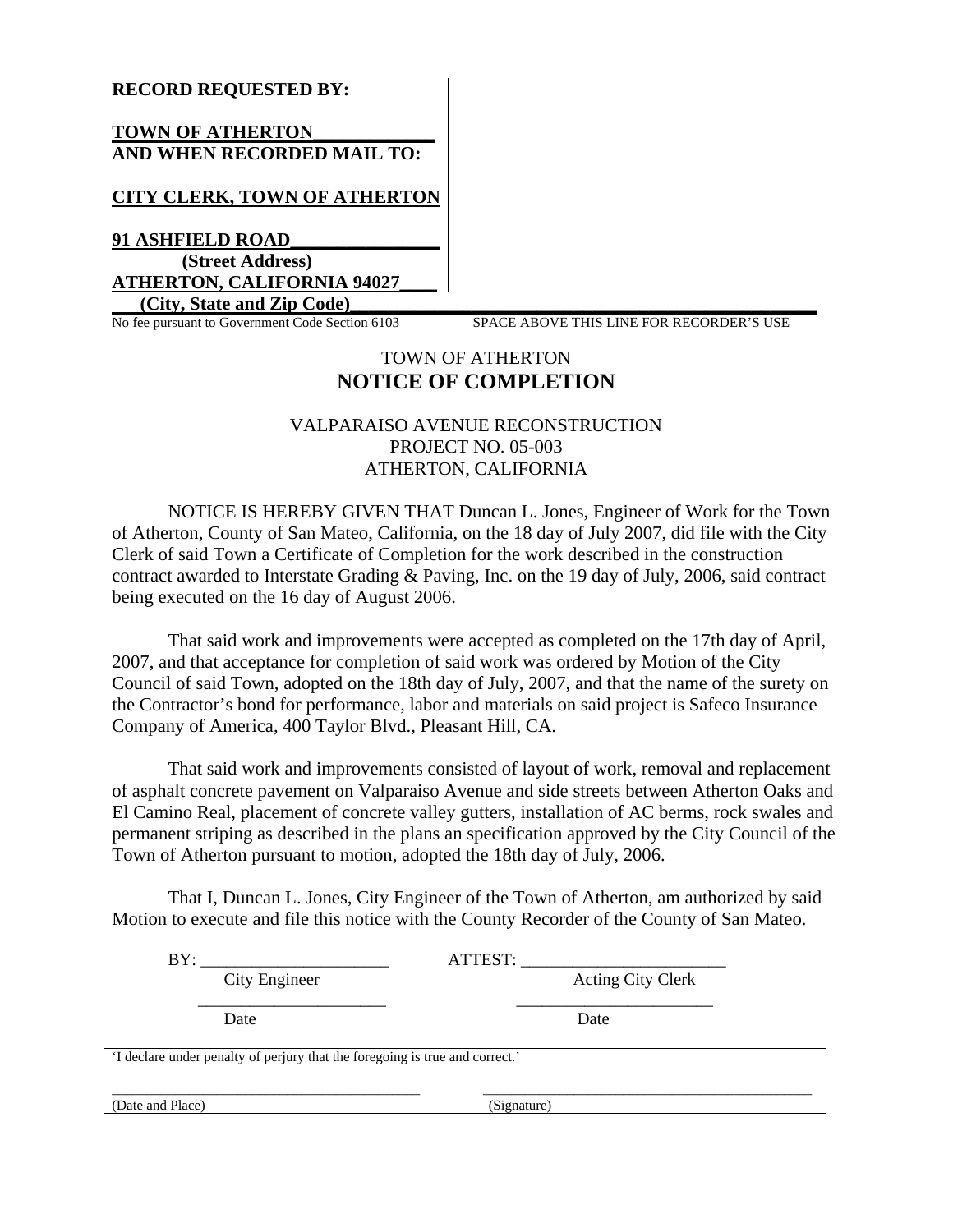# **CERTIFICATE OF COMPLETION**

#### **TOWN OF ATHERTON**

#### **PROJECT NAME: Valparaiso Avenue Reconstruction PROJECT NUMBER: 05-003 LOCATION: Valparaiso Avenue, Atherton**

#### **NOTICE IS HEREBY GIVEN:**

- 1. That on July 18, 2007, the Public Works project known as Valparaiso Avenue Reconstruction was completed in accordance with the plans and specifications as required by the Town of Atherton.
- 2. That the name and address of the party filling this notice is:

 Town of Atherton 91 Ashfield Road Atherton, California 94027.

3. That the name and address of the Contractor responsible for the construction of the project is:

> Interstate Grading and Paving, Inc.128 South Maple Avenue South San Francisco, CA 94080

4. That the name and address of the Contractor's surety is:

Safeco Insurance Company of America 400 Taylor Blvd. Pleasant Hill, CA 94523

5. Layout of work, removal and replacement of asphalt concrete pavement on Valparaiso Avenue and side streets between Atherton Oaks and El Camino Real, placement of concrete valley gutters, installation of AC berms, rock swales and permanent striping as more particularly described in the plans and specification approved by the City Council of the Town of Atherton pursuant to Motion, adopted the 19 day of July, 2006.

**BY: \_\_\_\_\_\_\_\_\_\_\_\_\_\_\_\_\_\_\_\_\_\_\_\_\_ \_\_\_\_\_\_\_\_\_\_\_\_\_\_\_\_\_\_\_\_\_\_\_** 

**Duncan L. Jones, P.E.** Date  **Public Works Director** 

**ATTEST: \_\_\_\_\_\_\_\_\_\_\_\_\_\_\_\_\_\_\_\_\_\_\_\_\_\_\_\_ \_\_\_\_\_\_\_\_\_\_\_\_\_\_\_\_\_\_\_\_\_\_\_** 

**Kathi Hamilton** Date **Acting City Clerk**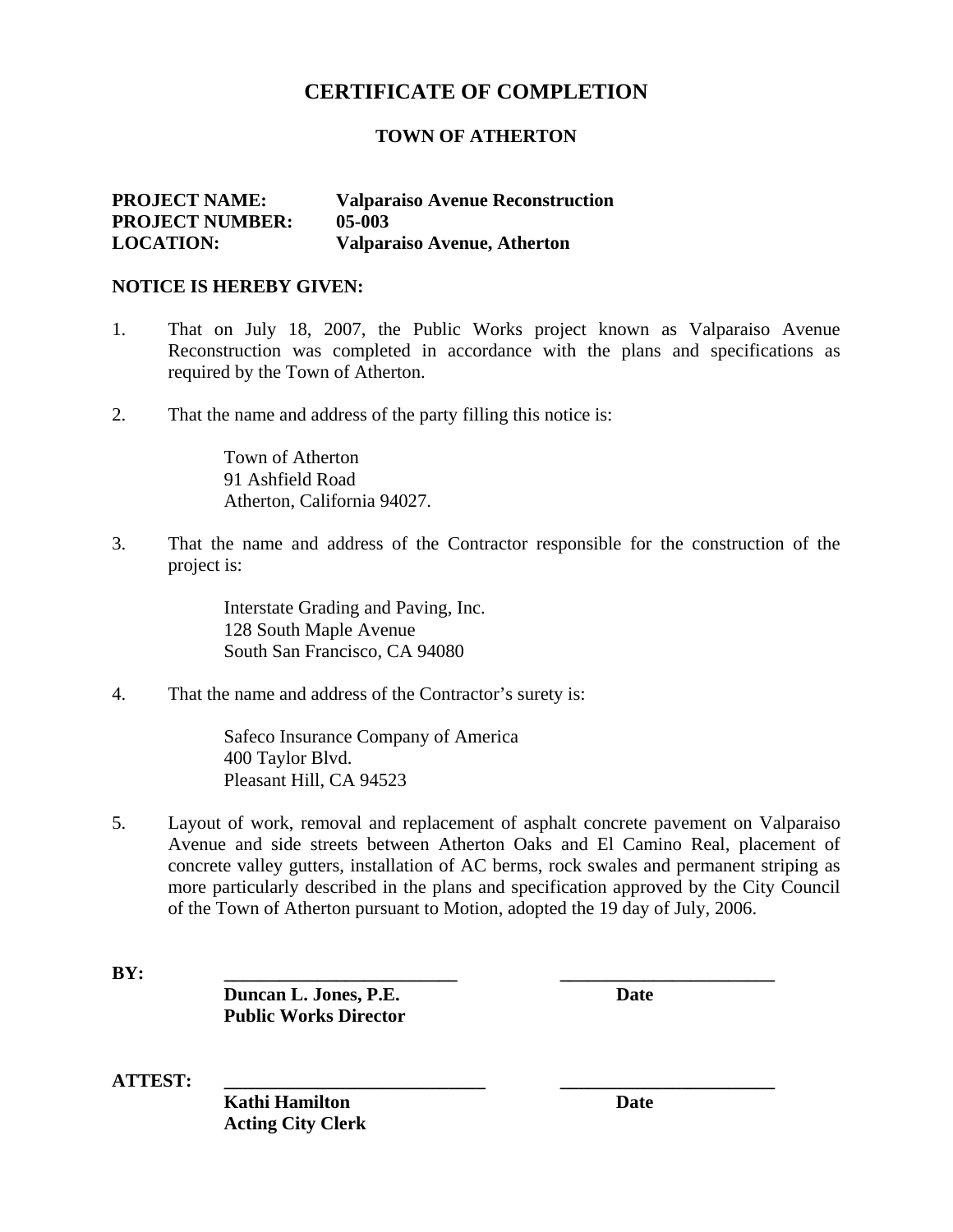ITEM 19

# **APPEAL REGARDING 55 BELBROOK WAY**

THE APPELLANT HAS REQUESTED THE ITEM BE CONTINUED TO THE CITY COUNCIL MEETING OF SEPTEMBER 19, 2007.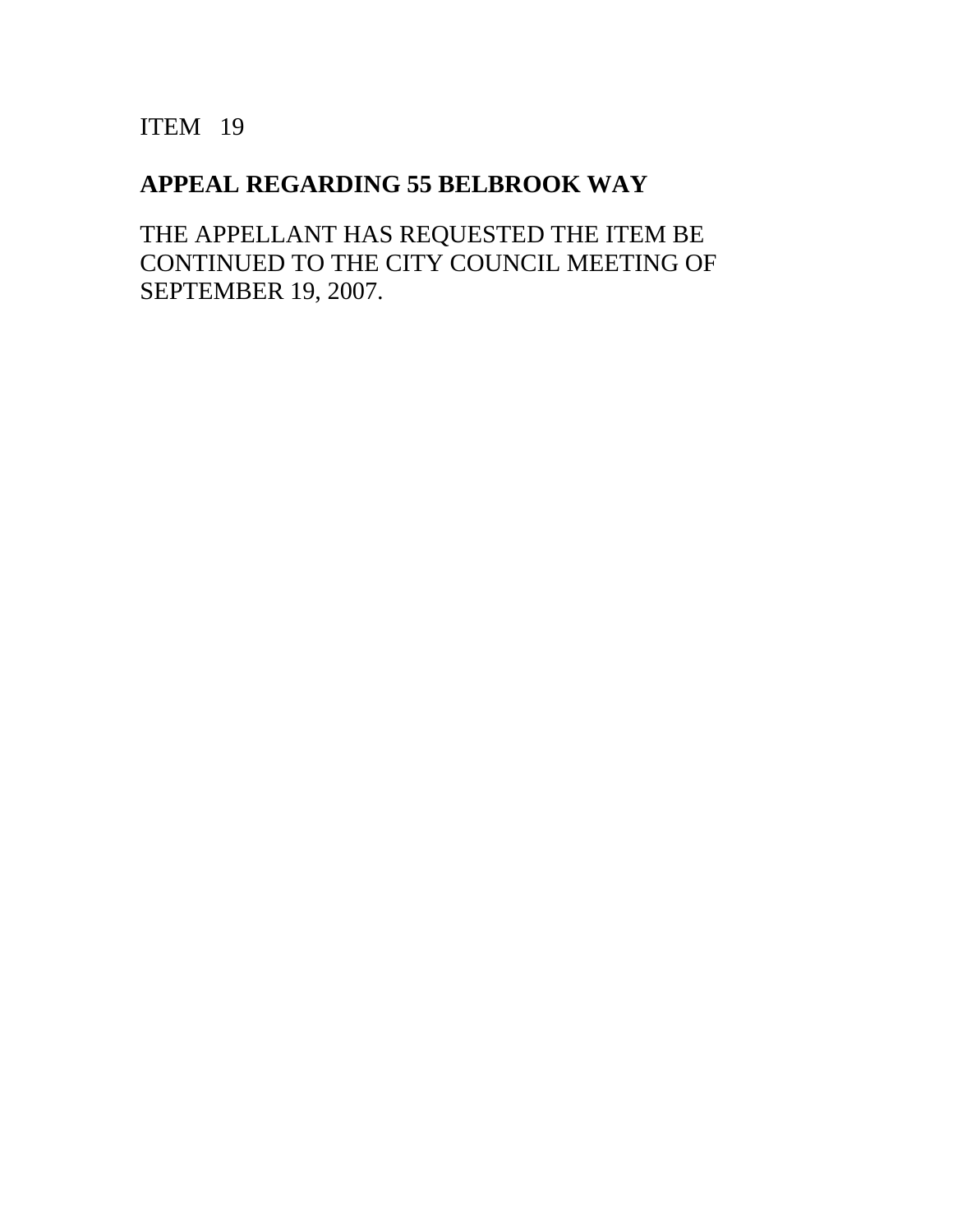ITEM 20

# **APPEAL REGARDING 94 TALLWOOD**

**The item will be continued pending the outcome of the Planning Commission meeting of July 25, 2007.**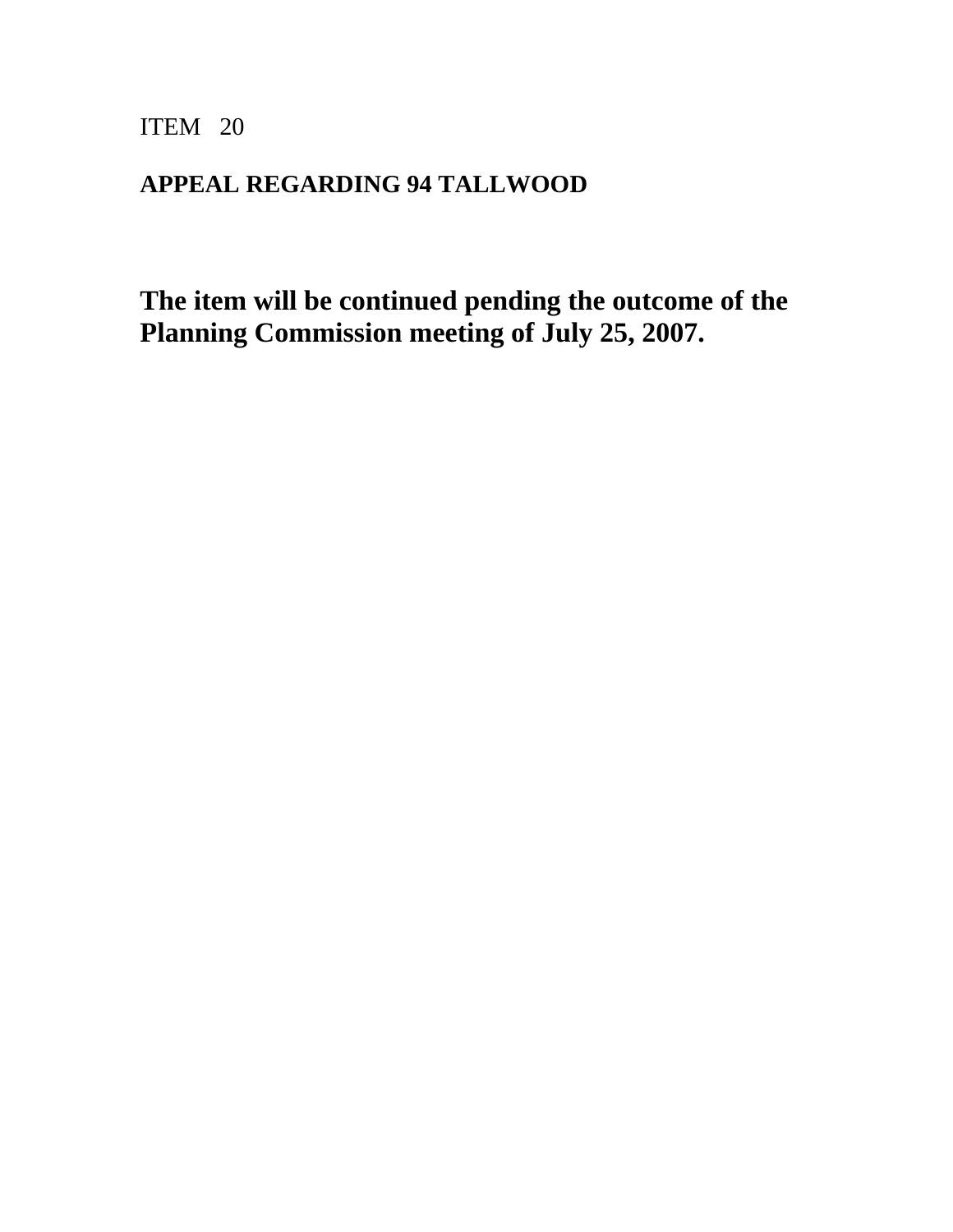**Item No. 21** 



**Town of Atherton** 

# **CITY COUNCIL STAFF REPORT**

#### **TO: HONORABLE MAYOR AND CITY COUNCILMEMBERS**

# **FROM: MARC G. HYNES, CITY ATTORNEY**

**DATE: CITY COUNCIL MEETING OF JULY 18, 2007** 

# **SUBJECT: INTRODUCTION OF AN ORDINANCE PERTAINING TO FIRE SPRINKLERS AND ACTION REGARDING MENLO PARK FIRE PROTECTION DISTRICT REVIEW AND APPROVAL OF ACCESS AND WATER SUPPLY**

#### **RECOMMENDATION:**

Introduce for first reading an ordinance ratifying amendments to the Menlo Park Fire Protection District Code pertaining to fire sprinklers. Establish requirements for fire sprinklers in basements of any size newly constructed in the Town of Atherton. Confirm by letter that the Chief of the Menlo Park Fire Protection District will administer provisions in Article 9 of the California Building Standards Code relating to fire apparatus access, access roads, fire hydrant systems, and required water supply fire flow requirements and fire hydrant location and distribution in the Town.

# **BACKGROUND:**

Further to the request from the Chief of the Menlo Park Fire Protection District, an ordinance has been prepared which will ratify amendments to the Menlo Park Fire Protection District Code regarding fire sprinklers in new construction. Additionally, the Town's ordinance will establish a requirement for fire sprinklers in basements of any size newly constructed in the Town. Ordinance No. 29 of the Menlo Park Fire Protection District requires fire sprinklers only in basements exceeding 250 square feet in area. The proposed ordinance is attached to this report.

A draft letter is attached which will assign to the Fire Chief of the Menlo Park Fire Protection District responsibility for fire department access and water supply in accordance with sections of the California Building Standards Code which are detailed in the letter.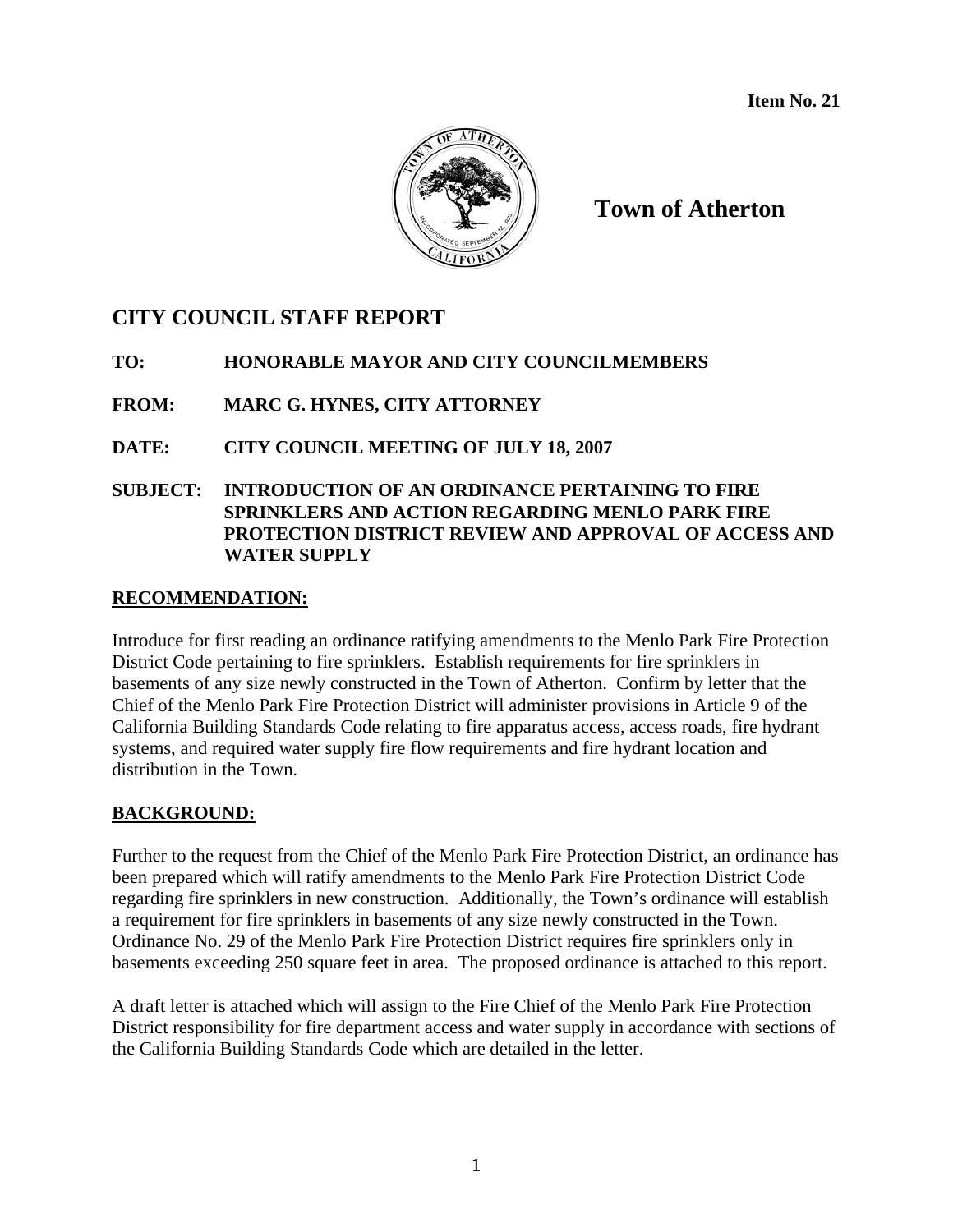Prepared By: Approved By:

City Manager

# */s/ Marc Hynes*\_\_\_\_\_\_\_\_ \_\_\_\_\_\_\_\_\_\_\_\_\_\_\_\_\_\_\_\_\_

Marc G. Hynes<br>City Attorney<br>City Manager

Attachments: Proposed Ordinance Draft letter to Fire Chief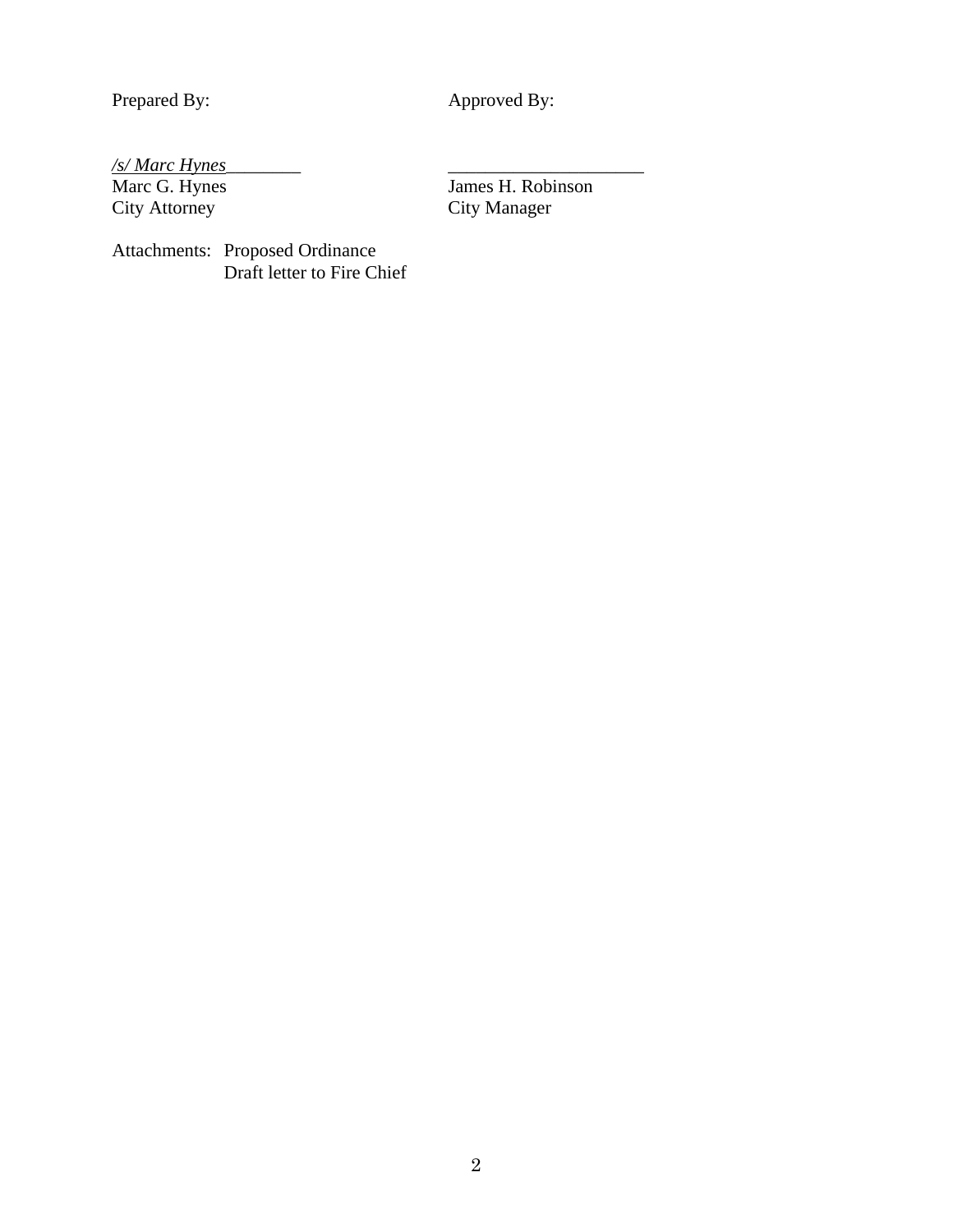#### **ORDINANCE NO.**

# **AN ORDINANCE OF THE CITY COUNCIL OF THE TOWN OF ATHERTON RATIFYING ORDINANCE NO. 29 OF THE MENLO PARK FIRE PROTECTION DISTRICT AMENDING DISTRICT FIRE PREVENTION CODE PERTAINING TO AUTOMATIC FIRE SPRINKLER SYSTEM REQUIREMENTS IN THE TOWN OF ATHERTON**

\_\_\_\_\_\_\_\_\_\_\_\_\_\_\_\_\_\_\_\_\_\_\_\_\_\_\_\_\_\_\_\_\_\_\_\_\_\_\_\_\_\_\_\_\_\_\_\_\_\_\_\_\_\_\_\_\_\_\_\_\_\_\_\_\_\_\_\_\_\_\_\_\_\_\_

The City Council of the Town of Atherton does ordain as follows:

**SECTION 1:** With the additional requirement set out in Section 2 below, Ordinance No. 29 of the Menlo Park Fire Protection District entitled "An Ordinance Amending District Fire Prevention Code" passed and enacted by the District Board of the Menlo Park Fire Protection District on May 18, 2004, and incorporated by this reference is hereby ratified. Pursuant to the provisions of Section 13869.7 of the California Health & Safety Code, the City Manager or designee is directed to file copies of all applicable findings and amendments to the Menlo Park Fire Protection District Fire Prevention Code with the appropriate State agency.

**SECTION 2:** Automatic fire sprinkler systems as defined and described in Ordinance No. 29 of the Menlo Park Fire Protection District shall be installed in any new basement constructed in the Town regardless of size.

**SECTION 3:** The City Council hereby declares that it would have passed this Ordinance word by word, sentence by sentence, paragraph by paragraph, and section by section, and does hereby declare that the provisions of this Ordinance are severable and, if for any reason any sentence, paragraph or section of this Ordinance shall be held invalid, such decision shall not affect the validity of the remaining parts of this Ordinance.

**SECTION 4:** This ordinance is exempt from the provisions of Chapter 3 (commencing with Section 21100) of Division 13 of the public Resources Code (California Environmental Quality Act (CEQA)) pursuant to the State CEQA Guidelines Section 15308 as an action that assures the maintenance, restoration, enhancement, or protection of the environment where the regulatory process involves procedures for protection of the environment.

**SECTION 5:** Upon passage and adoption of this ordinance, Town of Atherton Ordinance No. 551, passed and adopted on November 17, 2004, is hereby repealed.

**SECTION 6:** This Ordinance shall be posted in at least three public places according to law and shall take effect and be in force from and after 30 days after its passage and adoption.

Introduced this 18th day of July, 2007.

 Passed and adopted as an Ordinance of the Town of Atherton at a regular meeting thereof held on the day of  $\qquad \qquad$  2007, by the following vote:

> Ordinance No. Adopted Page 1 of 2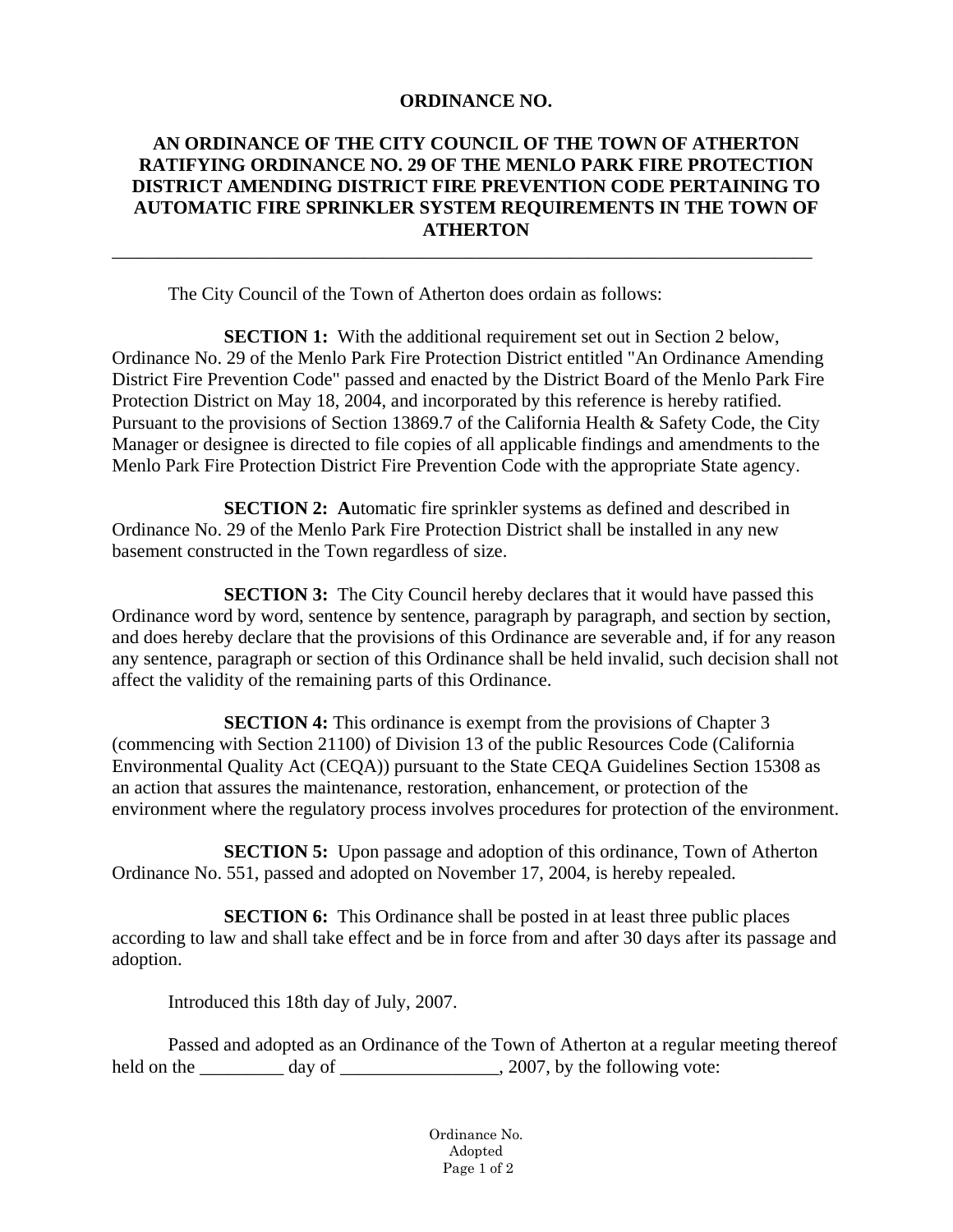AYES: COUNCIL MEMBERS NOES: COUNCIL MEMBERS<br>ABSTAIN: COUNCIL MEMBERS COUNCIL MEMBERS ABSENT: COUNCIL MEMBERS

 $\overline{\phantom{a}}$  , which is a set of the set of the set of the set of the set of the set of the set of the set of the set of the set of the set of the set of the set of the set of the set of the set of the set of the set of th

 Alan B. Carlson, Mayor Town of Atherton

ATTEST:

\_\_\_\_\_\_\_\_\_\_\_\_\_\_\_\_\_\_\_\_\_\_\_\_\_\_\_\_\_\_ Kathi Hamilton, Acting City Clerk

APPROVED AS TO FORM:

Marc G. Hynes, City Attorney

\_\_\_\_\_\_\_\_\_\_\_\_\_\_\_\_\_\_\_\_\_\_\_\_\_\_\_\_

Ordinance No. Adopted Page 2 of 2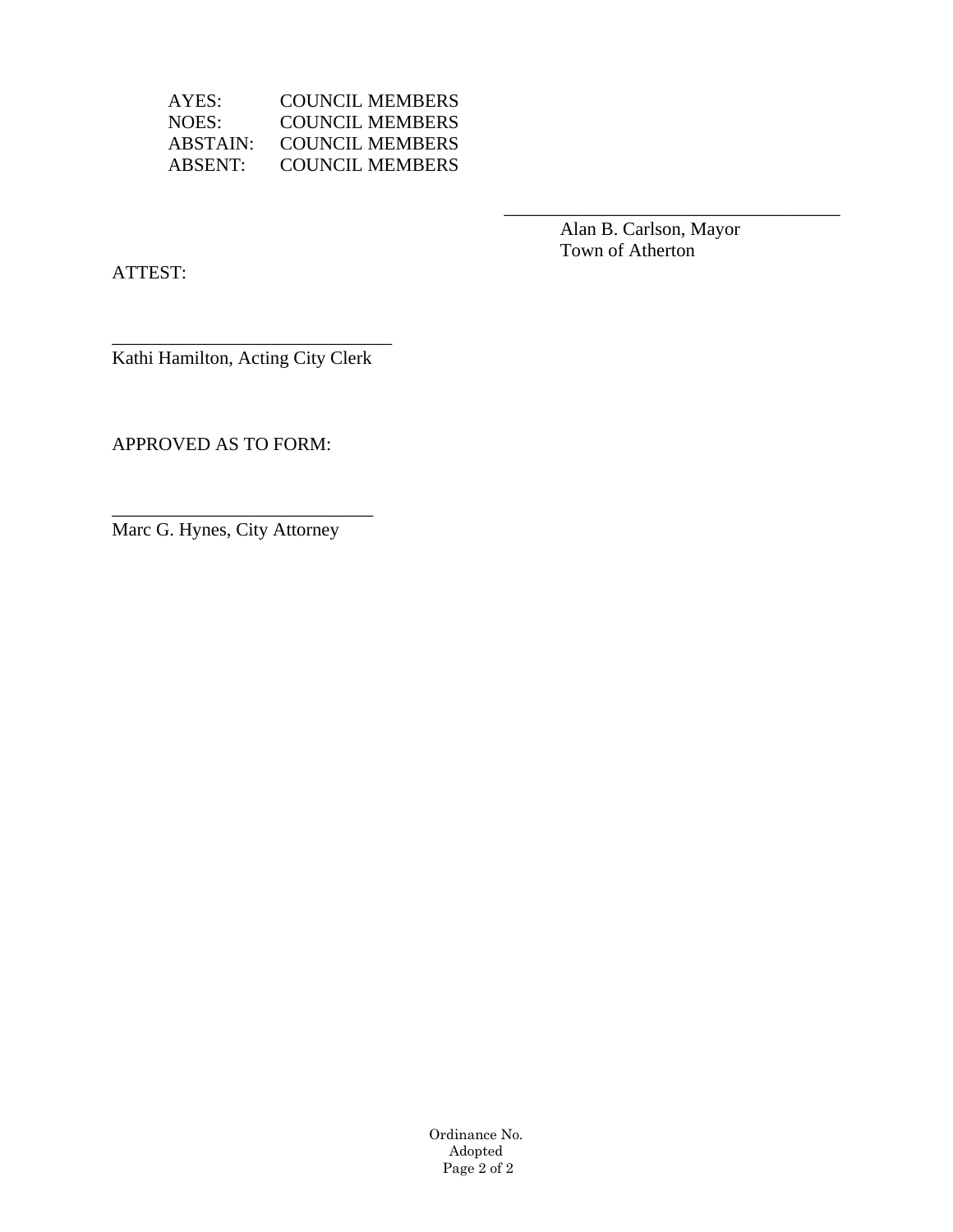

# **Town of Atherton**

**\_\_\_\_\_\_\_\_\_\_\_\_\_\_\_\_\_\_\_\_\_\_\_\_\_\_\_\_\_\_\_\_\_\_\_\_\_\_\_\_\_\_\_\_\_\_\_\_\_\_\_\_\_\_\_\_\_\_\_\_\_\_\_\_\_\_\_\_\_\_\_\_\_\_\_\_\_\_\_\_\_\_\_\_\_\_\_\_\_\_\_\_\_\_\_\_\_\_\_\_\_\_\_\_ 91 Ashfield Road Atherton, California 94027 Phone: (650) 752-0500 Fax: (650) 688-6528** 

Draft July 13, 2007

Harold Schapelhouman, Fire Chief Menlo Park Fire Protection District 300 Middlefield Road Menlo Park, CA 94025

Re: Town of Atherton

Dear Chief Schapelhouman:

This letter responds to your letter dated June 12, 2007, to the City Council of the Town. The City Council has reviewed and considered the letter and has approved this response.

As Fire Chief of the Menlo Park Fire Protection District, you are assigned responsibility for fire department access and water supply in accordance with the provisions of 24 California Code of Regulations, Part 9, the California Fire Code, and specifically the following sections thereof:

| Fire Apparatus access                                   |
|---------------------------------------------------------|
| Fire Apparatus access roads                             |
| Fire hydrant systems                                    |
| Required Water Supply for Fire Protection               |
| Appendixes III-Fire Flow Requirements for Buildings     |
| Appendix III-BB Fire hydrant location and distribution. |
|                                                         |

You are authorized to administer, impose and collect fees for services in connection with your activities taken pursuant to the foregoing sections. You are further authorized to administer conditions imposed in connection with Fire District approvals. This includes, without limitation, monitoring actions required by property owners to comply with imposed conditions, and collecting and returning any funds or deposits made as security, and completing final sign-offs of Fire District approvals.

Very truly yours,

 Mike Wasmann Chief Building Official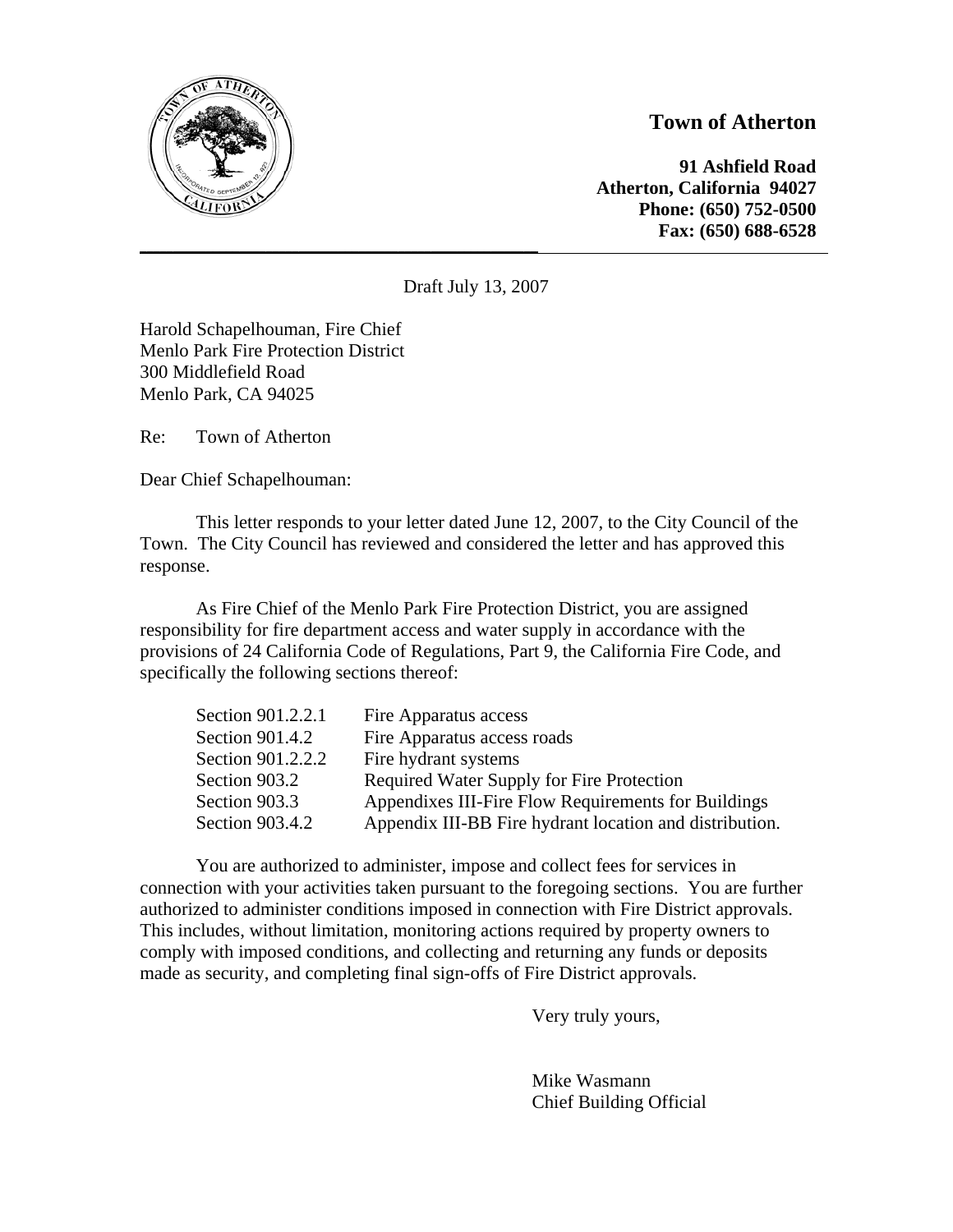

# **Town of Atherton**

# **CITY COUNCIL STAFF REPORT**

# **TO: HONORABLE MAYOR AND CITY COUNCIL AND**

**FROM: JAMES H. ROBINSON, CITY MANGER** 

**DATE: FOR THE MEETING OF JULY 18, 2007** 

#### **SUBJECT: DISCUSSION REGARDING A REQUEST FROM MENLO-ATHERTON LITTLE LEAGUE TO RECONSIDER A PROVISION IN THEIR AGREEMENT TO LEAVE THE BACKSTOP IN PLACE FOR THE FORESEEABLE FUTURE AT HOLBROOK-PALMER PARK**

#### **RECOMMENDATION**

The City Council consider a request from the Menlo-Atherton Little League to maintain the Baseball Back Stop at Holbrook-Palmer Park on a year-round basis

# **BACKGROUND**

The Mayor recently received the attached email from the Menlo-Atherton Little League thanking the Town for its longstanding support of youth baseball. The League has stated that use of the field is critical to its ability to continue to offer Little League Baseball to residents of Atherton and Menlo Park. The League is requesting that the current backstop remain in place year-round. The current agreement, approved in July of 2000, between the Little League and the Town of Atherton requires that the backstop and first and third base fencing and players seating area fencing be removed at the end of each season . The current season of the Little League runs from February through June.

If the City Council was supportive of the Little League request, it would be necessary to modify the existing agreement. The current agreement allows modifications if approved by each party in writing. The current agreement is in force through 2010.

Staff would also recommend that before any decision is made that the City Council request input from the Park and Recreation Commission.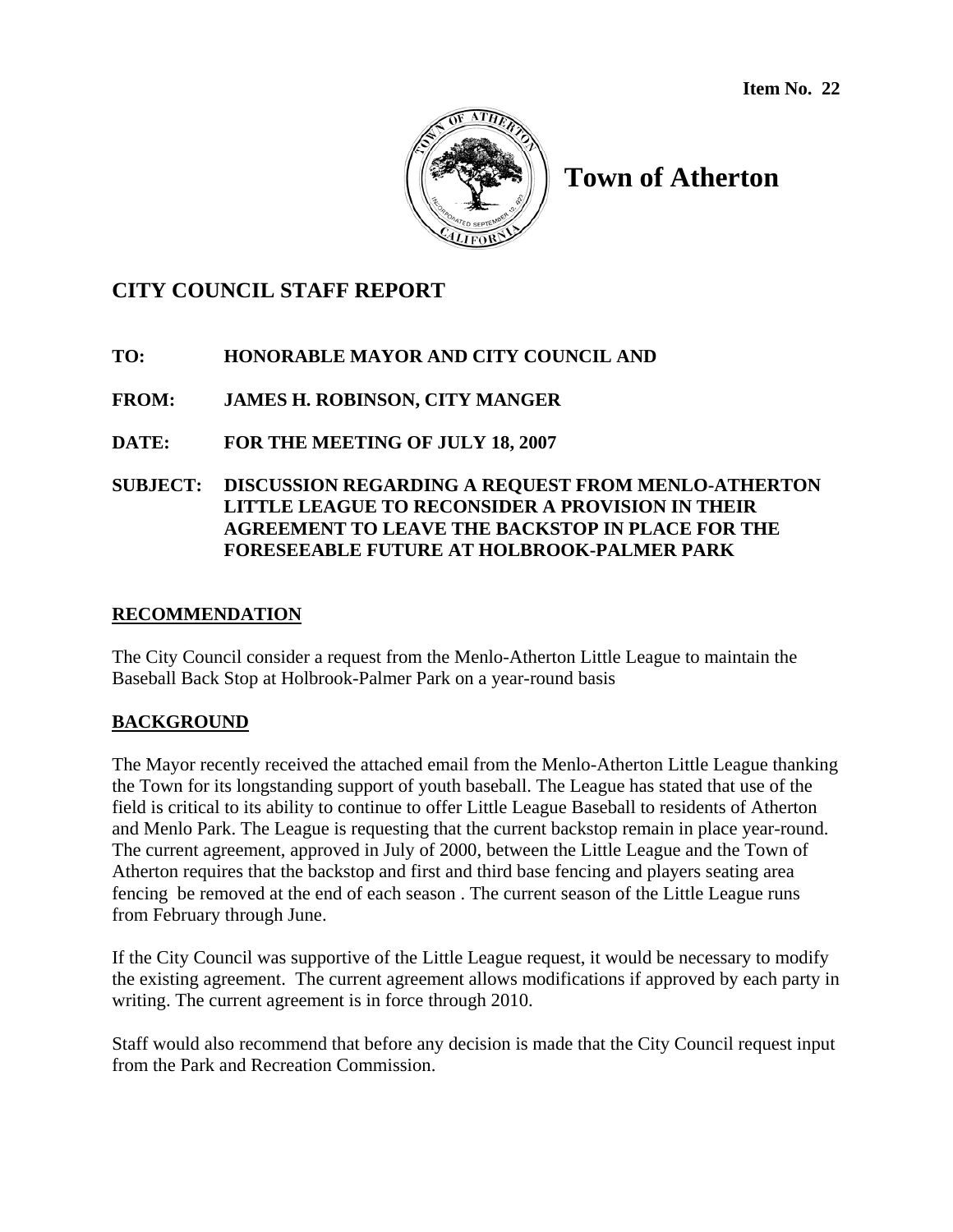# **ALTERNATIVES:**

- 1. Support the request of the Menlo-Atherton Little League and request that a modification to the agreement be prepared for consideration by the City Council.
- 2. Reject the request of the Menlo-Atherton Little League and continue with the current agreement through 2010.
- 3. Defer action on the request and refer to the Atherton Parks and Recreation Commission for a recommendation to the City Council.

# **FISCAL IMPACTS:**

If the request was approved, some savings would be derived to the Little League and would also reduce the wear and tear on the backstop fencing. No anticipated fiscal impacts for the Town .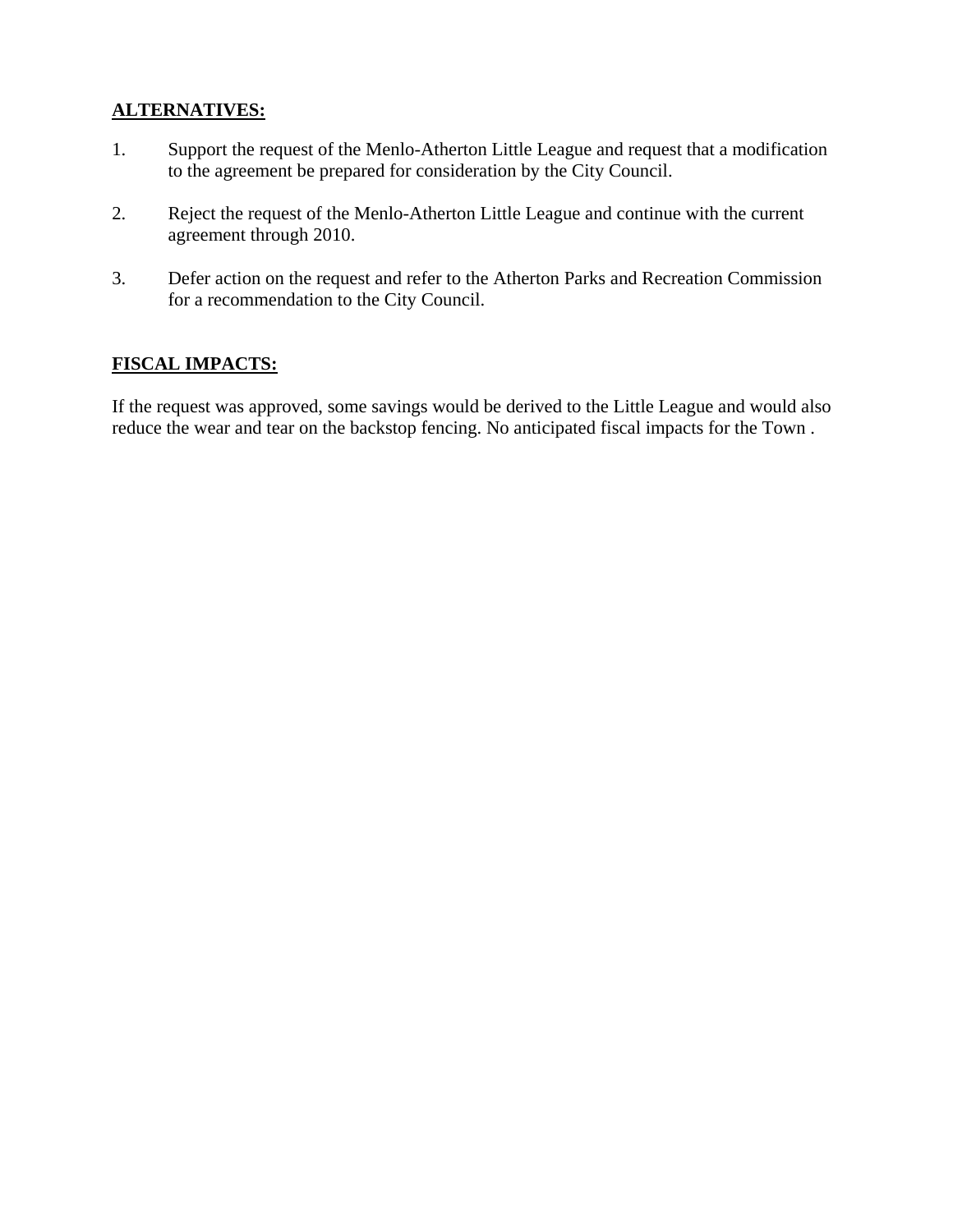file:///T|/2007%20AGENDAS-MINUTES/CITY%20COUNCIL/Agendas%20...0Palmer%20Park%20-%20Menlo%20Atherton%20Little%20League.htm

**From:** Carlson, Alan B. [ACarlson@littler.com] **Sent:** Saturday, July 07, 2007 3:05 PM **To:** Jim Robinson **Cc:** Kathi Hamilton; Jeffrey Morris; David Crowder; Robert Crowe **Subject:** RE: Holbrook Palmer Park - Menlo Atherton Little League Jim,

Please place this matter on the Council's agenda for the regular July 18 meeting.

# Thanks, Alan

Alan B. Carlson Littler Mendelson 50 W. San Fernando St., 14th Floor San Jose, CA 95113 Telephone: (408) 998-4150 Facsimile: (408) 715-0309 Email: acarlson@littler.com

**From:** Jeffrey Morris [mailto:jeff@jamorris.com] **Sent:** Saturday, July 07, 2007 7:00 AM **To:** Carlson, Alan B. **Cc:** David Crowder; Robert Crowe; Jeffrey Morris **Subject:** Holbrook Palmer Park - Menlo Atherton Little League

July 7, 2007

Mayor Alan B. Carlson Town of Atherton 91 Ashfield Atherton, CA 94027 Dear Mr. Mayor,

On behalf of the Menlo-Atherton Little League, we would like to express our appreciation for the Town of Atherton's longstanding support for youth baseball in our community. Our league's use of the baseball field at Holbrook-Palmer Park is critical to our ability to offer the Little League baseball program to residents of Atherton and Menlo Park, and our players and their families really enjoy practicing and playing baseball in this beautiful park.

As you know, our operating agreement with the Town of Atherton requires the Little League to set up and take down the backstop at the Holbrook-Palmer field before and after each baseball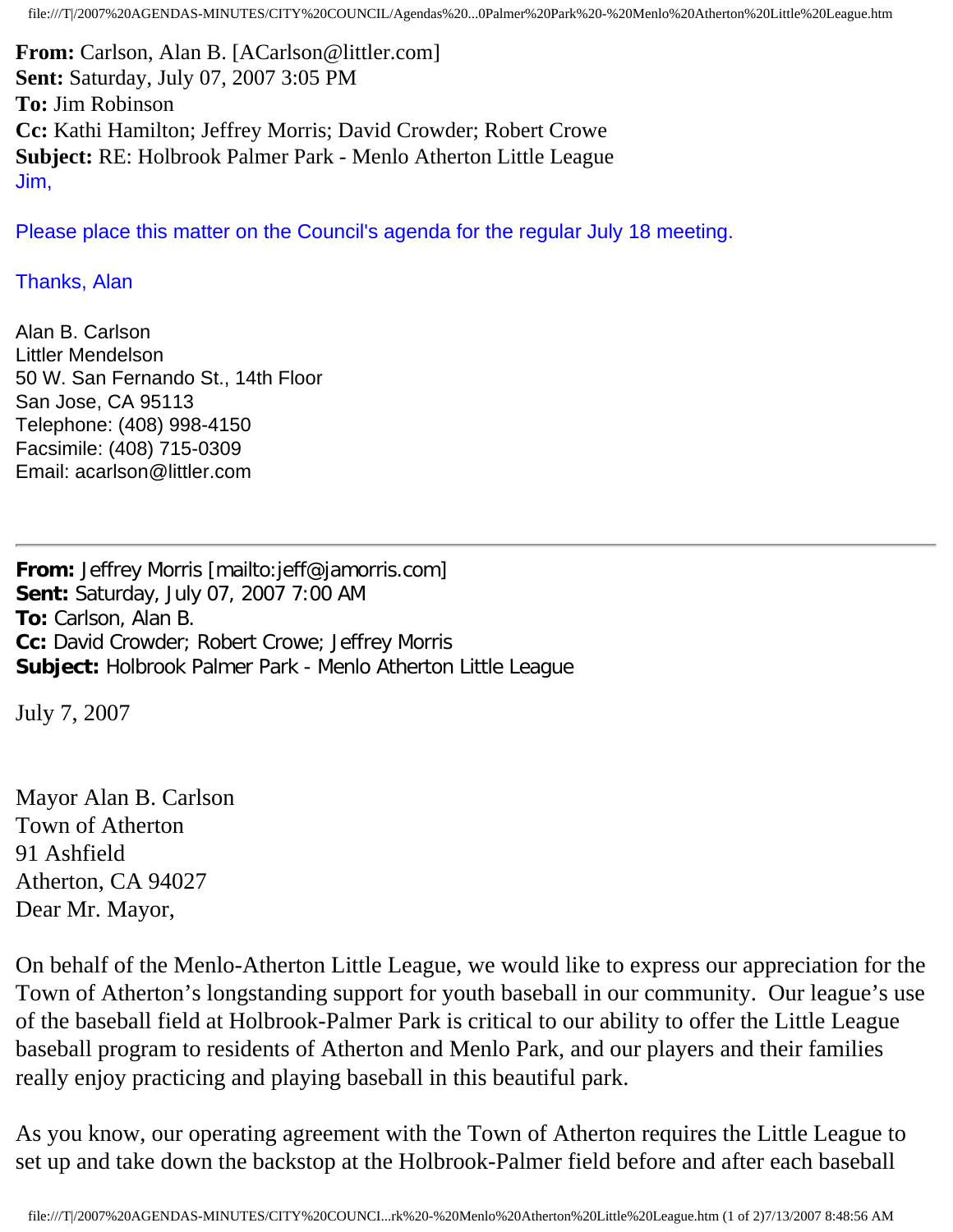file:///T|/2007%20AGENDAS-MINUTES/CITY%20COUNCIL/Agendas%20...0Palmer%20Park%20-%20Menlo%20Atherton%20Little%20League.htm

season. While we are happy to continue to honor our agreement, it would save Menlo-Atherton Little League considerable time and money if we could leave the backstop in place on a yearround basis. We would like to ask the City Council to reconsider this provision of our agreement so that we can leave the backstop in place for the foreseeable future.

We are happy to appear at the next City Council meeting if you think it would be helpful. If you have any questions or if there is anything we can do to facilitate approval of our request, please let us know.

Thank you for your consideration and for your support of Menlo-Atherton Little League.

Sincerely,

Bob Crowe Dave Crowder Jeff Morris

President Vice President/Fields Coach/former Board member

----

To ensure compliance with requirements imposed by the IRS, we inform you that any U.S. federal tax advice contained in this document (including any attachments) is not intended or written to be used, and cannot be used, for the purpose of (i) avoiding penalties under the Internal Revenue Code or (ii) promoting, marketing or recommending to another party any transaction or matter addressed herein.

This email may contain confidential and privileged material for the sole use of the intended recipient(s). Any review, use, distribution or disclosure by others is strictly prohibited. If you are not the intended recipient (or authorized to receive for the recipient), please contact the sender by reply email and delete all copies of this message.

To reply to our email administrator directly, send an email to postmaster@littler.com

Littler Mendelson, P.C. http://www.littler.com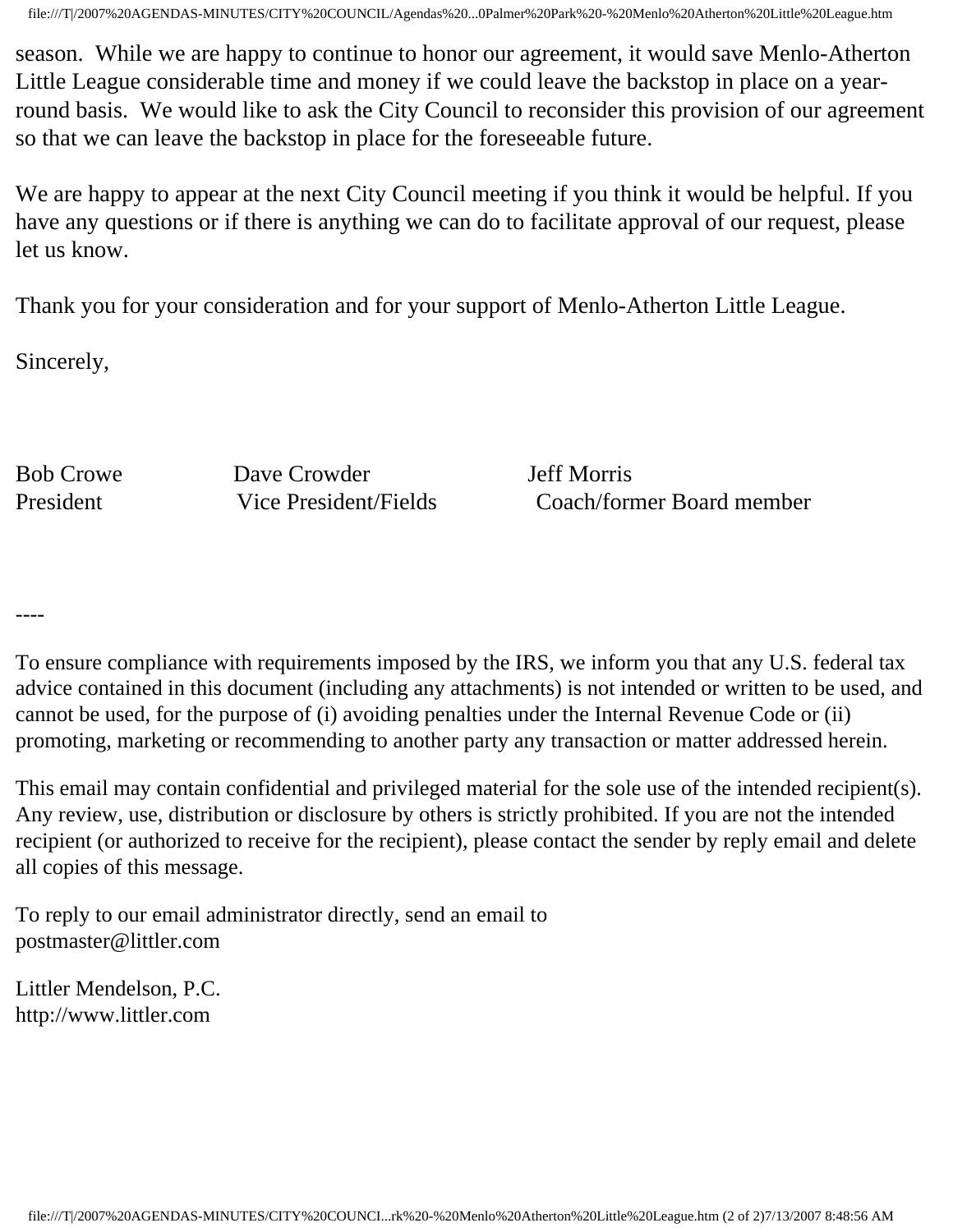**Item No. 23** 



**Town of Atherton** 

# **CITY COUNCIL STAFF REPORT**

# **TO: HONORABLE MAYOR AND CITY COUNCIL JAMES H. ROBINSON, CITY MANAGER**

**FROM: MIKE WASMANN, BUILDING OFFICIAL**

**DATE: FOR THE MEETING OF JULY 18, 2007** 

# **SUBJECT: REVIEW OF OPEN PERMITS WITH MENLO PARK FIRE PROTECTION DISTRICT**

# **RECOMMENDATION**

Staff recommends that the City Council review the findings of open permits by Menlo Park Fire Protection District.

# **INTRODUCTION**

The Menlo Park Fire District has requested access and water requirements to be reviewed for all of the Town of Atherton building permits according to California State Law. The Town of Atherton City Council, on June 20, 2007, made a motion to direct staff, in cooperation with MPFPD, to review all open permits for access issues.

# **ANALYSIS**

Fire Inspector Bob Blach and Town of Atherton Building Official Mike Wasmann conducted 257 reviews of open permits. It was determined seven (7) open permits of the 32 new residence active permits have not been through a formal plan review with Menlo Park Fire Protection District. Of the remaining 225 open permits, only fourteen (14) were found to not have been reviewed for site/access and water. However, these were found to be submitted prior to the MPFPD and the Town of Atherton Fire Sprinkler Ordinance.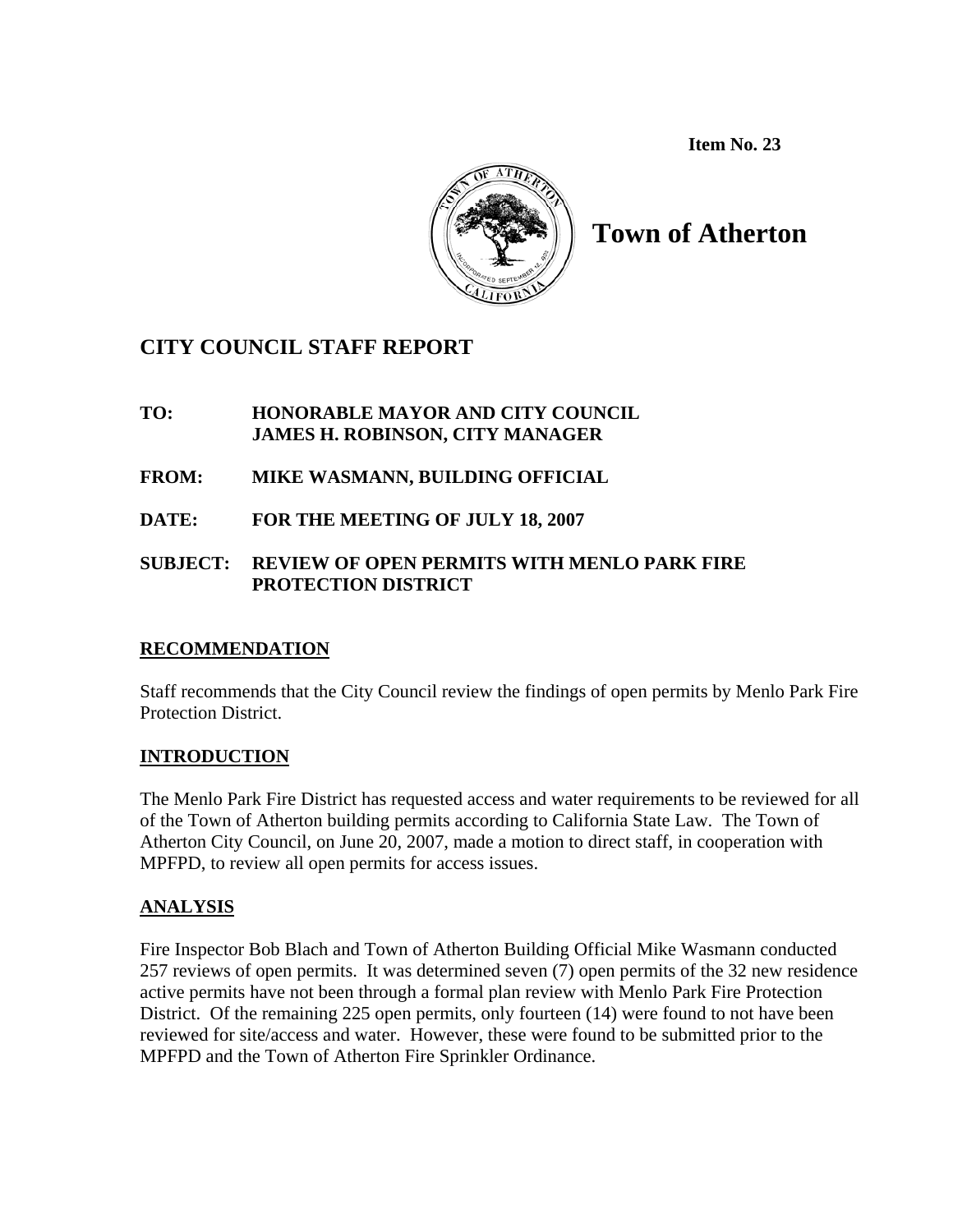# **CONCLUSION**

The direction from council to review all open permits has been completed.

# **FISCAL IMPACT**

Approximately 30 hours of staff time.

Prepared by: Approved by:

\_\_\_\_\_\_\_\_\_\_\_\_\_\_\_\_\_\_\_\_\_\_\_\_ \_\_\_\_\_\_\_\_\_\_\_\_\_\_\_\_\_\_\_\_\_\_\_\_\_ Mike Wasmann James H. Robinson Building Official City Manager

# **Attachments**

1. Menlo Park Fire District Staff Report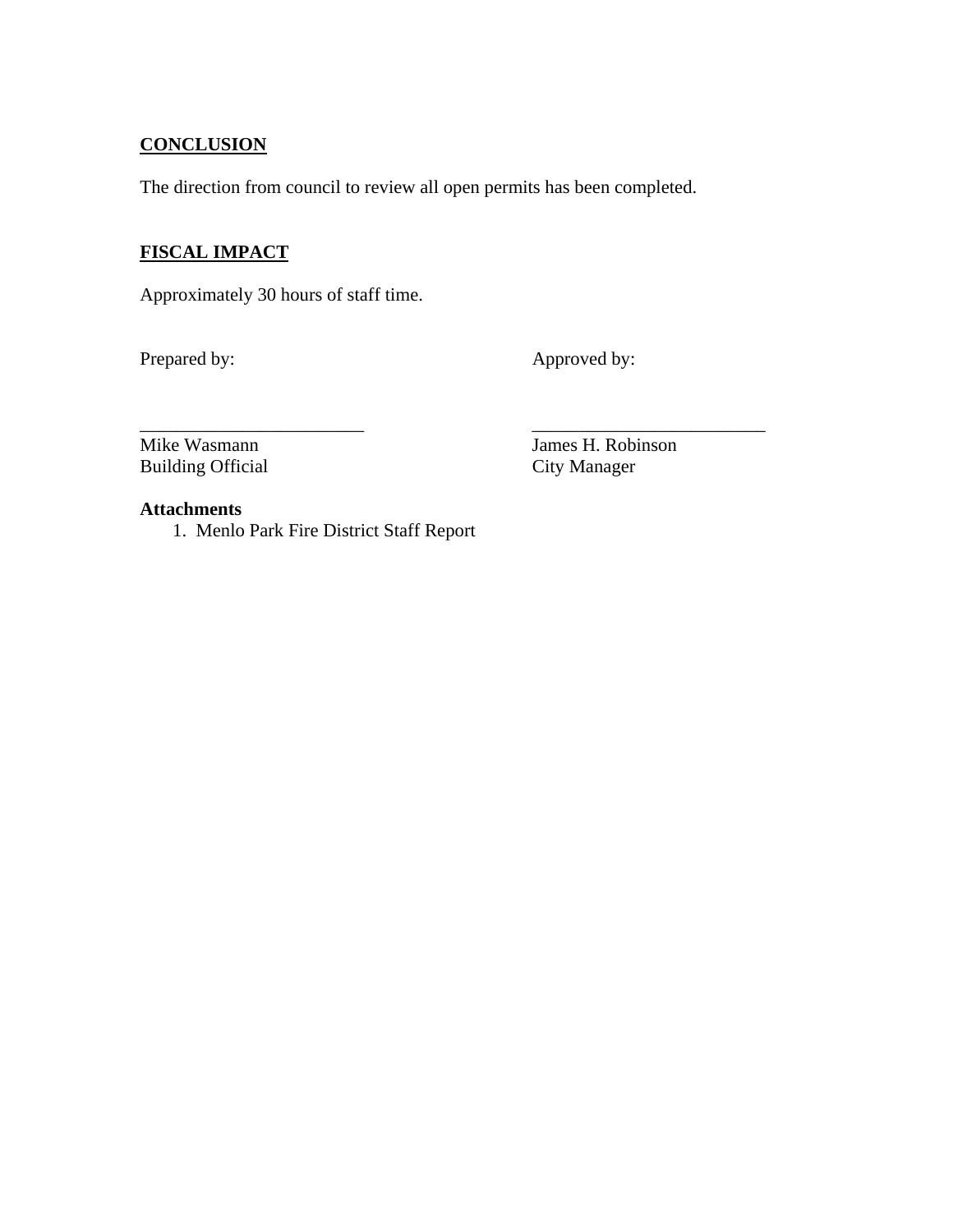# MENLO PARK FIRE PROTECTION DISTRICT

STAFF REPORT

**To: Board of Directors Meeting Date 7/17/07 From:** Fire Prevention **Item # Date: June 9, 2007** 

**Prepared By: Bob Blach Approved By: Geoffrey Aus** 

#### **Item: RESPONSE TO TOWN OF ATHERTON CITY COUNCIL MOTION FOR PLAN REVIEW**

 **\* \* \* \* \* \* \* \* \* \* \* \* \* \* \***

#### **Staff Recommendation**

- 1. That the Board of Directors accepts the review to be presented to the Town of Atherton on Wednesday, July 18, 2007.
- 2. Provide the Battalion Chiefs with the current addresses of questionable structures to provide pre-plans for access and water.
- 3. Work with Cal Water and the Town of Atherton to provide upgrades to the water infrastructure.

#### **Background**

The Menlo Park Fire Protection District (MPFPD) has requested access and water requirements to be reviewed for all of the Town of Atherton building permits according to California Fire Code, Section 101.2.2.2. On June 20, 2007, the Atherton City Council made a motion to direct staff in cooperation with MPFPD to review 32 new active permits for new residences within the next 30 days with a report to Council regarding access issues. In the next 60 days, review all permits for any new basement, as well as all projects that had not been reviewed for access that were new or alterations/additions to any building with floor space greater than 2,500 square feet or larger when the alteration or addition exceeded 50% of the existing floor space. The list that Menlo Park Fire District worked off of was a combination of three separate lists supplied by the Acting Building Official Mike Cully.

#### **Discussion**

Fire Inspector Bob Blach and Town of Atherton Building Official Mike Wasmann reviewed a total of 257 open permits to comply with the Town of Atherton motion request.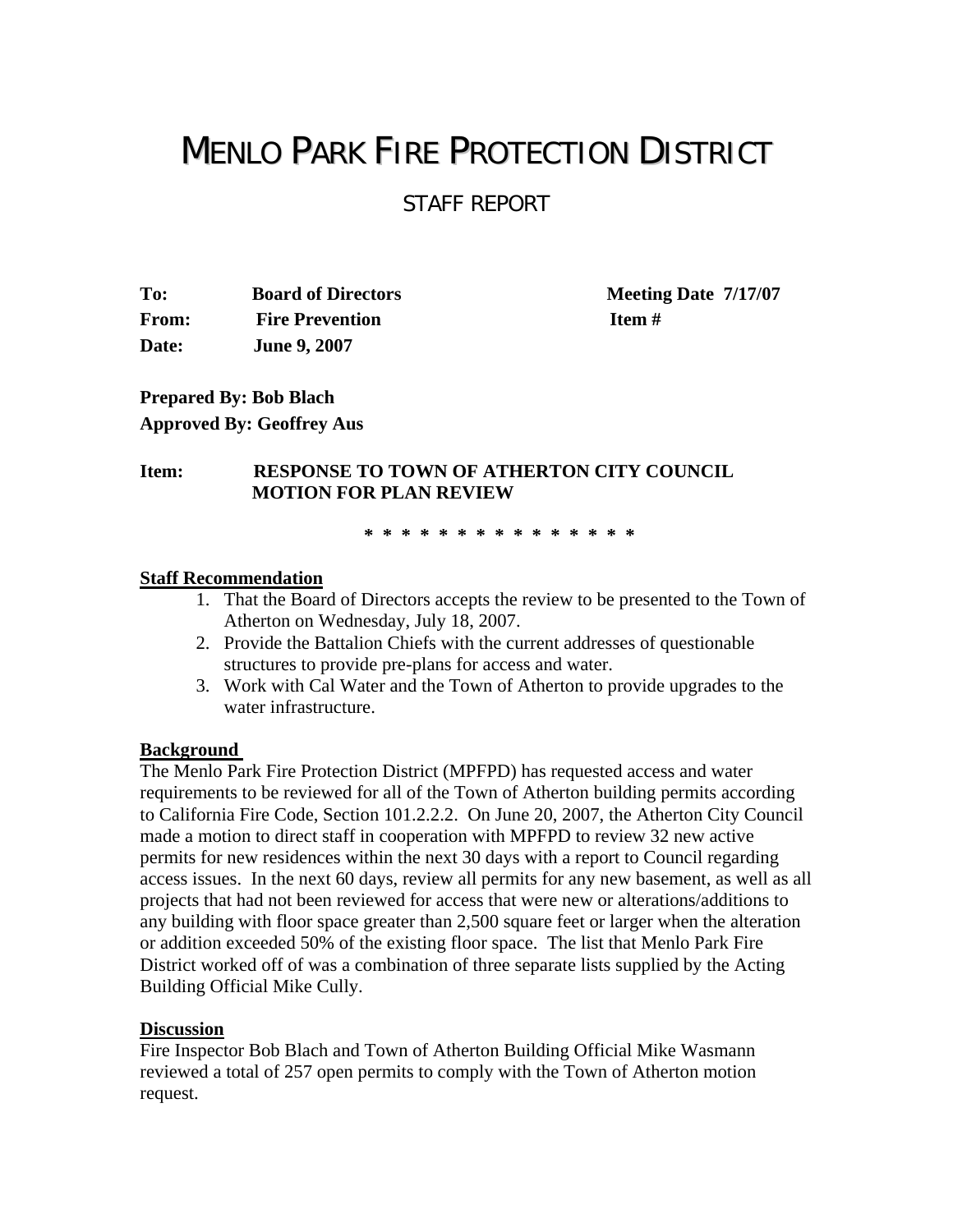"Motion- to Direction to staff, in cooperation with the MPFPD, review the 32 new active permits for new residences within the next 30 days with a report to Council regarding access issues; further, in the following 60 days, review all permits for any new basement, as well as all projects that had not been reviewed for access that were new or alterations/additions to any building with the floor space greater than 2,500 square feet or larger when the alteration or addition exceeded (50%) of the existing floor space" – Town of Atherton Council.

Of the 32 in question new active permits for access issues, seven (7) did not submit plans for a formal review for access by MPFPD.

Of the original 257 open permits, 225 of those were reviewed as projects larger than 2,500 square feet or which exceeded 50% addition/alteration and/or included basements. Twenty one (21) open permits, which were questionable for California State Fire Code compliance, were physically inspected by platoon fire inspector Bill Moore. Fourteen (14) new residences have been determined to not have been reviewed by MPFPD for water and site/access prior to the MPFPD and Town of Atherton Sprinkler Ordinance.

#### **Fiscal Impact**

The fiscal impact has been 21 hours of overtime to complete plan reviews and approximately 60 hours have been spent during normal business hours by Fire Prevention staff.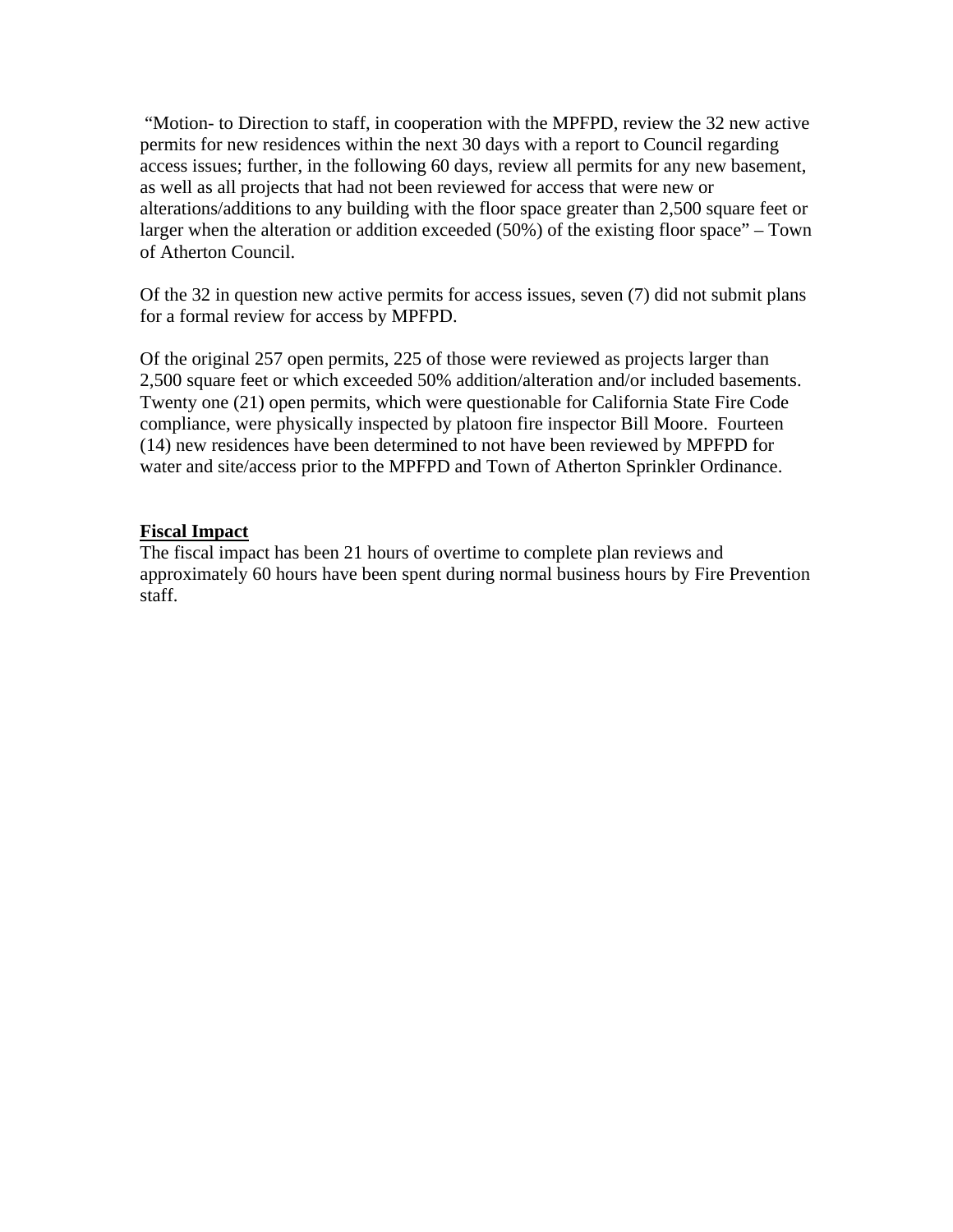

**Town of Atherton** 

# **CITY COUNCIL STAFF REPORT**

# **TO: HONORABLE MAYOR AND CITY COUNCIL JAMES H. ROBINSON, CITY MANAGER**

# **FROM: DUNCAN L. JONES, PUBLIC WORKS DIRECTOR**

**DATE: FOR THE MEETING OF JULY 18, 2007** 

# **SUBJECT: CONSIDERATION OF TOWN PARTICIPATION IN AN AMOUNT UP TO \$100,000 IN THE COST OF INSTALLING A TRAFFIC SIGNAL ON MIDDLEFIELD ROAD AT ENCINAL AVENUE**

# **RECOMMENDATION:**

Staff recommends that the City Council consider whether or not to participate up to \$100,000 in the cost of installing a traffic signal on Middlefield Road at Encinal Avenue, provided that the Menlo Park School District and the City of Menlo Park agree to proportionate shares.

# **BACKGROUND:**

The Town of Atherton and the City of Menlo Park hired traffic engineering consultants (DKS) to study the signals on Middlefield Road from Ringwood Avenue to Marsh Road. A signal at Encinal Avenue is an alternative being considered by the DKS study. Preliminary findings of the study are that the intersection is currently operating at level of service F during the a.m., afternoon and p.m. peak hours, with an average delay exceeding 60 seconds. The intersection currently meets the standard warrants for installation of a traffic signal.

The Menlo Park School District (MPSD) is planning expansion of the Encinal Elementary School campus to accommodate an increase in enrollment from the current level of approximately 395 students to a new capacity of 704 students. As a part of preliminary traffic studies, MPSD determined that the intersection of Middlefield Road and Encinal Avenue would be significantly degraded by the increased vehicle and pedestrian traffic to and from the school. Preliminary traffic projections indicate an increase in peak trips to and from the school 119 in the a.m. (144 in/119 out) and 86 (66 in/86 out) in the afternoon.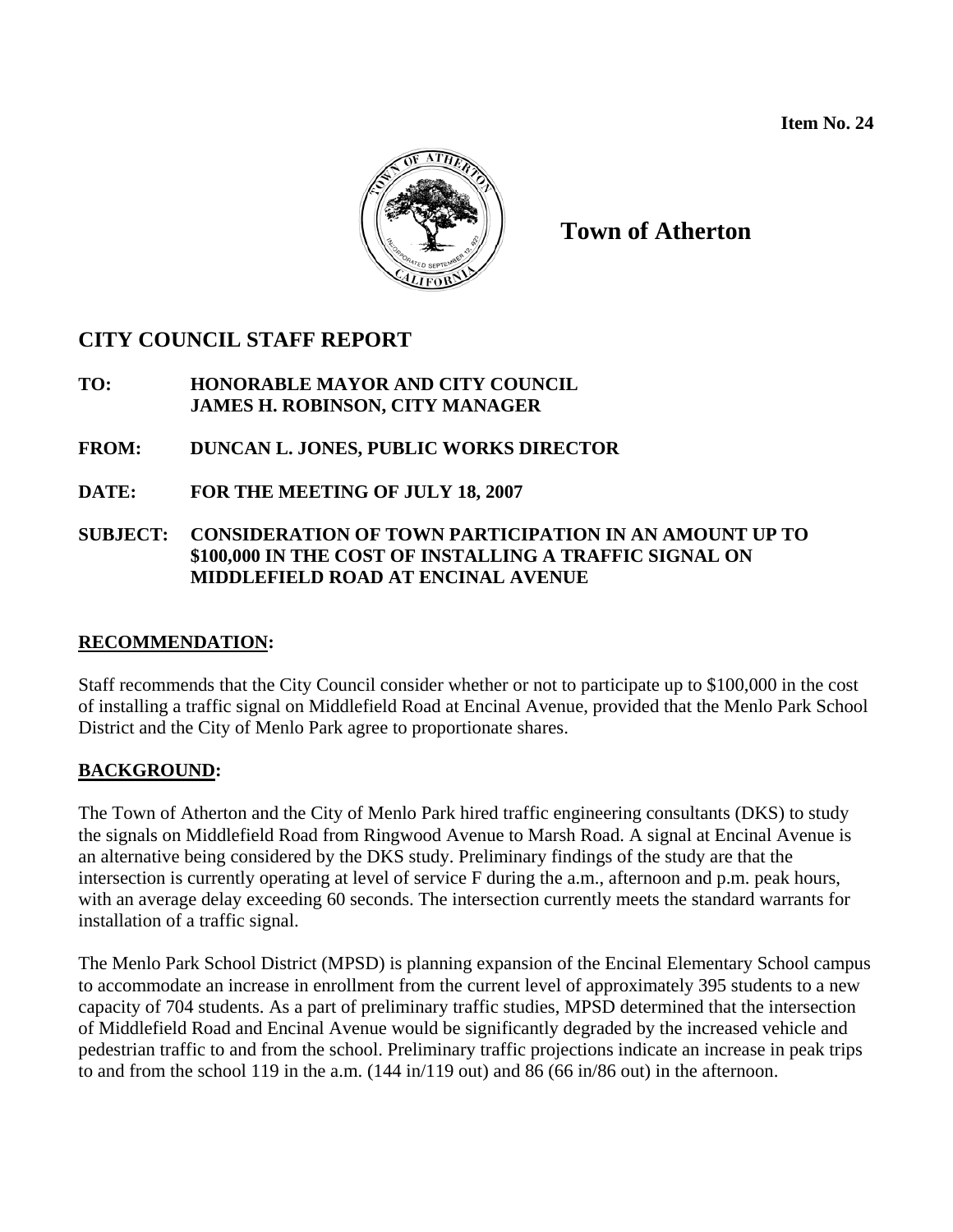Staff Report July 18, 2007 Page 2 of 3

The City of Menlo Park has several developments on and near El Camino Real that are projected to increase traffic on Middlefield Road, Encinal Avenue and other streets leading to Middlefield Road. Several of these developments have been or will be charged traffic impact fees. Menlo Park has indicated preliminarily that a portion of these impact fess could be assigned to mitigating traffic impacts on Middlefield Road by contributing towards a signal at Encinal Avenue.

# **ANALYSIS:**

While these studies have not been completed and coordinated sufficient to determine the precise impact on the Middlefield/Encinal intersection of the existing conditions, the school expansion and the Menlo Park developments, it is clear that the intersection is already operating at a substandard level of service and would benefit greatly from signalization. Not only would a signal allow traffic to move in and out of Encinal Avenue much easier, but would also create traffic platoons in the currently unsignalized one-mile section of Middlefield Road from Oak Grove Avenue to Marsh Road. These platoons would provide gaps in traffic allowing easier movements at other intersections such as Watkins Avenue, Lane Place, James Avenue, Prior Lane, Surrey Lane, Glenwood Avenue and Linden Avenue.

This is very similar in concept to the signal installed in 2003 on Valparaiso Avenue at University Avenue. That signal had the dual purpose of improving access to Menlo School and platooning vehicles on Valparaiso Avenue to provide improved access to and from Emilie Avenue and other side streets. The Town of Atherton, the City of Menlo Park, Menlo School and Sacred Heart Academy shared in the cost of installing that signal.

The Transportation Subcommittee considered this issue at its July 10, 2007, meeting when presented with the issue by the Menlo Park School District. No recommendation was made.

# **FISCAL IMPACT:**

A cost estimate has not been developed for this signal at this time. The Valparaiso/University signal was estimated to cost \$145,000, but finally cost \$120,000 (there were 10 bidders on the project, very competitive). With inflation in labor and materials costs, it would be expected that the Middlefield/Encinal Signal would cost no more than \$200,000. This does not include street widening or sidewalks, as proposed by the MPSD for Encinal School bound traffic (and normally included in a signal quoted as costing \$300,000 to \$400,000). Those improvements, if made, would be funded by the MPSD.

Atherton's portion would be related to existing traffic congestion, which could be as much as one-half the cost, or a maximum of \$100,000, from Parcel Tax funds. This is currently not budgeted in the CIP, but could be accomplished by deferral of a single street reconstruction or drainage improvement project, or by a one-time increase in the allocation to the CIP from the General Fund.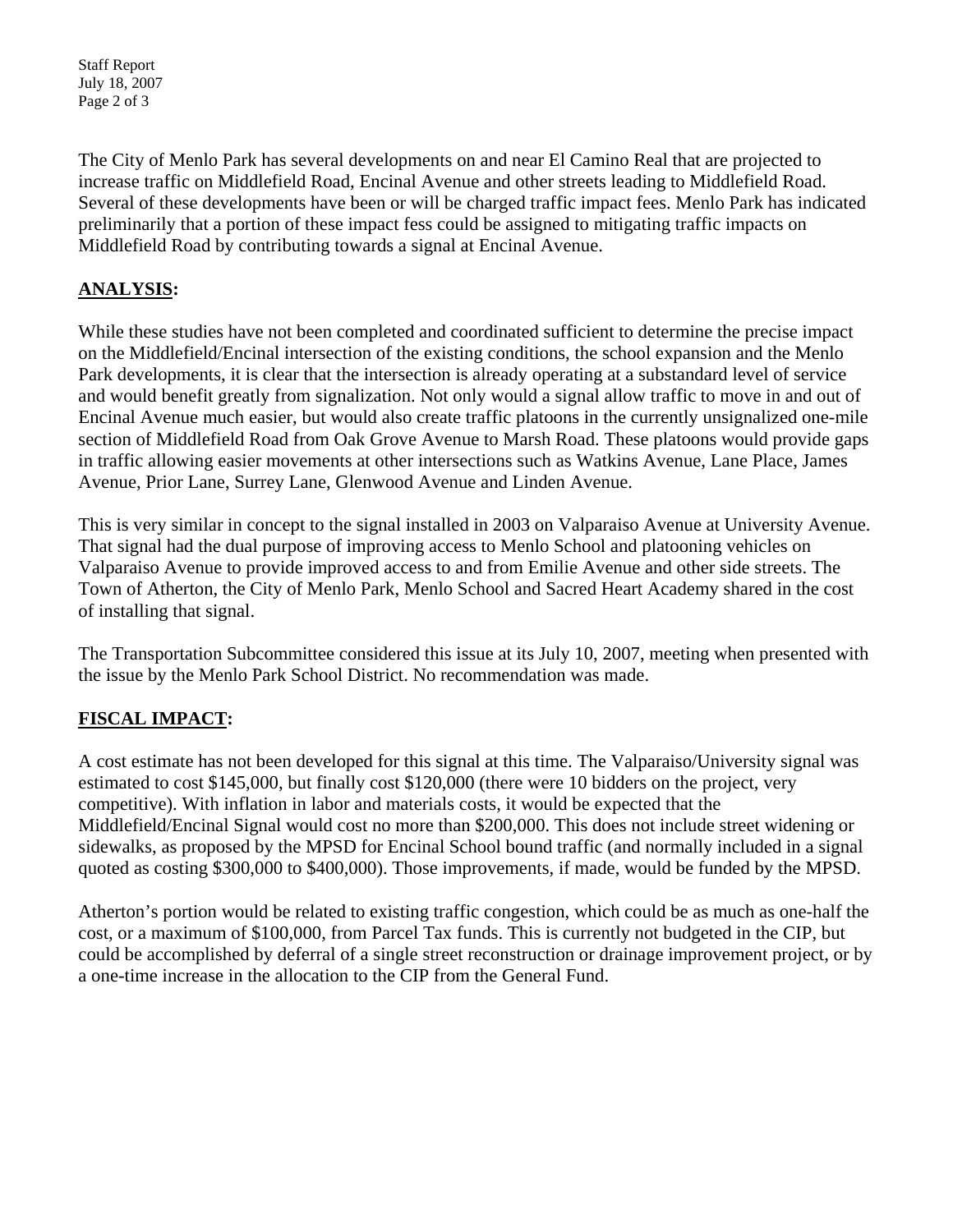Staff Report July 18, 2007 Page 3 of 3

Prepared by: Approved by:

\_\_\_\_\_\_\_\_\_\_\_\_\_\_\_\_\_\_\_\_\_\_ \_\_\_\_\_\_\_\_\_\_\_\_\_\_\_\_\_\_\_\_\_\_

Duncan L. Jones, P.E.<br>
Public Works Director<br>
City Manager Public Works Director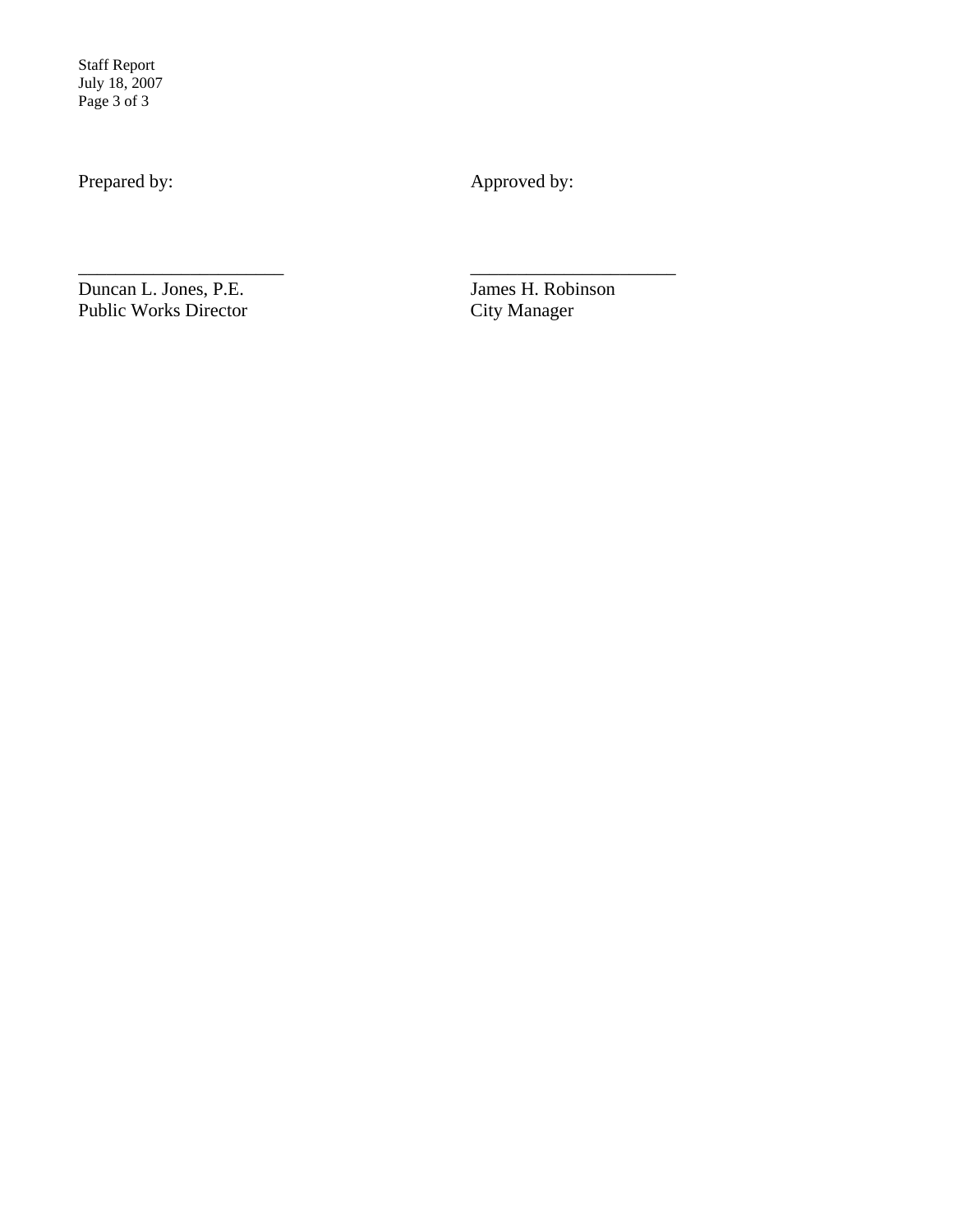

**Town of Atherton** 

# **CITY COUNCIL STAFF REPORT**

# **TO: HONORABLE MAYOR AND CITY COUNCIL JAMES H. ROBINSON, CITY MANAGER**

# **FROM: DUNCAN L. JONES, PUBLIC WORKS DIRECTOR**

**DATE: FOR THE MEETING OF JULY 18, 2007** 

# **SUBJECT: CONSIDERATION AND POSSIBLE ACTION TO ALLOW AN ENTRANCE TO MIDDLEFIELD ROAD FROM THE NEW TEACHERS' PARKING LOT AT ENCINAL SCHOOL**

# **RECOMMENDATION:**

Staff recommends that the City Council decide whether to allow an entrance to Middlefield Road from the new Encinal School teacher's parking lot and give appropriate direction to staff for reconsideration by the Transportation Subcommittee.

# **BACKGROUND:**

The Menlo Park School District (MPSD) is in the planning process to reconfigure the campus of Encinal Elementary School. As a part of this project, they propose to create a teachers' parking lot at the corner of Middlefield Road and Prior Lane (the North Parking Lot). Currently at that location are tennis courts that are not used and are in disrepair. Originally the school district requested advice from Public Works regarding an encroachment permit for the driveway. Public Works advised that the General Plan does not allow additional entrances onto Middlefield Road; therefore, the entrance should be to Prior Lane, an adjacent residential street with no access restrictions.

Comments made by residents of Prior Lane at subsequent public meetings held by the MPSD, and after presentations to the Transportation Subcommittee, objected to an additional entrance onto Prior Lane. The principal reasons were: 1) additional traffic by teachers using the lot; 2) additional traffic by parents dropping off children if pedestrian access to the campus is created; and 3) loss of vegetation screening the school grounds from view.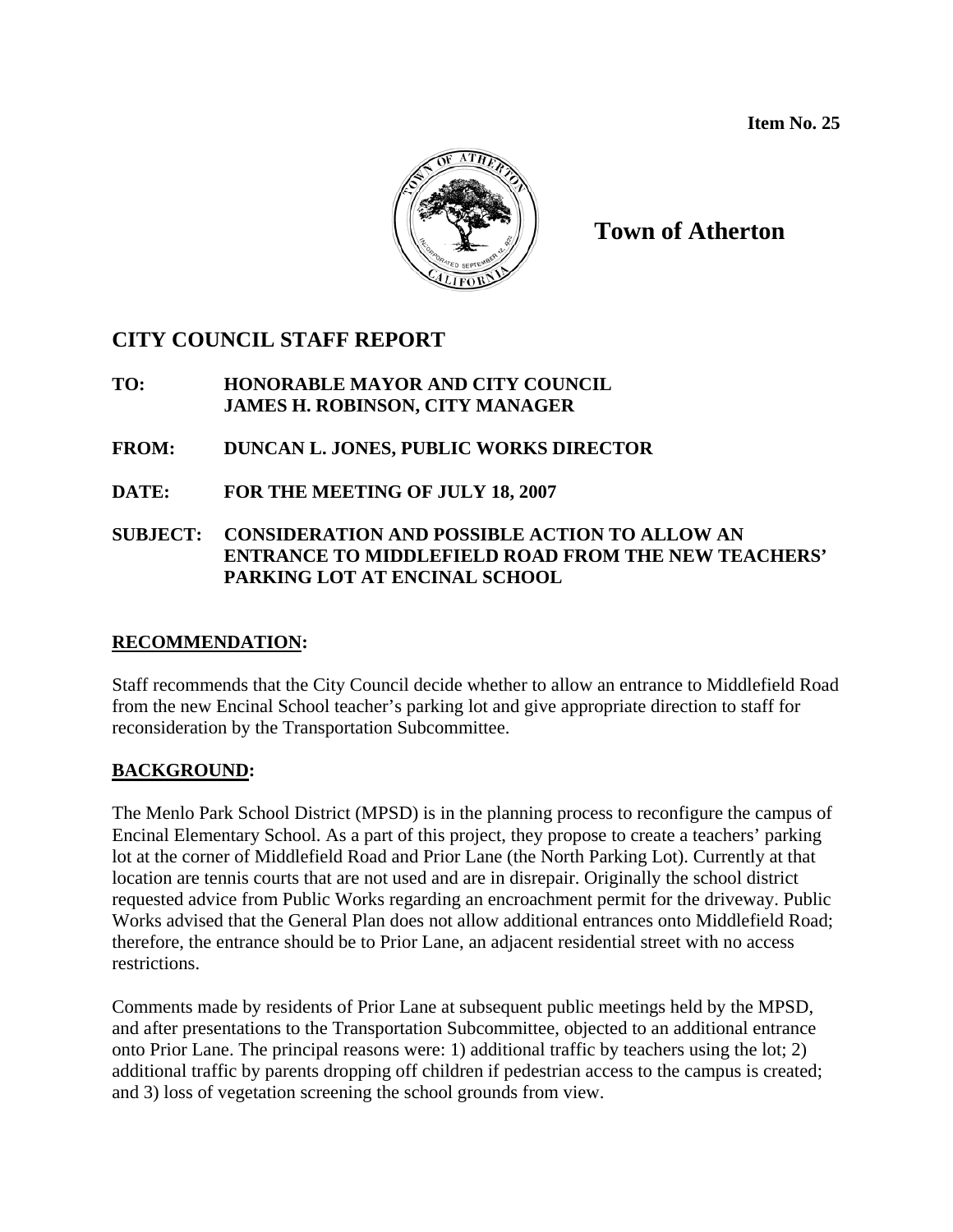Staff Report July 18, 2007 Page 2 of 3

The MPSD developed an alternative concept to provide an entrance to the parking lot from Middlefield Road. The entrance was moved south from the existing fire gate to avoid conflicts with traffic entering and exiting Prior Lane. The MPSD brought the two concepts to the Transportation Subcommittee's July 10, 207, meeting, asking for guidance from the Town.

# **ANALYSIS:**

The Transportation Subcommittee considered this item at length, hearing from residents and the MPSD. Because the General Plan of the Town of Atherton, adopted on November 20, 2002, discourages additional access from lots along Middlefield Road, the Transportation Subcommittee felt that the City Council first needed to decide if the situation warranted an exception from the General Plan policy. The Subcommittee made no recommendation, asking that the City Council decide and send the item back to the Subcommittee for further action.

# **FISCAL IMPACT:**

There is no fiscal impact to the Town of Atherton with either alternative entrance location.

\_\_\_\_\_\_\_\_\_\_\_\_\_\_\_\_\_\_\_\_\_\_ \_\_\_\_\_\_\_\_\_\_\_\_\_\_\_\_\_\_\_\_\_\_

Prepared by: Approved by:

Duncan L. Jones, P.E. James H. Robinson Public Works Director City Manager

Attachments: Alternative Concept Plans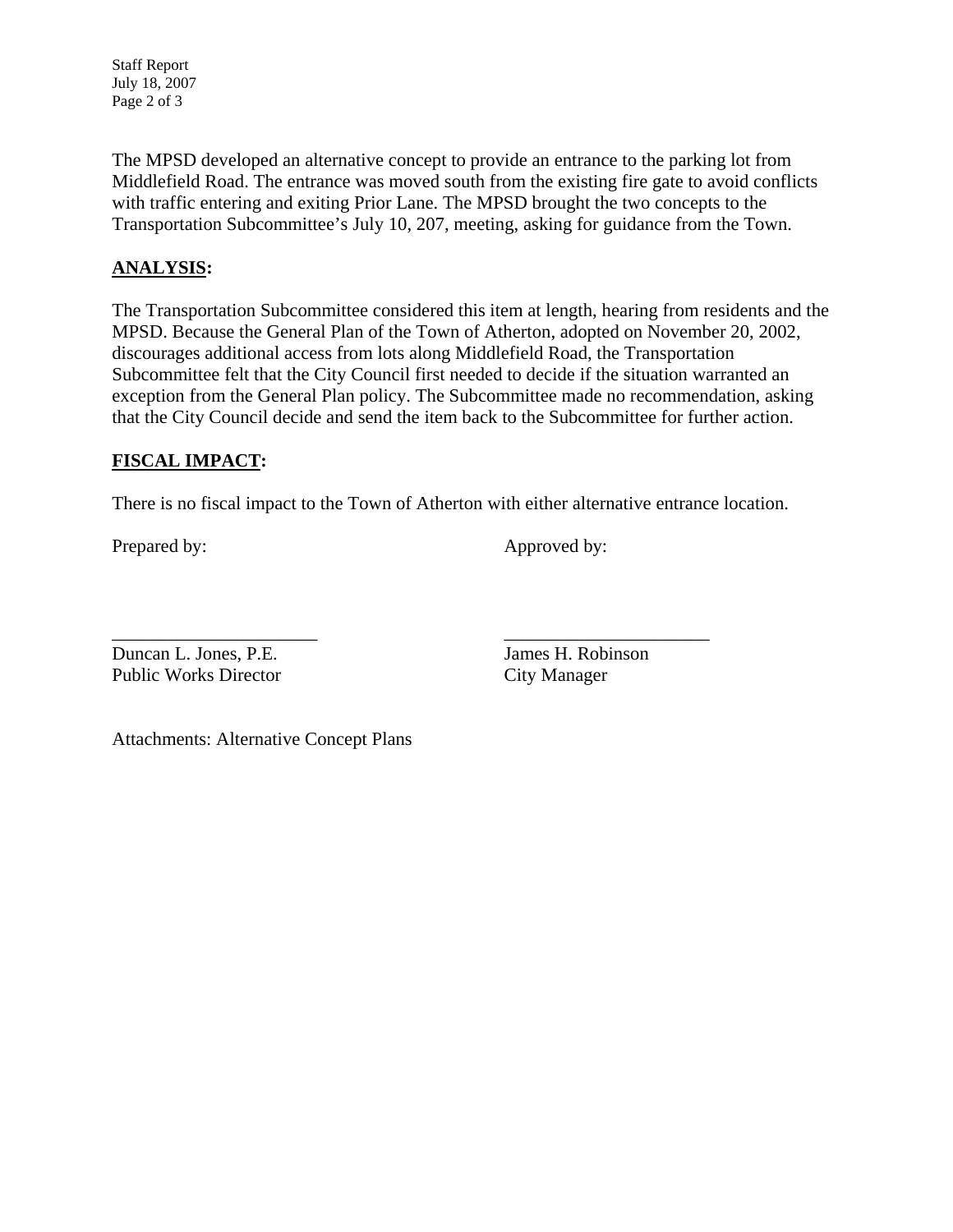Staff Report July 18, 2007 Page 3 of 3

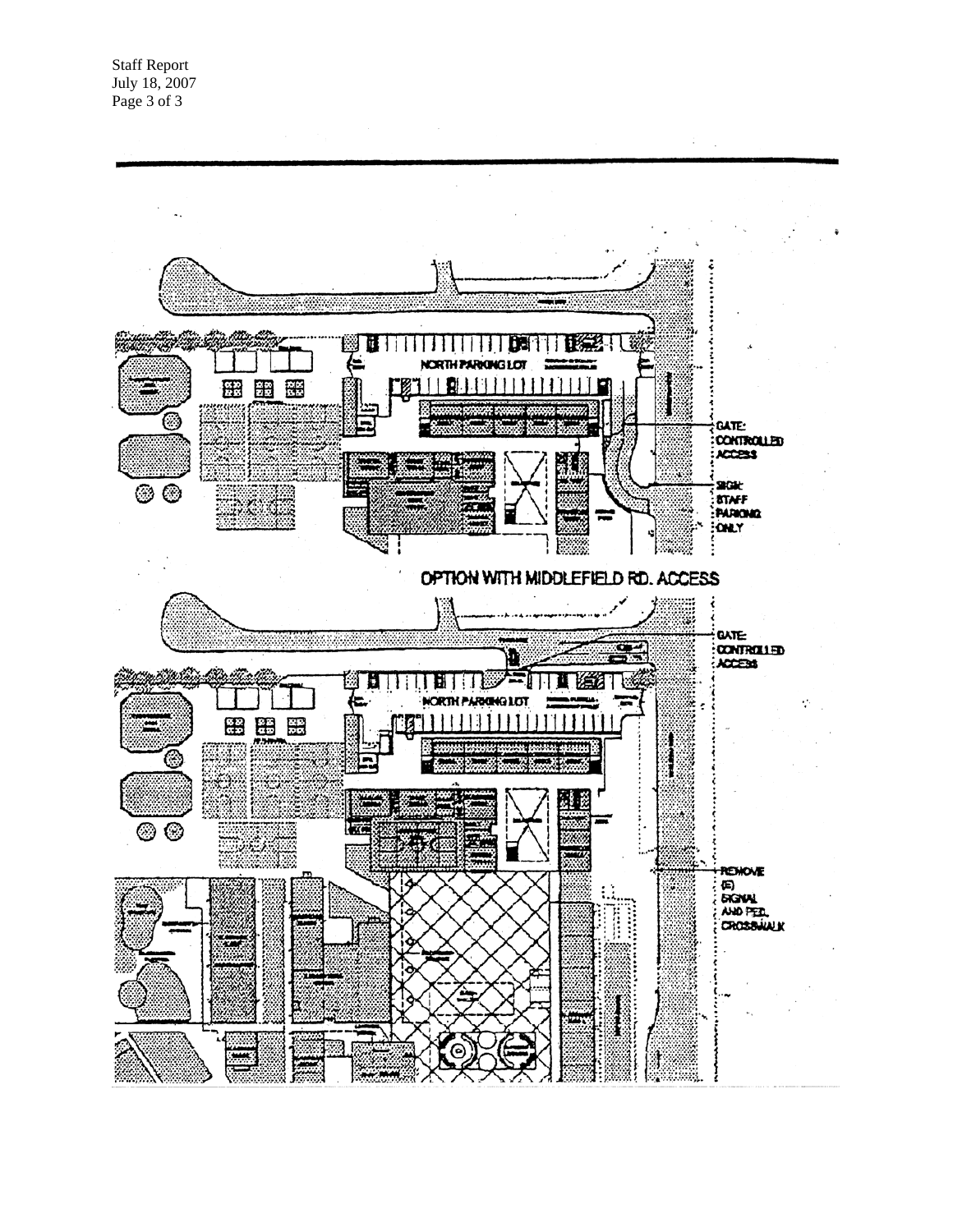Town of Atherton Alan B. Carlson-Mayor James R. Janz-Vice Mayor Council Members: Jerry Carlson Charles Marsala Kathy Mc Keithen cc: James Robinson Duncan Smith ← Ahmad Sheikholeslami

 $\alpha$ 

July 12, 2007

RECEIVED<br>TOWN OF ATHERTON

 $2001$  JUL 12  $\land$  9:51

Gentlemen and Madame:

I would like to take this opportunity to further communicate with the Atherton Town Council in connection with one aspect of the Menlo Park School District's development plans for the Encinal School site. As I am sure you are aware, Mr. Sheikholeslami and several consultants made a presentation to the Atherton Traffic Committee on July 10. My comments herein are in light of their presentation, but are directed solely to the plans for the so called "North Parking Lot" (hereinafter NPL) which is to be located on the school grounds at the corner of Prior Lane and Middlefield Road.

As the Council is aware, the School District had originally proposed that the entrance and exit to the NPL be from Prior Lane. We residents of Prior Lane made our concerns and objections known to both the Atherton Town Council and to Mr. Sheikholeslami. A subsequent face to face meeting was held with Mr. Sheikholeslami who graciously indicated a willingness to give careful considerations to our concerns. At the July 10 Traffic Committee meeting I, and the other attending Prior Lane residents were delighted to hear for the first time that, based on the results of its traffic study, the School District was entirely agreeable to having access to the NPL to be from Middlefield Road rather than Prior Lane. Mr. Sheikholeslami further indicated that the choice of the access road was entirely up to the Town of Atherton. I will not repeat my previous comments on the undesirability of using Prior Lane but would rather focus on the factors favoring a Middlefield road access, recognizing that this may be contrary to Atherton's current position.

- 1) The NPL would be reserved for school staff only, and be access controlled. The Middlefield access route would provide almost 10% more parking spaces for the same lot footprint.
- According to the School Board traffic study, only 15% of the students, but a  $(2)$ substantial portion of the school staff come from north of Prior Lane so that staff entering the NPL would have, at most, minimal impact on any parent traffic flow. Additionally, the staff almost invariably arrives before the parents and leaves after the school children are picked up, yet further reducing the possibility of negatively impacting parent traffic flow. Finally, the NPL does not present a simultaneous "in-out" situation. The school staff would only enter the NPL in the morning and leave in the afternoon.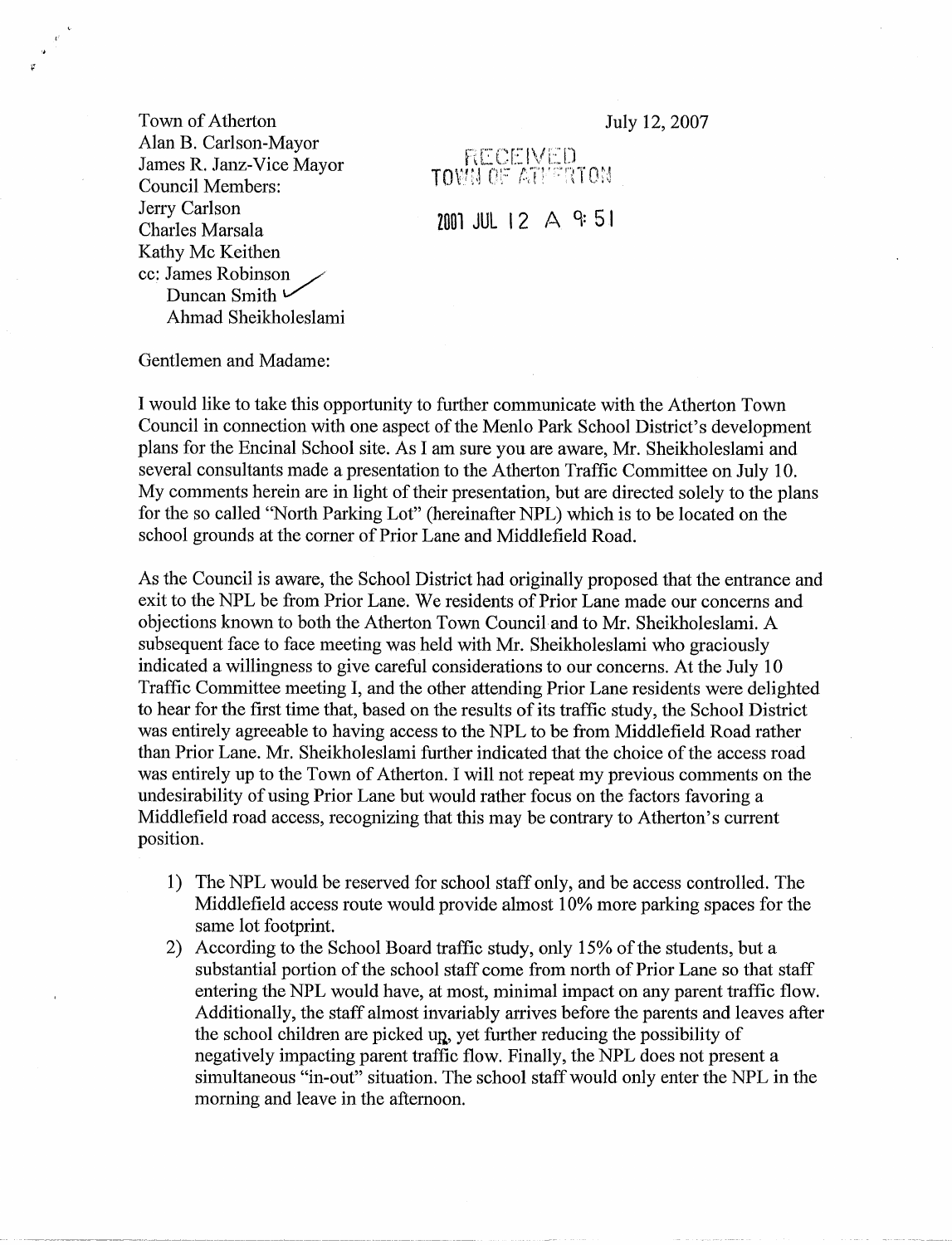- 3) As shown by the School Board plot plan the Prior Lane entrance would require the removal of 30' to 40' of trees and lovely, tall Oleander bushes along the south side of Prior Lane. I would submit that this factor alone makes this alternative unacceptable on both environmental and aesthetic grounds. After all, we are known as a "tree city".
- 4) Finally, the School board contemplates using the NPL for evening special events. The Prior Lane residents are not opposed to this additional use *if* the entrance to the NPL is from Middlefield Road, but are vehemently opposed if were to be from Prior Lane.

If there is any further information or comment you wish, please let me know at the July 18 Town Council Meeting.

Yours Truly, 11 Sulcod Herb Burkard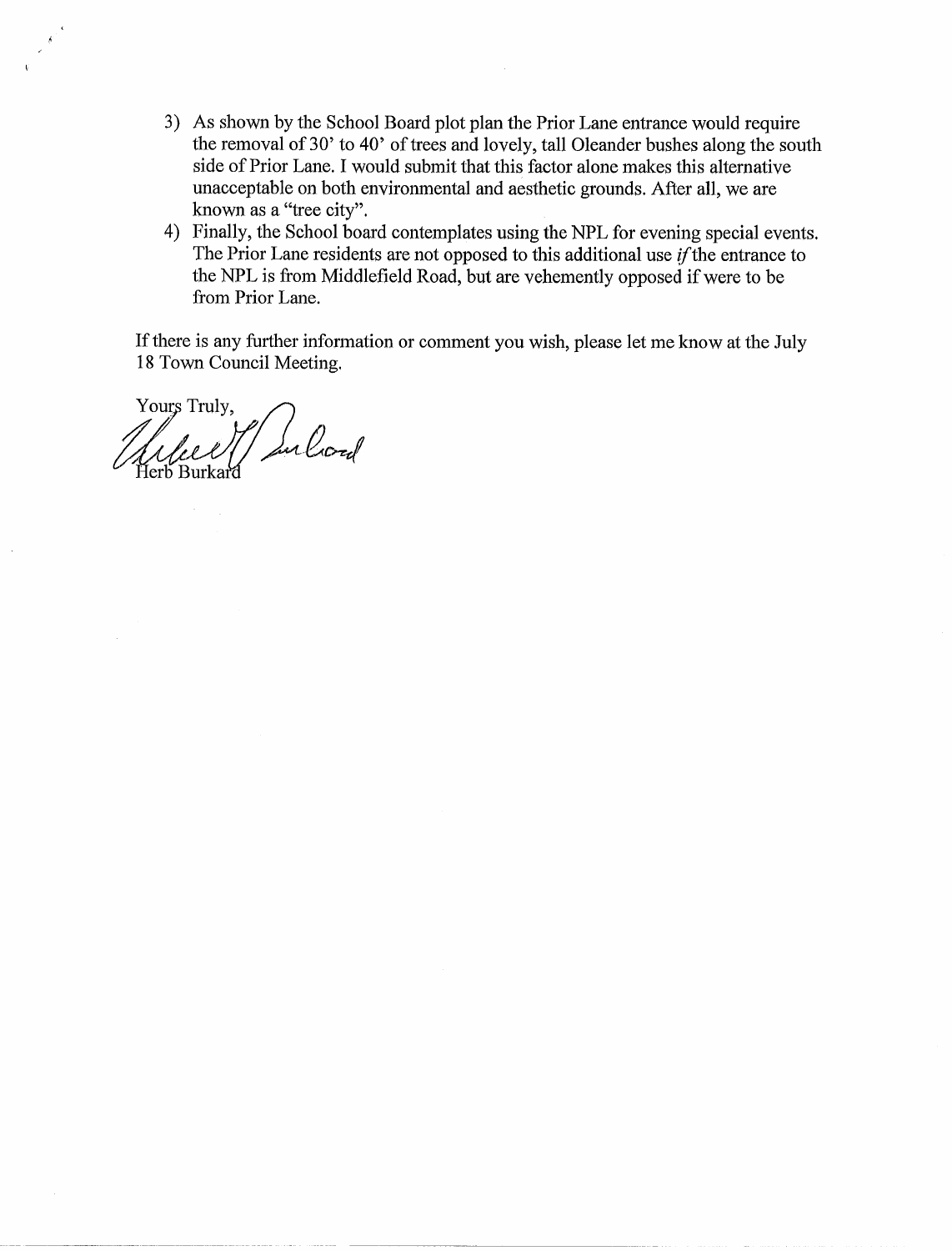

# **Town of Atherton**

# **CITY COUNCIL STAFF REPORT**

# **TO: HONORABLE MAYOR AND CITY COUNCIL AND**

**FROM: JAMES H. ROBINSON, CITY MANGER** 

**DATE: FOR THE MEETING OF JULY 18, 2007** 

#### **SUBJECT: CONSIDERATION AND POSSIBLE ACTION REGARDING ESTABLISHING A BUDGET FOR THE ENVIRONMENTAL PROGRAMS COMMITTEE**

#### **RECOMMENDATION**

Staff recommends that the City Council consider the request from the Environmental Programs Committee for its annual budget and provide appropriate direction to staff.

# **BACKGROUND**

The currently adopted budget did not include funding for the support of the Environmental Programs Committee. A request has been made from the EPC to consider the following allocation of resources for the Environmental Programs Committee for FY 2007/08. This request includes \$3800.00 to calculate the CO2 emissions baseline and \$10,000 for outreach and public awareness.

#### **ALTERNATIVES:**

- 1. Approve Budget as requested.
- 2. Modify Budget as requested.
- 3. Refer request to the Finance Committee for review and recommendation.

# **FISCAL IMPACTS:**

The current budget does not include funds allocated for the EPC. Approval would require an additional appropriation of \$13,800.00.